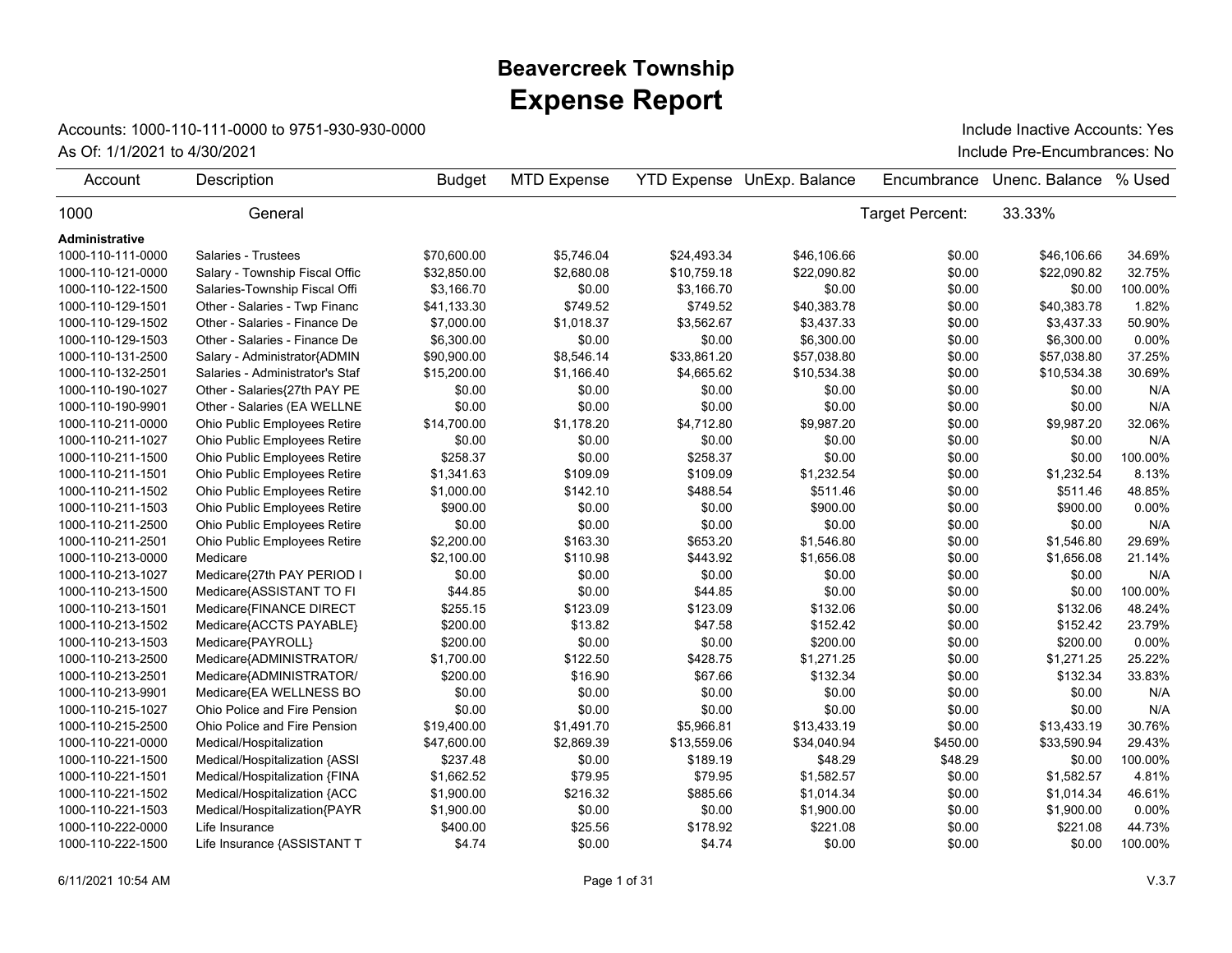| <b>Expense Report</b>        |                                   |               |                    |                    |                |              |                |          |  |
|------------------------------|-----------------------------------|---------------|--------------------|--------------------|----------------|--------------|----------------|----------|--|
| As Of: 1/1/2021 to 4/30/2021 |                                   |               |                    |                    |                |              |                |          |  |
| Account                      | Description                       | <b>Budget</b> | <b>MTD Expense</b> | <b>YTD Expense</b> | UnExp. Balance | Encumbrance  | Unenc. Balance | % Used   |  |
| 1000-110-222-1501            | Life Insurance {FINANCE DIR       | \$10.26       | \$0.98             | \$0.98             | \$9.28         | \$0.00       | \$9.28         | 9.55%    |  |
| 1000-110-222-1502            | Life Insurance {ACCTS PAYA        | \$15.00       | \$1.96             | \$12.18            | \$2.82         | \$0.00       | \$2.82         | 81.20%   |  |
| 1000-110-222-1503            | Life Insurance{PAYROLL}           | \$15.00       | \$0.00             | \$0.00             | \$15.00        | \$0.00       | \$15.00        | 0.00%    |  |
| 1000-110-222-2500            | Life Insurance{ADMINISTRAT        | \$100.00      | \$7.00             | \$77.00            | \$23.00        | \$0.00       | \$23.00        | 77.00%   |  |
| 1000-110-222-2501            | Life Insurance (ADMINISTRA        | \$50.00       | \$3.50             | \$7.00             | \$43.00        | \$0.00       | \$43.00        | 14.00%   |  |
| 1000-110-223-0000            | Dental Insurance                  | \$2,800.00    | \$136.24           | \$681.22           | \$2,118.78     | \$0.00       | \$2,118.78     | 24.33%   |  |
| 1000-110-223-1500            | Dental Insurance {ASSISTAN        | \$11.04       | \$0.00             | \$8.62             | \$2.42         | \$2.42       | \$0.00         | 100.00%  |  |
| 1000-110-223-1501            | Dental Insurance {FINANCE         | \$101.96      | \$0.00             | \$0.00             | \$101.96       | \$0.00       | \$101.96       | 0.00%    |  |
| 1000-110-223-1502            | Dental Insurance {ACCTS PA        | \$113.00      | \$10.90            | \$50.56            | \$62.44        | \$0.00       | \$62.44        | 44.74%   |  |
| 1000-110-223-1503            | Dental Insurance{PAYROLL}         | \$113.00      | \$0.00             | \$0.00             | \$113.00       | \$0.00       | \$113.00       | 0.00%    |  |
| 1000-110-223-2500            | Dental Insurance                  | \$0.00        | \$0.00             | \$0.00             | \$0.00         | \$0.00       | \$0.00         | N/A      |  |
| 1000-110-230-0000            | <b>Workers' Compensation</b>      | \$8,000.00    | \$0.00             | \$2,087.74         | \$5,912.26     | \$0.00       | \$5,912.26     | 26.10%   |  |
| 1000-110-230-1503            | Workers' Compensation{FINA        | \$1,000.00    | \$0.00             | \$835.10           | \$164.90       | \$0.00       | \$164.90       | 83.51%   |  |
| 1000-110-240-1500            | Unemployment Compensatio          | \$409.44      | \$0.00             | \$409.44           | \$0.00         | \$0.00       | \$0.00         | 100.00%  |  |
| 1000-110-240-1501            | Unemployment Compensatio          | \$12,590.56   | \$0.00             | \$0.00             | \$12,590.56    | \$0.00       | \$12,590.56    | 0.00%    |  |
| 1000-110-240-1502            | Unemployment Compensatio          | \$0.00        | \$0.00             | \$0.00             | \$0.00         | \$0.00       | \$0.00         | N/A      |  |
| 1000-110-240-1503            | Unemployment Compensatio          | \$0.00        | \$0.00             | \$0.00             | \$0.00         | \$0.00       | \$0.00         | N/A      |  |
| 1000-110-251-2500            | Uniform, Tool and Equipment       | \$20,000.00   | \$0.00             | \$384.61           | \$19,615.39    | \$0.00       | \$19,615.39    | 1.92%    |  |
| 1000-110-290-1016            | Other - Employee Fringe Ben       | \$53,000.00   | \$4,742.85         | \$21,725.51        | \$31,274.49    | \$1,513.46   | \$29,761.03    | 43.85%   |  |
| 1000-110-311-0000            | Accounting and Legal Fees         | \$58,000.00   | \$6,019.00         | \$21,216.00        | \$36,784.00    | \$24,513.00  | \$12,271.00    | 78.84%   |  |
| 1000-110-311-1503            | Accounting and Legal Fees {F      | \$11,000.00   | \$0.00             | \$0.00             | \$11,000.00    | \$6,000.00   | \$5,000.00     | 54.55%   |  |
| 1000-110-312-0000            | <b>Auditing Services</b>          | \$22,000.00   | \$0.00             | \$0.00             | \$22,000.00    | \$8,000.00   | \$14,000.00    | 36.36%   |  |
| 1000-110-313-0000            | <b>Uniform Accounting Network</b> | \$4,200.00    | \$0.00             | \$1,074.00         | \$3,126.00     | \$0.00       | \$3,126.00     | 25.57%   |  |
| 1000-110-314-0000            | <b>Tax Collection Fees</b>        | \$35,870.00   | \$0.00             | \$5,020.81         | \$30,849.19    | \$0.00       | \$30,849.19    | 14.00%   |  |
| 1000-110-315-0000            | <b>Election Expenses</b>          | \$9,000.00    | \$0.00             | \$0.00             | \$9,000.00     | \$0.00       | \$9,000.00     | 0.00%    |  |
| 1000-110-316-0000            | <b>Engineering Services</b>       | \$200,912.50  | \$34,594.35        | \$53,981.02        | \$146,931.48   | \$146,931.48 | \$0.00         | 100.00%  |  |
| 1000-110-319-2500            | Other - Professional and Tech     | \$4,000.00    | \$0.00             | \$0.00             | \$4,000.00     | \$0.00       | \$4,000.00     | 0.00%    |  |
| 1000-110-321-0000            | Rents and Leases                  | \$316.79      | \$16.78            | \$83.92            | \$232.87       | \$136.87     | \$96.00        | 69.70%   |  |
| 1000-110-321-1503            | Rents and Leases {FINANCE         | \$1,534.61    | \$25.17            | \$135.32           | \$1,399.29     | \$199.29     | \$1,200.00     | 21.80%   |  |
| 1000-110-322-0000            | Garbage and Trash Removal         | \$4,165.57    | \$589.18           | \$1,739.22         | \$2,426.35     | \$2,426.35   | \$0.00         | 100.00%  |  |
| 1000-110-323-1009            | Repairs and Maintenance{RE        | \$3,000.00    | \$0.00             | \$0.00             | \$3,000.00     | \$2,500.00   | \$500.00       | 83.33%   |  |
| 1000-110-330-0000            | <b>Travel and Meeting Expense</b> | \$2,477.00    | \$0.00             | \$39.94            | \$2,437.06     | \$0.00       | \$2,437.06     | 1.61%    |  |
| 1000-110-330-1503            | Travel and Meeting Expense {      | \$2,750.95    | \$251.40           | \$432.19           | \$2,318.76     | \$758.76     | \$1,560.00     | 43.29%   |  |
| 1000-110-330-2500            | Travel and Meeting Expense{       | \$5,000.00    | \$0.00             | \$0.00             | \$5,000.00     | \$0.00       | \$5,000.00     | 0.00%    |  |
| 1000-110-341-0000            | Telephone                         | \$5,016.95    | \$0.00             | \$0.00             | \$5,016.95     | \$16.95      | \$5,000.00     | 0.34%    |  |
| 1000-110-341-2500            | Telephone{ADMINISTRATOR           | \$2,020.00    | \$0.00             | \$0.00             | \$2,020.00     | \$0.00       | \$2,020.00     | 0.00%    |  |
| 1000-110-342-0000            | Postage                           | \$1,000.00    | \$0.00             | \$500.00           | \$500.00       | \$500.00     | \$0.00         | 100.00%  |  |
| 1000-110-343-0000            | Postage Machine Rental            | \$500.00      | \$0.00             | \$0.00             | \$500.00       | \$0.00       | \$500.00       | $0.00\%$ |  |
| 1000-110-344-0000            | Printing                          | \$3,000.00    | \$0.00             | \$1,682.04         | \$1,317.96     | \$1,245.92   | \$72.04        | 97.60%   |  |
| 1000-110-345-1005            | Advertising{TOWNSHIP LEG          | \$10,000.00   | \$875.52           | \$3,112.64         | \$6,887.36     | \$6,887.36   | \$0.00         | 100.00%  |  |
| 1000-110-345-1503            | Advertising {FINANCE DEPA         | \$860.00      | \$0.00             | \$0.00             | \$860.00       | \$0.00       | \$860.00       | 0.00%    |  |
| 1000-110-351-0000            | Electricity                       | \$5,325.55    | \$368.32           | \$1,500.37         | \$3,825.18     | \$1,254.73   | \$2,570.45     | 51.73%   |  |
| 1000-110-351-1006            | Electricity{LIGHTING TUNNE        | \$0.00        | \$0.00             | \$0.00             | \$0.00         | \$0.00       | \$0.00         | N/A      |  |
| 1000-110-360-0000            | <b>Contracted Services</b>        | \$85,000.00   | \$1,482.85         | \$5,505.55         | \$79,494.45    | \$7,936.19   | \$71,558.26    | 15.81%   |  |
| 1000-110-360-1503            | Contracted Services {FINANC       | \$14,500.00   | \$726.28           | \$7,481.51         | \$7,018.49     | \$5,869.80   | \$1,148.69     | 92.08%   |  |
| 1000-110-370-1007            | Payment to Another Political      | \$1,200.00    | \$0.00             | \$0.00             | \$1,200.00     | \$0.00       | \$1,200.00     | 0.00%    |  |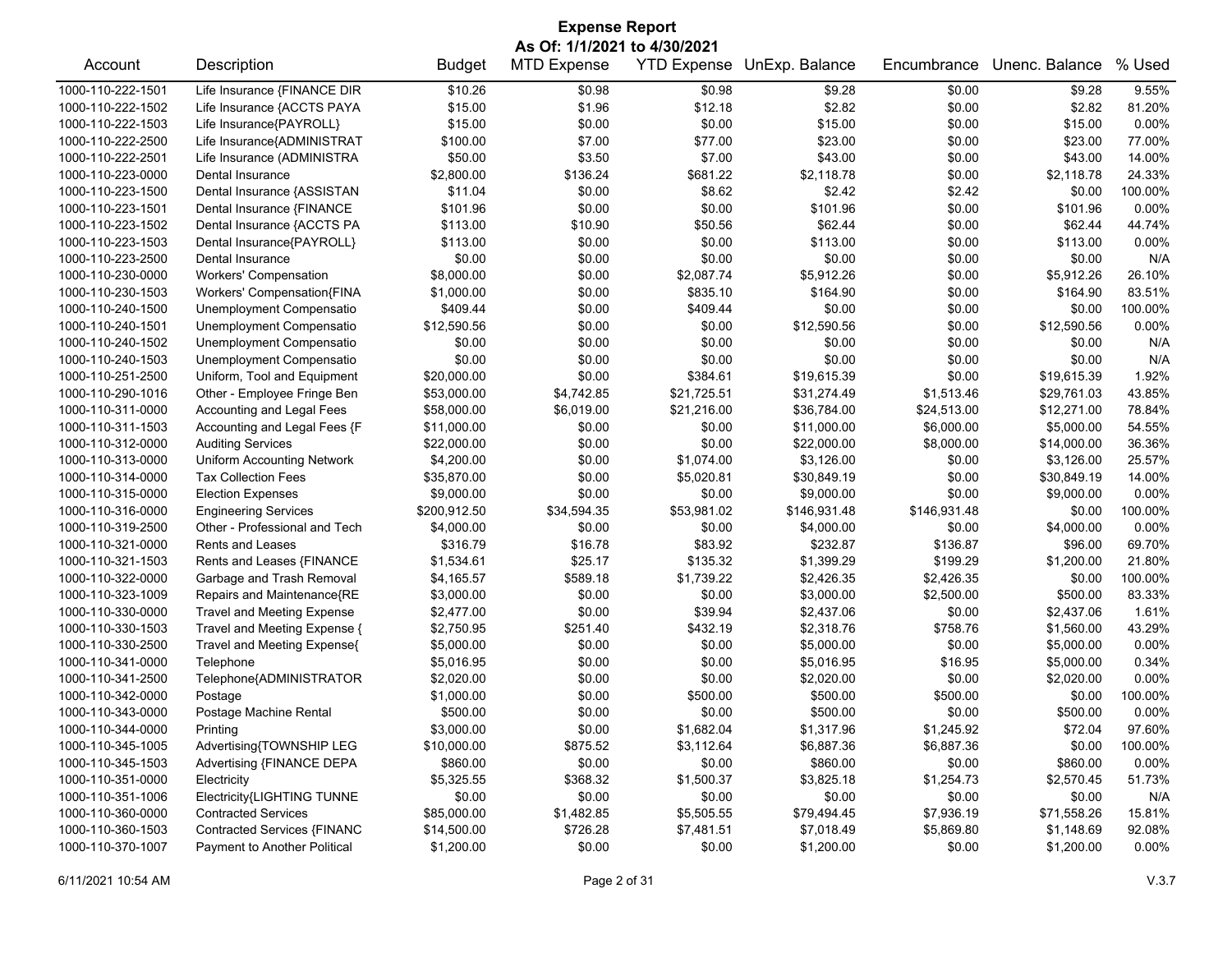| <b>Expense Report</b>                   |                                    |                |                    |              |                            |              |                |         |  |
|-----------------------------------------|------------------------------------|----------------|--------------------|--------------|----------------------------|--------------|----------------|---------|--|
|                                         | As Of: 1/1/2021 to 4/30/2021       |                |                    |              |                            |              |                |         |  |
| Account                                 | Description                        | <b>Budget</b>  | <b>MTD Expense</b> |              | YTD Expense UnExp. Balance | Encumbrance  | Unenc. Balance | % Used  |  |
| 1000-110-370-1008                       | Payment to Another Political       | \$12,000.00    | \$2,881.00         | \$5,762.00   | \$6,238.00                 | \$5,762.00   | \$476.00       | 96.03%  |  |
| 1000-110-370-1009                       | Payment to Another Political       | \$3,000.00     | \$0.00             | \$0.00       | \$3,000.00                 | \$0.00       | \$3,000.00     | 0.00%   |  |
| 1000-110-389-0000                       | Other - Insurance and Bondin       | \$31,136.97    | \$0.00             | \$31,136.97  | \$0.00                     | \$0.00       | \$0.00         | 100.00% |  |
| 1000-110-410-0000                       | <b>Office Supplies</b>             | \$2,374.00     | \$207.50           | \$1,745.68   | \$628.32                   | \$261.50     | \$366.82       | 84.55%  |  |
| 1000-110-410-1503                       | Office Supplies {FINANCE DE        | \$4,900.00     | \$401.63           | \$1,799.00   | \$3,101.00                 | \$1,399.30   | \$1,701.70     | 65.27%  |  |
| 1000-110-420-1010                       | <b>Operating Supplies{JANITORI</b> | \$144.00       | \$0.00             | \$0.00       | \$144.00                   | \$0.00       | \$144.00       | 0.00%   |  |
| 1000-110-420-6002                       | Operating Supplies{FUEL}           | \$1,600.00     | \$20.83            | \$217.08     | \$1,382.92                 | \$1,314.55   | \$68.37        | 95.73%  |  |
| 1000-110-519-0000                       | Other - Dues and Fees              | \$7,030.00     | \$2,945.52         | \$3,145.52   | \$3,884.48                 | \$30.00      | \$3,854.48     | 45.17%  |  |
| 1000-110-519-1503                       | Other - Dues and Fees {FINA        | \$500.00       | \$220.00           | \$220.00     | \$280.00                   | \$184.00     | \$96.00        | 80.80%  |  |
| 1000-110-520-0000                       | <b>Compensation and Damages</b>    | \$3,400.00     | \$0.00             | \$0.00       | \$3,400.00                 | \$0.00       | \$3,400.00     | 0.00%   |  |
| 1000-110-599-0000                       | Other - Other Expenses             | \$10,000.00    | \$0.00             | \$72.76      | \$9,927.24                 | \$0.00       | \$9,927.24     | 0.73%   |  |
| 1000-110-740-1503                       | Machinery, Equipment and Fu        | \$2,412.50     | \$1,227.08         | \$1,339.58   | \$1,072.92                 | \$0.00       | \$1,072.92     | 55.53%  |  |
| 1000-110-740-2500                       | Machinery, Equipment and Fu        | \$1,000.00     | \$0.00             | \$0.00       | \$1,000.00                 | \$225.00     | \$775.00       | 22.50%  |  |
| 1000-110-750-0000                       | <b>Motor Vehicles</b>              | \$23,362.02    | \$3,594.42         | \$8,839.42   | \$14,522.60                | \$14,522.60  | \$0.00         | 100.00% |  |
|                                         | <b>Administrative Totals:</b>      | \$1,059,193.41 | \$87,919.71        | \$293,562.91 | \$765,630.50               | \$240,889.82 | \$524,740.68   | 50.46%  |  |
| <b>Townhalls</b>                        |                                    |                |                    |              |                            |              |                |         |  |
| 1000-120-190-0000                       | <b>Other-Salaries</b>              | \$0.00         | \$0.00             | \$0.00       | \$0.00                     | \$0.00       | \$0.00         | N/A     |  |
| 1000-120-211-0000                       | Ohio Public Employees Retire       | \$0.00         | \$0.00             | \$0.00       | \$0.00                     | \$0.00       | \$0.00         | N/A     |  |
| 1000-120-213-0000                       | Medicare                           | \$0.00         | \$0.00             | \$0.00       | \$0.00                     | \$0.00       | \$0.00         | N/A     |  |
| 1000-120-221-0000                       | Medical/Hospitalization            | \$0.00         | \$0.00             | \$0.00       | \$0.00                     | \$0.00       | \$0.00         | N/A     |  |
| 1000-120-222-0000                       | Life Insurance                     | \$0.00         | \$0.00             | \$0.00       | \$0.00                     | \$0.00       | \$0.00         | N/A     |  |
| 1000-120-223-0000                       | Dental Insurance                   | \$0.00         | \$0.00             | \$0.00       | \$0.00                     | \$0.00       | \$0.00         | N/A     |  |
| 1000-120-323-0000                       | Repairs and Maintenance            | \$300.00       | \$0.00             | \$0.00       | \$300.00                   | \$0.00       | \$300.00       | 0.00%   |  |
| 1000-120-352-0000                       | Water and Sewage                   | \$676.41       | \$39.69            | \$155.79     | \$520.62                   | \$520.62     | \$0.00         | 100.00% |  |
| 1000-120-359-0000                       | Other - Utilities                  | \$5,941.39     | \$748.47           | \$3,733.75   | \$2,207.64                 | \$2,207.64   | \$0.00         | 100.00% |  |
| 1000-120-420-0000                       | <b>Operating Supplies</b>          | \$900.00       | \$25.64            | \$525.33     | \$374.67                   | \$55.32      | \$319.35       | 64.52%  |  |
| 1000-120-599-1015                       | Other - Other Expenses{TOW         | \$5,324.00     | \$420.50           | \$1,960.00   | \$3,364.00                 | \$3,364.00   | \$0.00         | 100.00% |  |
| 1000-120-740-0000                       | Machinery, Equipment and Fu        | \$86,056.24    | \$2,931.23         | \$21,617.29  | \$64,438.95                | \$50,280.10  | \$14,158.85    | 83.55%  |  |
|                                         | <b>Townhalls Totals:</b>           | \$99,198.04    | \$4,165.53         | \$27,992.16  | \$71,205.88                | \$56,427.68  | \$14,778.20    | 85.10%  |  |
| <b>Community Development &amp; Risk</b> |                                    |                |                    |              |                            |              |                |         |  |
| 1000-130-190-6000                       | Other - Salaries{CD&R}             | \$211,820.00   | \$15,104.55        | \$62,207.85  | \$149,612.15               | \$0.00       | \$149,612.15   | 29.37%  |  |
| 1000-130-211-6000                       | Ohio Public Employees Retire       | \$29,655.00    | \$2,114.64         | \$8,585.31   | \$21,069.69                | \$0.00       | \$21,069.69    | 28.95%  |  |
| 1000-130-213-6000                       | Medicare{CD&R}                     | \$4,236.00     | \$206.90           | \$842.73     | \$3,393.27                 | \$0.00       | \$3,393.27     | 19.89%  |  |
| 1000-130-221-6000                       | Medical/Hospitalization{CD&R       | \$44,000.00    | \$2,759.06         | \$13,795.34  | \$30,204.66                | \$0.00       | \$30,204.66    | 31.35%  |  |
| 1000-130-222-6000                       | Life Insurance{CD&R}               | \$200.00       | \$21.00            | \$140.00     | \$60.00                    | \$0.00       | \$60.00        | 70.00%  |  |
| 1000-130-223-6000                       | Dental Insurance{CD&R}             | \$1,600.00     | \$97.10            | \$485.66     | \$1,114.34                 | \$0.00       | \$1,114.34     | 30.35%  |  |
| 1000-130-251-6000                       | Uniform, Tool and Equipment        | \$0.00         | \$0.00             | \$0.00       | \$0.00                     | \$0.00       | \$0.00         | N/A     |  |
| 1000-130-311-6000                       | Accounting and Legal Fees{Z        | \$15,000.00    | \$874.00           | \$2,976.00   | \$12,024.00                | \$9,012.00   | \$3,012.00     | 79.92%  |  |
| 1000-130-318-6000                       | Training Services{CD&R}            | \$2,000.00     | \$0.00             | \$0.00       | \$2,000.00                 | \$65.00      | \$1,935.00     | 3.25%   |  |
| 1000-130-323-6000                       | Repairs and Maintenance{CD         | \$100.00       | \$0.00             | \$0.00       | \$100.00                   | \$0.00       | \$100.00       | 0.00%   |  |
| 1000-130-330-6000                       | Travel and Meeting Expense{        | \$525.00       | \$0.00             | \$0.00       | \$525.00                   | \$25.00      | \$500.00       | 4.76%   |  |
| 1000-130-341-6000                       | Telephone {CD&R}                   | \$0.00         | \$0.00             | \$0.00       | \$0.00                     | \$0.00       | \$0.00         | N/A     |  |
| 1000-130-342-6000                       | Postage{CD&R}                      | \$500.00       | \$0.00             | \$0.00       | \$500.00                   | \$490.40     | \$9.60         | 98.08%  |  |
| 1000-130-344-6000                       | Printing{CD&R}                     | \$300.00       | \$0.00             | \$0.00       | \$300.00                   | \$0.00       | \$300.00       | 0.00%   |  |
| 1000-130-345-6000                       | Advertising{CD&R}                  | \$3,895.20     | \$0.00             | \$395.20     | \$3,500.00                 | \$0.00       | \$3,500.00     | 10.15%  |  |
| 1000-130-360-6000                       | Contracted Services{CD&R}          | \$10,000.00    | \$0.00             | \$7,045.75   | \$2,954.25                 | \$2,775.00   | \$179.25       | 98.21%  |  |
|                                         |                                    |                |                    |              |                            |              |                |         |  |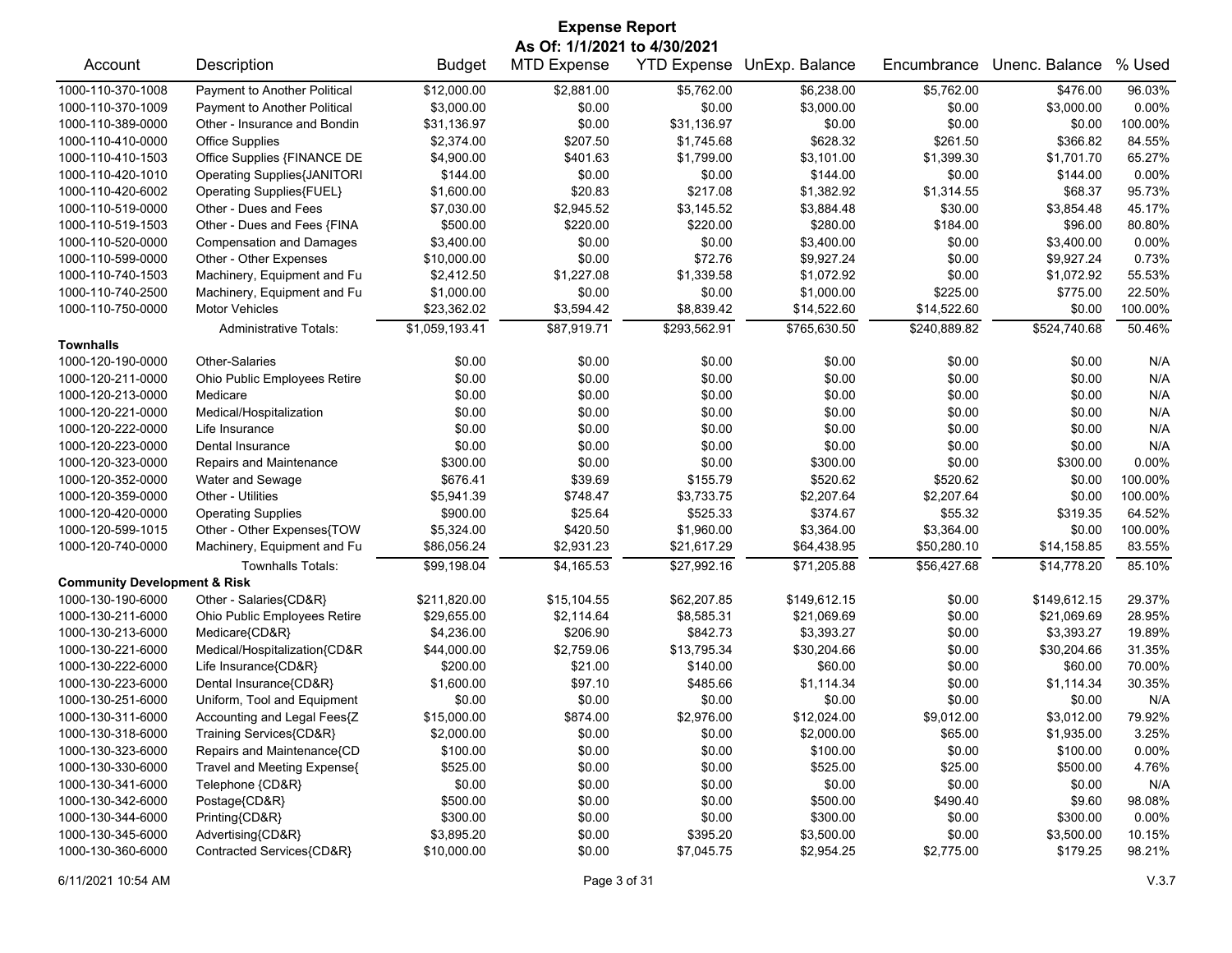| <b>Expense Report</b>       |                                                 |               |                              |             |                            |             |                |         |  |
|-----------------------------|-------------------------------------------------|---------------|------------------------------|-------------|----------------------------|-------------|----------------|---------|--|
|                             |                                                 |               | As Of: 1/1/2021 to 4/30/2021 |             |                            |             |                |         |  |
| Account                     | Description                                     | <b>Budget</b> | <b>MTD Expense</b>           |             | YTD Expense UnExp. Balance | Encumbrance | Unenc. Balance | % Used  |  |
| 1000-130-389-6000           | Other - Insurance and Bondin                    | \$450.00      | \$0.00                       | \$0.00      | \$450.00                   | \$0.00      | \$450.00       | 0.00%   |  |
| 1000-130-410-6000           | Office Supplies{CD&R}                           | \$750.00      | \$225.00                     | \$279.99    | \$470.01                   | \$0.00      | \$470.01       | 37.33%  |  |
| 1000-130-420-6000           | Operating Supplies{CD&R}                        | \$150.00      | \$0.00                       | \$0.00      | \$150.00                   | \$0.00      | \$150.00       | 0.00%   |  |
| 1000-130-420-6002           | Operating Supplies{FUEL CD                      | \$500.00      | \$0.00                       | \$0.00      | \$500.00                   | \$0.00      | \$500.00       | 0.00%   |  |
| 1000-130-430-3000           | Small Tools and Minor Equip                     | \$1,000.00    | \$0.00                       | \$0.00      | \$1,000.00                 | \$32.40     | \$967.60       | 3.24%   |  |
| 1000-130-430-6000           | Small Tools and Minor Equip                     | \$380.78      | \$80.78                      | \$141.07    | \$239.71                   | \$0.00      | \$239.71       | 37.05%  |  |
| 1000-130-519-6000           | Other - Dues and Fees{CD&R                      | \$150.00      | \$15.00                      | \$15.00     | \$135.00                   | \$86.00     | \$49.00        | 67.33%  |  |
| 1000-130-599-6000           | Other - Other Expenses{CD&                      | \$1,000.00    | \$0.00                       | \$0.00      | \$1,000.00                 | \$0.00      | \$1,000.00     | 0.00%   |  |
| 1000-130-740-6000           | Machinery, Equipment and Fu                     | \$2,000.00    | \$531.00                     | \$531.00    | \$1,469.00                 | \$69.00     | \$1,400.00     | 30.00%  |  |
|                             | <b>Community Development &amp; Risk Totals:</b> | \$330,211.98  | \$22,029.03                  | \$97,440.90 | \$232,771.08               | \$12,554.80 | \$220,216.28   | 33.31%  |  |
| <b>Human Resources</b>      |                                                 |               |                              |             |                            |             |                |         |  |
| 1000-190-190-2000           | Other - Salaries{HUMAN RES                      | \$11,700.00   | \$530.03                     | \$2,101.97  | \$9,598.03                 | \$0.00      | \$9,598.03     | 17.97%  |  |
| 1000-190-211-2000           | Ohio Public Employees Retire                    | \$1,700.00    | \$71.79                      | \$287.16    | \$1,412.84                 | \$0.00      | \$1,412.84     | 16.89%  |  |
| 1000-190-213-2000           | Medicare{HUMAN RESOURC                          | \$300.00      | \$6.87                       | \$27.50     | \$272.50                   | \$0.00      | \$272.50       | 9.17%   |  |
| 1000-190-221-2000           | Medical/Hospitalization{HUM                     | \$1,900.00    | \$139.06                     | \$501.18    | \$1,398.82                 | \$0.00      | \$1,398.82     | 26.38%  |  |
| 1000-190-222-2000           | Life Insurance{HUMAN RESO                       | \$15.00       | \$0.98                       | \$5.46      | \$9.54                     | \$0.00      | \$9.54         | 36.40%  |  |
| 1000-190-223-2000           | Dental Insurance{HUMAN RE                       | \$113.00      | \$8.18                       | \$23.86     | \$89.14                    | \$0.00      | \$89.14        | 21.12%  |  |
| 1000-190-318-2000           | Training Services{HUMAN RE                      | \$1,173.00    | \$0.00                       | \$0.00      | \$1,173.00                 | \$500.00    | \$673.00       | 42.63%  |  |
| 1000-190-319-2000           | Other - Professional and Tech                   | \$259.00      | \$0.00                       | \$0.00      | \$259.00                   | \$0.00      | \$259.00       | 0.00%   |  |
| 1000-190-330-2000           | Travel and Meeting Expense{                     | \$1,500.00    | \$0.00                       | \$0.00      | \$1,500.00                 | \$0.00      | \$1,500.00     | 0.00%   |  |
| 1000-190-360-2000           | Contracted Services{HUMAN                       | \$7,500.00    | \$0.00                       | \$125.00    | \$7,375.00                 | \$0.00      | \$7,375.00     | 1.67%   |  |
| 1000-190-410-2000           | Office Supplies{HUMAN RES                       | \$300.00      | \$0.00                       | \$122.52    | \$177.48                   | \$0.00      | \$177.48       | 40.84%  |  |
| 1000-190-510-2000           | Dues and Fees{HUMAN RES                         | \$615.67      | \$0.00                       | \$315.67    | \$300.00                   | \$0.00      | \$300.00       | 51.27%  |  |
| 1000-190-740-2000           | Machinery, Equipment and Fu                     | \$1,000.00    | \$0.00                       | \$169.89    | \$830.11                   | \$0.00      | \$830.11       | 16.99%  |  |
|                             | Human Resources Totals:                         | \$28,075.67   | \$756.91                     | \$3,680.21  | \$24,395.46                | \$500.00    | \$23,895.46    | 14.89%  |  |
| <b>Highways</b>             |                                                 |               |                              |             |                            |             |                |         |  |
| 1000-330-190-4000           | Other - Salaries{GENERAL R                      | \$0.00        | \$0.00                       | \$0.00      | \$0.00                     | \$0.00      | \$0.00         | N/A     |  |
| 1000-330-211-4000           | Ohio Public Employees Retire                    | \$0.00        | \$0.00                       | \$0.00      | \$0.00                     | \$0.00      | \$0.00         | N/A     |  |
| 1000-330-213-4000           | Medicare{GENERAL ROAD}                          | \$0.00        | \$0.00                       | \$0.00      | \$0.00                     | \$0.00      | \$0.00         | N/A     |  |
| 1000-330-221-4000           | Medical/Hospitalization{GENE                    | \$0.00        | \$0.00                       | \$0.00      | \$0.00                     | \$0.00      | \$0.00         | N/A     |  |
| 1000-330-222-4000           | Life Insurance{GENERAL RO                       | \$0.00        | \$0.00                       | \$0.00      | \$0.00                     | \$0.00      | \$0.00         | N/A     |  |
| 1000-330-223-4000           | Dental Insurance{GENERAL                        | \$0.00        | \$0.00                       | \$0.00      | \$0.00                     | \$0.00      | \$0.00         | N/A     |  |
| 1000-330-360-4999           | <b>Internal Billing</b>                         | \$25,000.00   | \$2,405.03                   | \$3,926.61  | \$21,073.39                | \$21,073.39 | \$0.00         | 100.00% |  |
|                             | Highways Totals:                                | \$25,000.00   | \$2,405.03                   | \$3,926.61  | \$21,073.39                | \$21,073.39 | \$0.00         | 100.00% |  |
| <b>Health Districts</b>     |                                                 |               |                              |             |                            |             |                |         |  |
| 1000-420-370-0000           | Payment to Another Political                    | \$25,500.00   | \$0.00                       | \$12,916.62 | \$12,583.38                | \$0.00      | \$12,583.38    | 50.65%  |  |
|                             | <b>Health Districts Totals:</b>                 | \$25,500.00   | \$0.00                       | \$12,916.62 | \$12,583.38                | \$0.00      | \$12,583.38    | 50.65%  |  |
| <b>Parks and Recreation</b> |                                                 |               |                              |             |                            |             |                |         |  |
| 1000-610-190-0000           | Other - Salaries                                | \$0.00        | \$0.00                       | \$0.00      | \$0.00                     | \$0.00      | \$0.00         | N/A     |  |
| 1000-610-190-8010           | Other - Salaries {PARKS: FU                     | \$0.00        | \$0.00                       | \$0.00      | \$0.00                     | \$0.00      | \$0.00         | N/A     |  |
| 1000-610-190-8011           | Other - Salaries {PARKS: PA                     | \$0.00        | \$0.00                       | \$0.00      | \$0.00                     | \$0.00      | \$0.00         | N/A     |  |
| 1000-610-211-0000           | Ohio Public Employees Retire                    | \$0.00        | \$0.00                       | \$0.00      | \$0.00                     | \$0.00      | \$0.00         | N/A     |  |
| 1000-610-211-8010           | Ohio Public Employees Retire                    | \$0.00        | \$0.00                       | \$0.00      | \$0.00                     | \$0.00      | \$0.00         | N/A     |  |
| 1000-610-211-8011           | Ohio Public Employees Retire                    | \$0.00        | \$0.00                       | \$0.00      | \$0.00                     | \$0.00      | \$0.00         | N/A     |  |
| 1000-610-213-0000           | Medicare                                        | \$0.00        | \$0.00                       | \$0.00      | \$0.00                     | \$0.00      | \$0.00         | N/A     |  |
| 1000-610-213-8010           | Medicare{PARKS: FULL-TIM                        | \$0.00        | \$0.00                       | \$0.00      | \$0.00                     | \$0.00      | \$0.00         | N/A     |  |
| 6/11/2021 10:54 AM          |                                                 |               | Page 4 of 31                 |             |                            |             |                | V.3.7   |  |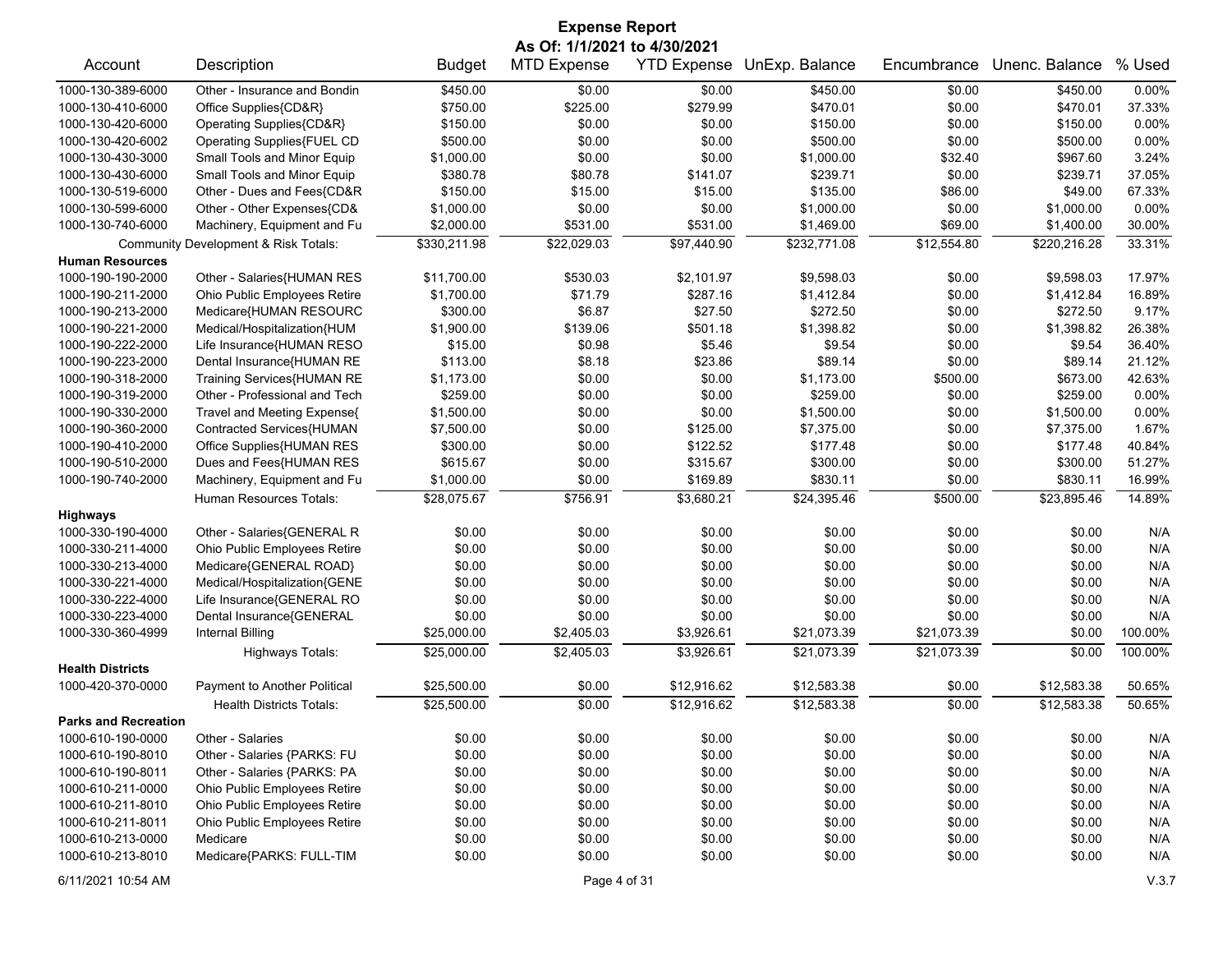| <b>Expense Report</b>         |                                                            |               |                              |                       |                           |                       |                |         |  |
|-------------------------------|------------------------------------------------------------|---------------|------------------------------|-----------------------|---------------------------|-----------------------|----------------|---------|--|
|                               |                                                            |               | As Of: 1/1/2021 to 4/30/2021 |                       |                           |                       |                |         |  |
| Account                       | Description                                                | <b>Budget</b> | <b>MTD Expense</b>           | <b>YTD Expense</b>    | UnExp. Balance            | Encumbrance           | Unenc. Balance | % Used  |  |
| 1000-610-213-8011             | Medicare{PARKS: PART-TIM                                   | \$0.00        | \$0.00                       | \$0.00                | \$0.00                    | \$0.00                | \$0.00         | N/A     |  |
| 1000-610-323-0000             | Repairs and Maintenance                                    | \$0.00        | \$0.00                       | \$0.00                | \$0.00                    | \$0.00                | \$0.00         | N/A     |  |
| 1000-610-323-8000             | Repairs and Maintenance {PA                                | \$1,831.25    | \$558.00                     | \$751.75              | \$1,079.50                | \$1,079.50            | \$0.00         | 100.00% |  |
| 1000-610-351-0000             | Electricity                                                | \$0.00        | \$0.00                       | \$0.00                | \$0.00                    | \$0.00                | \$0.00         | N/A     |  |
| 1000-610-351-8000             | Electricity {PARKS}                                        | \$2,569.19    | \$59.62                      | \$241.65              | \$2,327.54                | \$1,927.54            | \$400.00       | 84.43%  |  |
| 1000-610-352-0000             | Water and Sewage                                           | \$0.00        | \$0.00                       | \$0.00                | \$0.00                    | \$0.00                | \$0.00         | N/A     |  |
| 1000-610-352-8000             | Water and Sewage (PARKS)                                   | \$500.00      | \$0.00                       | \$0.00                | \$500.00                  | \$0.00                | \$500.00       | 0.00%   |  |
| 1000-610-360-4999             | <b>Internal Billing</b>                                    | \$12,000.00   | \$0.00                       | \$63.77               | \$11,936.23               | \$11,936.23           | \$0.00         | 100.00% |  |
| 1000-610-370-8000             | Payment to Another Political                               | \$0.00        | \$0.00                       | \$0.00                | \$0.00                    | \$0.00                | \$0.00         | N/A     |  |
| 1000-610-370-8001             | Payment to Another Political                               | \$0.00        | \$0.00                       | \$0.00                | \$0.00                    | \$0.00                | \$0.00         | N/A     |  |
| 1000-610-420-0000             | <b>Operating Supplies</b>                                  | \$0.00        | \$0.00                       | \$0.00                | \$0.00                    | \$0.00                | \$0.00         | N/A     |  |
| 1000-610-420-8000             | <b>Operating Supplies {PARKS}</b>                          | \$1,000.00    | \$49.27                      | \$72.62               | \$927.38                  | \$927.38              | \$0.00         | 100.00% |  |
| 1000-610-730-0000             | Improvement of Sites                                       | \$0.00        | \$0.00                       | \$0.00                | \$0.00                    | \$0.00                | \$0.00         | N/A     |  |
| 1000-610-730-3000             | Improvement of Sites                                       | \$0.00        | \$0.00                       | \$0.00                | \$0.00                    | \$0.00                | \$0.00         | N/A     |  |
| 1000-610-730-8000             | Improvement of Sites {PARK                                 | \$75,800.00   | \$0.00                       | \$0.00                | \$75,800.00               | \$75,800.00           | \$0.00         | 100.00% |  |
|                               | Parks and Recreation Totals:                               | \$93,700.44   | \$666.89                     | \$1,129.79            | \$92,570.65               | \$91,670.65           | \$900.00       | 99.04%  |  |
| Library                       |                                                            |               |                              |                       |                           |                       |                |         |  |
| 1000-690-190-1600             | Other - Salaries{LIBRARY}                                  | \$0.00        | \$0.00                       | \$0.00                | \$0.00                    | \$0.00                | \$0.00         | N/A     |  |
| 1000-690-190-1610             | Other - Salaries{LIBRARY: F                                | \$0.00        | \$0.00                       | \$0.00                | \$0.00                    | \$0.00                | \$0.00         | N/A     |  |
| 1000-690-190-1611             | Other - Salaries{LIBRARY: P                                | \$0.00        | \$0.00                       | \$0.00                | \$0.00                    | \$0.00                | \$0.00         | N/A     |  |
| 1000-690-211-1600             | Ohio Public Employees Retire                               | \$0.00        | \$0.00                       | \$0.00                | \$0.00                    | \$0.00                | \$0.00         | N/A     |  |
| 1000-690-211-1610             | Ohio Public Employees Retire                               | \$0.00        | \$0.00                       | \$0.00                | \$0.00                    | \$0.00                | \$0.00         | N/A     |  |
| 1000-690-211-1611             | Ohio Public Employees Retire                               | \$0.00        | \$0.00                       | \$0.00                | \$0.00                    | \$0.00                | \$0.00         | N/A     |  |
| 1000-690-213-1600             | Medicare{LIBRARY}                                          | \$0.00        | \$0.00                       | \$0.00                | \$0.00                    | \$0.00                | \$0.00         | N/A     |  |
| 1000-690-213-1610             | Medicare{LIBRARY: FULL-TI                                  | \$0.00        | \$0.00                       | \$0.00                | \$0.00                    | \$0.00                | \$0.00         | N/A     |  |
| 1000-690-213-1611             | Medicare{LIBRARY: PART-TI                                  | \$0.00        | \$0.00                       | \$0.00                | \$0.00                    | \$0.00                | \$0.00         | N/A     |  |
| 1000-690-323-1600             | Repairs and Maintenance{LIB                                | \$8,506.25    | \$322.36                     | \$2,706.56            | \$5,799.69                | \$5,799.69            | \$0.00         | 100.00% |  |
| 1000-690-360-1600             | <b>Contracted Services (LIBRAR</b>                         | \$1,500.00    | \$0.00                       | \$0.00                | \$1,500.00                | \$0.00                | \$1,500.00     | 0.00%   |  |
| 1000-690-360-4999             | <b>Internal Billing</b>                                    | \$8,500.00    | \$411.91                     | \$1,024.84            | \$7,475.16                | \$7,475.16            | \$0.00         | 100.00% |  |
| 1000-690-420-1600             | <b>Operating Supplies{LIBRARY</b>                          | \$500.00      | \$55.28                      | \$153.95              | \$346.05                  | \$346.05              | \$0.00         | 100.00% |  |
| 1000-690-730-1600             | Improvement of Sites{LIBRAR                                | \$10,000.00   | \$0.00                       | \$0.00                | \$10,000.00               | \$0.00                | \$10,000.00    | 0.00%   |  |
|                               | Library Totals:                                            | \$29,006.25   | \$789.55                     | \$3,885.35            | \$25,120.90               | \$13,620.90           | \$11,500.00    | 60.35%  |  |
| <b>Information Technology</b> |                                                            |               |                              |                       |                           |                       |                |         |  |
| 1000-710-190-3000             | Other - Salaries{INFORMATI                                 | \$0.00        | \$0.00                       | \$0.00                | \$0.00                    | \$0.00                | \$0.00         | N/A     |  |
| 1000-710-211-3000             | Ohio Public Employees Retire                               | \$0.00        | \$0.00                       | \$0.00                | \$0.00                    | \$0.00                | \$0.00         | N/A     |  |
| 1000-710-213-3000             | Medicare{INFORMATION TE                                    | \$0.00        | \$0.00                       | \$0.00                | \$0.00                    | \$0.00                | \$0.00         | N/A     |  |
| 1000-710-221-3000             | Medical/Hospitalization{INFO                               | \$0.00        | \$0.00                       | \$0.00                | \$0.00                    | \$0.00                | \$0.00         | N/A     |  |
| 1000-710-222-3000             | Life Insurance{INFORMATIO                                  | \$0.00        | \$0.00                       | \$0.00                | \$0.00                    | \$0.00                | \$0.00         | N/A     |  |
| 1000-710-223-3000             | Dental Insurance{INFORMATI                                 | \$0.00        | \$0.00                       | \$0.00                | \$0.00                    | \$0.00                | \$0.00         | N/A     |  |
| 1000-710-240-3000             | Unemployment Compensatio                                   | \$600.00      | \$0.00                       | \$0.00                | \$600.00                  | \$0.00                | \$600.00       | 0.00%   |  |
| 1000-710-318-3000             | Training Services{INFORMAT                                 | \$3,500.00    | \$0.00                       | \$0.00                | \$3,500.00                | \$0.00                | \$3,500.00     | 0.00%   |  |
| 1000-710-323-3000             | Repairs and Maintenance{INF                                | \$6,000.00    | \$0.00                       | \$0.00                | \$6,000.00                | \$0.00                | \$6,000.00     | 0.00%   |  |
| 1000-710-360-3000             | Contracted Services{INFORM                                 | \$150,010.92  |                              |                       |                           |                       | \$5,344.18     | 96.44%  |  |
| 1000-710-420-3000             | <b>Operating Supplies{INFORM</b>                           | \$4,000.00    | \$10,532.46<br>\$0.00        | \$74,621.66<br>\$0.00 | \$75,389.26<br>\$4,000.00 | \$70,045.08<br>\$0.00 | \$4,000.00     | 0.00%   |  |
| 1000-710-430-3000             |                                                            |               | \$0.00                       | \$0.00                |                           |                       | \$9,678.70     | 3.21%   |  |
| 1000-710-740-3000             | Small Tools and Minor Equip<br>Machinery, Equipment and Fu | \$10,000.00   |                              |                       | \$10,000.00               | \$321.30              |                |         |  |
|                               |                                                            | \$31,784.68   | \$11,529.00                  | \$20,468.76           | \$11,315.92               | \$9,371.47            | \$1,944.45     | 93.88%  |  |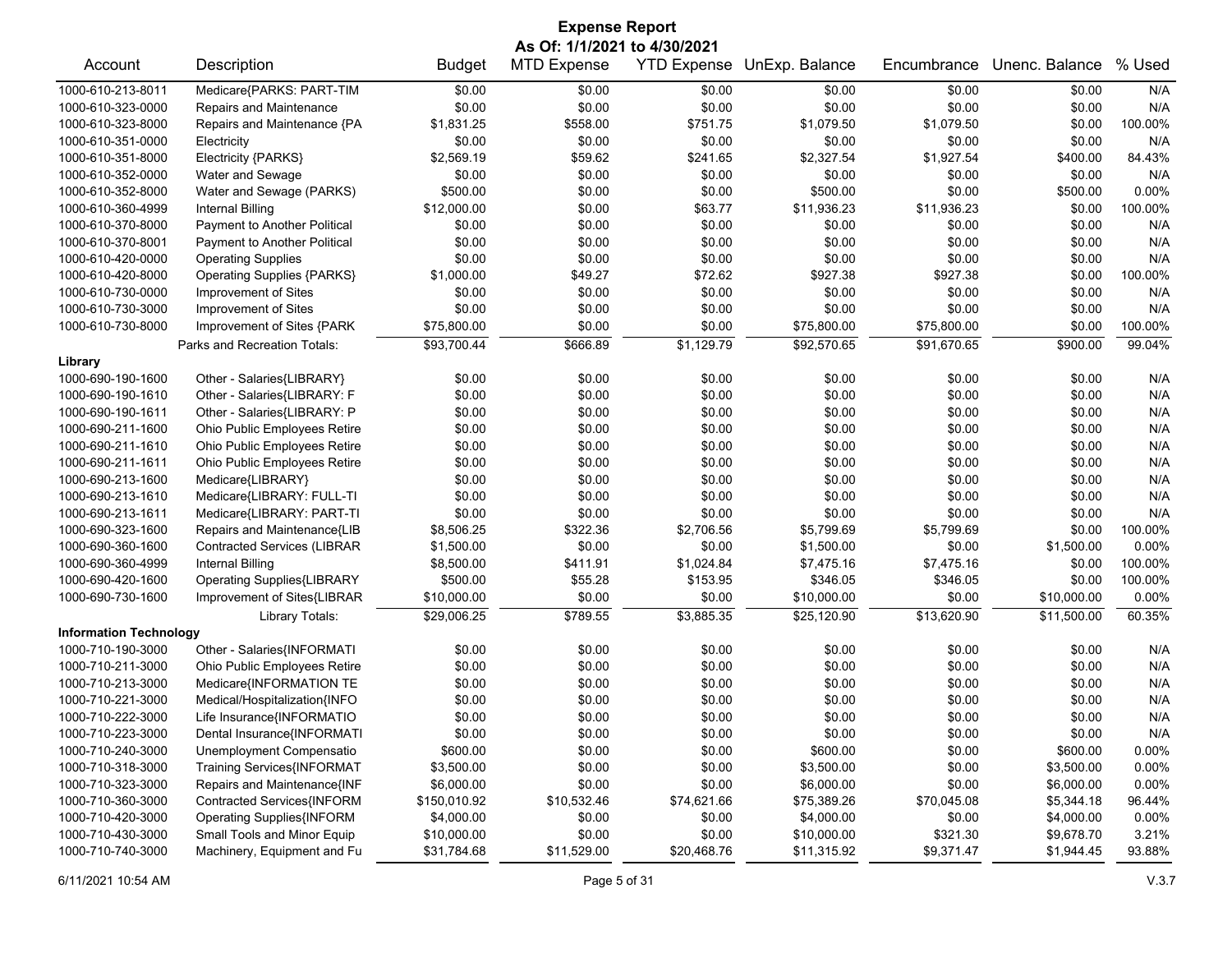|                                           |                                                                 |                       | <b>Expense Report</b>        |                  |                            |                  |                       |              |
|-------------------------------------------|-----------------------------------------------------------------|-----------------------|------------------------------|------------------|----------------------------|------------------|-----------------------|--------------|
|                                           |                                                                 |                       | As Of: 1/1/2021 to 4/30/2021 |                  |                            |                  |                       |              |
| Account                                   | Description                                                     | <b>Budget</b>         | <b>MTD Expense</b>           |                  | YTD Expense UnExp. Balance | Encumbrance      | Unenc. Balance        | % Used       |
|                                           | Information Technology Totals:                                  | \$205,895.60          | \$22,061.46                  | \$95,090.42      | \$110,805.18               | \$79,737.85      | \$31,067.33           | 84.91%       |
| <b>Capital Outlay</b>                     |                                                                 |                       |                              |                  |                            |                  |                       |              |
| 1000-760-720-0000                         | <b>Buildings</b>                                                | \$7,600.00            | \$0.00                       | \$0.00           | \$7,600.00                 | \$0.00           | \$7,600.00            | 0.00%        |
| 1000-760-730-0000                         | Improvement of Sites                                            | \$226,735.29          | \$1,487.71                   | \$1,555.00       | \$225,180.29               | \$46,443.45      | \$178,736.84          | 21.17%       |
| 1000-760-790-1001                         | Other - Capital Outlay{SENIO                                    | \$0.00                | \$0.00                       | \$0.00           | \$0.00                     | \$0.00           | \$0.00                | N/A          |
| 1000-760-790-1851                         | Other - Capital Outlay{PROJE                                    | \$0.00                | \$0.00                       | \$0.00           | \$0.00                     | \$0.00           | \$0.00                | N/A          |
| 1000-760-790-1852                         | <b>Traffic Lights</b>                                           | \$0.00                | \$0.00                       | \$0.00           | \$0.00                     | \$0.00           | \$0.00                | N/A          |
|                                           | Capital Outlay Totals:                                          | \$234,335.29          | \$1,487.71                   | \$1,555.00       | \$232,780.29               | \$46,443.45      | \$186,336.84          | 20.48%       |
| <b>Transfers</b>                          |                                                                 |                       |                              |                  |                            |                  |                       |              |
| 1000-910-910-0000                         | Transfers - Out                                                 | \$0.00                | \$0.00                       | \$0.00           | \$0.00                     | \$0.00           | \$0.00                | N/A          |
|                                           | <b>Transfers Totals:</b>                                        | \$0.00                | \$0.00                       | \$0.00           | \$0.00                     | \$0.00           | \$0.00                | N/A          |
| <b>Advances</b>                           |                                                                 |                       |                              |                  |                            |                  |                       |              |
| 1000-920-920-0000                         | Advances - Out                                                  | \$400,000.00          | \$0.00                       | \$400,000.00     | \$0.00                     | \$0.00           | \$0.00                | 100.00%      |
|                                           | <b>Advances Totals:</b>                                         | \$400,000.00          | \$0.00                       | \$400,000.00     | \$0.00                     | \$0.00           | \$0.00                | 100.00%      |
| <b>Contingencies</b>                      |                                                                 |                       |                              |                  |                            |                  |                       |              |
| 1000-930-930-0000                         | Contingencies                                                   | \$384,061.24          | \$0.00                       | \$0.00           | \$384,061.24               | \$0.00           | \$384,061.24          | 0.00%        |
|                                           | <b>Contingencies Totals:</b>                                    | \$384,061.24          | \$0.00                       | \$0.00           | \$384,061.24               | \$0.00           | \$384,061.24          | 0.00%        |
| <b>Other Financing Uses</b>               |                                                                 |                       |                              |                  |                            |                  |                       |              |
| 1000-990-990-0000                         | <b>Budget Stabilization</b>                                     | \$68,037.00           | \$0.00                       | \$0.00           | \$68,037.00                | \$0.00           | \$68,037.00           | 0.00%        |
|                                           | Other Financing Uses Totals:                                    | \$68,037.00           | \$0.00                       | \$0.00           | \$68,037.00                | \$0.00           | \$68,037.00           | 0.00%        |
| 1000 Total:                               |                                                                 | \$2,982,214.92        | \$142,281.82                 | \$941,179.97     | \$2,041,034.95             | \$562,918.54     | \$1,478,116.41        | 50.44%       |
| 2011                                      | <b>Motor Vehicle License</b>                                    |                       |                              |                  |                            | Target Percent:  | 33.33%                |              |
|                                           |                                                                 |                       |                              |                  |                            |                  |                       |              |
| <b>Highways</b><br>2011-330-360-4800      |                                                                 |                       | \$0.00                       |                  |                            |                  |                       |              |
|                                           | Contracted Services{PAVING                                      | \$15,000.00<br>\$0.00 | \$0.00                       | \$0.00           | \$15,000.00<br>\$0.00      | \$0.00           | \$15,000.00<br>\$0.00 | 0.00%<br>N/A |
| 2011-330-420-4400<br>2011-330-420-4600    | <b>Operating Supplies (EQUIPM</b><br>Operating Supplies (ROAD M | \$0.00                | \$0.00                       | \$0.00<br>\$0.00 | \$0.00                     | \$0.00<br>\$0.00 | \$0.00                | N/A          |
|                                           |                                                                 |                       |                              |                  |                            |                  |                       |              |
|                                           | <b>Highways Totals:</b>                                         | \$15,000.00           | \$0.00                       | \$0.00           | \$15,000.00                | \$0.00           | \$15,000.00           | 0.00%        |
| <b>Contingencies</b><br>2011-930-930-0000 | Contingencies                                                   | \$26,103.78           | \$0.00                       | \$0.00           | \$26,103.78                | \$0.00           | \$26,103.78           | 0.00%        |
|                                           | <b>Contingencies Totals:</b>                                    | \$26,103.78           | \$0.00                       | \$0.00           | \$26,103.78                | \$0.00           | \$26,103.78           | 0.00%        |
| <b>Other Financing Uses</b>               |                                                                 |                       |                              |                  |                            |                  |                       |              |
| 2011-990-990-0000                         | Other - Other Financing Uses                                    | \$888.00              | \$0.00                       | \$0.00           | \$888.00                   | \$0.00           | \$888.00              | 0.00%        |
|                                           | Other Financing Uses Totals:                                    | \$888.00              | \$0.00                       | \$0.00           | \$888.00                   | \$0.00           | \$888.00              | 0.00%        |
| 2011 Total:                               |                                                                 | \$41,991.78           | \$0.00                       | \$0.00           | \$41,991.78                | \$0.00           | \$41,991.78           | 0.00%        |
|                                           |                                                                 |                       |                              |                  |                            |                  |                       |              |
| 2021                                      | Gasoline                                                        |                       |                              |                  |                            | Target Percent:  | 33.33%                |              |
| <b>Highways</b>                           |                                                                 |                       |                              |                  |                            |                  |                       |              |
| 2021-330-360-4800                         | Contracted Services{PAVING                                      | \$50,000.00           | \$0.00                       | \$0.00           | \$50,000.00                | \$0.00           | \$50,000.00           | 0.00%        |
| 2021-330-360-4802                         | <b>Contracted Services (STRIPI</b>                              | \$0.00                | \$0.00                       | \$0.00           | \$0.00                     | \$0.00           | \$0.00                | N/A          |
| 2021-330-420-4400                         | <b>Operating Supplies (EQUIPM</b>                               | \$0.00                | \$0.00                       | \$0.00           | \$0.00                     | \$0.00           | \$0.00                | N/A          |
| 2021-330-420-4402                         | Operating Supplies (ROAD F                                      | \$0.00                | \$0.00                       | \$0.00           | \$0.00                     | \$0.00           | \$0.00                | N/A          |
| 2021-330-420-4600                         | Operating Supplies{ROAD M                                       | \$74,890.34           | \$0.00                       | \$49,618.17      | \$25,272.17                | \$6,587.74       | \$18,684.43           | 75.05%       |
|                                           | Highways Totals:                                                | \$124,890.34          | \$0.00                       | \$49,618.17      | \$75,272.17                | \$6,587.74       | \$68,684.43           | 45.00%       |
|                                           |                                                                 |                       |                              |                  |                            |                  |                       |              |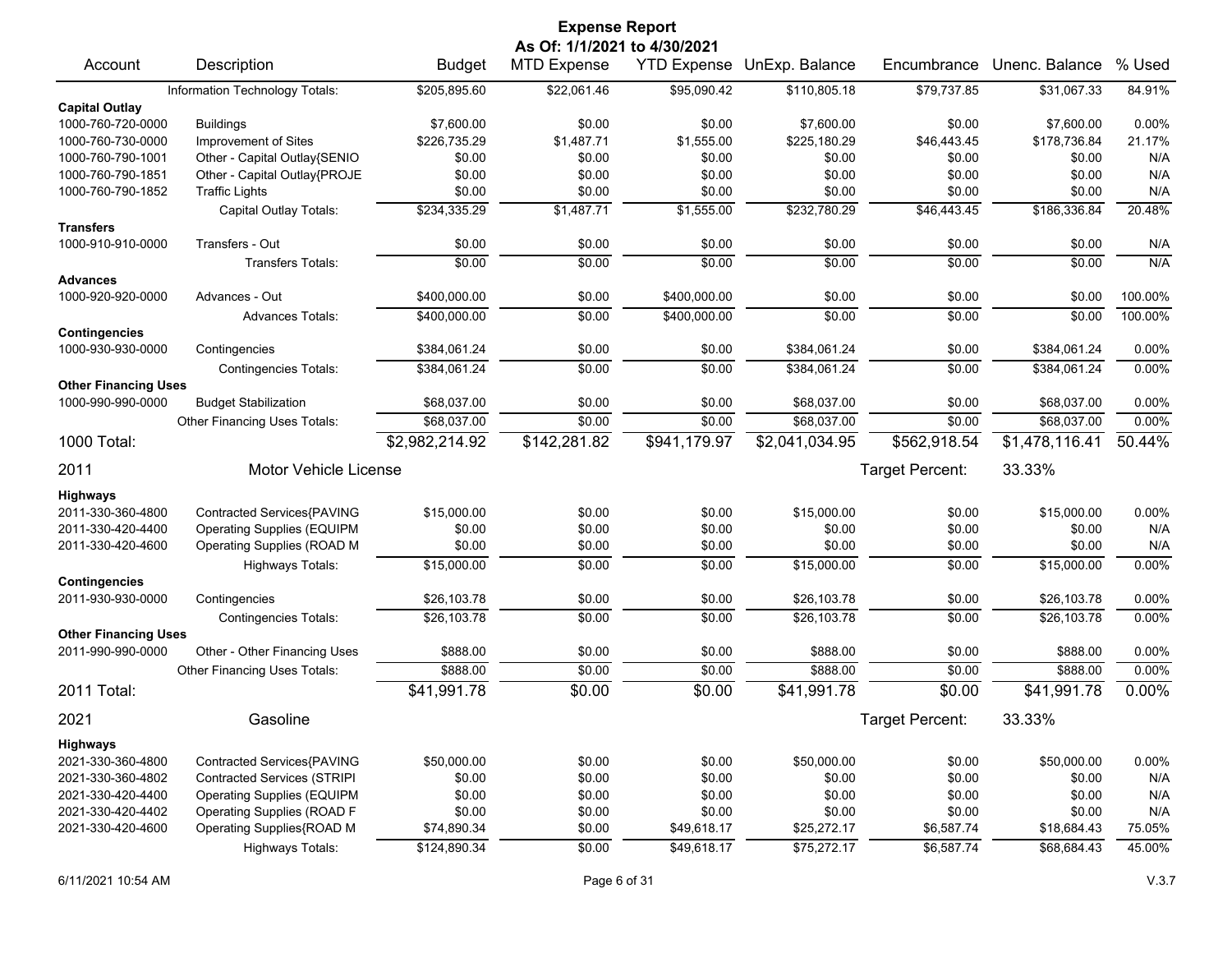| <b>Expense Report</b>                |                              |               |                              |              |                            |                 |                |         |  |  |
|--------------------------------------|------------------------------|---------------|------------------------------|--------------|----------------------------|-----------------|----------------|---------|--|--|
|                                      |                              |               | As Of: 1/1/2021 to 4/30/2021 |              |                            |                 |                |         |  |  |
| Account                              | Description                  | <b>Budget</b> | <b>MTD Expense</b>           |              | YTD Expense UnExp. Balance | Encumbrance     | Unenc. Balance | % Used  |  |  |
| <b>Contingencies</b>                 |                              |               |                              |              |                            |                 |                |         |  |  |
| 2021-930-930-0000                    | Contingencies                | \$194,325.57  | \$0.00                       | \$0.00       | \$194,325.57               | \$0.00          | \$194,325.57   | 0.00%   |  |  |
|                                      | <b>Contingencies Totals:</b> | \$194,325.57  | \$0.00                       | \$0.00       | \$194,325.57               | \$0.00          | \$194,325.57   | 0.00%   |  |  |
| <b>Other Financing Uses</b>          |                              |               |                              |              |                            |                 |                |         |  |  |
| 2021-990-990-0000                    | Other - Other Financing Uses | \$8,275.00    | \$0.00                       | \$0.00       | \$8,275.00                 | \$0.00          | \$8,275.00     | 0.00%   |  |  |
|                                      | Other Financing Uses Totals: | \$8,275.00    | \$0.00                       | \$0.00       | \$8,275.00                 | \$0.00          | \$8,275.00     | 0.00%   |  |  |
| 2021 Total:                          |                              | \$327,490.91  | \$0.00                       | \$49,618.17  | \$277,872.74               | \$6,587.74      | \$271,285.00   | 17.16%  |  |  |
| 2031                                 | Road and Bridge              |               |                              |              |                            | Target Percent: | 33.33%         |         |  |  |
| Fire                                 |                              |               |                              |              |                            |                 |                |         |  |  |
| 2031-220-420-4600                    | Operating Supplies (Road Ma  | \$0.00        | \$0.00                       | \$0.00       | \$0.00                     | \$0.00          | \$0.00         | N/A     |  |  |
|                                      |                              | \$0.00        | \$0.00                       | \$0.00       | \$0.00                     | \$0.00          | \$0.00         | N/A     |  |  |
|                                      | Fire Totals:                 |               |                              |              |                            |                 |                |         |  |  |
| <b>Highways</b><br>2031-330-190-4100 | Other - Salaries{EMPLOYLEE   | \$0.00        | \$0.00                       | \$0.00       | \$0.00                     | \$0.00          | \$0.00         | N/A     |  |  |
| 2031-330-190-4110                    | Other - Salaries{ROAD: FULL  | \$641,021.00  | \$45,261.71                  | \$198,493.87 | \$442,527.13               | \$0.00          | \$442,527.13   | 30.97%  |  |  |
| 2031-330-190-4111                    | Other - Salaries{ROAD: PAR   | \$36,830.00   | \$1,172.00                   | \$4,769.23   | \$32,060.77                | \$0.00          | \$32,060.77    | 12.95%  |  |  |
| 2031-330-190-4999                    | Other - Salaries{ROAD: COS   | \$24,000.00   | \$1,820.48                   | \$9,866.43   | \$14,133.57                | \$0.00          | \$14,133.57    | 41.11%  |  |  |
|                                      |                              | \$0.00        | \$0.00                       | \$0.00       | \$0.00                     | \$0.00          | \$0.00         | N/A     |  |  |
| 2031-330-211-4100                    | Ohio Public Employees Retire |               |                              |              |                            |                 |                | 30.44%  |  |  |
| 2031-330-211-4110                    | Ohio Public Employees Retire | \$87,533.00   | \$6,327.16                   | \$26,645.40  | \$60,887.60                | \$0.00          | \$60,887.60    |         |  |  |
| 2031-330-211-4111                    | Ohio Public Employees Retire | \$5,156.00    | \$164.08                     | \$667.71     | \$4,488.29                 | \$0.00          | \$4,488.29     | 12.95%  |  |  |
| 2031-330-211-4999                    | Ohio Public Employees Retire | \$3,248.00    | \$254.53                     | \$1,244.05   | \$2,003.95                 | \$0.00          | \$2,003.95     | 38.30%  |  |  |
| 2031-330-213-4100                    | Medicare{EMPLOYLEE COS       | \$0.00        | \$0.00                       | \$0.00       | \$0.00                     | \$0.00          | \$0.00         | N/A     |  |  |
| 2031-330-213-4110                    | Medicare{ROAD: FULL-TIME     | \$9,066.00    | \$609.42                     | \$2,663.88   | \$6,402.12                 | \$0.00          | \$6,402.12     | 29.38%  |  |  |
| 2031-330-213-4111                    | Medicare{ROAD: PART-TIME     | \$534.00      | \$17.00                      | \$69.18      | \$464.82                   | \$0.00          | \$464.82       | 12.96%  |  |  |
| 2031-330-213-4999                    | Medicare{ROAD: COST ALL      | \$315.00      | \$24.82                      | \$134.34     | \$180.66                   | \$0.00          | \$180.66       | 42.65%  |  |  |
| 2031-330-221-4100                    | Medical/Hospitalization{EMPL | \$0.00        | \$0.00                       | \$0.00       | \$0.00                     | \$0.00          | \$0.00         | N/A     |  |  |
| 2031-330-221-4110                    | Medical/Hospitalization{ROA  | \$148,986.00  | \$11,808.65                  | \$54,868.05  | \$94,117.95                | \$0.00          | \$94,117.95    | 36.83%  |  |  |
| 2031-330-221-4999                    | Medical/Hospitalization{ROA  | \$3,550.00    | \$278.12                     | \$1,650.11   | \$1,899.89                 | \$0.00          | \$1,899.89     | 46.48%  |  |  |
| 2031-330-222-4100                    | Life Insurance{EMPLOYEE C    | \$0.00        | \$0.00                       | \$0.00       | \$0.00                     | \$0.00          | \$0.00         | N/A     |  |  |
| 2031-330-222-4110                    | Life Insurance{ROAD: FULL-   | \$840.00      | \$67.56                      | \$470.78     | \$369.22                   | \$0.00          | \$369.22       | 56.05%  |  |  |
| 2031-330-222-4999                    | Life Insurance{ROAD: COST    | \$36.00       | \$2.52                       | \$30.82      | \$5.18                     | \$0.00          | \$5.18         | 85.61%  |  |  |
| 2031-330-223-4100                    | Dental Insurance{EMPLOYEE    | \$0.00        | \$0.00                       | \$0.00       | \$0.00                     | \$0.00          | \$0.00         | N/A     |  |  |
| 2031-330-223-4110                    | Dental Insurance{ROAD: FUL   | \$5,559.00    | \$447.86                     | \$2,107.02   | \$3,451.98                 | \$0.00          | \$3,451.98     | 37.90%  |  |  |
| 2031-330-223-4999                    | Dental Insurance{ROAD: CO    | \$300.00      | \$14.00                      | \$82.24      | \$217.76                   | \$0.00          | \$217.76       | 27.41%  |  |  |
| 2031-330-230-4200                    | Workers' Compensation{ADM    | \$10,000.00   | \$0.00                       | \$3,131.62   | \$6,868.38                 | \$0.00          | \$6,868.38     | 31.32%  |  |  |
| 2031-330-240-4111                    | Unemployment Compensatio     | \$0.00        | \$0.00                       | \$0.00       | \$0.00                     | \$0.00          | \$0.00         | N/A     |  |  |
| 2031-330-240-4999                    | Unemployment Compensatio     | \$400.00      | \$0.00                       | \$263.21     | \$136.79                   | \$0.00          | \$136.79       | 65.80%  |  |  |
| 2031-330-251-4100                    | Uniform, Tool and Equipment  | \$10,968.61   | \$447.35                     | \$6,588.95   | \$4,379.66                 | \$4,256.34      | \$123.32       | 98.88%  |  |  |
| 2031-330-311-4200                    | Accounting and Legal Fees{A  | \$1,000.00    | \$0.00                       | \$190.00     | \$810.00                   | \$810.00        | \$0.00         | 100.00% |  |  |
| 2031-330-314-4200                    | Tax Collection Fees{ADMINIS  | \$12,486.00   | \$0.00                       | \$6,253.15   | \$6,232.85                 | \$0.00          | \$6,232.85     | 50.08%  |  |  |
| 2031-330-315-4200                    | Election Expenses{ADMINIST   | \$1,000.00    | \$0.00                       | \$0.00       | \$1,000.00                 | \$0.00          | \$1,000.00     | 0.00%   |  |  |
| 2031-330-318-4300                    | Training Services{TRAINING}  | \$2,000.00    | \$152.60                     | \$152.60     | \$1,847.40                 | \$1,847.40      | \$0.00         | 100.00% |  |  |
| 2031-330-321-4600                    | Rents and Leases{ROAD MA     | \$6,000.00    | \$25.17                      | \$100.72     | \$5,899.28                 | \$5,899.28      | \$0.00         | 100.00% |  |  |
| 2031-330-323-4400                    | Repairs and Maintenance{EQ   | \$15,000.00   | \$1,242.62                   | \$2,580.19   | \$12,419.81                | \$9,419.81      | \$3,000.00     | 80.00%  |  |  |
| 2031-330-323-4500                    | Repairs and Maintenance{BUI  | \$16,252.74   | \$6,204.15                   | \$10,843.83  | \$5,408.91                 | \$3,238.23      | \$2,170.68     | 86.64%  |  |  |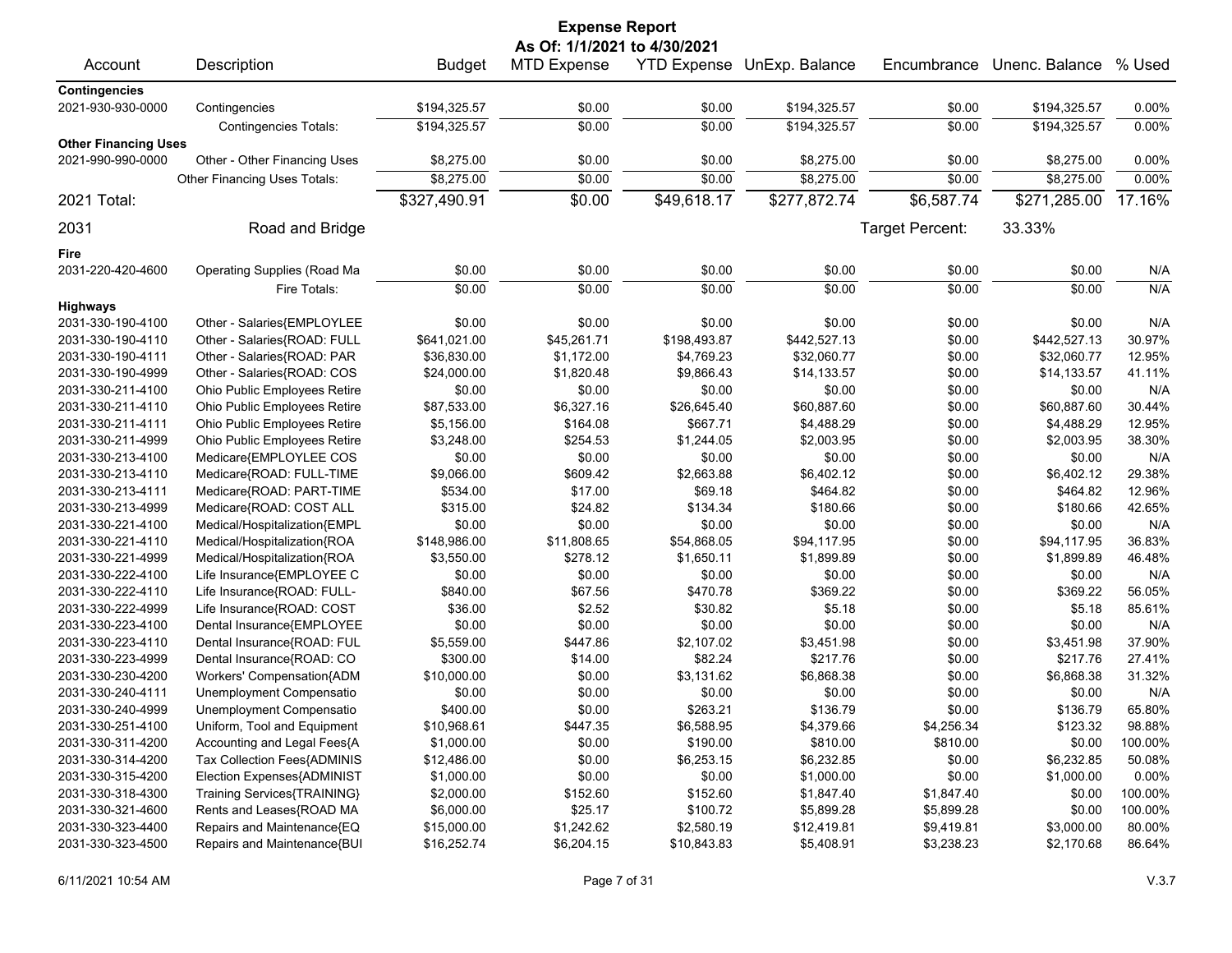|                             | <b>Expense Report</b>             |                |                              |              |                            |                 |                |          |  |  |
|-----------------------------|-----------------------------------|----------------|------------------------------|--------------|----------------------------|-----------------|----------------|----------|--|--|
|                             |                                   |                | As Of: 1/1/2021 to 4/30/2021 |              |                            |                 |                |          |  |  |
| Account                     | Description                       | <b>Budget</b>  | <b>MTD Expense</b>           |              | YTD Expense UnExp. Balance | Encumbrance     | Unenc. Balance | % Used   |  |  |
| 2031-330-323-4600           | Repairs and Maintenance{RO        | \$4,100.00     | \$0.00                       | \$0.00       | \$4,100.00                 | \$4,100.00      | \$0.00         | 100.00%  |  |  |
| 2031-330-341-4500           | Telephone{BUILDINGS}              | \$5,000.00     | \$196.00                     | \$490.00     | \$4,510.00                 | \$708.00        | \$3,802.00     | 23.96%   |  |  |
| 2031-330-349-4400           | Other-Communications, Printi      | \$5,244.50     | \$143.10                     | \$286.20     | \$4,958.30                 | \$533.40        | \$4,424.90     | 15.63%   |  |  |
| 2031-330-349-4700           | Other-Communications, Printi      | \$1,500.00     | \$83.04                      | \$284.71     | \$1,215.29                 | \$235.29        | \$980.00       | 34.67%   |  |  |
| 2031-330-351-1006           | Electricity{LIGHTING TUNNE        | \$1,390.19     | \$93.89                      | \$365.84     | \$1,024.35                 | \$1,024.15      | \$0.20         | 99.99%   |  |  |
| 2031-330-351-4500           | Electricity{BUILDINGS}            | \$5,374.88     | \$321.30                     | \$1,508.99   | \$3,865.89                 | \$3,418.35      | \$447.54       | 91.67%   |  |  |
| 2031-330-352-4500           | Water and Sewage{BUILDIN          | \$4,765.10     | \$271.17                     | \$1,010.01   | \$3,755.09                 | \$2,321.16      | \$1,433.93     | 69.91%   |  |  |
| 2031-330-353-4500           | Natural Gas{BUILDINGS}            | \$8,500.00     | \$427.69                     | \$4,640.53   | \$3,859.47                 | \$3,792.40      | \$67.07        | 99.21%   |  |  |
| 2031-330-360-0000           | <b>Contracted Services</b>        | \$4,500.00     | \$2,693.65                   | \$2,693.65   | \$1,806.35                 | \$0.00          | \$1.806.35     | 59.86%   |  |  |
| 2031-330-360-4800           | Contracted Services{PAVING        | \$125,000.00   | \$0.00                       | \$0.00       | \$125,000.00               | \$0.00          | \$125,000.00   | $0.00\%$ |  |  |
| 2031-330-360-4802           | Contracted Services{STRIPIN       | \$9,000.00     | \$0.00                       | \$0.00       | \$9,000.00                 | \$0.00          | \$9,000.00     | 0.00%    |  |  |
| 2031-330-360-4999           | Contracted Services{ROAD:         | \$61,422.10    | \$6,564.05                   | \$44,652.24  | \$16,769.86                | \$11,671.35     | \$5,098.51     | 91.70%   |  |  |
| 2031-330-389-4200           | Other - Insurance and Bondin      | \$15,165.49    | \$0.00                       | \$15,165.49  | \$0.00                     | \$0.00          | \$0.00         | 100.00%  |  |  |
| 2031-330-390-4200           | Other - Purchased Services{A      | \$2,000.00     | \$143.00                     | \$455.50     | \$1,544.50                 | \$1,544.50      | \$0.00         | 100.00%  |  |  |
| 2031-330-410-4200           | Office Supplies{ADMINISTRA        | \$1,430.49     | \$95.15                      | \$599.55     | \$830.94                   | \$830.94        | \$0.00         | 100.00%  |  |  |
| 2031-330-420-4400           | Operating Supplies{EQUIPM         | \$30,115.66    | \$517.55                     | \$6,998.30   | \$23,117.36                | \$20,223.40     | \$2,893.96     | 90.39%   |  |  |
| 2031-330-420-4402           | Operating Supplies{ROAD FU        | \$30,000.00    | \$1,082.45                   | \$8,048.64   | \$21,951.36                | \$18,231.04     | \$3,720.32     | 87.60%   |  |  |
| 2031-330-420-4500           | <b>Operating Supplies{BUILDIN</b> | \$5,204.46     | \$405.11                     | \$652.68     | \$4,551.78                 | \$4,051.78      | \$500.00       | 90.39%   |  |  |
| 2031-330-420-4600           | Operating Supplies{ROAD M         | \$57,026.09    | \$3,934.93                   | \$16,642.36  | \$40,383.73                | \$18,409.73     | \$21,974.00    | 61.47%   |  |  |
| 2031-330-420-4999           | <b>Township Supplies</b>          | \$26,378.60    | \$1,166.71                   | \$9,995.85   | \$16,382.75                | \$16,382.75     | \$0.00         | 100.00%  |  |  |
| 2031-330-430-0000           | Small Tools and Minor Equip       | \$10,000.00    | \$3,902.29                   | \$5,402.29   | \$4,597.71                 | \$4,597.71      | \$0.00         | 100.00%  |  |  |
| 2031-330-430-4700           | Small Tools and Minor Equip       | \$3,500.00     | \$0.00                       | \$0.00       | \$3,500.00                 | \$3,500.00      | \$0.00         | 100.00%  |  |  |
| 2031-330-519-0000           | Other - Dues and Fees             | \$825.00       | \$15.00                      | \$220.00     | \$605.00                   | \$605.00        | \$0.00         | 100.00%  |  |  |
| 2031-330-599-0000           | Other - Other Expenses            | \$750.00       | \$46.25                      | \$46.25      | \$703.75                   | \$703.75        | \$0.00         | 100.00%  |  |  |
| 2031-330-730-0000           | Improvement of Sites              | \$0.00         | \$0.00                       | \$0.00       | \$0.00                     | \$0.00          | \$0.00         | N/A      |  |  |
| 2031-330-740-0000           | Machinery, Equipment and Fu       | \$98,000.00    | \$26,000.00                  | \$26,000.00  | \$72,000.00                | \$70,900.00     | \$1,100.00     | 98.88%   |  |  |
| 2031-330-750-0000           | <b>Motor Vehicles</b>             | \$25,875.87    | \$875.87                     | \$8,503.48   | \$17,372.39                | \$17,372.39     | \$0.00         | 100.00%  |  |  |
|                             | <b>Highways Totals:</b>           | \$1,584,149.78 | \$125,320.00                 | \$488,529.94 | \$1,095,619.84             | \$230,628.15    | \$864,991.69   | 45.40%   |  |  |
| <b>Capital Outlay</b>       |                                   |                |                              |              |                            |                 |                |          |  |  |
| 2031-760-720-0000           | <b>Buildings</b>                  | \$7,100.00     | \$0.00                       | \$0.00       | \$7,100.00                 | \$0.00          | \$7,100.00     | 0.00%    |  |  |
| 2031-760-790-4800           | Other - Capital Outlay{PAVIN      | \$0.00         | \$0.00                       | \$0.00       | \$0.00                     | \$0.00          | \$0.00         | N/A      |  |  |
| 2031-760-790-4803           | Other - Capital Outlay (RIGHT     | \$0.00         | \$0.00                       | \$0.00       | \$0.00                     | \$0.00          | \$0.00         | N/A      |  |  |
|                             | Capital Outlay Totals:            | \$7,100.00     | \$0.00                       | \$0.00       | \$7,100.00                 | \$0.00          | \$7,100.00     | 0.00%    |  |  |
| <b>Transfers</b>            |                                   |                |                              |              |                            |                 |                |          |  |  |
| 2031-910-910-0000           | Transfers - Out                   | \$0.00         | \$0.00                       | \$0.00       | \$0.00                     | \$0.00          | \$0.00         | N/A      |  |  |
|                             | <b>Transfers Totals:</b>          | \$0.00         | \$0.00                       | \$0.00       | \$0.00                     | \$0.00          | \$0.00         | N/A      |  |  |
| <b>Contingencies</b>        |                                   |                |                              |              |                            |                 |                |          |  |  |
| 2031-930-930-0000           | Contingencies                     | \$916,743.52   | \$0.00                       | \$0.00       | \$916,743.52               | \$0.00          | \$916,743.52   | 0.00%    |  |  |
|                             | <b>Contingencies Totals:</b>      | \$916,743.52   | \$0.00                       | \$0.00       | \$916,743.52               | \$0.00          | \$916,743.52   | 0.00%    |  |  |
| <b>Other Financing Uses</b> |                                   |                |                              |              |                            |                 |                |          |  |  |
| 2031-990-990-0000           | Other - Other Financing Uses      | \$60,213.00    | \$0.00                       | \$0.00       | \$60,213.00                | \$0.00          | \$60,213.00    | 0.00%    |  |  |
|                             | Other Financing Uses Totals:      | \$60,213.00    | \$0.00                       | \$0.00       | \$60,213.00                | \$0.00          | \$60,213.00    | $0.00\%$ |  |  |
| 2031 Total:                 |                                   | \$2,568,206.30 | \$125,320.00                 | \$488,529.94 | \$2,079,676.36             | \$230,628.15    | \$1,849,048.21 | 28.00%   |  |  |
|                             |                                   |                |                              |              |                            |                 |                |          |  |  |
| 2041                        | Cemetery                          |                |                              |              |                            | Target Percent: | 33.33%         |          |  |  |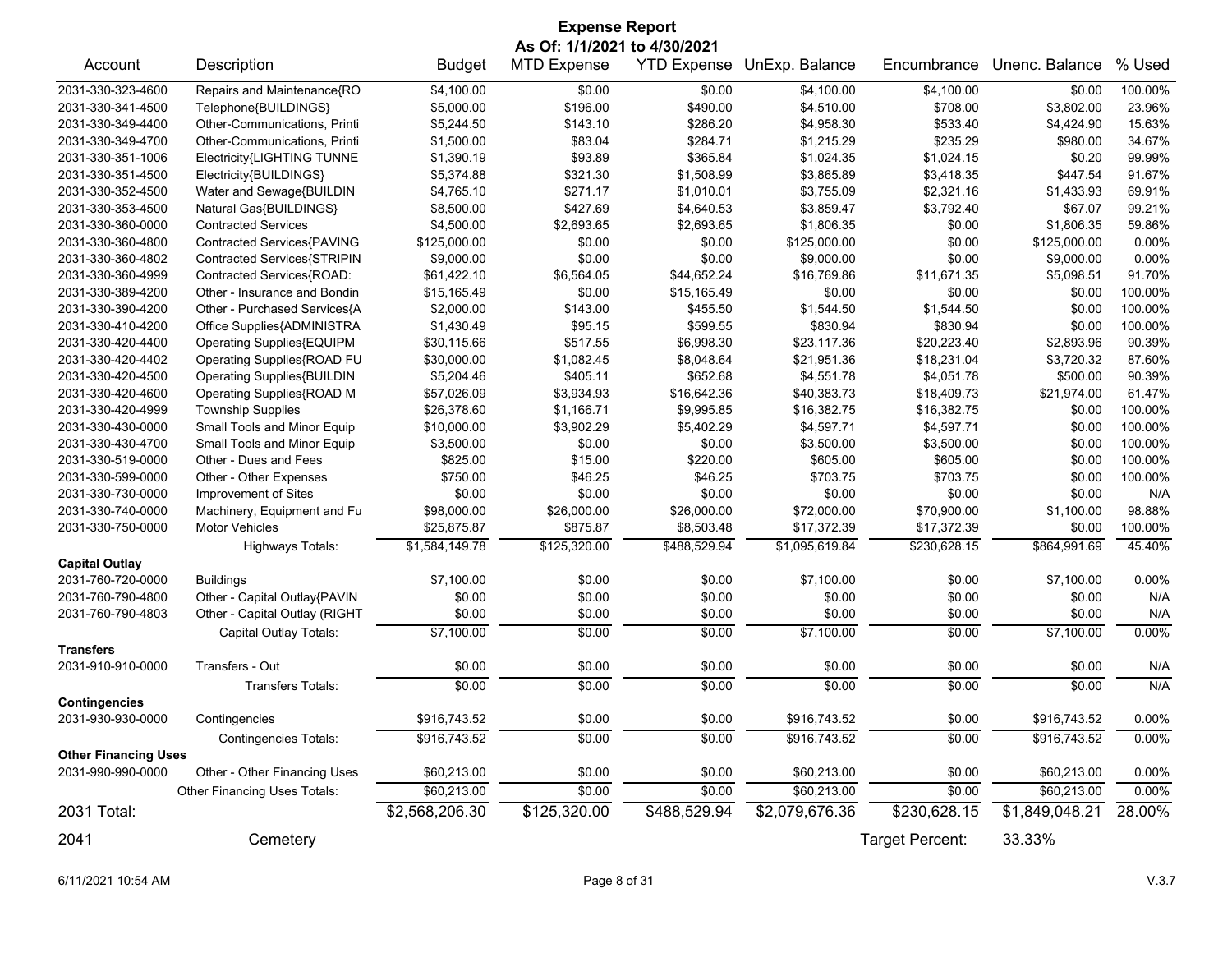| <b>Expense Report</b>                  |                                                          |                  |                              |                  |                            |                  |                |            |
|----------------------------------------|----------------------------------------------------------|------------------|------------------------------|------------------|----------------------------|------------------|----------------|------------|
|                                        |                                                          |                  | As Of: 1/1/2021 to 4/30/2021 |                  |                            |                  |                |            |
| Account                                | Description                                              | <b>Budget</b>    | <b>MTD Expense</b>           |                  | YTD Expense UnExp. Balance | Encumbrance      | Unenc. Balance | % Used     |
| <b>Cemeteries</b>                      |                                                          |                  |                              |                  |                            |                  |                |            |
| 2041-410-190-0000                      | Other - Salaries                                         | \$0.00           | \$0.00                       | \$0.00           | \$0.00                     | \$0.00           | \$0.00         | N/A        |
| 2041-410-190-9010                      | Other - Salaries{CEMETERY:                               | \$0.00           | \$0.00                       | \$0.00           | \$0.00                     | \$0.00           | \$0.00         | N/A        |
| 2041-410-190-9011                      | Other - Salaries{CEMETERY:                               | \$0.00           | \$0.00                       | \$0.00           | \$0.00                     | \$0.00           | \$0.00         | N/A        |
| 2041-410-211-0000                      | Ohio Public Employees Retire                             | \$0.00           | \$0.00                       | \$0.00           | \$0.00                     | \$0.00           | \$0.00         | N/A        |
| 2041-410-211-9010                      | Ohio Public Employees Retire                             | \$0.00           | \$0.00                       | \$0.00           | \$0.00                     | \$0.00           | \$0.00         | N/A        |
| 2041-410-211-9011                      | Ohio Public Employees Retire                             | \$0.00           | \$0.00                       | \$0.00           | \$0.00                     | \$0.00           | \$0.00         | N/A        |
| 2041-410-213-0000                      | Medicare                                                 | \$0.00           | \$0.00                       | \$0.00           | \$0.00                     | \$0.00           | \$0.00         | N/A        |
| 2041-410-213-9010                      | Medicare{CEMETERY: FULL-                                 | \$0.00           | \$0.00                       | \$0.00           | \$0.00                     | \$0.00           | \$0.00         | N/A        |
| 2041-410-213-9011                      | Medicare{CEMETERY: PART                                  | \$0.00           | \$0.00                       | \$0.00           | \$0.00                     | \$0.00           | \$0.00         | N/A        |
| 2041-410-230-0000                      | <b>Workers' Compensation</b>                             | \$400.00         | \$0.00                       | \$0.00           | \$400.00                   | \$0.00           | \$400.00       | 0.00%      |
| 2041-410-311-0000                      | Accounting and Legal Fees                                | \$100.00         | \$0.00                       | \$0.00           | \$100.00                   | \$100.00         | \$0.00         | 100.00%    |
| 2041-410-321-0000                      | Rents and Leases                                         | \$200.00         | \$0.00                       | \$0.00           | \$200.00                   | \$200.00         | \$0.00         | 100.00%    |
| 2041-410-323-0000                      | Repairs and Maintenance                                  | \$1,250.00       | \$305.42                     | \$305.42         | \$944.58                   | \$944.58         | \$0.00         | 100.00%    |
| 2041-410-323-4400                      | Repairs and Maintenance{EQ                               | \$100.00         | \$0.00                       | \$0.00           | \$100.00                   | \$100.00         | \$0.00         | 100.00%    |
| 2041-410-351-0000                      | Electricity                                              | \$407.55         | \$5.72                       | \$23.94          | \$383.61                   | \$223.61         | \$160.00       | 60.74%     |
| 2041-410-360-0000                      | <b>Contracted Services</b>                               | \$800.00         | \$0.00                       | \$0.00           | \$800.00                   | \$0.00           | \$800.00       | 0.00%      |
| 2041-410-360-4999                      | Internal Billing                                         | \$30,525.00      | \$347.75                     | \$3,084.34       | \$27,440.66                | \$26,915.66      | \$525.00       | 98.28%     |
| 2041-410-380-0000                      | Insurance and Bonding                                    | \$250.00         | \$0.00                       | \$212.11         | \$37.89                    | \$0.00           | \$37.89        | 84.84%     |
| 2041-410-420-0000                      | <b>Operating Supplies</b>                                | \$3,000.00       | \$248.58                     | \$248.58         | \$2,751.42                 | \$2,751.42       | \$0.00         | 100.00%    |
| 2041-410-420-4400                      | Operating Supplies{EQUIPM                                | \$1,000.00       | \$65.32                      | \$396.13         | \$603.87                   | \$603.87         | \$0.00         | 100.00%    |
| 2041-410-430-0000                      | Small Tools and Minor Equip                              | \$1,500.00       | \$0.00                       | \$0.00           | \$1,500.00                 | \$1,500.00       | \$0.00         | 100.00%    |
| 2041-410-510-0000                      | Dues and Fees                                            | \$150.00         | \$0.00                       | \$0.00           | \$150.00                   | \$55.00          | \$95.00        | 36.67%     |
| 2041-410-710-0000                      | Land                                                     | \$700.00         | \$0.00                       | \$0.00           | \$700.00                   | \$700.00         | \$0.00         | 100.00%    |
| 2041-410-730-0000                      | Improvement of Sites                                     | \$1,600.00       | \$0.00                       | \$0.00           | \$1,600.00                 | \$1,600.00       | \$0.00         | 100.00%    |
|                                        |                                                          |                  |                              |                  |                            |                  |                |            |
|                                        | Cemeteries Totals:                                       | \$41,982.55      | \$972.79                     | \$4,270.52       | \$37,712.03                | \$35,694.14      | \$2,017.89     | 95.19%     |
| <b>Capital Outlay</b>                  |                                                          |                  |                              |                  |                            |                  |                |            |
| 2041-760-740-0000                      | Machinery, Equipment and Fu                              | \$10,000.00      | \$0.00                       | \$0.00           | \$10,000.00                | \$9,264.00       | \$736.00       | 92.64%     |
|                                        | Capital Outlay Totals:                                   | \$10,000.00      | \$0.00                       | \$0.00           | \$10,000.00                | \$9,264.00       | \$736.00       | 92.64%     |
| <b>Contingencies</b>                   |                                                          |                  |                              |                  |                            |                  |                |            |
| 2041-930-930-0000                      | Contingencies                                            | \$62,344.64      | \$0.00                       | \$0.00           | \$62,344.64                | \$0.00           | \$62,344.64    | 0.00%      |
|                                        | <b>Contingencies Totals:</b>                             | \$62,344.64      | \$0.00                       | \$0.00           | \$62,344.64                | \$0.00           | \$62,344.64    | 0.00%      |
| <b>Other Financing Uses</b>            |                                                          |                  |                              |                  |                            |                  |                |            |
| 2041-990-990-0000                      | Other - Other Financing Uses                             | \$2,618.00       | \$0.00                       | \$0.00           | \$2,618.00                 | \$0.00           | \$2,618.00     | 0.00%      |
|                                        | Other Financing Uses Totals:                             | \$2,618.00       | \$0.00                       | \$0.00           | \$2,618.00                 | \$0.00           | \$2,618.00     | 0.00%      |
| 2041 Total:                            |                                                          | \$116,945.19     | \$972.79                     | \$4,270.52       | \$112,674.67               | \$44,958.14      | \$67,716.53    | 42.10%     |
| 2191                                   | Police                                                   |                  |                              |                  |                            | Target Percent:  | 33.33%         |            |
| <b>Police</b>                          |                                                          |                  |                              |                  |                            |                  |                |            |
| 2191-210-190-4091                      | Other - Salaries{POLICE APP                              | \$0.00           | \$0.00                       | \$0.00           | \$0.00                     | \$0.00           |                |            |
|                                        |                                                          |                  |                              |                  |                            |                  | \$0.00         | N/A        |
| 2191-210-211-4091<br>2191-210-213-4091 | Ohio Public Employees Retire<br>Medicare{POLICE APPARAT  | \$0.00<br>\$0.00 | \$0.00<br>\$0.00             | \$0.00<br>\$0.00 | \$0.00<br>\$0.00           | \$0.00<br>\$0.00 | \$0.00         | N/A<br>N/A |
|                                        |                                                          |                  |                              |                  |                            |                  | \$0.00         |            |
| 2191-210-230-4091<br>2191-210-314-0000 | Workers' Compensation{POLI<br><b>Tax Collection Fees</b> | \$100.00         | \$0.00                       | \$0.00           | \$100.00<br>\$3,717.97     | \$0.00           | \$100.00       | 0.00%      |
|                                        |                                                          | \$7,000.00       | \$0.00                       | \$3,282.03       |                            | \$0.00           | \$3,717.97     | 46.89%     |
| 2191-210-315-0000                      | <b>Election Expenses</b>                                 | \$0.00           | \$0.00                       | \$0.00           | \$0.00                     | \$0.00           | \$0.00         | N/A        |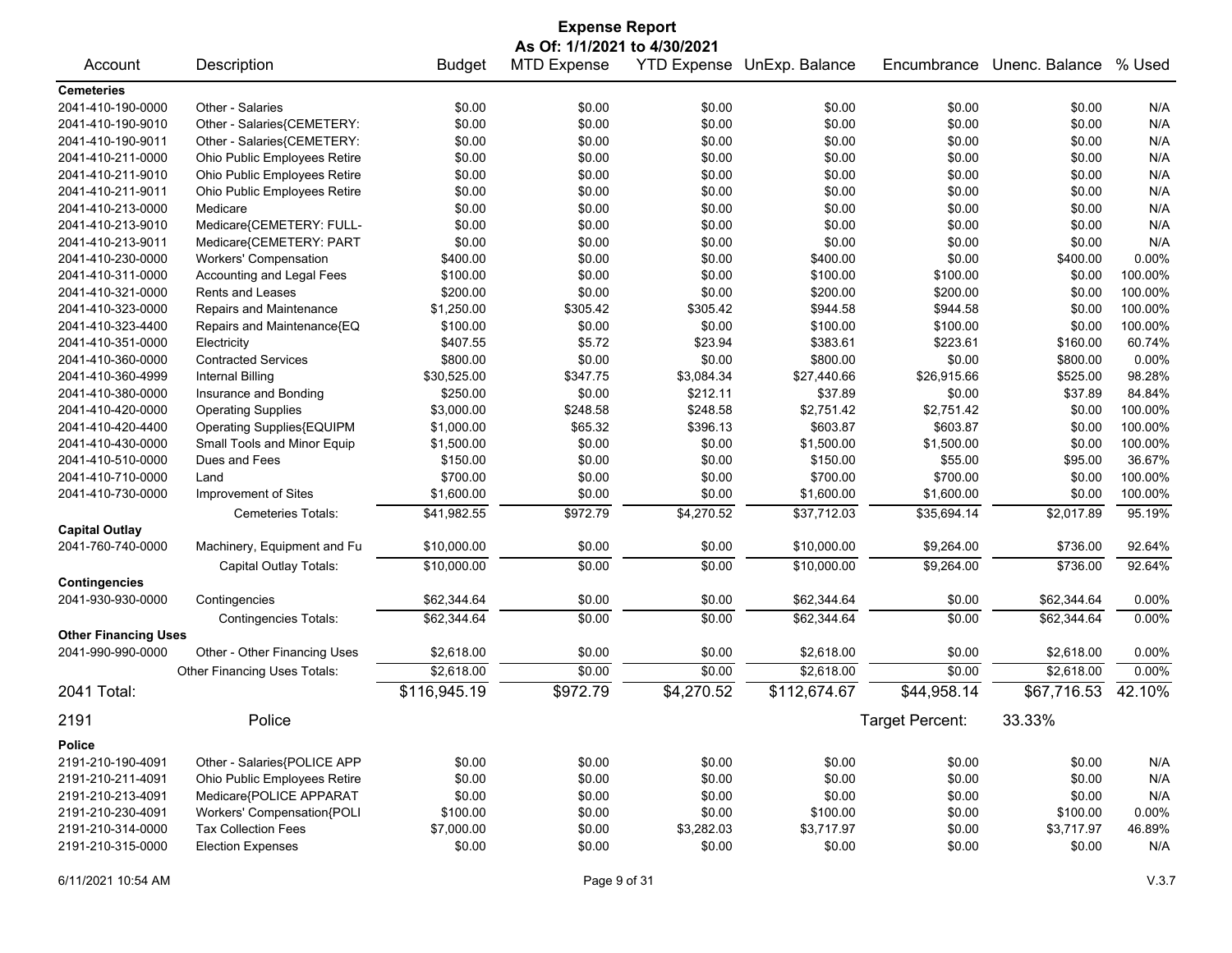| <b>Expense Report</b>        |                              |                |                    |                    |                |                 |                |         |
|------------------------------|------------------------------|----------------|--------------------|--------------------|----------------|-----------------|----------------|---------|
| As Of: 1/1/2021 to 4/30/2021 |                              |                |                    |                    |                |                 |                |         |
| Account                      | Description                  | <b>Budget</b>  | <b>MTD Expense</b> | <b>YTD Expense</b> | UnExp. Balance | Encumbrance     | Unenc. Balance | % Used  |
| 2191-210-318-0000            | <b>Training Services</b>     | \$250.00       | \$0.00             | \$0.00             | \$250.00       | \$0.00          | \$250.00       | 0.00%   |
| 2191-210-323-0000            | Repairs and Maintenance      | \$0.00         | \$0.00             | \$0.00             | \$0.00         | \$0.00          | \$0.00         | N/A     |
| 2191-210-323-4400            | Repairs and Maintenance{EQ   | \$3,600.00     | \$185.12           | \$1,123.81         | \$2,476.19     | \$2,045.19      | \$431.00       | 88.03%  |
| 2191-210-323-4500            | Repairs and Maintenance{BUI  | \$3,931.25     | \$0.00             | \$143.75           | \$3,787.50     | \$3,287.50      | \$500.00       | 87.28%  |
| 2191-210-341-0000            | Telephone                    | \$5,000.00     | \$0.00             | \$0.00             | \$5,000.00     | \$0.00          | \$5,000.00     | 0.00%   |
| 2191-210-360-0000            | <b>Contracted Services</b>   | \$646,811.00   | \$42,540.05        | \$191,210.60       | \$455,600.40   | \$445,755.98    | \$9,844.42     | 98.48%  |
| 2191-210-360-4051            | Contracted Services[POLICE:  | \$10,000.00    | \$0.00             | \$0.00             | \$10,000.00    | \$10,000.00     | \$0.00         | 100.00% |
| 2191-210-360-4999            | Internal Billing             | \$5,000.00     | \$904.84           | \$2,108.72         | \$2,891.28     | \$2,891.28      | \$0.00         | 100.00% |
| 2191-210-389-0000            | Other - Insurance and Bondin | \$4,000.00     | \$0.00             | \$3,181.57         | \$818.43       | \$0.00          | \$818.43       | 79.54%  |
| 2191-210-410-0000            | <b>Office Supplies</b>       | \$2,000.00     | \$0.00             | \$0.00             | \$2,000.00     | \$2,022.00      | (\$22.00)      | 101.10% |
| 2191-210-420-4400            | Operating Supplies{EQUIPM    | \$3,000.00     | \$0.00             | \$246.44           | \$2,753.56     | \$1,802.36      | \$951.20       | 68.29%  |
| 2191-210-420-6002            | Operating Supplies{FUEL}     | \$25,000.00    | \$1,195.56         | \$3,813.91         | \$21,186.09    | \$17,078.59     | \$4,107.50     | 83.57%  |
| 2191-210-519-0000            | Other - Dues and Fees        | \$12,000.00    | \$0.00             | \$5,700.95         | \$6,299.05     | \$6,299.05      | \$0.00         | 100.00% |
| 2191-210-599-0000            | Other - Other Expenses       | \$0.00         | \$0.00             | \$0.00             | \$0.00         | \$0.00          | \$0.00         | N/A     |
|                              | Police Totals:               | \$727,692.25   | \$44,825.57        | \$210,811.78       | \$516,880.47   | \$491,181.95    | \$25,698.52    | 96.47%  |
| <b>Capital Outlay</b>        |                              |                |                    |                    |                |                 |                |         |
| 2191-760-740-0000            | Machinery, Equipment and Fu  | \$10,000.00    | \$0.00             | \$0.00             | \$10,000.00    | \$10,000.00     | \$0.00         | 100.00% |
| 2191-760-750-0000            | <b>Motor Vehicles</b>        | \$0.00         | \$0.00             | \$0.00             | \$0.00         | \$0.00          | \$0.00         | N/A     |
|                              | Capital Outlay Totals:       | \$10,000.00    | \$0.00             | \$0.00             | \$10,000.00    | \$10,000.00     | \$0.00         | 100.00% |
| <b>Transfers</b>             |                              |                |                    |                    |                |                 |                |         |
| 2191-910-910-0000            | Transfers - Out              | \$0.00         | \$0.00             | \$0.00             | \$0.00         | \$0.00          | \$0.00         | N/A     |
|                              | <b>Transfers Totals:</b>     | \$0.00         | \$0.00             | \$0.00             | \$0.00         | \$0.00          | \$0.00         | N/A     |
| <b>Contingencies</b>         |                              |                |                    |                    |                |                 |                |         |
| 2191-930-930-0000            | Contingencies                | \$822,926.12   | \$0.00             | \$0.00             | \$822,926.12   | \$0.00          | \$822,926.12   | 0.00%   |
|                              | <b>Contingencies Totals:</b> | \$822,926.12   | $\frac{1}{00}$     | \$0.00             | \$822,926.12   | \$0.00          | \$822,926.12   | 0.00%   |
| <b>Other Financing Uses</b>  |                              |                |                    |                    |                |                 |                |         |
| 2191-990-990-0000            | Other - Other Financing Uses | \$32,119.00    | \$0.00             | \$0.00             | \$32,119.00    | \$0.00          | \$32,119.00    | 0.00%   |
|                              | Other Financing Uses Totals: | \$32,119.00    | \$0.00             | \$0.00             | \$32,119.00    | \$0.00          | \$32,119.00    | 0.00%   |
| 2191 Total:                  |                              | \$1,592,737.37 | \$44,825.57        | \$210,811.78       | \$1,381,925.59 | \$501,181.95    | \$880,743.64   | 44.70%  |
| 2192                         | Fire                         |                |                    |                    |                | Target Percent: | 33.33%         |         |
| Fire                         |                              |                |                    |                    |                |                 |                |         |
| 2192-220-190-5112            | Other - Salaries{WAGES & B   | \$7,000,000.00 | \$485,517.68       | \$2,017,893.93     | \$4,982,106.07 | \$0.00          | \$4,982,106.07 | 28.83%  |
| 2192-220-190-5221            | Other - Salaries (PUBLIC ED  | \$0.00         | \$0.00             | \$0.00             | \$0.00         | \$0.00          | \$0.00         | N/A     |
| 2192-220-190-5350            | Other - Salaries (DISPATCH/  | \$0.00         | \$0.00             | \$0.00             | \$0.00         | \$0.00          | \$0.00         | N/A     |
| 2192-220-190-5401            | Other - Salaries (ADMINISTR  | \$0.00         | \$0.00             | \$0.00             | \$0.00         | \$0.00          | \$0.00         | N/A     |
| 2192-220-190-5500            | Other - Salaries{FIRE FACILI | \$0.00         | \$0.00             | \$0.00             | \$0.00         | \$0.00          | \$0.00         | N/A     |
| 2192-220-190-5560            | Other - Salaries{FIRE ADMINI | \$0.00         | \$0.00             | \$0.00             | \$0.00         | \$0.00          | \$0.00         | N/A     |
| 2192-220-190-5600            | Other - Salaries{FIRE APPAR  | \$0.00         | \$0.00             | \$0.00             | \$0.00         | \$0.00          | \$0.00         | N/A     |
| 2192-220-190-5710            | Other - Salaries (FIRE OPER  | \$0.00         | \$0.00             | \$0.00             | \$0.00         | \$0.00          | \$0.00         | N/A     |
| 2192-220-190-5717            | Other - Salaries (SAFETY & A | \$0.00         | \$0.00             | \$0.00             | \$0.00         | \$0.00          | \$0.00         | N/A     |
| 2192-220-190-5999            | Other - Salaries(FIRE: COST  | \$250,775.94   | \$21,757.92        | \$83,066.38        | \$167,709.56   | \$0.00          | \$167,709.56   | 33.12%  |
| 2192-220-211-5112            | Ohio Public Employees Retire | \$45,000.00    | \$3,270.50         | \$14,197.04        | \$30,802.96    | \$0.00          | \$30,802.96    | 31.55%  |
| 2192-220-211-5221            | Ohio Public Employees Retire | \$0.00         | \$0.00             | \$0.00             | \$0.00         | \$0.00          | \$0.00         | N/A     |
| 2192-220-211-5401            | Ohio Public Employees Retire | \$0.00         | \$0.00             | \$0.00             | \$0.00         | \$0.00          | \$0.00         | N/A     |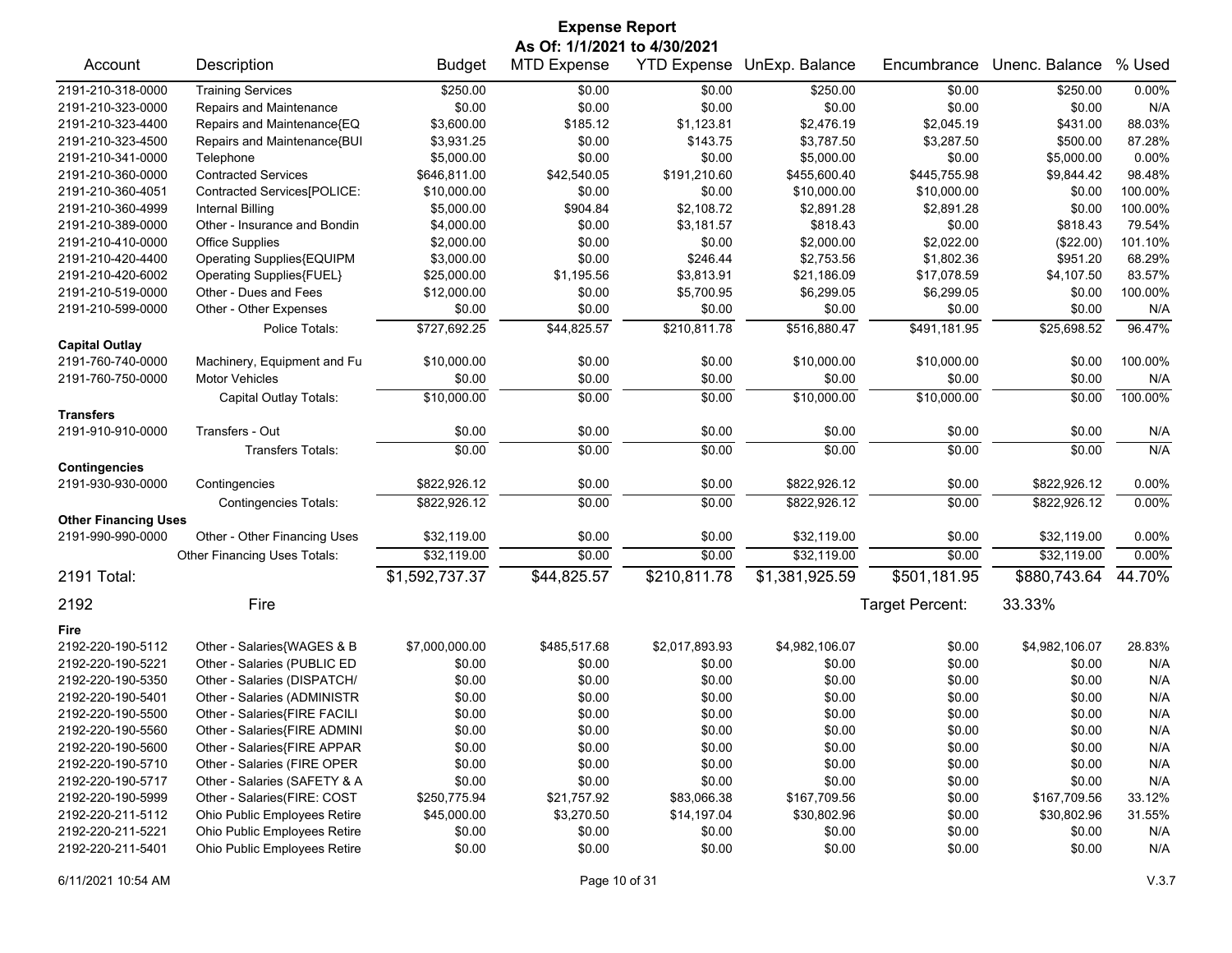| <b>Expense Report</b> |                                     |                |                              |              |                            |             |                |        |  |  |
|-----------------------|-------------------------------------|----------------|------------------------------|--------------|----------------------------|-------------|----------------|--------|--|--|
|                       |                                     |                | As Of: 1/1/2021 to 4/30/2021 |              |                            |             |                |        |  |  |
| Account               | Description                         | <b>Budget</b>  | <b>MTD Expense</b>           |              | YTD Expense UnExp. Balance | Encumbrance | Unenc. Balance | % Used |  |  |
| 2192-220-211-5500     | Ohio Public Employees Retire        | \$0.00         | \$0.00                       | \$0.00       | \$0.00                     | \$0.00      | \$0.00         | N/A    |  |  |
| 2192-220-211-5560     | Ohio Public Employees Retire        | \$4,000.00     | \$0.00                       | \$0.00       | \$4,000.00                 | \$0.00      | \$4,000.00     | 0.00%  |  |  |
| 2192-220-211-5600     | Ohio Public Employees Retire        | \$0.00         | \$0.00                       | \$0.00       | \$0.00                     | \$0.00      | \$0.00         | N/A    |  |  |
| 2192-220-211-5999     | Ohio Public Employees Retire        | \$37,000.00    | \$3,043.94                   | \$10,368.30  | \$26,631.70                | \$0.00      | \$26,631.70    | 28.02% |  |  |
| 2192-220-212-5112     | Social Security{WAGES & BE          | \$0.00         | \$0.00                       | \$0.00       | \$0.00                     | \$0.00      | \$0.00         | N/A    |  |  |
| 2192-220-213-5112     | Medicare{WAGES & BENEFI             | \$95,000.00    | \$6,533.63                   | \$26,917.68  | \$68,082.32                | \$0.00      | \$68,082.32    | 28.33% |  |  |
| 2192-220-213-5221     | Medicare{PUBLIC EDUCATI             | \$0.00         | \$0.00                       | \$0.00       | \$0.00                     | \$0.00      | \$0.00         | N/A    |  |  |
| 2192-220-213-5401     | Medicare{ADMINISTRATION:            | \$0.00         | \$0.00                       | \$0.00       | \$0.00                     | \$0.00      | \$0.00         | N/A    |  |  |
| 2192-220-213-5500     | Medicare{FIRE FACILITIES}           | \$0.00         | \$0.00                       | \$0.00       | \$0.00                     | \$0.00      | \$0.00         | N/A    |  |  |
| 2192-220-213-5560     | Medicare{FIRE ADMINISTRA            | \$0.00         | \$0.00                       | \$0.00       | \$0.00                     | \$0.00      | \$0.00         | N/A    |  |  |
| 2192-220-213-5600     | Medicare{FIRE APPARATUS}            | \$0.00         | \$0.00                       | \$0.00       | \$0.00                     | \$0.00      | \$0.00         | N/A    |  |  |
| 2192-220-213-5999     | Medicare{FIRE: COST ALLO            | \$4,500.00     | \$293.93                     | \$1,012.86   | \$3,487.14                 | \$0.00      | \$3,487.14     | 22.51% |  |  |
| 2192-220-214-5112     | Volunteer FiremenÆs Depen           | \$0.00         | \$0.00                       | \$0.00       | \$0.00                     | \$0.00      | \$0.00         | N/A    |  |  |
| 2192-220-215-5112     | Ohio Police and Fire Pension        | \$1,600,000.00 | \$110,158.71                 | \$442,006.87 | \$1,157,993.13             | \$0.00      | \$1,157,993.13 | 27.63% |  |  |
| 2192-220-215-5221     | <b>Ohio Police and Fire Pension</b> | \$0.00         | \$0.00                       | \$0.00       | \$0.00                     | \$0.00      | \$0.00         | N/A    |  |  |
| 2192-220-221-5112     | Medical/Hospitalization{WAG         | \$1,200,000.00 | \$94,137.84                  | \$481,589.56 | \$718,410.44               | \$0.00      | \$718,410.44   | 40.13% |  |  |
| 2192-220-221-5221     | Medical/Hospitalization (PUB        | \$0.00         | \$0.00                       | \$0.00       | \$0.00                     | \$0.00      | \$0.00         | N/A    |  |  |
| 2192-220-221-5401     | Medical/Hospitalization (ADMI       | \$0.00         | \$0.00                       | \$0.00       | \$0.00                     | \$0.00      | \$0.00         | N/A    |  |  |
| 2192-220-221-5600     | Medical/Hospitalization{FIRE        | \$0.00         | \$0.00                       | \$0.00       | \$0.00                     | \$0.00      | \$0.00         | N/A    |  |  |
| 2192-220-221-5999     | Medical/Hospitalization{FIRE:       | \$45,000.00    | \$4,034.82                   | \$21,572.32  | \$23,427.68                | \$0.00      | \$23,427.68    | 47.94% |  |  |
| 2192-220-222-5112     | Life Insurance{WAGES & BE           | \$8,400.00     | \$511.00                     | \$3,596.64   | \$4,803.36                 | \$0.00      | \$4,803.36     | 42.82% |  |  |
| 2192-220-222-5221     | Life Insurance (PUBLIC EDU          | \$0.00         | \$0.00                       | \$0.00       | \$0.00                     | \$0.00      | \$0.00         | N/A    |  |  |
| 2192-220-222-5401     | Life Insurance (ADMINISTRA          | \$0.00         | \$0.00                       | \$0.00       | \$0.00                     | \$0.00      | \$0.00         | N/A    |  |  |
| 2192-220-222-5600     | Life Insurance{FIRE APPARA          | \$0.00         | \$0.00                       | \$0.00       | \$0.00                     | \$0.00      | \$0.00         | N/A    |  |  |
| 2192-220-222-5999     | Life Insurance{FIRE: COST A         | \$202.06       | \$32.06                      | \$196.44     | \$5.62                     | \$0.00      | \$5.62         | 97.22% |  |  |
| 2192-220-223-5112     | Dental Insurance{WAGES &            | \$40,000.00    | \$3,565.06                   | \$18,036.78  | \$21,963.22                | \$0.00      | \$21,963.22    | 45.09% |  |  |
| 2192-220-223-5221     | Dental Insurance (PUBLIC E          | \$0.00         | \$0.00                       | \$0.00       | \$0.00                     | \$0.00      | \$0.00         | N/A    |  |  |
| 2192-220-223-5401     | Dental Insurance (ADMINIST          | \$0.00         | \$0.00                       | \$0.00       | \$0.00                     | \$0.00      | \$0.00         | N/A    |  |  |
| 2192-220-223-5600     | Dental Insurance{FIRE APPA          | \$0.00         | \$0.00                       | \$0.00       | \$0.00                     | \$0.00      | \$0.00         | N/A    |  |  |
| 2192-220-223-5999     | Dental Insurance{FIRE: COS          | \$2,000.00     | \$178.24                     | \$810.84     | \$1,189.16                 | \$0.00      | \$1,189.16     | 40.54% |  |  |
| 2192-220-230-5112     | Workers' Compensation{WAG           | \$133,261.00   | \$0.00                       | \$19,624.77  | \$113,636.23               | \$100.00    | \$113,536.23   | 14.80% |  |  |
| 2192-220-240-5112     | Unemployment Compensatio            | \$4,000.00     | \$0.00                       | \$2,098.30   | \$1,901.70                 | \$0.00      | \$1,901.70     | 52.46% |  |  |
| 2192-220-240-5999     | Unemployment Compensatio            | \$4,000.00     | \$0.00                       | \$2,251.91   | \$1,748.09                 | \$0.00      | \$1,748.09     | 56.30% |  |  |
| 2192-220-259-5400     | Other - Employee Reimburse          | \$0.00         | \$0.00                       | \$0.00       | \$0.00                     | \$0.00      | \$0.00         | N/A    |  |  |
| 2192-220-311-5400     | Accounting and Legal Fees           | \$0.00         | \$0.00                       | \$0.00       | \$0.00                     | \$0.00      | \$0.00         | N/A    |  |  |
| 2192-220-314-5400     | <b>Tax Collection Fees</b>          | \$143,774.00   | \$0.00                       | \$71,927.67  | \$71,846.33                | \$0.00      | \$71,846.33    | 50.03% |  |  |
| 2192-220-316-5500     | <b>Engineering Services</b>         | \$0.00         | \$0.00                       | \$0.00       | \$0.00                     | \$0.00      | \$0.00         | N/A    |  |  |
| 2192-220-318-5121     | Training Services (HEALTH A         | \$0.00         | \$0.00                       | \$0.00       | \$0.00                     | \$0.00      | \$0.00         | N/A    |  |  |
| 2192-220-322-5560     | Garbage and Trash Removal           | \$0.00         | \$0.00                       | \$0.00       | \$0.00                     | \$0.00      | \$0.00         | N/A    |  |  |
| 2192-220-322-5561     | Garbage and Trash Removal           | \$0.00         | \$0.00                       | \$0.00       | \$0.00                     | \$0.00      | \$0.00         | N/A    |  |  |
| 2192-220-322-5562     | Garbage and Trash Removal           | \$0.00         | \$0.00                       | \$0.00       | \$0.00                     | \$0.00      | \$0.00         | N/A    |  |  |
| 2192-220-322-5563     | Garbage and Trash Removal           | \$0.00         | \$0.00                       | \$0.00       | \$0.00                     | \$0.00      | \$0.00         | N/A    |  |  |
| 2192-220-322-5564     | Garbage and Trash Removal           | \$0.00         | \$0.00                       | \$0.00       | \$0.00                     | \$0.00      | \$0.00         | N/A    |  |  |
| 2192-220-323-5000     | Repairs and Maintenance (Op         | \$0.00         | \$0.00                       | \$0.00       | \$0.00                     | \$0.00      | \$0.00         | N/A    |  |  |
| 2192-220-323-5500     | Repairs and Maintenance             | \$0.00         | \$0.00                       | \$0.00       | \$0.00                     | \$0.00      | \$0.00         | N/A    |  |  |
| 2192-220-323-5560     | Repairs and Maintenance             | \$0.00         | \$0.00                       | \$0.00       | \$0.00                     | \$0.00      | \$0.00         | N/A    |  |  |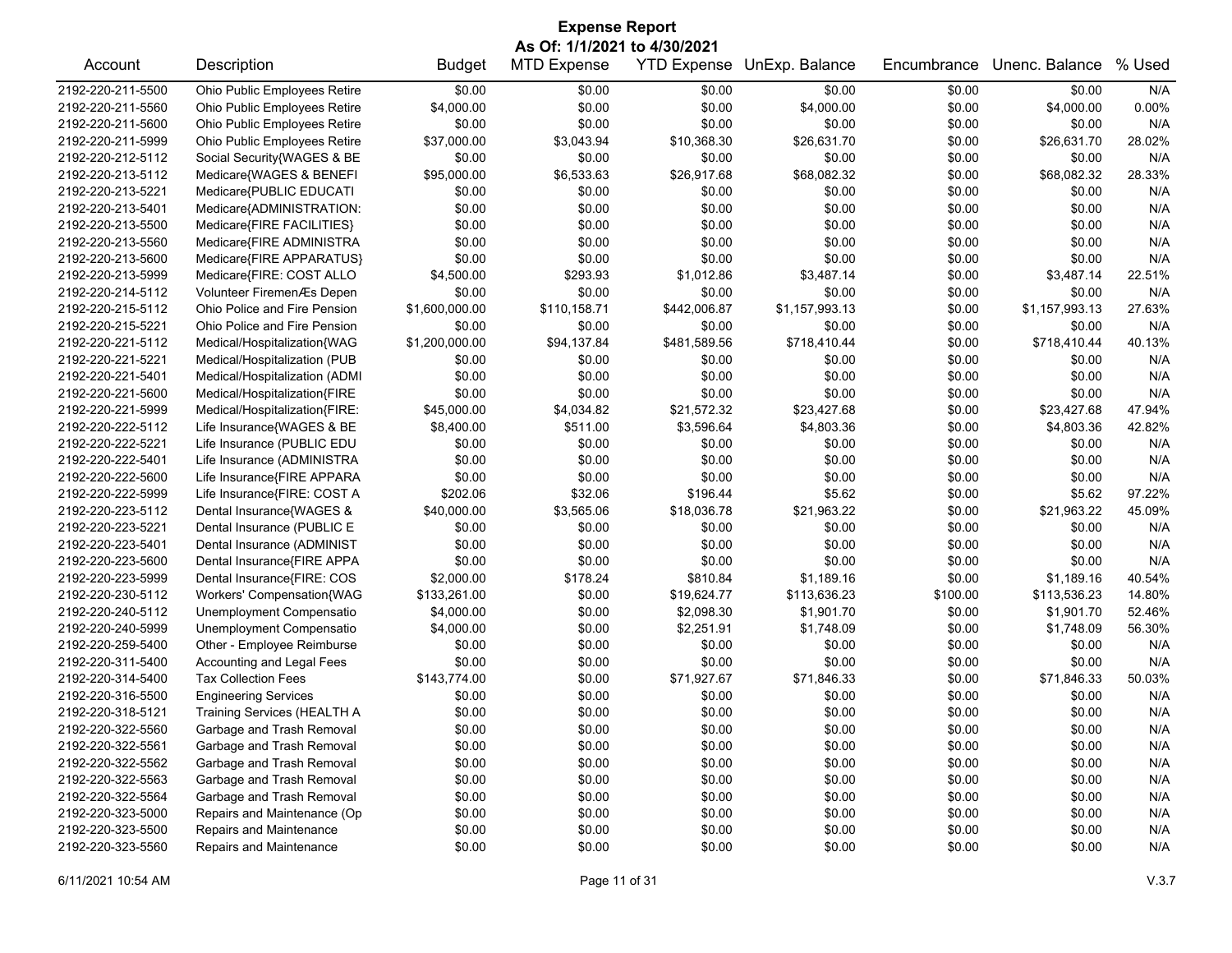| <b>Expense Report</b><br>As Of: 1/1/2021 to 4/30/2021 |                                     |               |                    |              |                            |              |                |         |
|-------------------------------------------------------|-------------------------------------|---------------|--------------------|--------------|----------------------------|--------------|----------------|---------|
| Account                                               | Description                         | <b>Budget</b> | <b>MTD Expense</b> |              | YTD Expense UnExp. Balance | Encumbrance  | Unenc. Balance | % Used  |
| 2192-220-323-5561                                     | Repairs and Maintenance{ST          | \$0.00        | \$0.00             | \$0.00       | \$0.00                     | \$0.00       | \$0.00         | N/A     |
| 2192-220-323-5562                                     | Repairs and Maintenance (ST         | \$0.00        | \$0.00             | \$0.00       | \$0.00                     | \$0.00       | \$0.00         | N/A     |
| 2192-220-323-5563                                     | Repairs and Maintenance (ST         | \$0.00        | \$0.00             | \$0.00       | \$0.00                     | \$0.00       | \$0.00         | N/A     |
| 2192-220-323-5564                                     | Repairs and Maintenance{ST          | \$0.00        | \$0.00             | \$0.00       | \$0.00                     | \$0.00       | \$0.00         | N/A     |
| 2192-220-323-5600                                     | Repairs and Maintenance             | \$0.00        | \$0.00             | \$0.00       | \$0.00                     | \$0.00       | \$0.00         | N/A     |
| 2192-220-330-5400                                     | <b>Travel and Meeting Expenses</b>  | \$0.00        | \$0.00             | \$0.00       | \$0.00                     | \$0.00       | \$0.00         | N/A     |
| 2192-220-341-5350                                     | Telephone                           | \$0.00        | \$0.00             | \$0.00       | \$0.00                     | \$0.00       | \$0.00         | N/A     |
| 2192-220-341-5500                                     | Telephone                           | \$0.00        | \$0.00             | \$0.00       | \$0.00                     | \$0.00       | \$0.00         | N/A     |
| 2192-220-341-5501                                     | Telephone (Utilities discontinu     | \$0.00        | \$0.00             | \$0.00       | \$0.00                     | \$0.00       | \$0.00         | N/A     |
| 2192-220-342-5400                                     | Postage (ADMINISTRATION)            | \$0.00        | \$0.00             | \$0.00       | \$0.00                     | \$0.00       | \$0.00         | N/A     |
| 2192-220-343-5400                                     | Postage Machine Rental              | \$0.00        | \$0.00             | \$0.00       | \$0.00                     | \$0.00       | \$0.00         | N/A     |
| 2192-220-344-5400                                     | Printing (ADMINISTRATION)           | \$0.00        | \$0.00             | \$0.00       | \$0.00                     | \$0.00       | \$0.00         | N/A     |
| 2192-220-351-5560                                     | Electricity                         | \$0.00        | \$0.00             | \$0.00       | \$0.00                     | \$0.00       | \$0.00         | N/A     |
| 2192-220-351-5561                                     | Electricity                         | \$0.00        | \$0.00             | \$0.00       | \$0.00                     | \$0.00       | \$0.00         | N/A     |
| 2192-220-351-5562                                     | Electricity                         | \$0.00        | \$0.00             | \$0.00       | \$0.00                     | \$0.00       | \$0.00         | N/A     |
| 2192-220-351-5563                                     | Electricity                         | \$0.00        | \$0.00             | \$0.00       | \$0.00                     | \$0.00       | \$0.00         | N/A     |
| 2192-220-351-5564                                     | Electricity                         | \$0.00        | \$0.00             | \$0.00       | \$0.00                     | \$0.00       | \$0.00         | N/A     |
| 2192-220-352-5560                                     | Sewage                              | \$0.00        | \$0.00             | \$0.00       | \$0.00                     | \$0.00       | \$0.00         | N/A     |
| 2192-220-352-5561                                     | Sewage                              | \$0.00        | \$0.00             | \$0.00       | \$0.00                     | \$0.00       | \$0.00         | N/A     |
| 2192-220-352-5562                                     | Sewage                              | \$0.00        | \$0.00             | \$0.00       | \$0.00                     | \$0.00       | \$0.00         | N/A     |
| 2192-220-352-5563                                     | Sewage                              | \$0.00        | \$0.00             | \$0.00       | \$0.00                     | \$0.00       | \$0.00         | N/A     |
| 2192-220-352-5564                                     | Sewage                              | \$0.00        | \$0.00             | \$0.00       | \$0.00                     | \$0.00       | \$0.00         | N/A     |
| 2192-220-353-5560                                     | <b>Natural Gas</b>                  | \$0.00        | \$0.00             | \$0.00       | \$0.00                     | \$0.00       | \$0.00         | N/A     |
| 2192-220-353-5561                                     | <b>Natural Gas</b>                  | \$0.00        | \$0.00             | \$0.00       | \$0.00                     | \$0.00       | \$0.00         | N/A     |
| 2192-220-353-5562                                     | <b>Natural Gas</b>                  | \$0.00        | \$0.00             | \$0.00       | \$0.00                     | \$0.00       | \$0.00         | N/A     |
| 2192-220-353-5563                                     | <b>Natural Gas</b>                  | \$0.00        | \$0.00             | \$0.00       | \$0.00                     | \$0.00       | \$0.00         | N/A     |
| 2192-220-353-5564                                     | <b>Natural Gas</b>                  | \$0.00        | \$0.00             | \$0.00       | \$0.00                     | \$0.00       | \$0.00         | N/A     |
| 2192-220-360-5121                                     | Contracted Services (Health a       | \$0.00        | \$0.00             | \$0.00       | \$0.00                     | \$0.00       | \$0.00         | N/A     |
| 2192-220-360-5130                                     | <b>Contracted Services</b>          | \$0.00        | \$0.00             | \$0.00       | \$0.00                     | \$0.00       | \$0.00         | N/A     |
| 2192-220-360-5310                                     | <b>Contracted Services</b>          | \$0.00        | \$0.00             | \$0.00       | \$0.00                     | \$0.00       | \$0.00         | N/A     |
| 2192-220-360-5320                                     | <b>Contracted Services</b>          | \$0.00        | \$0.00             | \$0.00       | \$0.00                     | \$0.00       | \$0.00         | N/A     |
| 2192-220-360-5340                                     | <b>Contracted Services</b>          | \$0.00        | \$0.00             | \$0.00       | \$0.00                     | \$0.00       | \$0.00         | N/A     |
| 2192-220-360-5350                                     | Contracted Services{DISPAT          | \$26,500.00   | \$0.00             | \$0.00       | \$26,500.00                | \$26,500.00  | \$0.00         | 100.00% |
| 2192-220-360-5400                                     | <b>Contracted Services</b>          | \$0.00        | \$0.00             | \$0.00       | \$0.00                     | \$0.00       | \$0.00         | N/A     |
| 2192-220-360-5500                                     | <b>Contracted Services</b>          | \$0.00        | \$0.00             | \$0.00       | \$0.00                     | \$0.00       | \$0.00         | N/A     |
| 2192-220-360-5561                                     | <b>Contracted Services</b>          | \$0.00        | \$0.00             | \$0.00       | \$0.00                     | \$0.00       | \$0.00         | N/A     |
| 2192-220-360-5562                                     | <b>Contracted Services</b>          | \$0.00        | \$0.00             | \$0.00       | \$0.00                     | \$0.00       | \$0.00         | N/A     |
| 2192-220-360-5564                                     | <b>Contracted Services</b>          | \$0.00        | \$0.00             | \$0.00       | \$0.00                     | \$0.00       | \$0.00         | N/A     |
| 2192-220-360-5720                                     | <b>Contracted Services</b>          | \$0.00        | \$0.00             | \$0.00       | \$0.00                     | \$0.00       | \$0.00         | N/A     |
| 2192-220-360-5999                                     | Contracted Services(FIRE: C         | \$725,517.68  | \$57,515.32        | \$363,457.12 | \$362,060.56               | \$354,615.84 | \$7,444.72     | 98.97%  |
| 2192-220-361-5999                                     | Software As A Service{FIRE:         | \$38,885.00   | \$0.00             | \$0.00       | \$38,885.00                | \$0.00       | \$38,885.00    | 0.00%   |
| 2192-220-382-5400                                     | <b>Liability Insurance Premiums</b> | \$0.00        | \$0.00             | \$0.00       | \$0.00                     | \$0.00       | \$0.00         | N/A     |
| 2192-220-410-5400                                     | Office Supplies (ADMINISTR          | \$0.00        | \$0.00             | \$0.00       | \$0.00                     | \$0.00       | \$0.00         | N/A     |
| 2192-220-420-5000                                     | <b>Operating Supplies (Operatio</b> | \$0.00        | \$0.00             | \$0.00       | \$0.00                     | \$0.00       | \$0.00         | N/A     |
| 2192-220-420-5400                                     | <b>Operating Supplies (ADMINIS</b>  | \$0.00        | \$0.00             | \$0.00       | \$0.00                     | \$0.00       | \$0.00         | N/A     |
| 2192-220-420-5500                                     | <b>Operating Supplies</b>           | \$0.00        | \$0.00             | \$0.00       | \$0.00                     | \$0.00       | \$0.00         | N/A     |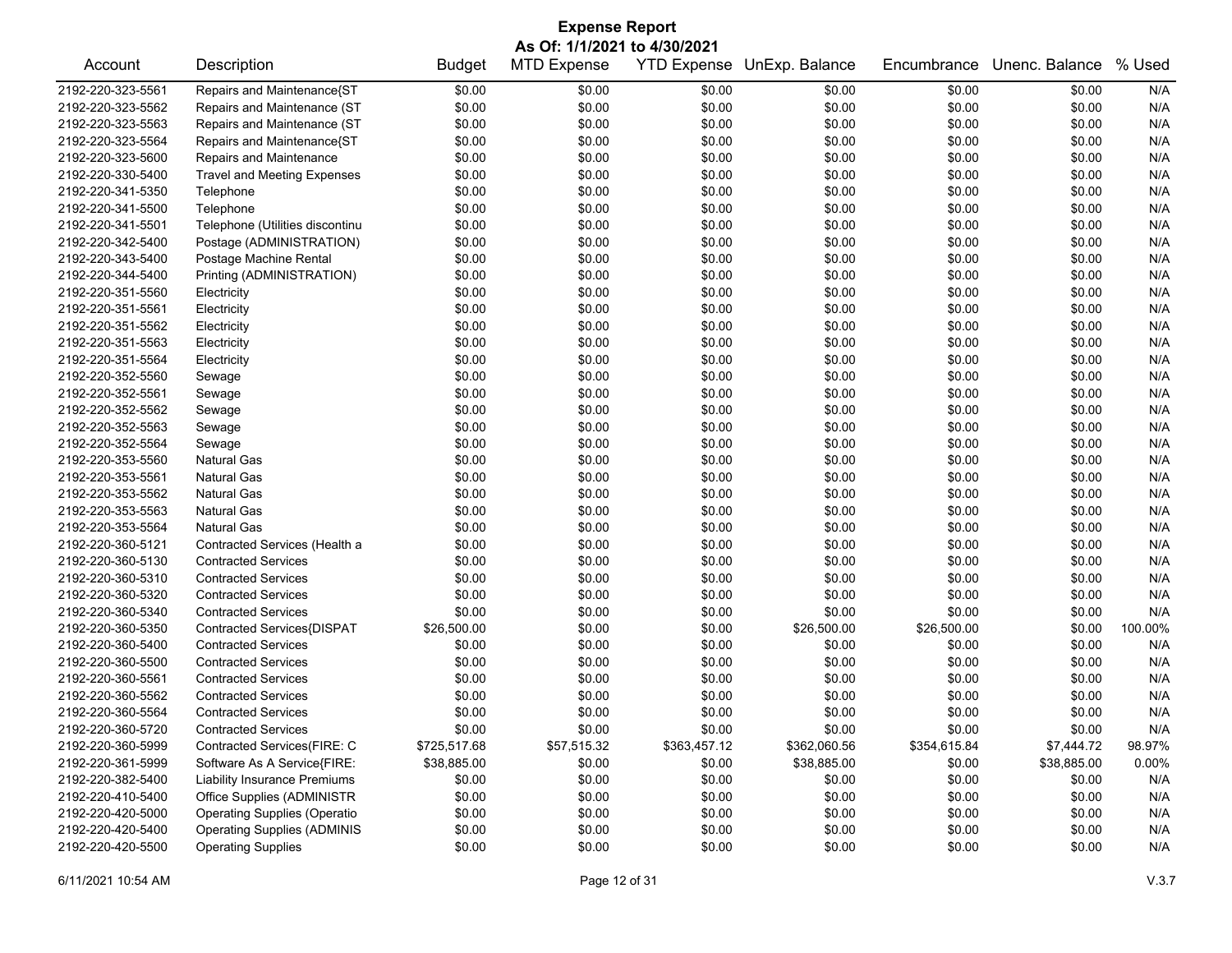|                                       | <b>Expense Report</b>                |                 |                                                    |                    |                 |              |                 |         |  |  |
|---------------------------------------|--------------------------------------|-----------------|----------------------------------------------------|--------------------|-----------------|--------------|-----------------|---------|--|--|
|                                       | Description                          |                 | As Of: 1/1/2021 to 4/30/2021<br><b>MTD Expense</b> |                    | UnExp. Balance  |              | Unenc. Balance  | % Used  |  |  |
| Account                               |                                      | <b>Budget</b>   |                                                    | <b>YTD Expense</b> |                 | Encumbrance  |                 |         |  |  |
| 2192-220-420-5600                     | <b>Operating Supplies</b>            | \$0.00          | \$0.00                                             | \$0.00             | \$0.00          | \$0.00       | \$0.00          | N/A     |  |  |
| 2192-220-420-5710                     | <b>Operating Supplies (Fire Oper</b> | \$0.00          | \$0.00                                             | \$0.00             | \$0.00          | \$0.00       | \$0.00          | N/A     |  |  |
| 2192-220-430-5710                     | Small Tools and Minor Equip          | \$0.00          | \$0.00                                             | \$0.00             | \$0.00          | \$0.00       | \$0.00          | N/A     |  |  |
| 2192-220-440-5999                     | Software(FIRE: COST ALLO             | \$0.00          | \$0.00                                             | \$0.00             | \$0.00          | \$0.00       | \$0.00          | N/A     |  |  |
| 2192-220-599-5400                     | Other - Other Expenses{ADMI          | \$0.00          | \$0.00                                             | \$0.00             | \$0.00          | \$0.00       | \$0.00          | N/A     |  |  |
| 2192-220-720-5500                     | Buildings{FIRE FACILITIES}           | \$0.00          | \$0.00                                             | \$0.00             | \$0.00          | \$0.00       | \$0.00          | N/A     |  |  |
| 2192-220-720-5560                     | Buildings{FIRE ADMINISTRA            | \$6,586.92      | \$0.00                                             | \$0.00             | \$6,586.92      | \$6,586.92   | \$0.00          | 100.00% |  |  |
| 2192-220-720-5561                     | Buildings{STATION 61}                | \$4,247.39      | \$0.00                                             | \$0.00             | \$4,247.39      | \$4,247.39   | \$0.00          | 100.00% |  |  |
| 2192-220-720-5563                     | Buildings{STATION 63}                | \$0.00          | \$0.00                                             | \$0.00             | \$0.00          | \$0.00       | \$0.00          | N/A     |  |  |
| 2192-220-730-5500                     | Improvement of Sites{FIRE F          | \$0.00          | \$0.00                                             | \$0.00             | \$0.00          | \$0.00       | \$0.00          | N/A     |  |  |
| 2192-220-730-5560                     | Improvement of Sites{FIRE A          | \$93,621.98     | \$2,712.86                                         | \$13,192.03        | \$80,429.95     | \$3,841.36   | \$76,588.59     | 18.19%  |  |  |
| 2192-220-730-5561                     | Improvement of Sites{STATIO          | \$605,872.99    | \$0.00                                             | \$18,101.93        | \$587,771.06    | \$8,315.78   | \$579,455.28    | 4.36%   |  |  |
| 2192-220-730-5562                     | Improvement of Sites{STATIO          | \$104,000.00    | \$0.00                                             | \$8,641.30         | \$95,358.70     | \$1,629.70   | \$93,729.00     | 9.88%   |  |  |
| 2192-220-730-5563                     | Improvement of Sites{STATIO          | \$351,500.00    | \$104.41                                           | \$2,330.46         | \$349,169.54    | \$66,684.37  | \$282,485.17    | 19.63%  |  |  |
| 2192-220-730-5564                     | Improvement of Sites{STATIO          | \$33,000.00     | \$1,246.00                                         | \$1,526.07         | \$31,473.93     | \$473.93     | \$31,000.00     | 6.06%   |  |  |
| 2192-220-740-5121                     | Machinery, Equipment and Fu          | \$0.00          | \$0.00                                             | \$0.00             | \$0.00          | \$0.00       | \$0.00          | N/A     |  |  |
| 2192-220-740-5160                     | Machinery, Equipment and Fu          | \$24,223.80     | \$1,818.00                                         | \$1,818.00         | \$22,405.80     | \$5,313.74   | \$17,092.06     | 29.44%  |  |  |
| 2192-220-740-5200                     | Machinery, Equipment and Fu          | \$5,500.00      | \$3,627.00                                         | \$3,627.00         | \$1,873.00      | \$0.00       | \$1,873.00      | 65.95%  |  |  |
| 2192-220-740-5310                     | Machinery, Equipment and Fu          | \$189,478.85    | \$4,283.24                                         | \$19,783.68        | \$169,695.17    | \$28,277.67  | \$141,417.50    | 25.37%  |  |  |
| 2192-220-740-5320                     | Machinery, Equipment and Fu          | \$62,146.88     | \$0.00                                             | \$2,803.12         | \$59,343.76     | \$9,465.82   | \$49,877.94     | 19.74%  |  |  |
| 2192-220-740-5340                     | Machinery, Equipment and Fu          | \$48,000.00     | \$0.00                                             | \$0.00             | \$48,000.00     | \$0.00       | \$48,000.00     | 0.00%   |  |  |
| 2192-220-740-5350                     | Machinery, Equipment and Fu          | \$0.00          | \$0.00                                             | \$0.00             | \$0.00          | \$0.00       | \$0.00          | N/A     |  |  |
| 2192-220-740-5400                     | Machinery, Equipment and Fu          | \$0.00          | \$0.00                                             | \$0.00             | \$0.00          | \$0.00       | \$0.00          | N/A     |  |  |
| 2192-220-740-5460                     | Machinery, Equipment and Fu          | \$0.00          | \$0.00                                             | \$0.00             | \$0.00          | \$0.00       | \$0.00          | N/A     |  |  |
| 2192-220-740-5561                     | Machinery, Equipment and Fu          | \$0.00          | \$0.00                                             | \$0.00             | \$0.00          | \$0.00       | \$0.00          | N/A     |  |  |
| 2192-220-740-5600                     | Machinery, Equipment and Fu          | \$400,000.00    | \$0.00                                             | \$25,862.00        | \$374,138.00    | \$11,882.03  | \$362,255.97    | 9.44%   |  |  |
| 2192-220-740-5710                     | Machinery, Equipment and Fu          | \$31,200.00     | \$1,278.69                                         | \$1,278.69         | \$29,921.31     | \$1,192.00   | \$28,729.31     | 7.92%   |  |  |
| 2192-220-740-5712                     | Machinery, Equipment and Fu          | \$30,000.00     | \$0.00                                             | \$0.00             | \$30,000.00     | \$0.00       | \$30,000.00     | 0.00%   |  |  |
| 2192-220-740-5714                     |                                      | \$503,675.00    | \$0.00                                             | \$0.00             | \$503,675.00    | \$0.00       | \$503,675.00    | 0.00%   |  |  |
|                                       | Machinery, Equipment and Fu          |                 |                                                    |                    |                 |              |                 |         |  |  |
| 2192-220-740-5720                     | Machinery, Equipment and Fu          | \$393,500.00    | \$0.00                                             | \$612.85           | \$392,887.15    | \$9,136.30   | \$383,750.85    | 2.48%   |  |  |
| 2192-220-740-5730                     | Machinery, Equipment and Fu          | \$0.00          | \$0.00                                             | \$0.00             | \$0.00          | \$0.00       | \$0.00          | N/A     |  |  |
| 2192-220-740-5740                     | Machinery, Equipment and Fu          | \$21,000.00     | \$1,121.47                                         | \$1,121.47         | \$19,878.53     | \$0.00       | \$19,878.53     | 5.34%   |  |  |
| 2192-220-740-5750                     | Machinery, Equipment and Fu          | \$0.00          | \$0.00                                             | \$0.00             | \$0.00          | \$0.00       | \$0.00          | N/A     |  |  |
| 2192-220-740-5810                     | Machinery, Equipment, and F          | \$0.00          | \$0.00                                             | \$0.00             | \$0.00          | \$0.00       | \$0.00          | N/A     |  |  |
| 2192-220-740-5900                     | Machinery, Equipment, and F          | \$0.00          | \$0.00                                             | \$0.00             | \$0.00          | \$0.00       | \$0.00          | N/A     |  |  |
| 2192-220-750-5600                     | Motor Vehicles (FIRE APPAR           | \$0.00          | \$0.00                                             | \$0.00             | \$0.00          | \$0.00       | \$0.00          | N/A     |  |  |
| 2192-220-750-5900                     | Motor Vehicles (Capital)             | \$0.00          | \$0.00                                             | \$0.00             | \$0.00          | \$0.00       | \$0.00          | N/A     |  |  |
|                                       | Fire Totals:                         | \$14,315,369.49 | \$806,742.32                                       | \$3,681,324.01     | \$10,634,045.48 | \$538,262.85 | \$10,095,782.63 | 29.48%  |  |  |
| <b>Transfers</b><br>2192-910-910-5000 | Transfers - Out{OPERATION            | \$3,560,792.75  | \$0.00                                             | \$3,560,792.75     | \$0.00          | \$0.00       | \$0.00          | 100.00% |  |  |
|                                       | Transfers Totals:                    | \$3,560,792.75  | \$0.00                                             | \$3,560,792.75     | \$0.00          | \$0.00       | \$0.00          | 100.00% |  |  |
| <b>Advances</b>                       |                                      |                 |                                                    |                    |                 |              |                 |         |  |  |
| 2192-920-920-0000                     | Advances - Out                       | \$446,325.00    | \$0.00                                             | \$446,325.00       | \$0.00          | \$0.00       | \$0.00          | 100.00% |  |  |
|                                       | Advances Totals:                     | \$446,325.00    | \$0.00                                             | \$446,325.00       | \$0.00          | \$0.00       | \$0.00          | 100.00% |  |  |
| <b>Contingencies</b>                  |                                      |                 |                                                    |                    |                 |              |                 |         |  |  |
| 2192-930-930-5999                     | Contingencies (FIRE: COST            | \$0.00          | \$0.00                                             | \$0.00             | \$0.00          | \$0.00       | \$0.00          | N/A     |  |  |

6/11/2021 10:54 AM Page 13 of 31 V.3.7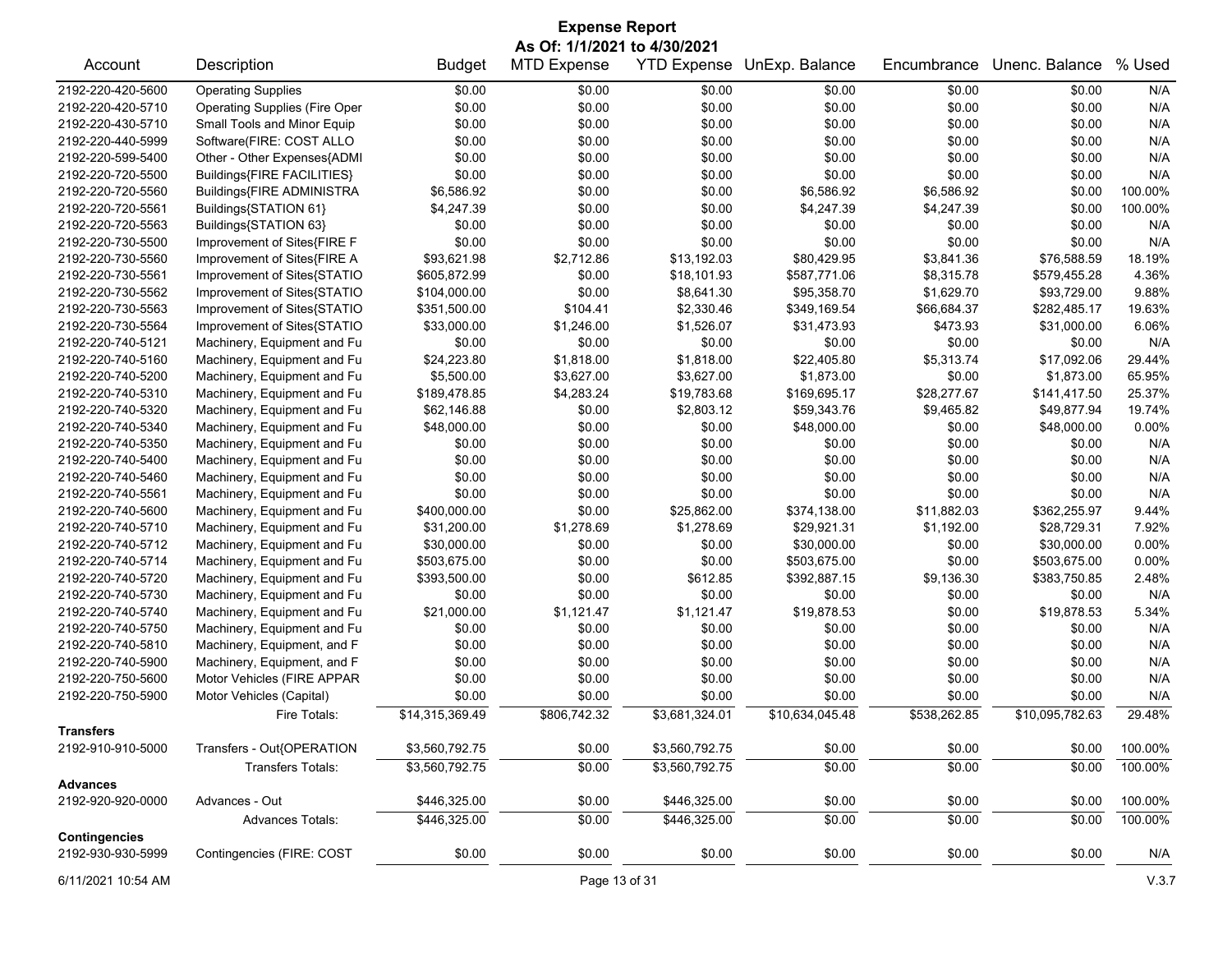|                             |                                     |                 | <b>Expense Report</b>        |                |                            |                 |                 |          |
|-----------------------------|-------------------------------------|-----------------|------------------------------|----------------|----------------------------|-----------------|-----------------|----------|
|                             |                                     |                 | As Of: 1/1/2021 to 4/30/2021 |                |                            |                 |                 |          |
| Account                     | Description                         | <b>Budget</b>   | <b>MTD Expense</b>           |                | YTD Expense UnExp. Balance | Encumbrance     | Unenc. Balance  | % Used   |
|                             | <b>Contingencies Totals:</b>        | \$0.00          | \$0.00                       | \$0.00         | \$0.00                     | \$0.00          | \$0.00          | N/A      |
| <b>Other Financing Uses</b> |                                     |                 |                              |                |                            |                 |                 |          |
| 2192-990-990-5999           | Other - Other Financing Uses        | \$0.00          | \$0.00                       | \$0.00         | \$0.00                     | \$0.00          | \$0.00          | N/A      |
|                             | <b>Other Financing Uses Totals:</b> | \$0.00          | \$0.00                       | \$0.00         | \$0.00                     | \$0.00          | \$0.00          | N/A      |
| 2192 Total:                 |                                     | \$18,322,487.24 | \$806,742.32                 | \$7,688,441.76 | \$10,634,045.48            | \$538,262.85    | \$10,095,782.63 | 44.90%   |
| 2231                        | Permissive Motor Vehicle            |                 |                              |                |                            | Target Percent: | 33.33%          |          |
| <b>Highways</b>             |                                     |                 |                              |                |                            |                 |                 |          |
| 2231-330-360-4800           | Contracted Services{PAVING          | \$30,000.00     | \$0.00                       | \$0.00         | \$30,000.00                | \$0.00          | \$30,000.00     | 0.00%    |
| 2231-330-360-4851           | <b>Contracted Services (PROJE</b>   | \$0.00          | \$0.00                       | \$0.00         | \$0.00                     | \$0.00          | \$0.00          | N/A      |
| 2231-330-360-4852           | Contracted Services{PROJEC          | \$78,000.00     | \$0.00                       | \$0.00         | \$78,000.00                | \$25,000.00     | \$53,000.00     | 32.05%   |
| 2231-330-420-4400           | <b>Operating Supplies (EQUIPM</b>   | \$0.00          | \$0.00                       | \$0.00         | \$0.00                     | \$0.00          | \$0.00          | N/A      |
| 2231-330-420-4600           | Operating Supplies (ROAD M          | \$0.00          | \$0.00                       | \$0.00         | \$0.00                     | \$0.00          | \$0.00          | N/A      |
|                             | <b>Highways Totals:</b>             | \$108,000.00    | \$0.00                       | \$0.00         | \$108,000.00               | \$25,000.00     | \$83,000.00     | 23.15%   |
| <b>Contingencies</b>        |                                     |                 |                              |                |                            |                 |                 |          |
| 2231-930-930-0000           | Contingencies                       | \$301,902.09    | \$0.00                       | \$0.00         | \$301,902.09               | \$0.00          | \$301,902.09    | 0.00%    |
|                             | <b>Contingencies Totals:</b>        | \$301,902.09    | \$0.00                       | \$0.00         | \$301,902.09               | \$0.00          | \$301,902.09    | 0.00%    |
| <b>Other Financing Uses</b> |                                     |                 |                              |                |                            |                 |                 |          |
| 2231-990-990-0000           | Other - Other Financing Uses        | \$5,513.00      | \$0.00                       | \$0.00         | \$5,513.00                 | \$0.00          | \$5,513.00      | 0.00%    |
|                             | Other Financing Uses Totals:        | \$5,513.00      | \$0.00                       | \$0.00         | \$5,513.00                 | \$0.00          | \$5,513.00      | 0.00%    |
| 2231 Total:                 |                                     | \$415,415.09    | \$0.00                       | \$0.00         | \$415,415.09               | \$25,000.00     | \$390,415.09    | 6.02%    |
| 2281                        | <b>EMS</b>                          |                 |                              |                |                            | Target Percent: | 33.33%          |          |
| <b>EMS</b>                  |                                     |                 |                              |                |                            |                 |                 |          |
| 2281-230-259-5221           | Other Employee Reimbursem           | \$0.00          | \$0.00                       | \$0.00         | \$0.00                     | \$0.00          | \$0.00          | N/A      |
| 2281-230-259-5350           | Other - Employee Reimburse          | \$0.00          | \$0.00                       | \$0.00         | \$0.00                     | \$0.00          | \$0.00          | N/A      |
| 2281-230-259-5400           | Other - Employee Reimburse          | \$273.12        | \$0.00                       | \$130.12       | \$143.00                   | \$0.00          | \$143.00        | 47.64%   |
| 2281-230-259-5401           | Other - Employee Reimburse          | \$0.00          | \$0.00                       | \$0.00         | \$0.00                     | \$0.00          | \$0.00          | N/A      |
| 2281-230-259-5460           | Other - Employee Reimburse          | \$223.00        | \$0.00                       | \$0.00         | \$223.00                   | \$0.00          | \$223.00        | 0.00%    |
| 2281-230-259-5710           | Other - Employee Reimburse          | \$1,000.00      | \$0.00                       | \$0.00         | \$1,000.00                 | \$0.00          | \$1,000.00      | 0.00%    |
| 2281-230-259-5714           | Other - Employee Reimburse          | \$830.85        | \$0.00                       | \$169.15       | \$661.70                   | \$330.85        | \$330.85        | 60.18%   |
| 2281-230-259-5720           | Other - Employee Reimburse          | \$1,000.00      | \$0.00                       | \$0.00         | \$1,000.00                 | \$0.00          | \$1,000.00      | 0.00%    |
| 2281-230-259-5730           | Other - Employee Reimburse          | \$0.00          | \$0.00                       | \$0.00         | \$0.00                     | \$0.00          | \$0.00          | N/A      |
| 2281-230-259-5740           | Other - Employee Reimburse          | \$991.40        | \$0.00                       | \$0.00         | \$991.40                   | \$491.40        | \$500.00        | 49.57%   |
| 2281-230-311-5400           | Accounting and Legal Fees{A         | \$30,000.00     | \$592.00                     | \$2,767.70     | \$27,232.30                | \$17,483.00     | \$9,749.30      | 67.50%   |
| 2281-230-314-5400           | Tax Collection Fees{ADMINIS         | \$0.00          | \$0.00                       | \$0.00         | \$0.00                     | \$0.00          | \$0.00          | N/A      |
| 2281-230-316-5500           | <b>Engineering Services (FIRE F</b> | \$0.00          | \$0.00                       | \$0.00         | \$0.00                     | \$0.00          | \$0.00          | N/A      |
| 2281-230-316-5561           | <b>Engineering Services (STATI</b>  | \$0.00          | \$0.00                       | \$0.00         | \$0.00                     | \$0.00          | \$0.00          | N/A      |
| 2281-230-316-5564           | <b>Engineering Services (STATI</b>  | \$0.00          | \$0.00                       | \$0.00         | \$0.00                     | \$0.00          | \$0.00          | N/A      |
| 2281-230-318-5200           | <b>Training Services{PREVENTI</b>   | \$3,250.00      | \$0.00                       | \$0.00         | \$3,250.00                 | \$375.00        | \$2,875.00      | 11.54%   |
| 2281-230-318-5220           | Training Services (Public Edu       | \$0.00          | \$0.00                       | \$0.00         | \$0.00                     | \$0.00          | \$0.00          | N/A      |
| 2281-230-318-5221           | Training Services (PUBLIC E         | \$0.00          | \$0.00                       | \$0.00         | \$0.00                     | \$0.00          | \$0.00          | N/A      |
| 2281-230-318-5320           | <b>Training Services (Communic</b>  | \$0.00          | \$0.00                       | \$0.00         | \$0.00                     | \$0.00          | \$0.00          | N/A      |
| 2281-230-318-5350           | Training Services{DISPATCH/         | \$2,700.00      | \$0.00                       | \$0.00         | \$2,700.00                 | \$0.00          | \$2,700.00      | $0.00\%$ |
| 2281-230-318-5400           | <b>Training Services{ADMINIST</b>   | \$7,890.00      | \$2,600.00                   | \$3,515.00     | \$4,375.00                 | \$0.00          | \$4,375.00      | 44.55%   |
|                             |                                     |                 |                              |                |                            |                 |                 |          |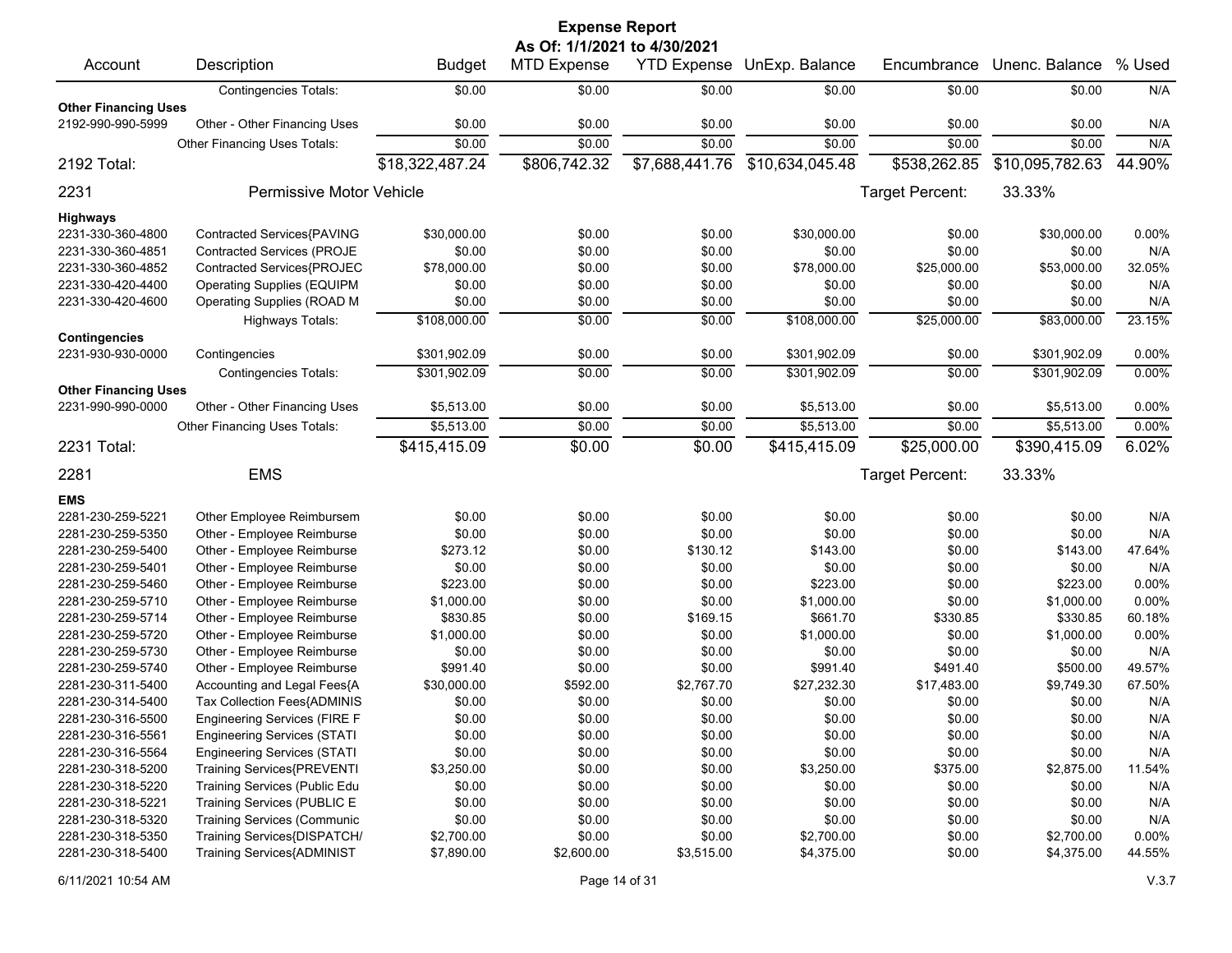| <b>Expense Report</b> |                                   |               |                    |             |                            |             |                |         |  |
|-----------------------|-----------------------------------|---------------|--------------------|-------------|----------------------------|-------------|----------------|---------|--|
|                       | As Of: 1/1/2021 to 4/30/2021      |               |                    |             |                            |             |                |         |  |
| Account               | Description                       | <b>Budget</b> | <b>MTD Expense</b> |             | YTD Expense UnExp. Balance | Encumbrance | Unenc. Balance | % Used  |  |
| 2281-230-318-5401     | <b>Training Services{ADMINIST</b> | \$10,580.00   | \$0.00             | \$0.00      | \$10,580.00                | \$0.00      | \$10,580.00    | 0.00%   |  |
| 2281-230-318-5460     | Training Services{AUXILIARY       | \$2,000.00    | \$0.00             | \$0.00      | \$2,000.00                 | \$0.00      | \$2,000.00     | 0.00%   |  |
| 2281-230-318-5710     | Training Services{FIRE OPE        | \$22,838.00   | \$1,097.00         | \$4,772.00  | \$18,066.00                | \$5,426.00  | \$12,640.00    | 44.65%  |  |
| 2281-230-318-5712     | Training Services (Fire Gear)     | \$0.00        | \$0.00             | \$0.00      | \$0.00                     | \$0.00      | \$0.00         | N/A     |  |
| 2281-230-318-5714     | <b>Training Services (SCBA)</b>   | \$2,250.00    | \$0.00             | \$0.00      | \$2,250.00                 | \$0.00      | \$2,250.00     | 0.00%   |  |
| 2281-230-318-5717     | Training Services{SAFETY &        | \$0.00        | \$0.00             | \$0.00      | \$0.00                     | \$0.00      | \$0.00         | N/A     |  |
| 2281-230-318-5720     | Training Services{EMS OPER        | \$8,092.00    | \$0.00             | \$242.00    | \$7,850.00                 | \$1,926.00  | \$5,924.00     | 26.79%  |  |
| 2281-230-318-5730     | Training Services{HAZ MAT}        | \$0.00        | \$0.00             | \$0.00      | \$0.00                     | \$0.00      | \$0.00         | N/A     |  |
| 2281-230-318-5740     | Training Services{TECHNICA        | \$2,100.00    | \$0.00             | \$0.00      | \$2,100.00                 | \$0.00      | \$2,100.00     | 0.00%   |  |
| 2281-230-318-5750     | <b>Training Services (HONORS</b>  | \$0.00        | \$0.00             | \$0.00      | \$0.00                     | \$0.00      | \$0.00         | N/A     |  |
| 2281-230-318-5810     | <b>Training Services</b>          | \$0.00        | \$0.00             | \$0.00      | \$0.00                     | \$0.00      | \$0.00         | N/A     |  |
| 2281-230-318-5820     | <b>Training Services</b>          | \$0.00        | \$0.00             | \$0.00      | \$0.00                     | \$0.00      | \$0.00         | N/A     |  |
| 2281-230-321-5220     | Rents and Leases{PUBLIC E         | \$0.00        | \$0.00             | \$0.00      | \$0.00                     | \$0.00      | \$0.00         | N/A     |  |
| 2281-230-321-5560     | Rents and Leases{FIRE ADM         | \$220.79      | \$16.78            | \$83.92     | \$136.87                   | \$136.87    | \$0.00         | 100.00% |  |
| 2281-230-321-5561     | Rents and Leases{STATION          | \$1,212.00    | \$100.67           | \$402.78    | \$809.22                   | \$809.22    | \$0.00         | 100.00% |  |
| 2281-230-321-5562     | Rents and Leases{STATION          | \$453.13      | \$33.58            | \$177.56    | \$275.57                   | \$275.57    | \$0.00         | 100.00% |  |
| 2281-230-321-5563     | Rents and Leases{STATION          | \$671.98      | \$50.36            | \$261.60    | \$410.38                   | \$410.38    | \$0.00         | 100.00% |  |
| 2281-230-321-5564     | Rents and Leases{STATION          | \$671.98      | \$50.36            | \$261.60    | \$410.38                   | \$410.38    | \$0.00         | 100.00% |  |
| 2281-230-321-5600     | Rents and Leases (FIRE APP        | \$71,504.27   | \$2,504.27         | \$27,017.08 | \$44,487.19                | \$44,487.19 | \$0.00         | 100.00% |  |
| 2281-230-321-5710     | Rents and Leases{FIRE OPE         | \$0.00        | \$0.00             | \$0.00      | \$0.00                     | \$0.00      | \$0.00         | N/A     |  |
| 2281-230-321-5720     | Rents and Leases{EMS OPE          | \$0.00        | \$0.00             | \$0.00      | \$0.00                     | \$0.00      | \$0.00         | N/A     |  |
| 2281-230-322-5500     | Garbage and Trash Removal         | \$0.00        | \$0.00             | \$0.00      | \$0.00                     | \$0.00      | \$0.00         | N/A     |  |
| 2281-230-322-5560     | Garbage and Trash Removal{        | \$1,100.00    | \$0.00             | \$0.00      | \$1,100.00                 | \$0.00      | \$1,100.00     | 0.00%   |  |
| 2281-230-322-5561     | Garbage and Trash Removal{        | \$1,980.00    | \$192.53           | \$570.57    | \$1,409.43                 | \$1,409.43  | \$0.00         | 100.00% |  |
| 2281-230-322-5562     | Garbage and Trash Removal{        | \$1,000.00    | \$74.38            | \$220.43    | \$779.57                   | \$559.57    | \$220.00       | 78.00%  |  |
| 2281-230-322-5563     | Garbage and Trash Removal{        | \$1,000.00    | \$74.38            | \$220.43    | \$779.57                   | \$559.57    | \$220.00       | 78.00%  |  |
| 2281-230-322-5564     | Garbage and Trash Removal{        | \$1,000.00    | \$74.38            | \$220.43    | \$779.57                   | \$559.57    | \$220.00       | 78.00%  |  |
| 2281-230-323-5121     | Repairs and Maintenance{HE        | \$0.00        | \$0.00             | \$0.00      | \$0.00                     | \$0.00      | \$0.00         | N/A     |  |
| 2281-230-323-5160     | Repairs and Maintenance{HO        | \$0.00        | \$0.00             | \$0.00      | \$0.00                     | \$0.00      | \$0.00         | N/A     |  |
| 2281-230-323-5200     | Repairs and Maintenance{PR        | \$450.00      | \$0.00             | \$0.00      | \$450.00                   | \$0.00      | \$450.00       | 0.00%   |  |
| 2281-230-323-5220     | Repairs and Maintenance{PU        | \$0.00        | \$0.00             | \$0.00      | \$0.00                     | \$0.00      | \$0.00         | N/A     |  |
| 2281-230-323-5310     | Repairs and Maintenance{TE        | \$1,500.00    | \$0.00             | \$0.00      | \$1,500.00                 | \$0.00      | \$1,500.00     | 0.00%   |  |
| 2281-230-323-5320     | Repairs and Maintenance{CO        | \$7,722.00    | \$0.00             | \$0.00      | \$7,722.00                 | \$622.00    | \$7,100.00     | 8.05%   |  |
| 2281-230-323-5340     | Repairs and Maintenance{INT       | \$0.00        | \$0.00             | \$0.00      | \$0.00                     | \$0.00      | \$0.00         | N/A     |  |
| 2281-230-323-5350     | Repairs and Maintenance{DIS       | \$0.00        | \$0.00             | \$0.00      | \$0.00                     | \$0.00      | \$0.00         | N/A     |  |
| 2281-230-323-5400     | Repairs and Maintenance{AD        | \$0.00        | \$0.00             | \$0.00      | \$0.00                     | \$0.00      | \$0.00         | N/A     |  |
| 2281-230-323-5460     | Repairs and Maintenance{AU        | \$0.00        | \$0.00             | \$0.00      | \$0.00                     | \$0.00      | \$0.00         | N/A     |  |
| 2281-230-323-5500     | Repairs and Maintenance (FI       | \$0.00        | \$0.00             | \$0.00      | \$0.00                     | \$0.00      | \$0.00         | N/A     |  |
| 2281-230-323-5560     | Repairs and Maintenance{FIR       | \$6,350.24    | \$429.99           | \$1,020.53  | \$5,329.71                 | \$5,329.71  | \$0.00         | 100.00% |  |
| 2281-230-323-5561     | Repairs and Maintenance{ST        | \$26,380.00   | \$753.11           | \$6,483.15  | \$19,896.85                | \$19,896.85 | \$0.00         | 100.00% |  |
| 2281-230-323-5562     | Repairs and Maintenance{ST        | \$9,861.25    | \$597.82           | \$5,095.73  | \$4,765.52                 | \$4,765.52  | \$0.00         | 100.00% |  |
| 2281-230-323-5563     | Repairs and Maintenance{ST        | \$14,375.00   | \$236.38           | \$5,501.93  | \$8,873.07                 | \$8,873.07  | \$0.00         | 100.00% |  |
| 2281-230-323-5564     | Repairs and Maintenance{ST        | \$11,730.13   | \$3,126.82         | \$6,575.24  | \$5,154.89                 | \$5,154.89  | \$0.00         | 100.00% |  |
| 2281-230-323-5600     | Repairs and Maintenance{FIR       | \$73,105.82   | \$285.51           | \$19,950.52 | \$53,155.30                | \$53,155.30 | \$0.00         | 100.00% |  |
| 2281-230-323-5710     | Repairs and Maintenance{FIR       | \$0.00        | \$0.00             | \$0.00      | \$0.00                     | \$0.00      | \$0.00         | N/A     |  |
| 2281-230-323-5712     | Repairs and Maintenance{FIR       | \$10,000.00   | \$1,294.45         | \$2,621.70  | \$7,378.30                 | \$7,378.30  | \$0.00         | 100.00% |  |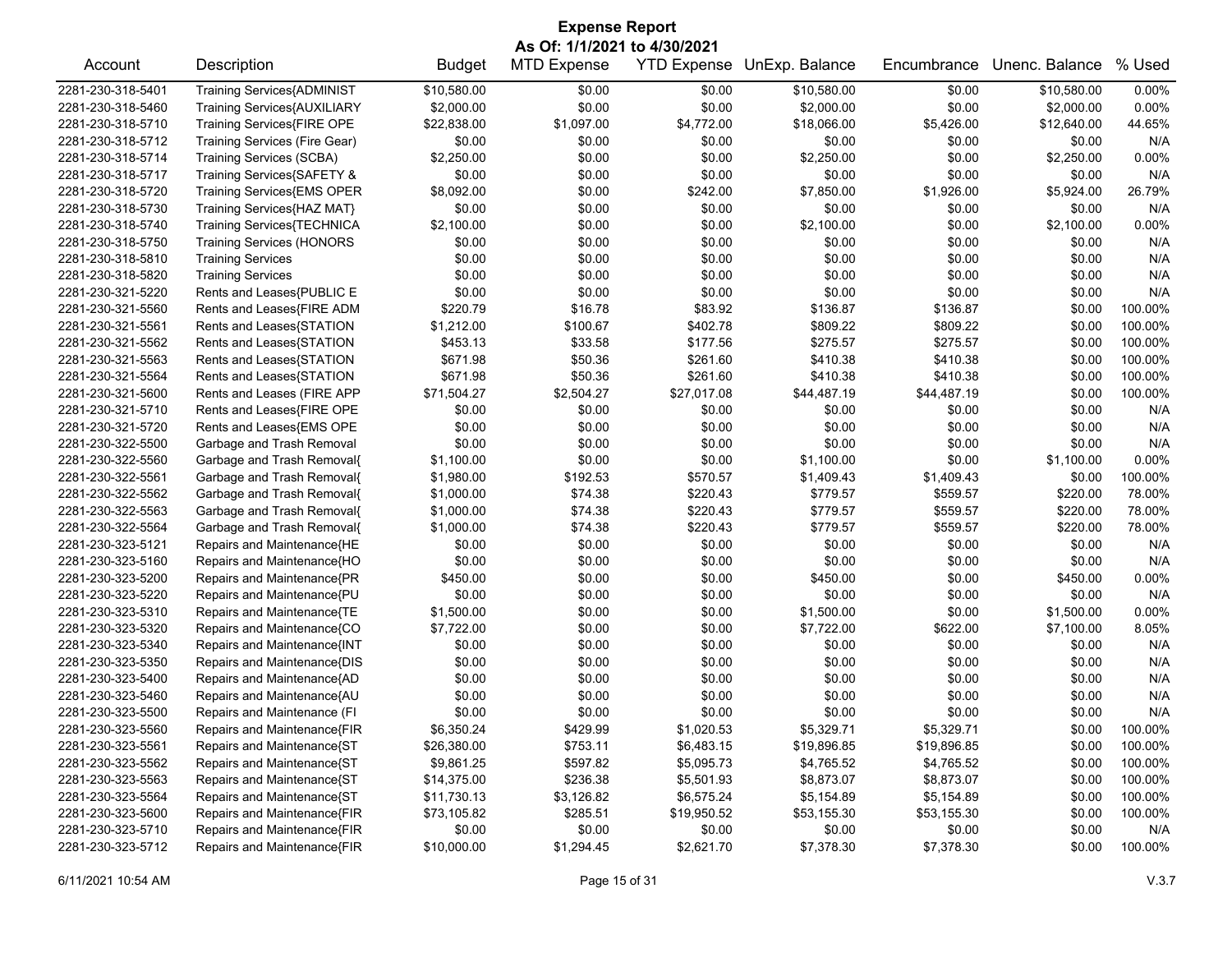|                   | <b>Expense Report</b>              |               |                    |            |                            |             |                |          |  |
|-------------------|------------------------------------|---------------|--------------------|------------|----------------------------|-------------|----------------|----------|--|
|                   | As Of: 1/1/2021 to 4/30/2021       |               |                    |            |                            |             |                |          |  |
| Account           | Description                        | <b>Budget</b> | <b>MTD Expense</b> |            | YTD Expense UnExp. Balance | Encumbrance | Unenc. Balance | % Used   |  |
| 2281-230-323-5714 | Repairs and Maintenance{SC         | \$1,711.10    | \$1,711.10         | \$1,711.10 | \$0.00                     | \$0.00      | \$0.00         | 100.00%  |  |
| 2281-230-323-5720 | Repairs and Maintenance{EM         | \$3,960.44    | \$0.00             | \$1,460.44 | \$2,500.00                 | \$2,500.00  | \$0.00         | 100.00%  |  |
| 2281-230-323-5730 | Repairs and Maintenance{HA         | \$2,500.00    | \$0.00             | \$0.00     | \$2,500.00                 | \$0.00      | \$2,500.00     | 0.00%    |  |
| 2281-230-323-5740 | Repairs and Maintenance{TE         | \$3,000.00    | \$0.00             | \$1,481.00 | \$1,519.00                 | \$500.00    | \$1,019.00     | 66.03%   |  |
| 2281-230-330-5200 | Travel and Meeting Expense{        | \$0.00        | \$0.00             | \$0.00     | \$0.00                     | \$0.00      | \$0.00         | N/A      |  |
| 2281-230-330-5221 | Travel and Meeting Expense (       | \$0.00        | \$0.00             | \$0.00     | \$0.00                     | \$0.00      | \$0.00         | N/A      |  |
| 2281-230-330-5310 | Travel and Meeting Expense{        | \$0.00        | \$0.00             | \$0.00     | \$0.00                     | \$0.00      | \$0.00         | N/A      |  |
| 2281-230-330-5320 | Travel and Meeting Expense{        | \$570.00      | \$0.00             | \$0.00     | \$570.00                   | \$0.00      | \$570.00       | 0.00%    |  |
| 2281-230-330-5350 | Travel and Meeting Expense{        | \$1,500.00    | \$0.00             | \$0.00     | \$1,500.00                 | \$0.00      | \$1,500.00     | 0.00%    |  |
| 2281-230-330-5351 | Travel and Meeting Expense(        | \$0.00        | \$0.00             | \$0.00     | \$0.00                     | \$0.00      | \$0.00         | N/A      |  |
| 2281-230-330-5400 | Travel and Meeting Expense{        | \$0.00        | \$0.00             | \$0.00     | \$0.00                     | \$0.00      | \$0.00         | N/A      |  |
| 2281-230-330-5401 | Travel and Meeting Expense{        | \$17,100.00   | \$0.00             | \$0.00     | \$17,100.00                | \$0.00      | \$17,100.00    | 0.00%    |  |
| 2281-230-330-5600 | Travel and Meeting Expense{        | \$0.00        | \$0.00             | \$0.00     | \$0.00                     | \$0.00      | \$0.00         | N/A      |  |
| 2281-230-330-5710 | Travel and Meeting Expense{        | \$2,144.70    | \$390.10           | \$787.94   | \$1,356.76                 | \$152.16    | \$1,204.60     | 43.83%   |  |
| 2281-230-330-5712 | Travel and Meeting Expense{        | \$0.00        | \$0.00             | \$0.00     | \$0.00                     | \$0.00      | \$0.00         | N/A      |  |
| 2281-230-330-5714 | Travel and Meeting Expense{        | \$0.00        | \$0.00             | \$0.00     | \$0.00                     | \$0.00      | \$0.00         | N/A      |  |
| 2281-230-330-5720 | Travel and Meeting Expense (       | \$332.76      | \$0.00             | \$332.76   | \$0.00                     | \$0.00      | \$0.00         | 100.00%  |  |
| 2281-230-330-5730 | Travel and Meeting Expense{        | \$0.00        | \$0.00             | \$0.00     | \$0.00                     | \$0.00      | \$0.00         | N/A      |  |
| 2281-230-330-5740 | Travel and Meeting Expense (       | \$500.00      | \$0.00             | \$0.00     | \$500.00                   | \$500.00    | \$0.00         | 100.00%  |  |
| 2281-230-330-5750 | <b>Travel and Meeting Expenses</b> | \$0.00        | \$0.00             | \$0.00     | \$0.00                     | \$0.00      | \$0.00         | N/A      |  |
| 2281-230-330-5810 | <b>Travel and Meeting Expense</b>  | \$0.00        | \$0.00             | \$0.00     | \$0.00                     | \$0.00      | \$0.00         | N/A      |  |
| 2281-230-330-5820 | <b>Travel and Meeting Expense</b>  | \$0.00        | \$0.00             | \$0.00     | \$0.00                     | \$0.00      | \$0.00         | N/A      |  |
| 2281-230-341-5200 | Telephone (Prevention)             | \$0.00        | \$0.00             | \$0.00     | \$0.00                     | \$0.00      | \$0.00         | N/A      |  |
| 2281-230-341-5320 | Telephone (COMMUNICATIO            | \$0.00        | \$0.00             | \$0.00     | \$0.00                     | \$0.00      | \$0.00         | N/A      |  |
| 2281-230-341-5350 | Telephone{DISPATCH/PSISN           | \$0.00        | \$0.00             | \$0.00     | \$0.00                     | \$0.00      | \$0.00         | N/A      |  |
| 2281-230-341-5500 | Telephone (FIRE FACILITIES         | \$0.00        | \$0.00             | \$0.00     | \$0.00                     | \$0.00      | \$0.00         | N/A      |  |
| 2281-230-341-5560 | Telephone{FIRE ADMINISTR           | \$1,400.87    | \$311.34           | \$311.34   | \$1,089.53                 | \$1,089.53  | \$0.00         | 100.00%  |  |
| 2281-230-341-5561 | Telephone{STATION 61}              | \$0.00        | \$0.00             | \$0.00     | \$0.00                     | \$0.00      | \$0.00         | N/A      |  |
| 2281-230-341-5562 | Telephone{STATION 62}              | \$0.00        | \$0.00             | \$0.00     | \$0.00                     | \$0.00      | \$0.00         | N/A      |  |
| 2281-230-341-5563 | Telephone{STATION 63}              | \$0.00        | \$0.00             | \$0.00     | \$0.00                     | \$0.00      | \$0.00         | N/A      |  |
| 2281-230-341-5564 | Telephone{STATION 64}              | \$0.00        | \$0.00             | \$0.00     | \$0.00                     | \$0.00      | \$0.00         | N/A      |  |
| 2281-230-341-5999 | Telephone (COST ALLOC/BU           | \$1,384.07    | \$0.00             | \$1,384.07 | \$0.00                     | \$0.00      | \$0.00         | 100.00%  |  |
| 2281-230-342-5400 | Postage{ADMINISTRATION}            | \$1,525.00    | \$0.00             | \$500.00   | \$1,025.00                 | \$0.00      | \$1,025.00     | 32.79%   |  |
| 2281-230-342-5710 | Postage (Fire Operations)          | \$0.00        | \$0.00             | \$0.00     | \$0.00                     | \$0.00      | \$0.00         | N/A      |  |
| 2281-230-342-5714 | Postage{SCBA}                      | \$100.00      | \$0.00             | \$0.00     | \$100.00                   | \$50.00     | \$50.00        | 50.00%   |  |
| 2281-230-342-5730 | Postage{HAZ MAT}                   | \$120.00      | \$0.00             | \$0.00     | \$120.00                   | \$0.00      | \$120.00       | 0.00%    |  |
| 2281-230-343-5400 | Postage Machine Rental{AD          | \$848.00      | \$0.00             | \$142.35   | \$705.65                   | \$427.05    | \$278.60       | 67.15%   |  |
| 2281-230-344-5220 | Printing{PUBLIC EDUCATIO           | \$0.00        | \$0.00             | \$0.00     | \$0.00                     | \$0.00      | \$0.00         | N/A      |  |
| 2281-230-344-5221 | Printing (PUBLIC EDUCATIO          | \$0.00        | \$0.00             | \$0.00     | \$0.00                     | \$0.00      | \$0.00         | N/A      |  |
| 2281-230-344-5400 | Printing{ADMINISTRATION}           | \$458.40      | \$0.00             | \$458.40   | \$0.00                     | \$0.00      | \$0.00         | 100.00%  |  |
| 2281-230-344-5401 | Printing (ADMINISTRATION:          | \$1,000.00    | \$0.00             | \$0.00     | \$1,000.00                 | \$0.00      | \$1,000.00     | 0.00%    |  |
| 2281-230-344-5460 | Printing (AUXILIARY)               | \$0.00        | \$0.00             | \$0.00     | \$0.00                     | \$0.00      | \$0.00         | N/A      |  |
| 2281-230-344-5720 | Printing{EMS OPERATIONS}           | \$1,000.00    | \$0.00             | \$0.00     | \$1,000.00                 | \$0.00      | \$1,000.00     | $0.00\%$ |  |
| 2281-230-344-5820 | Printing                           | \$0.00        | \$0.00             | \$0.00     | \$0.00                     | \$0.00      | \$0.00         | N/A      |  |
| 2281-230-345-5130 | Advertising{FIRE: HUMAN R          | \$0.00        | \$0.00             | \$0.00     | \$0.00                     | \$0.00      | \$0.00         | N/A      |  |
| 2281-230-345-5220 | Advertising{PUBLIC EDUCAT          | \$0.00        | \$0.00             | \$0.00     | \$0.00                     | \$0.00      | \$0.00         | N/A      |  |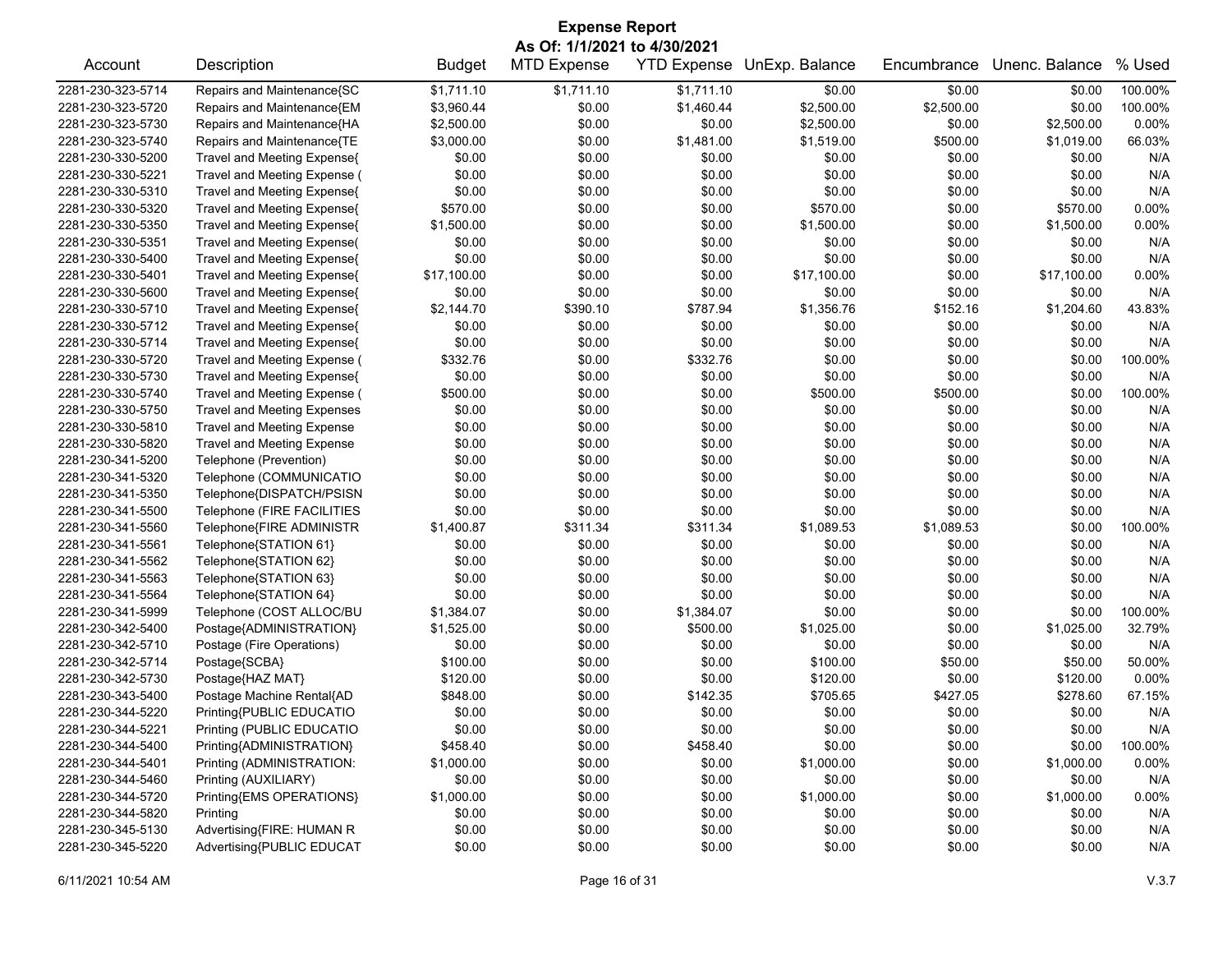|                   |                                                          |               | <b>Expense Report</b> |              |                            |             |                |         |  |
|-------------------|----------------------------------------------------------|---------------|-----------------------|--------------|----------------------------|-------------|----------------|---------|--|
|                   | As Of: 1/1/2021 to 4/30/2021                             |               |                       |              |                            |             |                |         |  |
| Account           | Description                                              | <b>Budget</b> | <b>MTD Expense</b>    |              | YTD Expense UnExp. Balance | Encumbrance | Unenc. Balance | % Used  |  |
| 2281-230-351-5500 | Electricity (FIRE FACILITIES)                            | \$0.00        | \$0.00                | \$0.00       | \$0.00                     | \$0.00      | \$0.00         | N/A     |  |
| 2281-230-351-5560 | Electricity{FIRE ADMINISTRA                              | \$4,510.70    | \$288.41              | \$1,274.24   | \$3,236.46                 | \$3,236.46  | \$0.00         | 100.00% |  |
| 2281-230-351-5561 | Electricity{STATION 61}                                  | \$20,859.79   | \$1,553.03            | \$6,195.99   | \$14,663.80                | \$14,663.80 | \$0.00         | 100.00% |  |
| 2281-230-351-5562 | Electricity{STATION 62}                                  | \$5,368.51    | \$387.92              | \$1,779.45   | \$3,589.06                 | \$3,589.06  | \$0.00         | 100.00% |  |
| 2281-230-351-5563 | Electricity{STATION 63}                                  | \$5,551.38    | \$546.06              | \$2,606.12   | \$2,945.26                 | \$2,945.26  | \$0.00         | 100.00% |  |
| 2281-230-351-5564 | Electricity{STATION 64}                                  | \$6,181.27    | \$710.78              | \$2,981.93   | \$3,199.34                 | \$3,199.34  | \$0.00         | 100.00% |  |
| 2281-230-352-5500 | Water and Sewage (FIRE FA                                | \$0.00        | \$0.00                | \$0.00       | \$0.00                     | \$0.00      | \$0.00         | N/A     |  |
| 2281-230-352-5560 | Water and Sewage{FIRE AD                                 | \$759.05      | \$217.93              | \$431.92     | \$327.13                   | \$327.13    | \$0.00         | 100.00% |  |
| 2281-230-352-5561 | Water and Sewage{STATION                                 | \$5,548.40    | \$405.17              | \$1,541.03   | \$4,007.37                 | \$4,007.37  | \$0.00         | 100.00% |  |
| 2281-230-352-5562 | Water and Sewage{STATION                                 | \$2,926.14    | \$178.89              | \$763.92     | \$2,162.22                 | \$2,162.22  | \$0.00         | 100.00% |  |
| 2281-230-352-5563 | Water and Sewage{STATION                                 | \$4,931.58    | \$367.89              | \$1,431.09   | \$3,500.49                 | \$3,500.49  | \$0.00         | 100.00% |  |
| 2281-230-352-5564 | Water and Sewage{STATION                                 | \$6,821.78    | \$471.44              | \$2,240.48   | \$4,581.30                 | \$4,581.30  | \$0.00         | 100.00% |  |
| 2281-230-353-5500 | Natural Gas (FIRE FACILITIE                              | \$0.00        | \$0.00                | \$0.00       | \$0.00                     | \$0.00      | \$0.00         | N/A     |  |
| 2281-230-353-5560 | Natural Gas{FIRE ADMINIST                                | \$2,055.00    | \$0.00                | \$0.00       | \$2,055.00                 | \$0.00      | \$2,055.00     | 0.00%   |  |
| 2281-230-353-5561 | Natural Gas{STATION 61}                                  | \$11,275.19   | \$667.52              | \$6,103.10   | \$5,172.09                 | \$5,172.09  | \$0.00         | 100.00% |  |
| 2281-230-353-5562 | Natural Gas{STATION 62}                                  | \$4,358.02    | \$241.41              | \$2,504.06   | \$1,853.96                 | \$1,853.96  | \$0.00         | 100.00% |  |
| 2281-230-353-5563 | Natural Gas{STATION 63}                                  | \$9,542.93    | \$919.69              | \$6,933.17   | \$2,609.76                 | \$2,609.76  | \$0.00         | 100.00% |  |
| 2281-230-353-5564 | Natural Gas{STATION 64}                                  | \$7,302.47    | \$447.10              | \$5,074.34   | \$2,228.13                 | \$2,228.13  | \$0.00         | 100.00% |  |
| 2281-230-360-5000 | <b>Contracted Services (Operati</b>                      | \$0.00        | \$0.00                | \$0.00       | \$0.00                     | \$0.00      | \$0.00         | N/A     |  |
| 2281-230-360-5121 | Contracted Services{HEALTH                               | \$1,350.00    | \$0.00                | \$0.00       | \$1,350.00                 | \$0.00      | \$1,350.00     | 0.00%   |  |
| 2281-230-360-5130 | Contracted Services{FIRE: H                              | \$71,959.51   | \$464.00              | \$22,423.51  | \$49,536.00                | \$49,536.00 | \$0.00         | 100.00% |  |
| 2281-230-360-5200 | <b>Contracted Services (PREVE</b>                        | \$2,000.00    | \$0.00                | \$0.00       | \$2,000.00                 | \$0.00      | \$2,000.00     | 0.00%   |  |
| 2281-230-360-5310 | Contracted Services{TECHN                                | \$97,821.68   | \$9,722.20            | \$61,399.64  | \$36,422.04                | \$20,375.64 | \$16,046.40    | 83.60%  |  |
| 2281-230-360-5320 | Contracted Services{COMMU                                | \$13,097.30   | \$1,224.30            | \$10,625.60  | \$2,471.70                 | \$2,471.70  | \$0.00         | 100.00% |  |
| 2281-230-360-5340 | Contracted Services{INTERO                               | \$2,000.00    | \$0.00                | \$0.00       | \$2,000.00                 | \$0.00      | \$2,000.00     | 0.00%   |  |
| 2281-230-360-5350 | Contracted Services{DISPAT                               | \$203,375.00  | \$128,333.25          | \$197,631.00 | \$5,744.00                 | \$5,744.00  | \$0.00         | 100.00% |  |
| 2281-230-360-5400 | Contracted Services{ADMINI                               | \$20,036.73   | \$4,554.13            | \$8,134.58   | \$11,902.15                | \$11,902.15 | \$0.00         | 100.00% |  |
| 2281-230-360-5401 | Contracted Services{ADMINI                               | \$36,000.00   | \$0.00                | \$27,520.00  | \$8,480.00                 | \$8,480.00  | \$0.00         | 100.00% |  |
| 2281-230-360-5451 | Contracted Services{EMS BIL                              | \$65,000.00   | \$10,102.15           | \$28,560.30  | \$36,439.70                | \$27,389.31 | \$9,050.39     | 86.08%  |  |
| 2281-230-360-5460 | Contracted Services (AUXILI                              | \$0.00        | \$0.00                | \$0.00       | \$0.00                     | \$0.00      | \$0.00         | N/A     |  |
| 2281-230-360-5500 | Contracted Services (FIRE F                              | \$0.00        | \$0.00                | \$0.00       | \$0.00                     | \$0.00      | \$0.00         | N/A     |  |
| 2281-230-360-5560 | <b>Contracted Services (FIRE A</b>                       | \$10,338.00   | \$859.50              | \$859.50     | \$9,478.50                 | \$2,540.50  | \$6,938.00     | 32.89%  |  |
| 2281-230-360-5561 | Contracted Services{STATIO                               | \$2,500.00    | \$0.00                | \$180.50     | \$2,319.50                 | \$0.00      | \$2,319.50     | 7.22%   |  |
| 2281-230-360-5562 | Contracted Services{STATIO                               | \$2,000.00    | \$0.00                | \$45.22      | \$1,954.78                 | \$0.00      | \$1,954.78     | 2.26%   |  |
| 2281-230-360-5563 | Contracted Services{STATIO                               | \$2,500.00    | \$0.00                | \$220.66     | \$2,279.34                 | \$0.00      | \$2,279.34     | 8.83%   |  |
| 2281-230-360-5564 | Contracted Services{STATIO                               | \$2,500.00    | \$0.00                | \$266.77     | \$2,233.23                 | \$0.00      | \$2,233.23     | 10.67%  |  |
| 2281-230-360-5600 | <b>Contracted Services (FIRE A</b>                       | \$900.00      | \$0.00                | \$900.00     | \$0.00                     | \$0.00      | \$0.00         | 100.00% |  |
| 2281-230-360-5712 | <b>Contracted Services (FIRE G</b>                       | \$33,525.00   | \$0.00                | \$33,325.00  | \$200.00                   | \$200.00    | \$0.00         | 100.00% |  |
| 2281-230-360-5714 | Contracted Services{SCBA}                                | \$17,000.00   | \$2,318.00            | \$2,318.00   | \$14,682.00                | \$0.00      | \$14,682.00    | 13.64%  |  |
| 2281-230-360-5720 | Contracted Services{EMS OP                               | \$82,609.04   | \$1,455.60            | \$21,693.32  | \$60,915.72                | \$40,719.36 | \$20,196.36    | 75.55%  |  |
| 2281-230-360-5730 | Contracted Services{HAZ MA                               | \$3,000.00    | \$0.00                | \$0.00       | \$3,000.00                 | \$0.00      | \$3,000.00     | 0.00%   |  |
| 2281-230-360-5740 |                                                          |               |                       |              |                            |             |                |         |  |
| 2281-230-360-5820 | Contracted Services{TECHNI<br>Contracted Services{EMS TR | \$3,300.00    | \$0.00<br>\$0.00      | \$231.00     | \$3,069.00                 | \$0.00      | \$3,069.00     | 7.00%   |  |
|                   |                                                          | \$0.00        |                       | \$0.00       | \$0.00                     | \$0.00      | \$0.00         | N/A     |  |
| 2281-230-360-5999 | Contracted Services{FIRE: C                              | \$64,271.45   | \$3,716.51            | \$18,100.56  | \$46,170.89                | \$46,170.89 | \$0.00         | 100.00% |  |
| 2281-230-361-5310 | Software As A Service(Techn                              | \$0.00        | \$0.00                | \$0.00       | \$0.00                     | \$0.00      | \$0.00         | N/A     |  |
| 2281-230-361-5350 | Software As A Service(Dispat                             | \$0.00        | \$0.00                | \$0.00       | \$0.00                     | \$0.00      | \$0.00         | N/A     |  |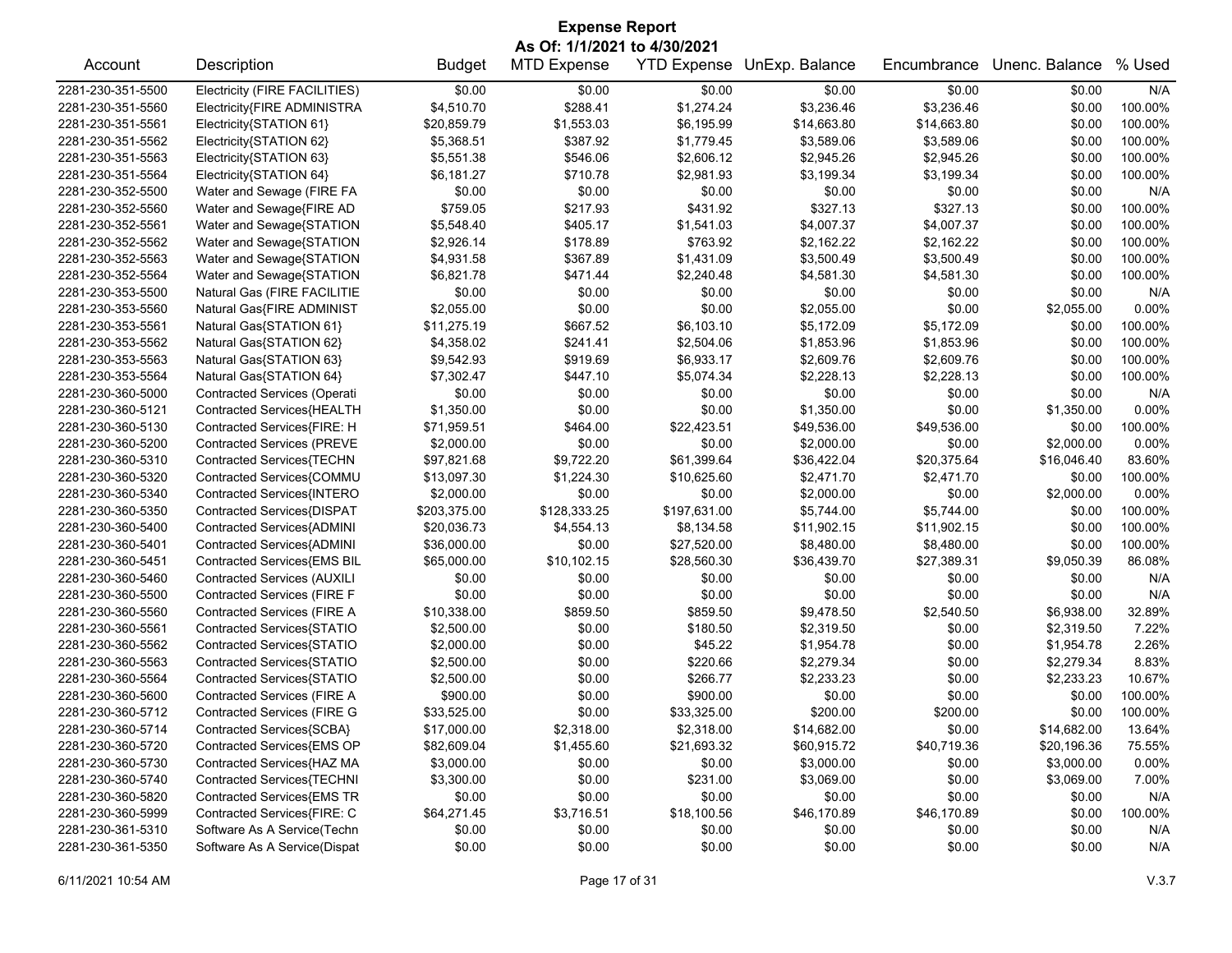|                   | <b>Expense Report</b>               |               |                    |             |                            |              |                |          |  |
|-------------------|-------------------------------------|---------------|--------------------|-------------|----------------------------|--------------|----------------|----------|--|
|                   | As Of: 1/1/2021 to 4/30/2021        |               |                    |             |                            |              |                |          |  |
| Account           | Description                         | <b>Budget</b> | <b>MTD Expense</b> |             | YTD Expense UnExp. Balance | Encumbrance  | Unenc. Balance | % Used   |  |
| 2281-230-382-5400 | Liability Insurance Premiums{       | \$84,984.86   | \$0.00             | \$84,984.86 | \$0.00                     | \$0.00       | \$0.00         | 100.00%  |  |
| 2281-230-410-5400 | Office Supplies{ADMINISTRA          | \$1,018.67    | \$450.53           | \$829.20    | \$189.47                   | \$135.00     | \$54.47        | 94.65%   |  |
| 2281-230-420-5000 | <b>Operating Supplies (Operatio</b> | \$45.00       | \$0.00             | \$45.00     | \$0.00                     | \$0.00       | \$0.00         | 100.00%  |  |
| 2281-230-420-5130 | Operating Supplies (Human R         | \$0.00        | \$0.00             | \$0.00      | \$0.00                     | \$0.00       | \$0.00         | N/A      |  |
| 2281-230-420-5170 | Operating Supplies{UNIFOR           | \$22,576.15   | \$1,295.72         | \$6,874.47  | \$15,701.68                | \$9,421.68   | \$6,280.00     | 72.18%   |  |
| 2281-230-420-5200 | <b>Operating Supplies{PREVEN</b>    | \$0.00        | \$0.00             | \$0.00      | \$0.00                     | \$0.00       | \$0.00         | N/A      |  |
| 2281-230-420-5220 | Operating Supplies{PUBLIC E         | \$0.00        | \$0.00             | \$0.00      | \$0.00                     | \$0.00       | \$0.00         | N/A      |  |
| 2281-230-420-5221 | <b>Operating Supplies (PUBLIC</b>   | \$0.00        | \$0.00             | \$0.00      | \$0.00                     | \$0.00       | \$0.00         | N/A      |  |
| 2281-230-420-5310 | Operating Supplies{TECHNO           | \$2,167.69    | \$0.00             | \$1,455.19  | \$712.50                   | \$712.50     | \$0.00         | 100.00%  |  |
| 2281-230-420-5400 | <b>Operating Supplies{ADMINIS</b>   | \$223.00      | \$6.00             | \$40.19     | \$182.81                   | \$5.81       | \$177.00       | 20.63%   |  |
| 2281-230-420-5460 | <b>Operating Supplies{AUXILIAR</b>  | \$4,250.00    | \$544.27           | \$396.19    | \$3,853.81                 | \$1,067.35   | \$2,786.46     | 34.44%   |  |
| 2281-230-420-5500 | <b>Operating Supplies (FIRE FA</b>  | \$0.00        | \$0.00             | \$0.00      | \$0.00                     | \$0.00       | \$0.00         | N/A      |  |
| 2281-230-420-5530 | NoDescription                       | \$0.00        | \$0.00             | \$0.00      | \$0.00                     | \$0.00       | \$0.00         | N/A      |  |
| 2281-230-420-5560 | Operating Supplies{FIRE AD          | \$3,000.00    | \$161.09           | \$793.26    | \$2,206.74                 | \$1,563.83   | \$642.91       | 78.57%   |  |
| 2281-230-420-5561 | <b>Operating Supplies{STATION</b>   | \$7,597.02    | \$301.94           | \$3,237.30  | \$4,359.72                 | \$3,611.49   | \$748.23       | 90.15%   |  |
| 2281-230-420-5562 | <b>Operating Supplies{STATION</b>   | \$4,366.65    | \$385.88           | \$1,466.59  | \$2,900.06                 | \$1,693.87   | \$1,206.19     | 72.38%   |  |
| 2281-230-420-5563 | Operating Supplies{STATION          | \$6,449.68    | \$319.34           | \$2,193.66  | \$4,256.02                 | \$3,192.66   | \$1,063.36     | 83.51%   |  |
| 2281-230-420-5564 | Operating Supplies{STATION          | \$8,105.90    | \$588.46           | \$3,711.61  | \$4,394.29                 | \$2,162.81   | \$2,231.48     | 72.47%   |  |
| 2281-230-420-5600 | <b>Operating Supplies{FIRE APP</b>  | \$150,907.09  | \$12,707.15        | \$47,285.83 | \$103,621.26               | \$103,621.26 | \$0.00         | 100.00%  |  |
| 2281-230-420-5710 | Operating Supplies{FIRE OP          | \$3,726.61    | \$1,638.99         | \$1,849.90  | \$1,876.71                 | \$1,229.75   | \$646.96       | 82.64%   |  |
| 2281-230-420-5712 | Operating Supplies{FIRE GE          | \$267.95      | \$0.00             | \$267.95    | \$0.00                     | \$0.00       | \$0.00         | 100.00%  |  |
| 2281-230-420-5714 | <b>Operating Supplies{SCBA}</b>     | \$0.00        | \$0.00             | \$0.00      | \$0.00                     | \$0.00       | \$0.00         | N/A      |  |
| 2281-230-420-5717 | <b>Operating Supplies{SAFETY</b>    | \$0.00        | \$0.00             | \$0.00      | \$0.00                     | \$0.00       | \$0.00         | N/A      |  |
| 2281-230-420-5720 | Operating Supplies{EMS OPE          | \$27,630.87   | \$5,391.17         | \$15,408.99 | \$12,221.88                | \$11,333.13  | \$888.75       | 96.78%   |  |
| 2281-230-420-5730 | Operating Supplies{HAZ MAT          | \$1,254.11    | \$0.00             | \$1,254.11  | \$0.00                     | \$0.00       | \$0.00         | 100.00%  |  |
| 2281-230-420-5740 | <b>Operating Supplies{TECHNIC</b>   | \$805.00      | \$142.40           | \$367.40    | \$437.60                   | \$430.00     | \$7.60         | 99.06%   |  |
| 2281-230-420-5750 | <b>Operating Supplies{HONORS</b>    | \$479.58      | \$344.19           | \$443.68    | \$35.90                    | \$33.00      | \$2.90         | 99.40%   |  |
| 2281-230-420-5810 | <b>Operating Supplies</b>           | \$0.00        | \$0.00             | \$0.00      | \$0.00                     | \$0.00       | \$0.00         | N/A      |  |
| 2281-230-420-5820 | <b>Operating Supplies</b>           | \$0.00        | \$0.00             | \$0.00      | \$0.00                     | \$0.00       | \$0.00         | N/A      |  |
| 2281-230-421-5600 | Fuel(Fire Apparatus)                | \$0.00        | \$0.00             | \$0.00      | \$0.00                     | \$0.00       | \$0.00         | N/A      |  |
| 2281-230-430-5121 | Small Tools and Minor Equip         | \$2,000.00    | \$0.00             | \$0.00      | \$2,000.00                 | \$0.00       | \$2,000.00     | 0.00%    |  |
| 2281-230-430-5160 | Small Tools and Minor Equip         | \$12,585.93   | \$804.32           | \$8,118.55  | \$4,467.38                 | \$4,237.38   | \$230.00       | 98.17%   |  |
| 2281-230-430-5200 | Small Tools and Minor Equip         | \$3,128.00    | \$0.00             | \$89.98     | \$3,038.02                 | \$377.25     | \$2,660.77     | 14.94%   |  |
| 2281-230-430-5220 | Small Tools and Minor Equip         | \$4,050.00    | \$0.00             | \$0.00      | \$4,050.00                 | \$0.00       | \$4,050.00     | $0.00\%$ |  |
| 2281-230-430-5310 | Small Tools and Minor Equip         | \$3,040.55    | \$0.00             | \$1,123.69  | \$1,916.86                 | \$1,814.92   | \$101.94       | 96.65%   |  |
| 2281-230-430-5320 | Small Tools and Minor Equip         | \$8,914.17    | \$0.00             | \$8,914.17  | \$0.00                     | \$0.00       | \$0.00         | 100.00%  |  |
| 2281-230-430-5340 | Small Tools and Minor Equip         | \$2,500.00    | \$0.00             | \$0.00      | \$2,500.00                 | \$0.00       | \$2,500.00     | 0.00%    |  |
| 2281-230-430-5350 | Small Tools and Minor Equip         | \$0.00        | \$0.00             | \$0.00      | \$0.00                     | \$0.00       | \$0.00         | N/A      |  |
| 2281-230-430-5400 | Small Tools and Minor Equip         | \$1,162.84    | \$332.68           | \$814.99    | \$347.85                   | \$347.85     | \$0.00         | 100.00%  |  |
| 2281-230-430-5460 | Small Tools and Minor Equip         | \$1,100.00    | \$0.00             | \$0.00      | \$1,100.00                 | \$0.00       | \$1,100.00     | 0.00%    |  |
| 2281-230-430-5600 | Small Tools and Minor Equip         | \$5,295.38    | \$25.98            | \$150.48    | \$5,144.90                 | \$5,144.90   | \$0.00         | 100.00%  |  |
| 2281-230-430-5710 | Small Tools and Minor Equip         | \$16,760.00   | \$237.49           | \$237.49    | \$16,522.51                | \$0.00       | \$16,522.51    | 1.42%    |  |
| 2281-230-430-5712 | Small Tools and Minor Equip         | \$12,000.00   | \$0.00             | \$0.00      | \$12,000.00                | \$4,557.75   | \$7,442.25     | 37.98%   |  |
| 2281-230-430-5714 | Small Tools and Minor Equip         | \$6,000.00    | \$0.00             | \$0.00      | \$6,000.00                 | \$0.00       | \$6,000.00     | 0.00%    |  |
| 2281-230-430-5720 | Small Tools and Minor Equip         | \$5,643.00    | \$5,643.00         | \$5,643.00  | \$0.00                     | \$0.00       | \$0.00         | 100.00%  |  |
| 2281-230-430-5730 | Small Tools and Minor Equip         | \$1,500.00    | \$0.00             | \$0.00      | \$1,500.00                 | \$0.00       | \$1,500.00     | 0.00%    |  |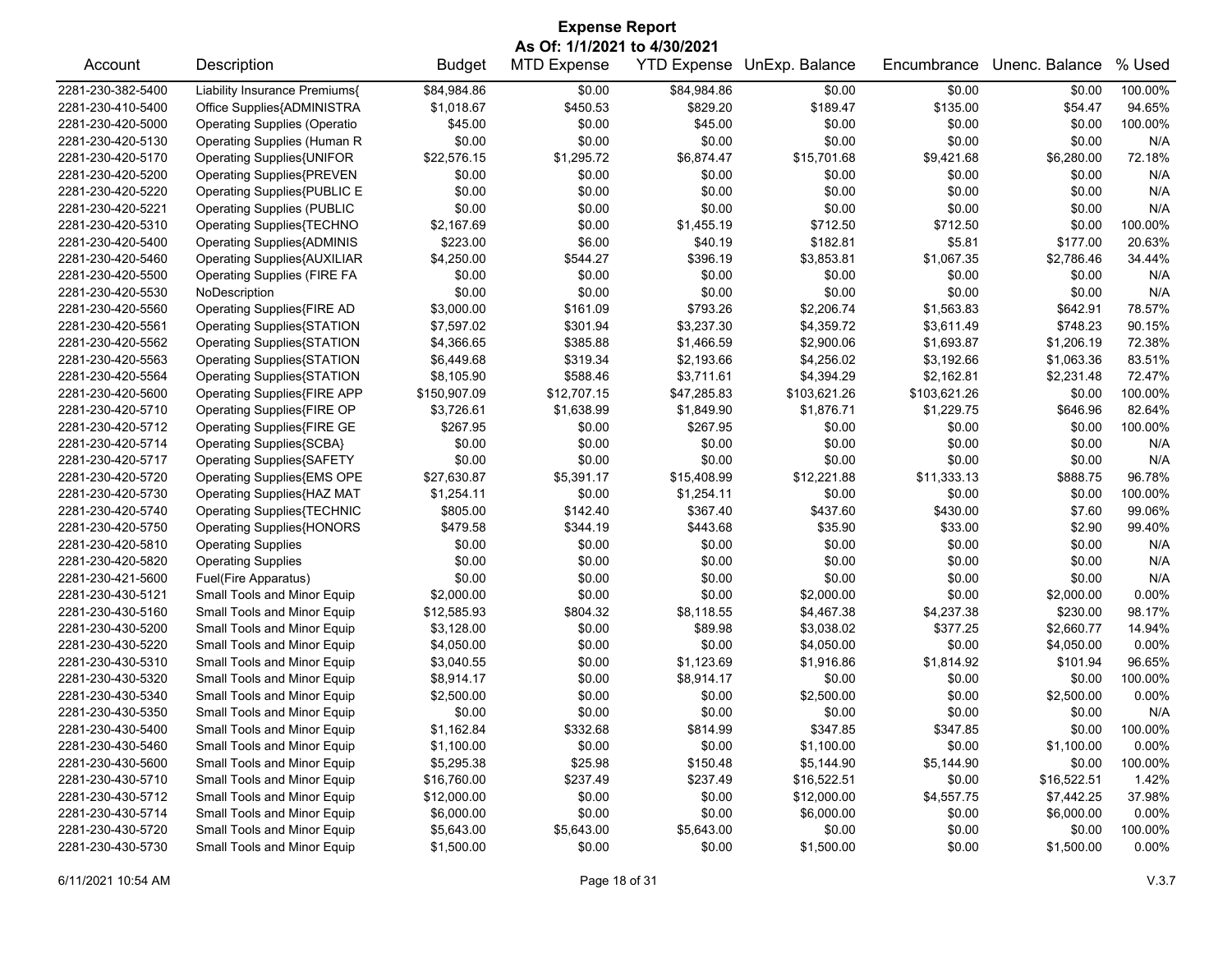| <b>Expense Report</b><br>As Of: 1/1/2021 to 4/30/2021 |                               |               |                    |            |                            |             |                |         |
|-------------------------------------------------------|-------------------------------|---------------|--------------------|------------|----------------------------|-------------|----------------|---------|
| Account                                               | Description                   | <b>Budget</b> | <b>MTD Expense</b> |            | YTD Expense UnExp. Balance | Encumbrance | Unenc. Balance | % Used  |
| 2281-230-430-5740                                     | Small Tools and Minor Equip   | \$2,684.30    | \$0.00             | \$1,678.02 | \$1,006.28                 | \$1,000.00  | \$6.28         | 99.77%  |
| 2281-230-430-5810                                     | Small Tools and Minor Equip   | \$0.00        | \$0.00             | \$0.00     | \$0.00                     | \$0.00      | \$0.00         | N/A     |
| 2281-230-430-5820                                     | Small Tools and Minor Equip   | \$0.00        | \$0.00             | \$0.00     | \$0.00                     | \$0.00      | \$0.00         | N/A     |
| 2281-230-440-5310                                     | Software(Technology)          | \$0.00        | \$0.00             | \$0.00     | \$0.00                     | \$0.00      | \$0.00         | N/A     |
| 2281-230-440-5320                                     | Software(Communications)      | \$0.00        | \$0.00             | \$0.00     | \$0.00                     | \$0.00      | \$0.00         | N/A     |
| 2281-230-440-5350                                     | Software(Dispatch/PSISN)      | \$0.00        | \$0.00             | \$0.00     | \$0.00                     | \$0.00      | \$0.00         | N/A     |
| 2281-230-490-5710                                     | Other - Supplies and Material | \$0.00        | \$0.00             | \$0.00     | \$0.00                     | \$0.00      | \$0.00         | N/A     |
| 2281-230-490-5712                                     | Other - Supplies and Material | \$0.00        | \$0.00             | \$0.00     | \$0.00                     | \$0.00      | \$0.00         | N/A     |
| 2281-230-490-5720                                     | Other - Supplies and Material | \$0.00        | \$0.00             | \$0.00     | \$0.00                     | \$0.00      | \$0.00         | N/A     |
| 2281-230-490-5750                                     | Other - Supplies and Material | \$0.00        | \$0.00             | \$0.00     | \$0.00                     | \$0.00      | \$0.00         | N/A     |
| 2281-230-519-5200                                     | Other - Dues and Fees{PREV    | \$1,640.50    | \$0.00             | \$0.00     | \$1,640.50                 | \$1,640.50  | \$0.00         | 100.00% |
| 2281-230-519-5350                                     | Other - Dues and Fees{DISP    | \$1,012.00    | \$0.00             | \$576.00   | \$436.00                   | \$436.00    | \$0.00         | 100.00% |
| 2281-230-519-5400                                     | Other - Dues and Fees{ADMI    | \$1,990.00    | \$15.00            | \$15.00    | \$1,975.00                 | \$1,975.00  | \$0.00         | 100.00% |
| 2281-230-519-5401                                     | Other - Dues and Fees (ADMI   | \$8,280.00    | \$0.00             | \$7,500.00 | \$780.00                   | \$300.00    | \$480.00       | 94.20%  |
| 2281-230-519-5460                                     | Other - Dues and Fees{AUXIL   | \$450.00      | \$0.00             | \$0.00     | \$450.00                   | \$0.00      | \$450.00       | 0.00%   |
| 2281-230-519-5600                                     | Other - Dues and Fees (FIRE   | \$0.00        | \$0.00             | \$0.00     | \$0.00                     | \$0.00      | \$0.00         | N/A     |
| 2281-230-519-5717                                     | Other - Dues and Fees (SAFE   | \$0.00        | \$0.00             | \$0.00     | \$0.00                     | \$0.00      | \$0.00         | N/A     |
| 2281-230-519-5720                                     | Other - Dues and Fees{EMS     | \$2,124.00    | \$0.00             | \$0.00     | \$2,124.00                 | \$937.50    | \$1,186.50     | 44.14%  |
| 2281-230-519-5730                                     | Other - Dues and Fees{HAZ     | \$1,400.00    | \$0.00             | \$1,306.68 | \$93.32                    | \$0.00      | \$93.32        | 93.33%  |
| 2281-230-599-5121                                     | Other - Other Expenses (Heal  | \$0.00        | \$0.00             | \$0.00     | \$0.00                     | \$0.00      | \$0.00         | N/A     |
| 2281-230-599-5200                                     | Other - Other Expenses{PRE    | \$0.00        | \$0.00             | \$0.00     | \$0.00                     | \$0.00      | \$0.00         | N/A     |
| 2281-230-599-5400                                     | Other - Other Expenses{ADMI   | \$1,030.00    | \$38.39            | \$38.39    | \$991.61                   | \$0.00      | \$991.61       | 3.73%   |
| 2281-230-599-5451                                     | Other - Other Expenses{EMS    | \$6,500.00    | \$0.00             | \$0.00     | \$6,500.00                 | \$0.00      | \$6,500.00     | 0.00%   |
| 2281-230-599-5710                                     | Other - Other Expenses (FIR   | \$0.00        | \$0.00             | \$0.00     | \$0.00                     | \$0.00      | \$0.00         | N/A     |
| 2281-230-599-5720                                     | Other - Other Expenses (EMS   | \$0.00        | \$0.00             | \$0.00     | \$0.00                     | \$0.00      | \$0.00         | N/A     |
| 2281-230-720-5560                                     | Buildings{FIRE ADMINISTRA     | \$0.00        | \$0.00             | \$0.00     | \$0.00                     | \$0.00      | \$0.00         | N/A     |
| 2281-230-720-5561                                     | Buildings{STATION 61}         | \$0.00        | \$0.00             | \$0.00     | \$0.00                     | \$0.00      | \$0.00         | N/A     |
| 2281-230-720-5563                                     | Buildings{STATION 63}         | \$0.00        | \$0.00             | \$0.00     | \$0.00                     | \$0.00      | \$0.00         | N/A     |
| 2281-230-730-5560                                     | Improvement of Sites{FIRE A   | \$0.00        | \$0.00             | \$0.00     | \$0.00                     | \$0.00      | \$0.00         | N/A     |
| 2281-230-730-5561                                     | Improvement of Sites{STATIO   | \$0.00        | \$0.00             | \$0.00     | \$0.00                     | \$0.00      | \$0.00         | N/A     |
| 2281-230-730-5562                                     | Improvement of Sites{STATIO   | \$0.00        | \$0.00             | \$0.00     | \$0.00                     | \$0.00      | \$0.00         | N/A     |
| 2281-230-730-5563                                     | Improvement of Sites{STATIO   | \$0.00        | \$0.00             | \$0.00     | \$0.00                     | \$0.00      | \$0.00         | N/A     |
| 2281-230-730-5564                                     | Improvement of Sites{STATIO   | \$0.00        | \$0.00             | \$0.00     | \$0.00                     | \$0.00      | \$0.00         | N/A     |
| 2281-230-740-5121                                     | Machinery, Equipment and Fu   | \$0.00        | \$0.00             | \$0.00     | \$0.00                     | \$0.00      | \$0.00         | N/A     |
| 2281-230-740-5160                                     | Machinery, Equipment and Fu   | \$2,719.65    | \$0.00             | \$0.00     | \$2,719.65                 | \$0.00      | \$2,719.65     | 0.00%   |
| 2281-230-740-5200                                     | Machinery, Equipment and Fu   | \$0.00        | \$0.00             | \$0.00     | \$0.00                     | \$0.00      | \$0.00         | N/A     |
| 2281-230-740-5221                                     | Machinery, Equipment and Fu   | \$0.00        | \$0.00             | \$0.00     | \$0.00                     | \$0.00      | \$0.00         | N/A     |
| 2281-230-740-5310                                     | Machinery, Equipment and Fu   | \$0.00        | \$0.00             | \$0.00     | \$0.00                     | \$0.00      | \$0.00         | N/A     |
| 2281-230-740-5320                                     | Machinery, Equipment and Fu   | \$0.00        | \$0.00             | \$0.00     | \$0.00                     | \$0.00      | \$0.00         | N/A     |
| 2281-230-740-5340                                     | Machinery, Equipment and Fu   | \$0.00        | \$0.00             | \$0.00     | \$0.00                     | \$0.00      | \$0.00         | N/A     |
| 2281-230-740-5350                                     | Machinery, Equipment and Fu   | \$0.00        | \$0.00             | \$0.00     | \$0.00                     | \$0.00      | \$0.00         | N/A     |
| 2281-230-740-5400                                     | Machinery, Equipment and Fu   | \$0.00        | \$0.00             | \$0.00     | \$0.00                     | \$0.00      | \$0.00         | N/A     |
| 2281-230-740-5460                                     | Machinery, Equipment and Fu   | \$0.00        | \$0.00             | \$0.00     | \$0.00                     | \$0.00      | \$0.00         | N/A     |
| 2281-230-740-5500                                     | Machinery, Equipment and Fu   | \$0.00        | \$0.00             | \$0.00     | \$0.00                     | \$0.00      | \$0.00         | N/A     |
| 2281-230-740-5561                                     | Machinery, Equipment and Fu   | \$0.00        | \$0.00             | \$0.00     | \$0.00                     | \$0.00      | \$0.00         | N/A     |
| 2281-230-740-5600                                     | Machinery, Equipment and Fu   | \$0.00        | \$0.00             | \$0.00     | \$0.00                     | \$0.00      | \$0.00         | N/A     |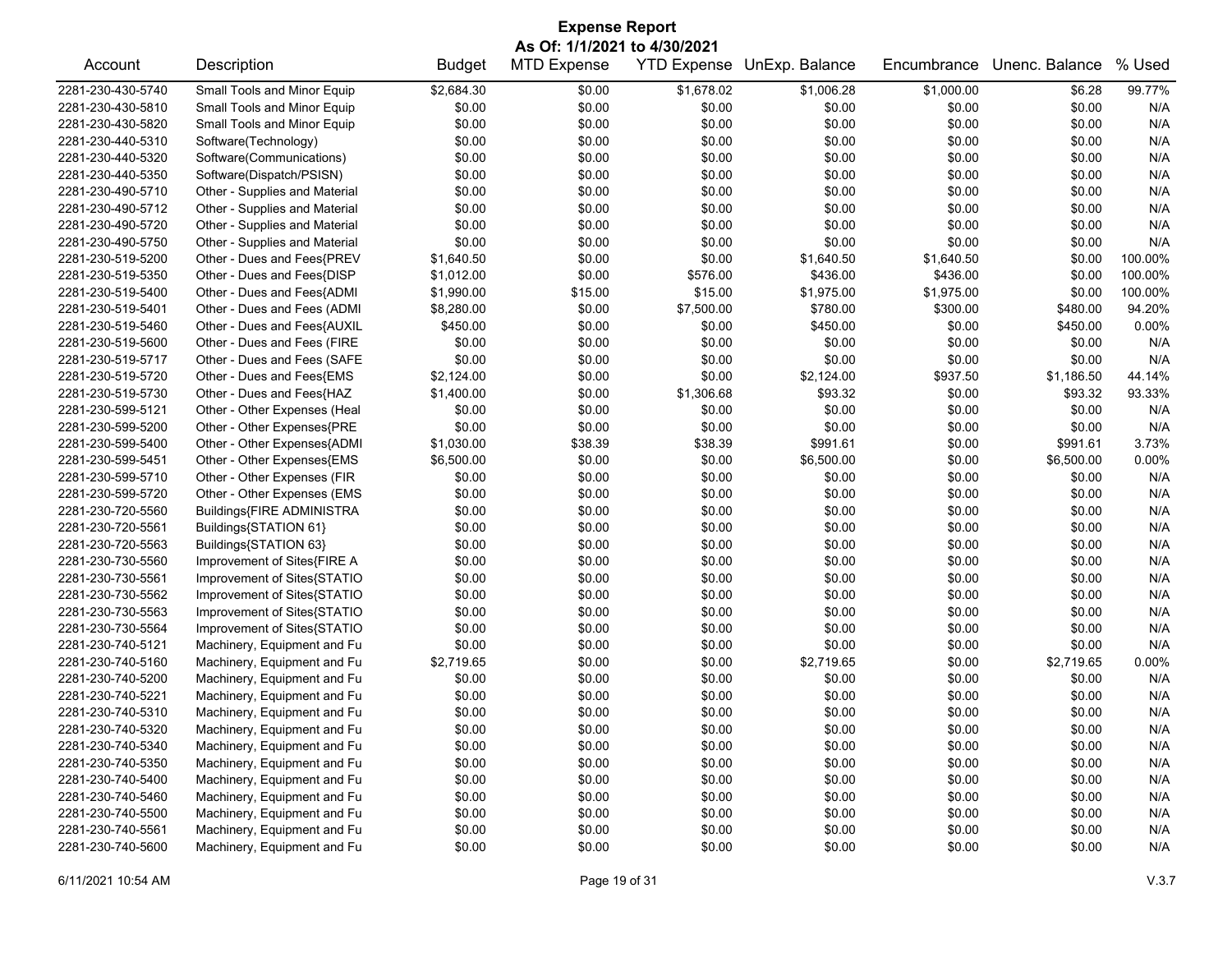|                             |                                   |                | <b>Expense Report</b><br>As Of: 1/1/2021 to 4/30/2021 |              |                            |                 |                |          |
|-----------------------------|-----------------------------------|----------------|-------------------------------------------------------|--------------|----------------------------|-----------------|----------------|----------|
| Account                     | Description                       | <b>Budget</b>  | <b>MTD Expense</b>                                    |              | YTD Expense UnExp. Balance | Encumbrance     | Unenc. Balance | % Used   |
| 2281-230-740-5710           | Machinery, Equipment and Fu       | \$12,209.78    | \$0.00                                                | \$2,077.78   | \$10,132.00                | \$10,132.00     | \$0.00         | 100.00%  |
| 2281-230-740-5712           | Machinery, Equipment and Fu       | \$75,409.42    | \$2,856.00                                            | \$8,946.00   | \$66,463.42                | \$66,463.42     | \$0.00         | 100.00%  |
| 2281-230-740-5720           | Machinery, Equipment and Fu       | \$18,428.20    | \$0.00                                                | \$0.00       | \$18,428.20                | \$18,428.20     | \$0.00         | 100.00%  |
| 2281-230-740-5730           | Machinery, Equipment and Fu       | \$0.00         | \$0.00                                                | \$0.00       | \$0.00                     | \$0.00          | \$0.00         | N/A      |
| 2281-230-740-5740           | Machinery, Equipment and Fu       | \$18,422.55    | \$0.00                                                | \$2,147.55   | \$16,275.00                | \$16,275.00     | \$0.00         | 100.00%  |
| 2281-230-750-5460           | Motor Vehicles{AUXILIARY}         | \$0.00         | \$0.00                                                | \$0.00       | \$0.00                     | \$0.00          | \$0.00         | N/A      |
| 2281-230-750-5600           | Motor Vehicles{FIRE APPAR         | \$21,518.50    | \$0.00                                                | \$0.00       | \$21,518.50                | \$21,518.50     | \$0.00         | 100.00%  |
|                             | <b>EMS Totals:</b>                | \$1,805,892.82 | \$220,980.18                                          | \$795,429.72 | \$1,010,463.10             | \$751,450.61    | \$259,012.49   | 85.66%   |
| <b>Transfers</b>            |                                   |                |                                                       |              |                            |                 |                |          |
| 2281-910-910-5000           | Transfers - Out                   | \$0.00         | \$0.00                                                | \$0.00       | \$0.00                     | \$0.00          | \$0.00         | N/A      |
| 2281-910-910-5999           | Transfers - Out (FIRE: COST       | \$0.00         | \$0.00                                                | \$0.00       | \$0.00                     | \$0.00          | \$0.00         | N/A      |
| <b>Contingencies</b>        | <b>Transfers Totals:</b>          | \$0.00         | \$0.00                                                | \$0.00       | \$0.00                     | \$0.00          | \$0.00         | N/A      |
| 2281-930-930-5999           | Contingencies (FIRE: COST         | \$1,467.45     | \$0.00                                                | \$0.00       | \$1,467.45                 | \$0.00          | \$1,467.45     | 0.00%    |
|                             | <b>Contingencies Totals:</b>      | \$1,467.45     | \$0.00                                                | \$0.00       | \$1,467.45                 | \$0.00          | \$1,467.45     | 0.00%    |
| <b>Other Financing Uses</b> |                                   |                |                                                       |              |                            |                 |                |          |
| 2281-990-990-5999           | Other - Other Financing Uses      | \$72,148.00    | \$0.00                                                | \$0.00       | \$72,148.00                | \$0.00          | \$72,148.00    | $0.00\%$ |
|                             | Other Financing Uses Totals:      | \$72,148.00    | \$0.00                                                | \$0.00       | \$72,148.00                | \$0.00          | \$72,148.00    | 0.00%    |
| 2281 Total:                 |                                   | \$1,879,508.27 | \$220,980.18                                          | \$795,429.72 | \$1,084,078.55             | \$751,450.61    | \$332,627.94   | 82.30%   |
| 2901                        | <b>FEMA Airpack</b>               |                |                                                       |              |                            | Target Percent: | 33.33%         |          |
| Fire                        |                                   |                |                                                       |              |                            |                 |                |          |
| 2901-220-740-5714           | Machinery, Equipment and Fu       | \$446,325.00   | \$0.00                                                | \$0.00       | \$446,325.00               | \$0.00          | \$446,325.00   | $0.00\%$ |
|                             | Fire Totals:                      | \$446,325.00   | \$0.00                                                | \$0.00       | \$446,325.00               | \$0.00          | \$446,325.00   | 0.00%    |
| <b>Transfers</b>            |                                   |                |                                                       |              |                            |                 |                |          |
| 2901-910-910-0000           | Transfers - Out                   | \$0.00         | \$0.00                                                | \$0.00       | \$0.00                     | \$0.00          | \$0.00         | N/A      |
|                             | <b>Transfers Totals:</b>          | \$0.00         | \$0.00                                                | \$0.00       | \$0.00                     | \$0.00          | \$0.00         | N/A      |
| <b>Contingencies</b>        |                                   |                |                                                       |              |                            |                 |                |          |
| 2901-930-930-0000           | Contingencies                     | \$0.00         | \$0.00                                                | \$0.00       | \$0.00                     | \$0.00          | \$0.00         | N/A      |
|                             | <b>Contingencies Totals:</b>      | \$0.00         | \$0.00                                                | \$0.00       | \$0.00                     | \$0.00          | \$0.00         | N/A      |
| <b>Other Financing Uses</b> |                                   |                |                                                       |              |                            |                 |                |          |
| 2901-990-990-0000           | Other - Other Financing Uses      | \$0.00         | \$0.00                                                | \$0.00       | \$0.00                     | \$0.00          | \$0.00         | N/A      |
|                             | Other Financing Uses Totals:      | \$0.00         | \$0.00                                                | \$0.00       | \$0.00                     | \$0.00          | \$0.00         | N/A      |
| 2901 Total:                 |                                   | \$446,325.00   | \$0.00                                                | \$0.00       | \$446,325.00               | \$0.00          | \$446,325.00   | $0.00\%$ |
| 2902                        | <b>FEMA Reimbursements: Local</b> |                |                                                       |              |                            | Target Percent: | 33.33%         |          |
| <b>Transfers</b>            |                                   |                |                                                       |              |                            |                 |                |          |
| 2902-910-910-0000           | Transfers - Out                   | \$0.00         | \$0.00                                                | \$0.00       | \$0.00                     | \$0.00          | \$0.00         | N/A      |
|                             | Transfers Totals:                 | \$0.00         | \$0.00                                                | \$0.00       | \$0.00                     | \$0.00          | \$0.00         | N/A      |
| <b>Contingencies</b>        |                                   |                |                                                       |              |                            |                 |                |          |
| 2902-930-930-0000           | Contingencies                     | \$206,392.94   | \$0.00                                                | \$0.00       | \$206,392.94               | \$0.00          | \$206,392.94   | 0.00%    |
|                             | <b>Contingencies Totals:</b>      | \$206,392.94   | \$0.00                                                | \$0.00       | \$206,392.94               | \$0.00          | \$206,392.94   | 0.00%    |
| <b>Other Financing Uses</b> |                                   |                |                                                       |              |                            |                 |                |          |
| 2902-990-990-0000           | Other - Other Financing Uses      | \$0.00         | \$0.00                                                | \$0.00       | \$0.00                     | \$0.00          | \$0.00         | N/A      |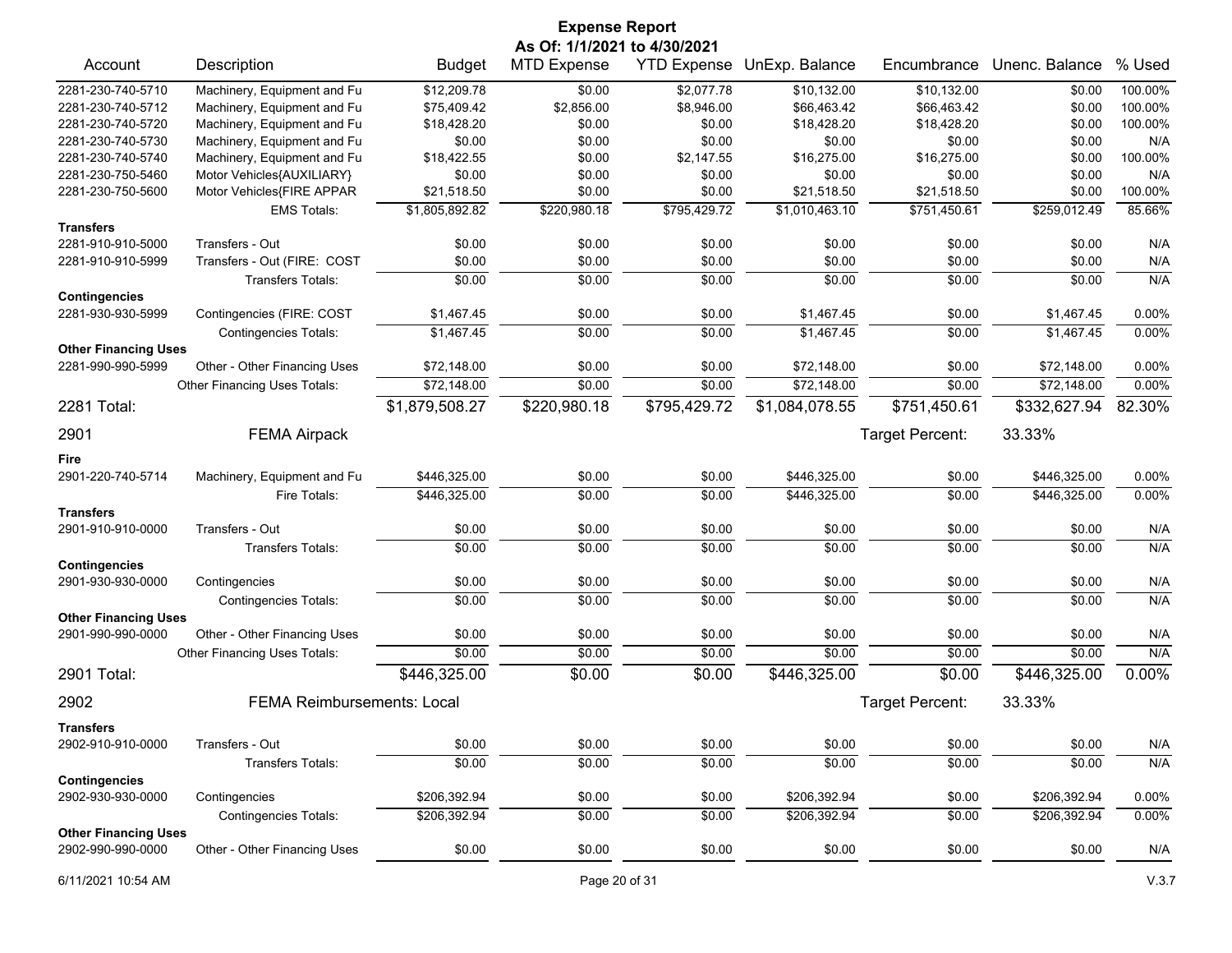|                             |                                 |                | <b>Expense Report</b>                              |                    |                |                 |                |        |
|-----------------------------|---------------------------------|----------------|----------------------------------------------------|--------------------|----------------|-----------------|----------------|--------|
| Account                     | Description                     | <b>Budget</b>  | As Of: 1/1/2021 to 4/30/2021<br><b>MTD Expense</b> | <b>YTD Expense</b> | UnExp. Balance | Encumbrance     | Unenc. Balance | % Used |
|                             | Other Financing Uses Totals:    | \$0.00         | \$0.00                                             | \$0.00             | \$0.00         | \$0.00          | \$0.00         | N/A    |
| 2902 Total:                 |                                 | \$206,392.94   | \$0.00                                             | \$0.00             | \$206,392.94   | \$0.00          | \$206,392.94   | 0.00%  |
| 2903                        | Paying Accumulated Leave        |                |                                                    |                    |                | Target Percent: | 33.33%         |        |
| Fire                        |                                 |                |                                                    |                    |                |                 |                |        |
| 2903-220-190-5112           | Other - Salaries{WAGES & B      | \$47,920.00    | \$0.00                                             | \$0.00             | \$47,920.00    | \$0.00          | \$47,920.00    | 0.00%  |
| 2903-220-211-5112           | Ohio Public Employees Retire    | \$0.00         | \$0.00                                             | \$0.00             | \$0.00         | \$0.00          | \$0.00         | N/A    |
| 2903-220-212-5112           | Social Security (WAGES & B      | \$0.00         | \$0.00                                             | \$0.00             | \$0.00         | \$0.00          | \$0.00         | N/A    |
| 2903-220-213-5112           | Medicare{WAGES & BENEFI         | \$0.00         | \$0.00                                             | \$0.00             | \$0.00         | \$0.00          | \$0.00         | N/A    |
| 2903-220-215-5112           | Ohio Police and Fire Pension    | \$0.00         | \$0.00                                             | \$0.00             | \$0.00         | \$0.00          | \$0.00         | N/A    |
| 2903-220-221-5112           | Medical/Hospitalization (WAG    | \$0.00         | \$0.00                                             | \$0.00             | \$0.00         | \$0.00          | \$0.00         | N/A    |
| 2903-220-222-5112           | Life Insurance (WAGES AND       | \$0.00         | \$0.00                                             | \$0.00             | \$0.00         | \$0.00          | \$0.00         | N/A    |
| 2903-220-223-5112           | Dental Insurance (WAGES A       | \$0.00         | \$0.00                                             | \$0.00             | \$0.00         | \$0.00          | \$0.00         | N/A    |
| 2903-220-230-5112           | Workers' Compensation(WAG       | \$0.00         | \$0.00                                             | \$0.00             | \$0.00         | \$0.00          | \$0.00         | N/A    |
|                             | Fire Totals:                    | \$47,920.00    | \$0.00                                             | \$0.00             | \$47,920.00    | \$0.00          | \$47,920.00    | 0.00%  |
| <b>Contingencies</b>        |                                 |                |                                                    |                    |                |                 |                |        |
| 2903-930-930-0000           | Contingencies                   | \$0.00         | \$0.00                                             | \$0.00             | \$0.00         | \$0.00          | \$0.00         | N/A    |
|                             | <b>Contingencies Totals:</b>    | \$0.00         | \$0.00                                             | \$0.00             | \$0.00         | \$0.00          | \$0.00         | N/A    |
| 2903 Total:                 |                                 | \$47,920.00    | \$0.00                                             | \$0.00             | \$47,920.00    | \$0.00          | \$47,920.00    | 0.00%  |
| 2904                        | SAFER Grant: 2017 Funding Cycle |                |                                                    |                    |                | Target Percent: | 33.33%         |        |
| Fire                        |                                 |                |                                                    |                    |                |                 |                |        |
| 2904-220-190-5112           | Other - Salaries{WAGES & B      | \$1,914,440.45 | \$47,903.52                                        | \$190,290.93       | \$1,724,149.52 | \$0.00          | \$1,724,149.52 | 9.94%  |
| 2904-220-213-5112           | Medicare{WAGES & BENEFI         | \$8,382.00     | \$665.66                                           | \$2,275.27         | \$6,106.73     | \$0.00          | \$6,106.73     | 27.14% |
| 2904-220-215-5112           | Ohio Police and Fire Pension    | \$138,741.00   | \$11,489.94                                        | \$44,994.08        | \$93,746.92    | \$0.00          | \$93,746.92    | 32.43% |
| 2904-220-221-5112           | Medical/Hospitalization{WAG     | \$178,899.00   | \$7,283.85                                         | \$32,777.40        | \$146,121.60   | \$0.00          | \$146,121.60   | 18.32% |
| 2904-220-222-5112           | Life Insurance{WAGES & BE       | \$779.00       | \$63.00                                            | \$441.00           | \$338.00       | \$0.00          | \$338.00       | 56.61% |
| 2904-220-223-5112           | Dental Insurance{WAGES &        | \$7,310.00     | \$272.48                                           | \$1,932.45         | \$5,377.55     | \$0.00          | \$5,377.55     | 26.44% |
| 2904-220-230-5112           | Workers' Compensation{WAG       | \$10,406.00    | \$0.00                                             | \$208.77           | \$10,197.23    | \$0.00          | \$10,197.23    | 2.01%  |
| 2904-220-240-5112           | Unemployment Compensatio        | \$0.00         | \$0.00                                             | \$0.00             | \$0.00         | \$0.00          | \$0.00         | N/A    |
|                             | Fire Totals:                    | \$2,258,957.45 | \$67,678.45                                        | \$272,919.90       | \$1,986,037.55 | \$0.00          | \$1,986,037.55 | 12.08% |
| <b>Transfers</b>            |                                 |                |                                                    |                    |                |                 |                |        |
| 2904-910-910-0000           | Transfers - Out                 | \$0.00         | \$0.00                                             | \$0.00             | \$0.00         | \$0.00          | \$0.00         | N/A    |
|                             | <b>Transfers Totals:</b>        | \$0.00         | \$0.00                                             | \$0.00             | \$0.00         | \$0.00          | \$0.00         | N/A    |
| <b>Contingencies</b>        |                                 |                |                                                    |                    |                |                 |                |        |
| 2904-930-930-0000           | Contingencies                   | \$0.00         | \$0.00                                             | \$0.00             | \$0.00         | \$0.00          | \$0.00         | N/A    |
|                             | <b>Contingencies Totals:</b>    | \$0.00         | \$0.00                                             | \$0.00             | \$0.00         | \$0.00          | \$0.00         | N/A    |
| <b>Other Financing Uses</b> |                                 |                |                                                    |                    |                |                 |                |        |
| 2904-990-990-0000           | Other - Other Financing Uses    | \$0.00         | \$0.00                                             | \$0.00             | \$0.00         | \$0.00          | \$0.00         | N/A    |
|                             | Other Financing Uses Totals:    | \$0.00         | \$0.00                                             | \$0.00             | \$0.00         | \$0.00          | \$0.00         | N/A    |
| 2904 Total:                 |                                 | \$2,258,957.45 | \$67,678.45                                        | \$272,919.90       | \$1,986,037.55 | \$0.00          | \$1,986,037.55 | 12.08% |
| 2905                        | COVID-19 Relief Fund            |                |                                                    |                    |                | Target Percent: | 33.33%         |        |
| <b>Townhalls</b>            |                                 |                |                                                    |                    |                |                 |                |        |

6/11/2021 10:54 AM Page 21 of 31 V.3.7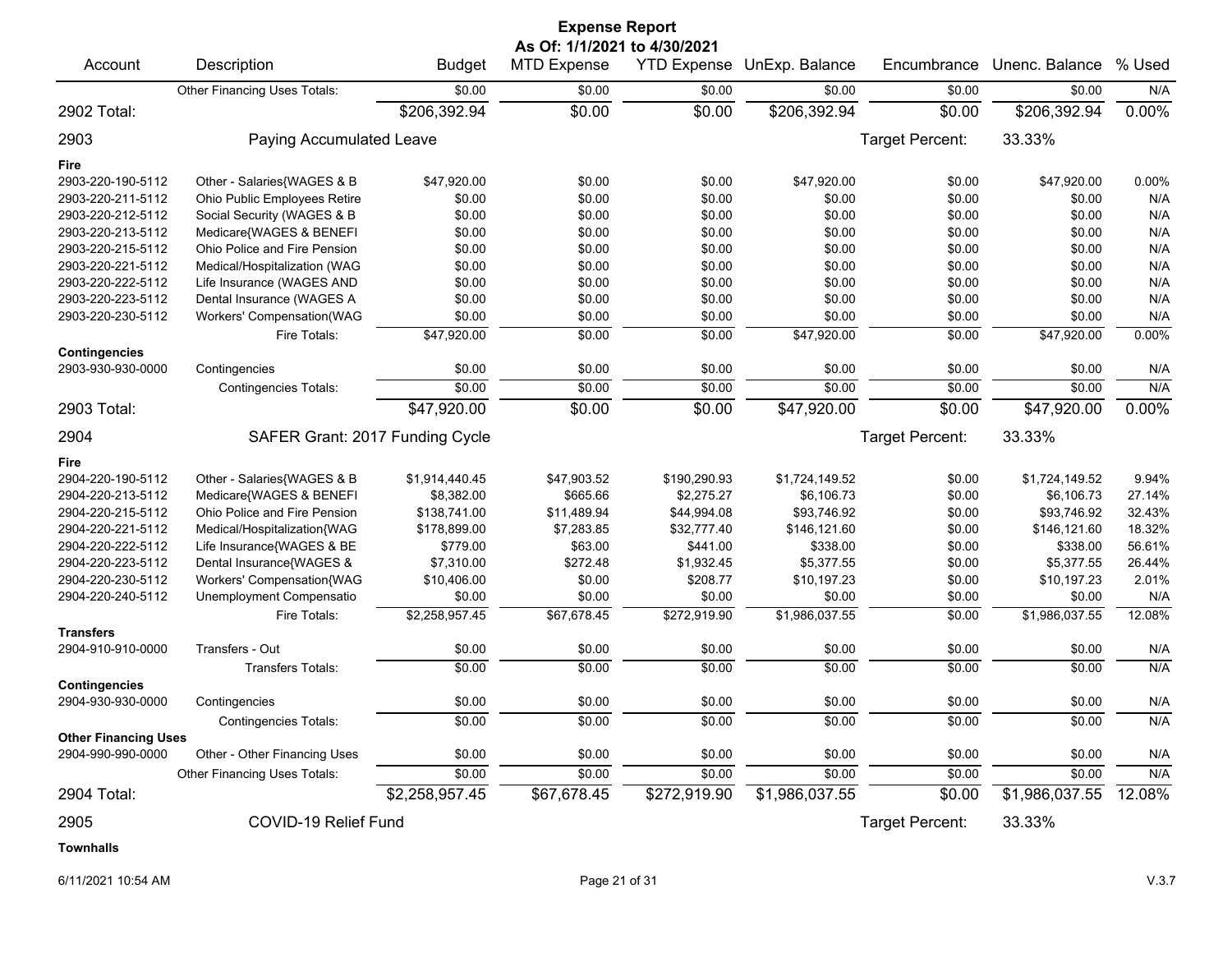## Account Description **Budget MTD Expense YTD Expense UnExp. Balance** Encumbrance Unenc. Balance % Used 2905-120-740-0000 Machinery, Equipment and Fu \$0.00 \$0.00 \$0.00 \$0.00 \$0.00 \$0.00 N/A Townhalls Totals: \$0.00 \$0.00 \$0.00 \$0.00 \$0.00 \$0.00 N/A **EMS** 2905-230-259-5221 Other Employee Reimbursem \$0.00 \$0.00 \$0.00 \$0.00 \$0.00 \$0.00 N/A 2905-230-259-5350 Other - Employee Reimburse \$0.00 \$0.00 \$0.00 \$0.00 \$0.00 \$0.00 N/A 2905-230-259-5400 Other - Employee Reimburse \$0.00 \$0.00 \$0.00 \$0.00 \$0.00 \$0.00 N/A 2905-230-259-5401 Other - Employee Reimburse \$0.00 \$0.00 \$0.00 \$0.00 \$0.00 \$0.00 N/A 2905-230-259-5460 Other - Employee Reimburse \$0.00 \$0.00 \$0.00 \$0.00 \$0.00 \$0.00 N/A 2905-230-259-5710 Other - Employee Reimburse \$0.00 \$0.00 \$0.00 \$0.00 \$0.00 \$0.00 N/A 2905-230-259-5714 Other - Employee Reimburse \$0.00 \$0.00 \$0.00 \$0.00 \$0.00 \$0.00 N/A 2905-230-259-5720 Other - Employee Reimburse \$0.00 \$0.00 \$0.00 \$0.00 \$0.00 \$0.00 N/A 2905-230-259-5730 Other - Employee Reimburse \$0.00 \$0.00 \$0.00 \$0.00 \$0.00 \$0.00 N/A 2905-230-259-5740 Other - Employee Reimburse \$0.00 \$0.00 \$0.00 \$0.00 \$0.00 \$0.00 N/A 2905-230-311-5400 Accounting and Legal Fees{A \$0.00 \$0.00 \$0.00 \$0.00 \$0.00 \$0.00 N/A 2905-230-314-5400 Tax Collection Fees{ADMINIS \$0.00 \$0.00 \$0.00 \$0.00 \$0.00 \$0.00 N/A 2905-230-316-5500 Engineering Services (FIRE F \$0.00 \$0.00 \$0.00 \$0.00 \$0.00 \$0.00 N/A 2905-230-316-5561 Engineering Services (STATI \$0.00 \$0.00 \$0.00 \$0.00 \$0.00 \$0.00 N/A 2905-230-316-5564 Engineering Services (STATI \$0.00 \$0.00 \$0.00 \$0.00 \$0.00 \$0.00 N/A 2905-230-318-5200 Training Services{PREVENTI \$0.00 \$0.00 \$0.00 \$0.00 \$0.00 \$0.00 N/A 2905-230-318-5220 Training Services (Public Edu \$0.00 \$0.00 \$0.00 \$0.00 \$0.00 \$0.00 N/A 2905-230-318-5221 Training Services (PUBLIC E \$0.00 \$0.00 \$0.00 \$0.00 \$0.00 \$0.00 N/A 2905-230-318-5320 Training Services (Communic \$0.00 \$0.00 \$0.00 \$0.00 \$0.00 \$0.00 N/A 2905-230-318-5350 Training Services{DISPATCH/ \$0.00 \$0.00 \$0.00 \$0.00 \$0.00 \$0.00 N/A 2905-230-318-5400 Training Services{ADMINIST \$0.00 \$0.00 \$0.00 \$0.00 \$0.00 \$0.00 N/A 2905-230-318-5401 Training Services{ADMINIST \$0.00 \$0.00 \$0.00 \$0.00 \$0.00 \$0.00 N/A 2905-230-318-5460 Training Services{AUXILIARY \$0.00 \$0.00 \$0.00 \$0.00 \$0.00 \$0.00 N/A 2905-230-318-5710 Training Services{FIRE OPE \$0.00 \$0.00 \$0.00 \$0.00 \$0.00 \$0.00 N/A 2905-230-318-5712 Training Services (Fire Gear) \$0.00 \$0.00 \$0.00 \$0.00 \$0.00 \$0.00 N/A 2905-230-318-5714 Training Services (SCBA) \$0.00 \$0.00 \$0.00 \$0.00 \$0.00 \$0.00 N/A 2905-230-318-5717 Training Services{SAFETY & \$0.00 \$0.00 \$0.00 \$0.00 \$0.00 \$0.00 N/A 2905-230-318-5720 Training Services{EMS OPER \$0.00 \$0.00 \$0.00 \$0.00 \$0.00 \$0.00 N/A 2905-230-318-5730 Training Services{HAZ MAT} \$0.00 \$0.00 \$0.00 \$0.00 \$0.00 \$0.00 N/A 2905-230-318-5740 Training Services{TECHNICA \$0.00 \$0.00 \$0.00 \$0.00 \$0.00 \$0.00 N/A 2905-230-318-5750 Training Services (HONORS \$0.00 \$0.00 \$0.00 \$0.00 \$0.00 \$0.00 N/A 2905-230-318-5810 Training Services \$0.00 \$0.00 \$0.00 \$0.00 \$0.00 \$0.00 N/A 2905-230-318-5820 Training Services \$0.00 \$0.00 \$0.00 \$0.00 \$0.00 \$0.00 N/A 2905-230-321-5220 Rents and Leases{PUBLIC E \$0.00 \$0.00 \$0.00 \$0.00 \$0.00 \$0.00 N/A 2905-230-321-5560 Rents and Leases{FIRE ADM \$0.00 \$0.00 \$0.00 \$0.00 \$0.00 \$0.00 N/A 2905-230-321-5561 Rents and Leases{STATION \$0.00 \$0.00 \$0.00 \$0.00 \$0.00 \$0.00 N/A 2905-230-321-5562 Rents and Leases{STATION \$0.00 \$0.00 \$0.00 \$0.00 \$0.00 \$0.00 N/A 2905-230-321-5563 Rents and Leases{STATION \$0.00 \$0.00 \$0.00 \$0.00 \$0.00 \$0.00 N/A 2905-230-321-5564 Rents and Leases{STATION \$0.00 \$0.00 \$0.00 \$0.00 \$0.00 \$0.00 N/A 2905-230-321-5600 Rents and Leases (FIRE APP \$0.00 \$0.00 \$0.00 \$0.00 \$0.00 \$0.00 N/A 2905-230-321-5710 Rents and Leases{FIRE OPE \$0.00 \$0.00 \$0.00 \$0.00 \$0.00 \$0.00 N/A 2905-230-321-5720 Rents and Leases{EMS OPE \$0.00 \$0.00 \$0.00 \$0.00 \$0.00 \$0.00 N/A 2905-230-322-5500 Garbage and Trash Removal \$0.00 \$0.00 \$0.00 \$0.00 \$0.00 \$0.00 N/A **Expense Report As Of: 1/1/2021 to 4/30/2021**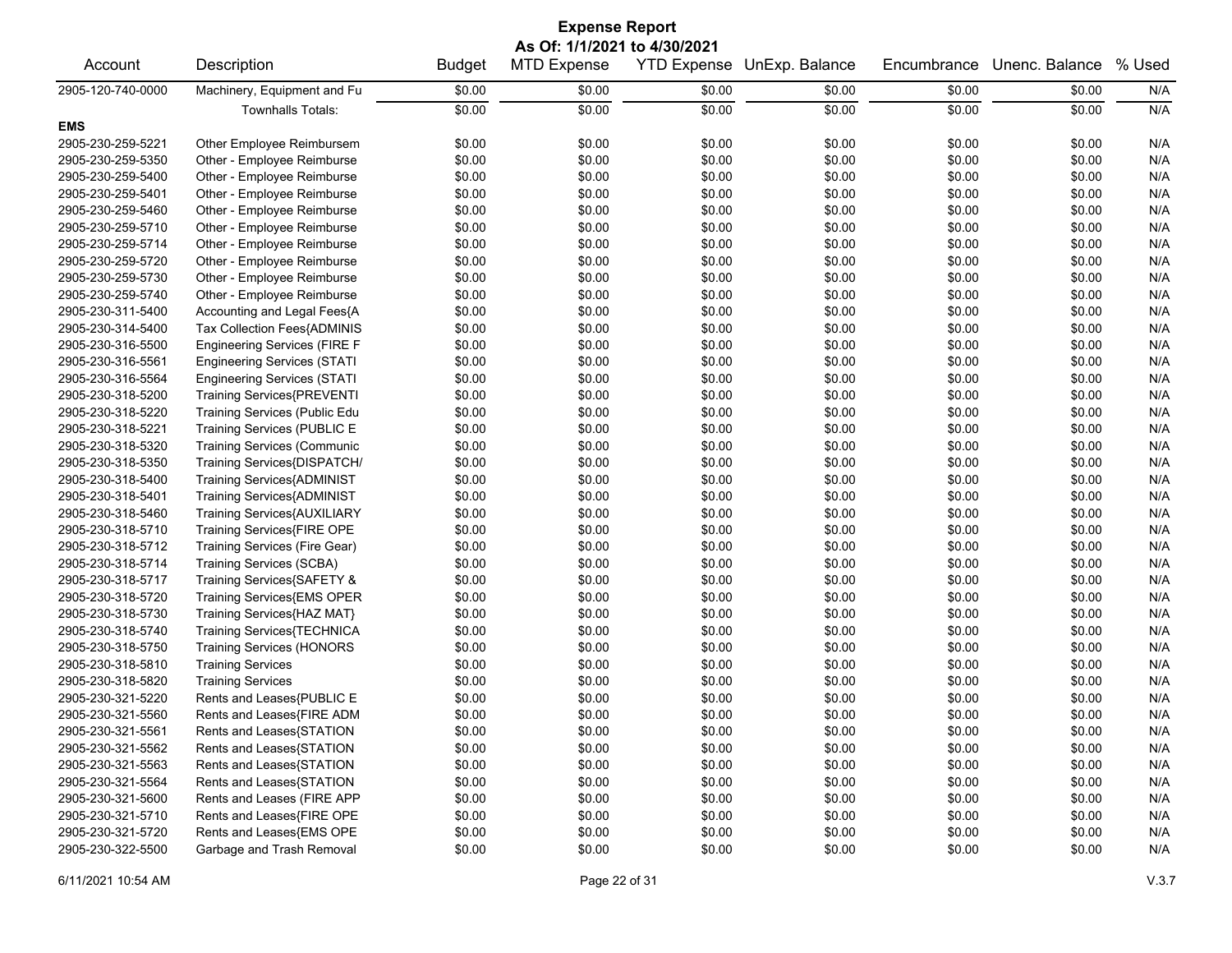| As Of: 1/1/2021 to 4/30/2021<br>Description<br><b>MTD Expense</b><br><b>YTD Expense</b><br>UnExp. Balance<br>Unenc. Balance<br>% Used<br>Account<br><b>Budget</b><br>Encumbrance<br>2905-230-322-5560<br>Garbage and Trash Removal{<br>\$0.00<br>\$0.00<br>\$0.00<br>\$0.00<br>N/A<br>\$0.00<br>\$0.00<br>\$0.00<br>\$0.00<br>\$0.00<br>\$0.00<br>\$0.00<br>2905-230-322-5561<br>Garbage and Trash Removal{<br>\$0.00<br>N/A<br>Garbage and Trash Removal{<br>\$0.00<br>\$0.00<br>\$0.00<br>\$0.00<br>N/A<br>2905-230-322-5562<br>\$0.00<br>\$0.00<br>2905-230-322-5563<br>Garbage and Trash Removal{<br>\$0.00<br>\$0.00<br>\$0.00<br>\$0.00<br>\$0.00<br>N/A<br>\$0.00<br>Garbage and Trash Removal{<br>\$0.00<br>\$0.00<br>\$0.00<br>N/A<br>2905-230-322-5564<br>\$0.00<br>\$0.00<br>\$0.00<br>\$0.00<br>\$0.00<br>\$0.00<br>N/A<br>2905-230-323-5121<br>Repairs and Maintenance{HE<br>\$0.00<br>\$0.00<br>\$0.00<br>N/A<br>2905-230-323-5160<br>Repairs and Maintenance{HO<br>\$0.00<br>\$0.00<br>\$0.00<br>\$0.00<br>\$0.00<br>\$0.00<br>\$0.00<br>\$0.00<br>N/A<br>2905-230-323-5200<br>Repairs and Maintenance{PR<br>\$0.00<br>\$0.00<br>\$0.00<br>\$0.00<br>2905-230-323-5220<br>Repairs and Maintenance{PU<br>\$0.00<br>\$0.00<br>\$0.00<br>\$0.00<br>N/A<br>\$0.00<br>\$0.00<br>Repairs and Maintenance{TE<br>\$0.00<br>\$0.00<br>N/A<br>2905-230-323-5310<br>\$0.00<br>\$0.00<br>\$0.00<br>\$0.00<br>\$0.00<br>\$0.00<br>\$0.00<br>N/A<br>2905-230-323-5320<br>Repairs and Maintenance{CO<br>\$0.00<br>\$0.00<br>\$0.00<br>\$0.00<br>N/A<br>2905-230-323-5340<br>Repairs and Maintenance{INT<br>\$0.00<br>\$0.00<br>\$0.00<br>\$0.00<br>\$0.00<br>2905-230-323-5350<br>Repairs and Maintenance{DIS<br>\$0.00<br>\$0.00<br>\$0.00<br>N/A<br>\$0.00<br>\$0.00<br>\$0.00<br>2905-230-323-5400<br>Repairs and Maintenance{AD<br>\$0.00<br>\$0.00<br>\$0.00<br>\$0.00<br>\$0.00<br>N/A<br>\$0.00<br>Repairs and Maintenance{AU<br>\$0.00<br>\$0.00<br>\$0.00<br>N/A<br>2905-230-323-5460<br>\$0.00<br>\$0.00<br>\$0.00<br>\$0.00<br>\$0.00<br>\$0.00<br>N/A<br>2905-230-323-5500<br>Repairs and Maintenance (FI<br>\$0.00<br>\$0.00<br>\$0.00<br>N/A<br>2905-230-323-5560<br>Repairs and Maintenance{FIR<br>\$0.00<br>\$0.00<br>\$0.00<br>\$0.00<br>\$0.00<br>\$0.00<br>Repairs and Maintenance{ST<br>\$0.00<br>\$0.00<br>N/A<br>2905-230-323-5561<br>\$0.00<br>\$0.00<br>\$0.00<br>\$0.00<br>2905-230-323-5562<br>Repairs and Maintenance{ST<br>\$0.00<br>\$0.00<br>\$0.00<br>N/A<br>\$0.00<br>\$0.00<br>\$0.00<br>Repairs and Maintenance{ST<br>\$0.00<br>\$0.00<br>N/A<br>2905-230-323-5563<br>\$0.00<br>\$0.00<br>\$0.00<br>\$0.00<br>\$0.00<br>\$0.00<br>\$0.00<br>N/A<br>2905-230-323-5564<br>Repairs and Maintenance{ST<br>\$0.00<br>\$0.00<br>\$0.00<br>\$0.00<br>N/A<br>2905-230-323-5600<br>Repairs and Maintenance{FIR<br>\$0.00<br>\$0.00<br>\$0.00<br>\$0.00<br>\$0.00<br>\$0.00<br>\$0.00<br>\$0.00<br>N/A<br>2905-230-323-5710<br>Repairs and Maintenance{FIR<br>\$0.00<br>\$0.00<br>\$0.00<br>2905-230-323-5712<br>Repairs and Maintenance{FIR<br>\$0.00<br>\$0.00<br>\$0.00<br>\$0.00<br>N/A<br>\$0.00<br>\$0.00<br>Repairs and Maintenance{SC<br>\$0.00<br>\$0.00<br>\$0.00<br>N/A<br>2905-230-323-5714<br>\$0.00<br>\$0.00<br>\$0.00<br>\$0.00<br>\$0.00<br>\$0.00<br>N/A<br>2905-230-323-5720<br>Repairs and Maintenance{EM<br>\$0.00<br>\$0.00<br>\$0.00<br>N/A<br>2905-230-323-5730<br>Repairs and Maintenance{HA<br>\$0.00<br>\$0.00<br>\$0.00<br>\$0.00<br>\$0.00<br>\$0.00<br>Repairs and Maintenance{TE<br>\$0.00<br>\$0.00<br>N/A<br>2905-230-323-5740<br>\$0.00<br>\$0.00<br>\$0.00<br>\$0.00<br>2905-230-330-5200<br>Travel and Meeting Expense{<br>\$0.00<br>\$0.00<br>\$0.00<br>\$0.00<br>N/A<br>\$0.00<br>\$0.00<br>Travel and Meeting Expense (<br>\$0.00<br>\$0.00<br>\$0.00<br>N/A<br>2905-230-330-5221<br>\$0.00<br>\$0.00<br>\$0.00<br>\$0.00<br>\$0.00<br>\$0.00<br>N/A<br>Travel and Meeting Expense{<br>\$0.00<br>\$0.00<br>\$0.00<br>2905-230-330-5310<br>\$0.00<br>2905-230-330-5320<br>Travel and Meeting Expense{<br>\$0.00<br>\$0.00<br>\$0.00<br>\$0.00<br>\$0.00<br>N/A<br>\$0.00<br>\$0.00<br>N/A<br>2905-230-330-5350<br>Travel and Meeting Expense{<br>\$0.00<br>\$0.00<br>\$0.00<br>\$0.00<br>2905-230-330-5400<br>Travel and Meeting Expense{<br>\$0.00<br>\$0.00<br>\$0.00<br>N/A<br>\$0.00<br>\$0.00<br>\$0.00<br>\$0.00<br>\$0.00<br>2905-230-330-5401<br>Travel and Meeting Expense{<br>\$0.00<br>\$0.00<br>\$0.00<br>\$0.00<br>N/A<br>\$0.00<br>\$0.00<br>N/A<br>2905-230-330-5600<br>Travel and Meeting Expense{<br>\$0.00<br>\$0.00<br>\$0.00<br>\$0.00<br>\$0.00<br>\$0.00<br>N/A<br>2905-230-330-5710<br>Travel and Meeting Expense{<br>\$0.00<br>\$0.00<br>\$0.00<br>\$0.00<br>\$0.00<br>2905-230-330-5712<br>\$0.00<br>\$0.00<br>\$0.00<br>\$0.00<br>\$0.00<br>N/A<br>Travel and Meeting Expense{<br>\$0.00<br>\$0.00<br>\$0.00<br>\$0.00<br>\$0.00<br>N/A<br>2905-230-330-5714<br>Travel and Meeting Expense{<br>\$0.00<br>Travel and Meeting Expense (<br>\$0.00<br>\$0.00<br>\$0.00<br>\$0.00<br>2905-230-330-5720<br>\$0.00<br>\$0.00<br>N/A<br>\$0.00<br>\$0.00<br>2905-230-330-5730<br>Travel and Meeting Expense{<br>\$0.00<br>\$0.00<br>\$0.00<br>\$0.00<br>N/A<br>2905-230-330-5740<br>Travel and Meeting Expense (<br>\$0.00<br>\$0.00<br>\$0.00<br>\$0.00<br>\$0.00<br>\$0.00<br>N/A<br><b>Travel and Meeting Expenses</b><br>\$0.00<br>\$0.00<br>2905-230-330-5750<br>\$0.00<br>\$0.00<br>\$0.00<br>\$0.00<br>N/A<br>2905-230-330-5810<br><b>Travel and Meeting Expense</b><br>\$0.00<br>\$0.00<br>\$0.00<br>\$0.00<br>\$0.00<br>\$0.00<br>N/A<br><b>Travel and Meeting Expense</b><br>2905-230-330-5820<br>\$0.00<br>\$0.00<br>\$0.00<br>\$0.00<br>\$0.00<br>\$0.00<br>N/A<br>\$0.00 |                   | <b>Expense Report</b>  |        |        |        |        |        |  |     |  |
|------------------------------------------------------------------------------------------------------------------------------------------------------------------------------------------------------------------------------------------------------------------------------------------------------------------------------------------------------------------------------------------------------------------------------------------------------------------------------------------------------------------------------------------------------------------------------------------------------------------------------------------------------------------------------------------------------------------------------------------------------------------------------------------------------------------------------------------------------------------------------------------------------------------------------------------------------------------------------------------------------------------------------------------------------------------------------------------------------------------------------------------------------------------------------------------------------------------------------------------------------------------------------------------------------------------------------------------------------------------------------------------------------------------------------------------------------------------------------------------------------------------------------------------------------------------------------------------------------------------------------------------------------------------------------------------------------------------------------------------------------------------------------------------------------------------------------------------------------------------------------------------------------------------------------------------------------------------------------------------------------------------------------------------------------------------------------------------------------------------------------------------------------------------------------------------------------------------------------------------------------------------------------------------------------------------------------------------------------------------------------------------------------------------------------------------------------------------------------------------------------------------------------------------------------------------------------------------------------------------------------------------------------------------------------------------------------------------------------------------------------------------------------------------------------------------------------------------------------------------------------------------------------------------------------------------------------------------------------------------------------------------------------------------------------------------------------------------------------------------------------------------------------------------------------------------------------------------------------------------------------------------------------------------------------------------------------------------------------------------------------------------------------------------------------------------------------------------------------------------------------------------------------------------------------------------------------------------------------------------------------------------------------------------------------------------------------------------------------------------------------------------------------------------------------------------------------------------------------------------------------------------------------------------------------------------------------------------------------------------------------------------------------------------------------------------------------------------------------------------------------------------------------------------------------------------------------------------------------------------------------------------------------------------------------------------------------------------------------------------------------------------------------------------------------------------------------------------------------------------------------------------------------------------------------------------------------------------------------------------------------------------------------------------------------------------------------------------------------------------------------------------------------------------------------------------------------------------------------------------------------------------------------------------------------------------------------------------------------------------------------------------------------------------------------------------------------------------------------------------------------------------------------------------------------------------------------------------------------------------------------------------------------------------------------------------------------------------------------------------------------------------------------------------------------------------------------------------------------------------------------------------------------------------------------------------------------------------------------------------------------------------------------------------------------------------------------------------------------------------------------------------------|-------------------|------------------------|--------|--------|--------|--------|--------|--|-----|--|
|                                                                                                                                                                                                                                                                                                                                                                                                                                                                                                                                                                                                                                                                                                                                                                                                                                                                                                                                                                                                                                                                                                                                                                                                                                                                                                                                                                                                                                                                                                                                                                                                                                                                                                                                                                                                                                                                                                                                                                                                                                                                                                                                                                                                                                                                                                                                                                                                                                                                                                                                                                                                                                                                                                                                                                                                                                                                                                                                                                                                                                                                                                                                                                                                                                                                                                                                                                                                                                                                                                                                                                                                                                                                                                                                                                                                                                                                                                                                                                                                                                                                                                                                                                                                                                                                                                                                                                                                                                                                                                                                                                                                                                                                                                                                                                                                                                                                                                                                                                                                                                                                                                                                                                                                                                                                                                                                                                                                                                                                                                                                                                                                                                                                                                                                                                        |                   |                        |        |        |        |        |        |  |     |  |
|                                                                                                                                                                                                                                                                                                                                                                                                                                                                                                                                                                                                                                                                                                                                                                                                                                                                                                                                                                                                                                                                                                                                                                                                                                                                                                                                                                                                                                                                                                                                                                                                                                                                                                                                                                                                                                                                                                                                                                                                                                                                                                                                                                                                                                                                                                                                                                                                                                                                                                                                                                                                                                                                                                                                                                                                                                                                                                                                                                                                                                                                                                                                                                                                                                                                                                                                                                                                                                                                                                                                                                                                                                                                                                                                                                                                                                                                                                                                                                                                                                                                                                                                                                                                                                                                                                                                                                                                                                                                                                                                                                                                                                                                                                                                                                                                                                                                                                                                                                                                                                                                                                                                                                                                                                                                                                                                                                                                                                                                                                                                                                                                                                                                                                                                                                        |                   |                        |        |        |        |        |        |  |     |  |
|                                                                                                                                                                                                                                                                                                                                                                                                                                                                                                                                                                                                                                                                                                                                                                                                                                                                                                                                                                                                                                                                                                                                                                                                                                                                                                                                                                                                                                                                                                                                                                                                                                                                                                                                                                                                                                                                                                                                                                                                                                                                                                                                                                                                                                                                                                                                                                                                                                                                                                                                                                                                                                                                                                                                                                                                                                                                                                                                                                                                                                                                                                                                                                                                                                                                                                                                                                                                                                                                                                                                                                                                                                                                                                                                                                                                                                                                                                                                                                                                                                                                                                                                                                                                                                                                                                                                                                                                                                                                                                                                                                                                                                                                                                                                                                                                                                                                                                                                                                                                                                                                                                                                                                                                                                                                                                                                                                                                                                                                                                                                                                                                                                                                                                                                                                        |                   |                        |        |        |        |        |        |  |     |  |
|                                                                                                                                                                                                                                                                                                                                                                                                                                                                                                                                                                                                                                                                                                                                                                                                                                                                                                                                                                                                                                                                                                                                                                                                                                                                                                                                                                                                                                                                                                                                                                                                                                                                                                                                                                                                                                                                                                                                                                                                                                                                                                                                                                                                                                                                                                                                                                                                                                                                                                                                                                                                                                                                                                                                                                                                                                                                                                                                                                                                                                                                                                                                                                                                                                                                                                                                                                                                                                                                                                                                                                                                                                                                                                                                                                                                                                                                                                                                                                                                                                                                                                                                                                                                                                                                                                                                                                                                                                                                                                                                                                                                                                                                                                                                                                                                                                                                                                                                                                                                                                                                                                                                                                                                                                                                                                                                                                                                                                                                                                                                                                                                                                                                                                                                                                        |                   |                        |        |        |        |        |        |  |     |  |
|                                                                                                                                                                                                                                                                                                                                                                                                                                                                                                                                                                                                                                                                                                                                                                                                                                                                                                                                                                                                                                                                                                                                                                                                                                                                                                                                                                                                                                                                                                                                                                                                                                                                                                                                                                                                                                                                                                                                                                                                                                                                                                                                                                                                                                                                                                                                                                                                                                                                                                                                                                                                                                                                                                                                                                                                                                                                                                                                                                                                                                                                                                                                                                                                                                                                                                                                                                                                                                                                                                                                                                                                                                                                                                                                                                                                                                                                                                                                                                                                                                                                                                                                                                                                                                                                                                                                                                                                                                                                                                                                                                                                                                                                                                                                                                                                                                                                                                                                                                                                                                                                                                                                                                                                                                                                                                                                                                                                                                                                                                                                                                                                                                                                                                                                                                        |                   |                        |        |        |        |        |        |  |     |  |
|                                                                                                                                                                                                                                                                                                                                                                                                                                                                                                                                                                                                                                                                                                                                                                                                                                                                                                                                                                                                                                                                                                                                                                                                                                                                                                                                                                                                                                                                                                                                                                                                                                                                                                                                                                                                                                                                                                                                                                                                                                                                                                                                                                                                                                                                                                                                                                                                                                                                                                                                                                                                                                                                                                                                                                                                                                                                                                                                                                                                                                                                                                                                                                                                                                                                                                                                                                                                                                                                                                                                                                                                                                                                                                                                                                                                                                                                                                                                                                                                                                                                                                                                                                                                                                                                                                                                                                                                                                                                                                                                                                                                                                                                                                                                                                                                                                                                                                                                                                                                                                                                                                                                                                                                                                                                                                                                                                                                                                                                                                                                                                                                                                                                                                                                                                        |                   |                        |        |        |        |        |        |  |     |  |
|                                                                                                                                                                                                                                                                                                                                                                                                                                                                                                                                                                                                                                                                                                                                                                                                                                                                                                                                                                                                                                                                                                                                                                                                                                                                                                                                                                                                                                                                                                                                                                                                                                                                                                                                                                                                                                                                                                                                                                                                                                                                                                                                                                                                                                                                                                                                                                                                                                                                                                                                                                                                                                                                                                                                                                                                                                                                                                                                                                                                                                                                                                                                                                                                                                                                                                                                                                                                                                                                                                                                                                                                                                                                                                                                                                                                                                                                                                                                                                                                                                                                                                                                                                                                                                                                                                                                                                                                                                                                                                                                                                                                                                                                                                                                                                                                                                                                                                                                                                                                                                                                                                                                                                                                                                                                                                                                                                                                                                                                                                                                                                                                                                                                                                                                                                        |                   |                        |        |        |        |        |        |  |     |  |
|                                                                                                                                                                                                                                                                                                                                                                                                                                                                                                                                                                                                                                                                                                                                                                                                                                                                                                                                                                                                                                                                                                                                                                                                                                                                                                                                                                                                                                                                                                                                                                                                                                                                                                                                                                                                                                                                                                                                                                                                                                                                                                                                                                                                                                                                                                                                                                                                                                                                                                                                                                                                                                                                                                                                                                                                                                                                                                                                                                                                                                                                                                                                                                                                                                                                                                                                                                                                                                                                                                                                                                                                                                                                                                                                                                                                                                                                                                                                                                                                                                                                                                                                                                                                                                                                                                                                                                                                                                                                                                                                                                                                                                                                                                                                                                                                                                                                                                                                                                                                                                                                                                                                                                                                                                                                                                                                                                                                                                                                                                                                                                                                                                                                                                                                                                        |                   |                        |        |        |        |        |        |  |     |  |
|                                                                                                                                                                                                                                                                                                                                                                                                                                                                                                                                                                                                                                                                                                                                                                                                                                                                                                                                                                                                                                                                                                                                                                                                                                                                                                                                                                                                                                                                                                                                                                                                                                                                                                                                                                                                                                                                                                                                                                                                                                                                                                                                                                                                                                                                                                                                                                                                                                                                                                                                                                                                                                                                                                                                                                                                                                                                                                                                                                                                                                                                                                                                                                                                                                                                                                                                                                                                                                                                                                                                                                                                                                                                                                                                                                                                                                                                                                                                                                                                                                                                                                                                                                                                                                                                                                                                                                                                                                                                                                                                                                                                                                                                                                                                                                                                                                                                                                                                                                                                                                                                                                                                                                                                                                                                                                                                                                                                                                                                                                                                                                                                                                                                                                                                                                        |                   |                        |        |        |        |        |        |  |     |  |
|                                                                                                                                                                                                                                                                                                                                                                                                                                                                                                                                                                                                                                                                                                                                                                                                                                                                                                                                                                                                                                                                                                                                                                                                                                                                                                                                                                                                                                                                                                                                                                                                                                                                                                                                                                                                                                                                                                                                                                                                                                                                                                                                                                                                                                                                                                                                                                                                                                                                                                                                                                                                                                                                                                                                                                                                                                                                                                                                                                                                                                                                                                                                                                                                                                                                                                                                                                                                                                                                                                                                                                                                                                                                                                                                                                                                                                                                                                                                                                                                                                                                                                                                                                                                                                                                                                                                                                                                                                                                                                                                                                                                                                                                                                                                                                                                                                                                                                                                                                                                                                                                                                                                                                                                                                                                                                                                                                                                                                                                                                                                                                                                                                                                                                                                                                        |                   |                        |        |        |        |        |        |  |     |  |
|                                                                                                                                                                                                                                                                                                                                                                                                                                                                                                                                                                                                                                                                                                                                                                                                                                                                                                                                                                                                                                                                                                                                                                                                                                                                                                                                                                                                                                                                                                                                                                                                                                                                                                                                                                                                                                                                                                                                                                                                                                                                                                                                                                                                                                                                                                                                                                                                                                                                                                                                                                                                                                                                                                                                                                                                                                                                                                                                                                                                                                                                                                                                                                                                                                                                                                                                                                                                                                                                                                                                                                                                                                                                                                                                                                                                                                                                                                                                                                                                                                                                                                                                                                                                                                                                                                                                                                                                                                                                                                                                                                                                                                                                                                                                                                                                                                                                                                                                                                                                                                                                                                                                                                                                                                                                                                                                                                                                                                                                                                                                                                                                                                                                                                                                                                        |                   |                        |        |        |        |        |        |  |     |  |
|                                                                                                                                                                                                                                                                                                                                                                                                                                                                                                                                                                                                                                                                                                                                                                                                                                                                                                                                                                                                                                                                                                                                                                                                                                                                                                                                                                                                                                                                                                                                                                                                                                                                                                                                                                                                                                                                                                                                                                                                                                                                                                                                                                                                                                                                                                                                                                                                                                                                                                                                                                                                                                                                                                                                                                                                                                                                                                                                                                                                                                                                                                                                                                                                                                                                                                                                                                                                                                                                                                                                                                                                                                                                                                                                                                                                                                                                                                                                                                                                                                                                                                                                                                                                                                                                                                                                                                                                                                                                                                                                                                                                                                                                                                                                                                                                                                                                                                                                                                                                                                                                                                                                                                                                                                                                                                                                                                                                                                                                                                                                                                                                                                                                                                                                                                        |                   |                        |        |        |        |        |        |  |     |  |
|                                                                                                                                                                                                                                                                                                                                                                                                                                                                                                                                                                                                                                                                                                                                                                                                                                                                                                                                                                                                                                                                                                                                                                                                                                                                                                                                                                                                                                                                                                                                                                                                                                                                                                                                                                                                                                                                                                                                                                                                                                                                                                                                                                                                                                                                                                                                                                                                                                                                                                                                                                                                                                                                                                                                                                                                                                                                                                                                                                                                                                                                                                                                                                                                                                                                                                                                                                                                                                                                                                                                                                                                                                                                                                                                                                                                                                                                                                                                                                                                                                                                                                                                                                                                                                                                                                                                                                                                                                                                                                                                                                                                                                                                                                                                                                                                                                                                                                                                                                                                                                                                                                                                                                                                                                                                                                                                                                                                                                                                                                                                                                                                                                                                                                                                                                        |                   |                        |        |        |        |        |        |  |     |  |
|                                                                                                                                                                                                                                                                                                                                                                                                                                                                                                                                                                                                                                                                                                                                                                                                                                                                                                                                                                                                                                                                                                                                                                                                                                                                                                                                                                                                                                                                                                                                                                                                                                                                                                                                                                                                                                                                                                                                                                                                                                                                                                                                                                                                                                                                                                                                                                                                                                                                                                                                                                                                                                                                                                                                                                                                                                                                                                                                                                                                                                                                                                                                                                                                                                                                                                                                                                                                                                                                                                                                                                                                                                                                                                                                                                                                                                                                                                                                                                                                                                                                                                                                                                                                                                                                                                                                                                                                                                                                                                                                                                                                                                                                                                                                                                                                                                                                                                                                                                                                                                                                                                                                                                                                                                                                                                                                                                                                                                                                                                                                                                                                                                                                                                                                                                        |                   |                        |        |        |        |        |        |  |     |  |
|                                                                                                                                                                                                                                                                                                                                                                                                                                                                                                                                                                                                                                                                                                                                                                                                                                                                                                                                                                                                                                                                                                                                                                                                                                                                                                                                                                                                                                                                                                                                                                                                                                                                                                                                                                                                                                                                                                                                                                                                                                                                                                                                                                                                                                                                                                                                                                                                                                                                                                                                                                                                                                                                                                                                                                                                                                                                                                                                                                                                                                                                                                                                                                                                                                                                                                                                                                                                                                                                                                                                                                                                                                                                                                                                                                                                                                                                                                                                                                                                                                                                                                                                                                                                                                                                                                                                                                                                                                                                                                                                                                                                                                                                                                                                                                                                                                                                                                                                                                                                                                                                                                                                                                                                                                                                                                                                                                                                                                                                                                                                                                                                                                                                                                                                                                        |                   |                        |        |        |        |        |        |  |     |  |
|                                                                                                                                                                                                                                                                                                                                                                                                                                                                                                                                                                                                                                                                                                                                                                                                                                                                                                                                                                                                                                                                                                                                                                                                                                                                                                                                                                                                                                                                                                                                                                                                                                                                                                                                                                                                                                                                                                                                                                                                                                                                                                                                                                                                                                                                                                                                                                                                                                                                                                                                                                                                                                                                                                                                                                                                                                                                                                                                                                                                                                                                                                                                                                                                                                                                                                                                                                                                                                                                                                                                                                                                                                                                                                                                                                                                                                                                                                                                                                                                                                                                                                                                                                                                                                                                                                                                                                                                                                                                                                                                                                                                                                                                                                                                                                                                                                                                                                                                                                                                                                                                                                                                                                                                                                                                                                                                                                                                                                                                                                                                                                                                                                                                                                                                                                        |                   |                        |        |        |        |        |        |  |     |  |
|                                                                                                                                                                                                                                                                                                                                                                                                                                                                                                                                                                                                                                                                                                                                                                                                                                                                                                                                                                                                                                                                                                                                                                                                                                                                                                                                                                                                                                                                                                                                                                                                                                                                                                                                                                                                                                                                                                                                                                                                                                                                                                                                                                                                                                                                                                                                                                                                                                                                                                                                                                                                                                                                                                                                                                                                                                                                                                                                                                                                                                                                                                                                                                                                                                                                                                                                                                                                                                                                                                                                                                                                                                                                                                                                                                                                                                                                                                                                                                                                                                                                                                                                                                                                                                                                                                                                                                                                                                                                                                                                                                                                                                                                                                                                                                                                                                                                                                                                                                                                                                                                                                                                                                                                                                                                                                                                                                                                                                                                                                                                                                                                                                                                                                                                                                        |                   |                        |        |        |        |        |        |  |     |  |
|                                                                                                                                                                                                                                                                                                                                                                                                                                                                                                                                                                                                                                                                                                                                                                                                                                                                                                                                                                                                                                                                                                                                                                                                                                                                                                                                                                                                                                                                                                                                                                                                                                                                                                                                                                                                                                                                                                                                                                                                                                                                                                                                                                                                                                                                                                                                                                                                                                                                                                                                                                                                                                                                                                                                                                                                                                                                                                                                                                                                                                                                                                                                                                                                                                                                                                                                                                                                                                                                                                                                                                                                                                                                                                                                                                                                                                                                                                                                                                                                                                                                                                                                                                                                                                                                                                                                                                                                                                                                                                                                                                                                                                                                                                                                                                                                                                                                                                                                                                                                                                                                                                                                                                                                                                                                                                                                                                                                                                                                                                                                                                                                                                                                                                                                                                        |                   |                        |        |        |        |        |        |  |     |  |
|                                                                                                                                                                                                                                                                                                                                                                                                                                                                                                                                                                                                                                                                                                                                                                                                                                                                                                                                                                                                                                                                                                                                                                                                                                                                                                                                                                                                                                                                                                                                                                                                                                                                                                                                                                                                                                                                                                                                                                                                                                                                                                                                                                                                                                                                                                                                                                                                                                                                                                                                                                                                                                                                                                                                                                                                                                                                                                                                                                                                                                                                                                                                                                                                                                                                                                                                                                                                                                                                                                                                                                                                                                                                                                                                                                                                                                                                                                                                                                                                                                                                                                                                                                                                                                                                                                                                                                                                                                                                                                                                                                                                                                                                                                                                                                                                                                                                                                                                                                                                                                                                                                                                                                                                                                                                                                                                                                                                                                                                                                                                                                                                                                                                                                                                                                        |                   |                        |        |        |        |        |        |  |     |  |
|                                                                                                                                                                                                                                                                                                                                                                                                                                                                                                                                                                                                                                                                                                                                                                                                                                                                                                                                                                                                                                                                                                                                                                                                                                                                                                                                                                                                                                                                                                                                                                                                                                                                                                                                                                                                                                                                                                                                                                                                                                                                                                                                                                                                                                                                                                                                                                                                                                                                                                                                                                                                                                                                                                                                                                                                                                                                                                                                                                                                                                                                                                                                                                                                                                                                                                                                                                                                                                                                                                                                                                                                                                                                                                                                                                                                                                                                                                                                                                                                                                                                                                                                                                                                                                                                                                                                                                                                                                                                                                                                                                                                                                                                                                                                                                                                                                                                                                                                                                                                                                                                                                                                                                                                                                                                                                                                                                                                                                                                                                                                                                                                                                                                                                                                                                        |                   |                        |        |        |        |        |        |  |     |  |
|                                                                                                                                                                                                                                                                                                                                                                                                                                                                                                                                                                                                                                                                                                                                                                                                                                                                                                                                                                                                                                                                                                                                                                                                                                                                                                                                                                                                                                                                                                                                                                                                                                                                                                                                                                                                                                                                                                                                                                                                                                                                                                                                                                                                                                                                                                                                                                                                                                                                                                                                                                                                                                                                                                                                                                                                                                                                                                                                                                                                                                                                                                                                                                                                                                                                                                                                                                                                                                                                                                                                                                                                                                                                                                                                                                                                                                                                                                                                                                                                                                                                                                                                                                                                                                                                                                                                                                                                                                                                                                                                                                                                                                                                                                                                                                                                                                                                                                                                                                                                                                                                                                                                                                                                                                                                                                                                                                                                                                                                                                                                                                                                                                                                                                                                                                        |                   |                        |        |        |        |        |        |  |     |  |
|                                                                                                                                                                                                                                                                                                                                                                                                                                                                                                                                                                                                                                                                                                                                                                                                                                                                                                                                                                                                                                                                                                                                                                                                                                                                                                                                                                                                                                                                                                                                                                                                                                                                                                                                                                                                                                                                                                                                                                                                                                                                                                                                                                                                                                                                                                                                                                                                                                                                                                                                                                                                                                                                                                                                                                                                                                                                                                                                                                                                                                                                                                                                                                                                                                                                                                                                                                                                                                                                                                                                                                                                                                                                                                                                                                                                                                                                                                                                                                                                                                                                                                                                                                                                                                                                                                                                                                                                                                                                                                                                                                                                                                                                                                                                                                                                                                                                                                                                                                                                                                                                                                                                                                                                                                                                                                                                                                                                                                                                                                                                                                                                                                                                                                                                                                        |                   |                        |        |        |        |        |        |  |     |  |
|                                                                                                                                                                                                                                                                                                                                                                                                                                                                                                                                                                                                                                                                                                                                                                                                                                                                                                                                                                                                                                                                                                                                                                                                                                                                                                                                                                                                                                                                                                                                                                                                                                                                                                                                                                                                                                                                                                                                                                                                                                                                                                                                                                                                                                                                                                                                                                                                                                                                                                                                                                                                                                                                                                                                                                                                                                                                                                                                                                                                                                                                                                                                                                                                                                                                                                                                                                                                                                                                                                                                                                                                                                                                                                                                                                                                                                                                                                                                                                                                                                                                                                                                                                                                                                                                                                                                                                                                                                                                                                                                                                                                                                                                                                                                                                                                                                                                                                                                                                                                                                                                                                                                                                                                                                                                                                                                                                                                                                                                                                                                                                                                                                                                                                                                                                        |                   |                        |        |        |        |        |        |  |     |  |
|                                                                                                                                                                                                                                                                                                                                                                                                                                                                                                                                                                                                                                                                                                                                                                                                                                                                                                                                                                                                                                                                                                                                                                                                                                                                                                                                                                                                                                                                                                                                                                                                                                                                                                                                                                                                                                                                                                                                                                                                                                                                                                                                                                                                                                                                                                                                                                                                                                                                                                                                                                                                                                                                                                                                                                                                                                                                                                                                                                                                                                                                                                                                                                                                                                                                                                                                                                                                                                                                                                                                                                                                                                                                                                                                                                                                                                                                                                                                                                                                                                                                                                                                                                                                                                                                                                                                                                                                                                                                                                                                                                                                                                                                                                                                                                                                                                                                                                                                                                                                                                                                                                                                                                                                                                                                                                                                                                                                                                                                                                                                                                                                                                                                                                                                                                        |                   |                        |        |        |        |        |        |  |     |  |
|                                                                                                                                                                                                                                                                                                                                                                                                                                                                                                                                                                                                                                                                                                                                                                                                                                                                                                                                                                                                                                                                                                                                                                                                                                                                                                                                                                                                                                                                                                                                                                                                                                                                                                                                                                                                                                                                                                                                                                                                                                                                                                                                                                                                                                                                                                                                                                                                                                                                                                                                                                                                                                                                                                                                                                                                                                                                                                                                                                                                                                                                                                                                                                                                                                                                                                                                                                                                                                                                                                                                                                                                                                                                                                                                                                                                                                                                                                                                                                                                                                                                                                                                                                                                                                                                                                                                                                                                                                                                                                                                                                                                                                                                                                                                                                                                                                                                                                                                                                                                                                                                                                                                                                                                                                                                                                                                                                                                                                                                                                                                                                                                                                                                                                                                                                        |                   |                        |        |        |        |        |        |  |     |  |
|                                                                                                                                                                                                                                                                                                                                                                                                                                                                                                                                                                                                                                                                                                                                                                                                                                                                                                                                                                                                                                                                                                                                                                                                                                                                                                                                                                                                                                                                                                                                                                                                                                                                                                                                                                                                                                                                                                                                                                                                                                                                                                                                                                                                                                                                                                                                                                                                                                                                                                                                                                                                                                                                                                                                                                                                                                                                                                                                                                                                                                                                                                                                                                                                                                                                                                                                                                                                                                                                                                                                                                                                                                                                                                                                                                                                                                                                                                                                                                                                                                                                                                                                                                                                                                                                                                                                                                                                                                                                                                                                                                                                                                                                                                                                                                                                                                                                                                                                                                                                                                                                                                                                                                                                                                                                                                                                                                                                                                                                                                                                                                                                                                                                                                                                                                        |                   |                        |        |        |        |        |        |  |     |  |
|                                                                                                                                                                                                                                                                                                                                                                                                                                                                                                                                                                                                                                                                                                                                                                                                                                                                                                                                                                                                                                                                                                                                                                                                                                                                                                                                                                                                                                                                                                                                                                                                                                                                                                                                                                                                                                                                                                                                                                                                                                                                                                                                                                                                                                                                                                                                                                                                                                                                                                                                                                                                                                                                                                                                                                                                                                                                                                                                                                                                                                                                                                                                                                                                                                                                                                                                                                                                                                                                                                                                                                                                                                                                                                                                                                                                                                                                                                                                                                                                                                                                                                                                                                                                                                                                                                                                                                                                                                                                                                                                                                                                                                                                                                                                                                                                                                                                                                                                                                                                                                                                                                                                                                                                                                                                                                                                                                                                                                                                                                                                                                                                                                                                                                                                                                        |                   |                        |        |        |        |        |        |  |     |  |
|                                                                                                                                                                                                                                                                                                                                                                                                                                                                                                                                                                                                                                                                                                                                                                                                                                                                                                                                                                                                                                                                                                                                                                                                                                                                                                                                                                                                                                                                                                                                                                                                                                                                                                                                                                                                                                                                                                                                                                                                                                                                                                                                                                                                                                                                                                                                                                                                                                                                                                                                                                                                                                                                                                                                                                                                                                                                                                                                                                                                                                                                                                                                                                                                                                                                                                                                                                                                                                                                                                                                                                                                                                                                                                                                                                                                                                                                                                                                                                                                                                                                                                                                                                                                                                                                                                                                                                                                                                                                                                                                                                                                                                                                                                                                                                                                                                                                                                                                                                                                                                                                                                                                                                                                                                                                                                                                                                                                                                                                                                                                                                                                                                                                                                                                                                        |                   |                        |        |        |        |        |        |  |     |  |
|                                                                                                                                                                                                                                                                                                                                                                                                                                                                                                                                                                                                                                                                                                                                                                                                                                                                                                                                                                                                                                                                                                                                                                                                                                                                                                                                                                                                                                                                                                                                                                                                                                                                                                                                                                                                                                                                                                                                                                                                                                                                                                                                                                                                                                                                                                                                                                                                                                                                                                                                                                                                                                                                                                                                                                                                                                                                                                                                                                                                                                                                                                                                                                                                                                                                                                                                                                                                                                                                                                                                                                                                                                                                                                                                                                                                                                                                                                                                                                                                                                                                                                                                                                                                                                                                                                                                                                                                                                                                                                                                                                                                                                                                                                                                                                                                                                                                                                                                                                                                                                                                                                                                                                                                                                                                                                                                                                                                                                                                                                                                                                                                                                                                                                                                                                        |                   |                        |        |        |        |        |        |  |     |  |
|                                                                                                                                                                                                                                                                                                                                                                                                                                                                                                                                                                                                                                                                                                                                                                                                                                                                                                                                                                                                                                                                                                                                                                                                                                                                                                                                                                                                                                                                                                                                                                                                                                                                                                                                                                                                                                                                                                                                                                                                                                                                                                                                                                                                                                                                                                                                                                                                                                                                                                                                                                                                                                                                                                                                                                                                                                                                                                                                                                                                                                                                                                                                                                                                                                                                                                                                                                                                                                                                                                                                                                                                                                                                                                                                                                                                                                                                                                                                                                                                                                                                                                                                                                                                                                                                                                                                                                                                                                                                                                                                                                                                                                                                                                                                                                                                                                                                                                                                                                                                                                                                                                                                                                                                                                                                                                                                                                                                                                                                                                                                                                                                                                                                                                                                                                        |                   |                        |        |        |        |        |        |  |     |  |
|                                                                                                                                                                                                                                                                                                                                                                                                                                                                                                                                                                                                                                                                                                                                                                                                                                                                                                                                                                                                                                                                                                                                                                                                                                                                                                                                                                                                                                                                                                                                                                                                                                                                                                                                                                                                                                                                                                                                                                                                                                                                                                                                                                                                                                                                                                                                                                                                                                                                                                                                                                                                                                                                                                                                                                                                                                                                                                                                                                                                                                                                                                                                                                                                                                                                                                                                                                                                                                                                                                                                                                                                                                                                                                                                                                                                                                                                                                                                                                                                                                                                                                                                                                                                                                                                                                                                                                                                                                                                                                                                                                                                                                                                                                                                                                                                                                                                                                                                                                                                                                                                                                                                                                                                                                                                                                                                                                                                                                                                                                                                                                                                                                                                                                                                                                        |                   |                        |        |        |        |        |        |  |     |  |
|                                                                                                                                                                                                                                                                                                                                                                                                                                                                                                                                                                                                                                                                                                                                                                                                                                                                                                                                                                                                                                                                                                                                                                                                                                                                                                                                                                                                                                                                                                                                                                                                                                                                                                                                                                                                                                                                                                                                                                                                                                                                                                                                                                                                                                                                                                                                                                                                                                                                                                                                                                                                                                                                                                                                                                                                                                                                                                                                                                                                                                                                                                                                                                                                                                                                                                                                                                                                                                                                                                                                                                                                                                                                                                                                                                                                                                                                                                                                                                                                                                                                                                                                                                                                                                                                                                                                                                                                                                                                                                                                                                                                                                                                                                                                                                                                                                                                                                                                                                                                                                                                                                                                                                                                                                                                                                                                                                                                                                                                                                                                                                                                                                                                                                                                                                        |                   |                        |        |        |        |        |        |  |     |  |
|                                                                                                                                                                                                                                                                                                                                                                                                                                                                                                                                                                                                                                                                                                                                                                                                                                                                                                                                                                                                                                                                                                                                                                                                                                                                                                                                                                                                                                                                                                                                                                                                                                                                                                                                                                                                                                                                                                                                                                                                                                                                                                                                                                                                                                                                                                                                                                                                                                                                                                                                                                                                                                                                                                                                                                                                                                                                                                                                                                                                                                                                                                                                                                                                                                                                                                                                                                                                                                                                                                                                                                                                                                                                                                                                                                                                                                                                                                                                                                                                                                                                                                                                                                                                                                                                                                                                                                                                                                                                                                                                                                                                                                                                                                                                                                                                                                                                                                                                                                                                                                                                                                                                                                                                                                                                                                                                                                                                                                                                                                                                                                                                                                                                                                                                                                        |                   |                        |        |        |        |        |        |  |     |  |
|                                                                                                                                                                                                                                                                                                                                                                                                                                                                                                                                                                                                                                                                                                                                                                                                                                                                                                                                                                                                                                                                                                                                                                                                                                                                                                                                                                                                                                                                                                                                                                                                                                                                                                                                                                                                                                                                                                                                                                                                                                                                                                                                                                                                                                                                                                                                                                                                                                                                                                                                                                                                                                                                                                                                                                                                                                                                                                                                                                                                                                                                                                                                                                                                                                                                                                                                                                                                                                                                                                                                                                                                                                                                                                                                                                                                                                                                                                                                                                                                                                                                                                                                                                                                                                                                                                                                                                                                                                                                                                                                                                                                                                                                                                                                                                                                                                                                                                                                                                                                                                                                                                                                                                                                                                                                                                                                                                                                                                                                                                                                                                                                                                                                                                                                                                        |                   |                        |        |        |        |        |        |  |     |  |
|                                                                                                                                                                                                                                                                                                                                                                                                                                                                                                                                                                                                                                                                                                                                                                                                                                                                                                                                                                                                                                                                                                                                                                                                                                                                                                                                                                                                                                                                                                                                                                                                                                                                                                                                                                                                                                                                                                                                                                                                                                                                                                                                                                                                                                                                                                                                                                                                                                                                                                                                                                                                                                                                                                                                                                                                                                                                                                                                                                                                                                                                                                                                                                                                                                                                                                                                                                                                                                                                                                                                                                                                                                                                                                                                                                                                                                                                                                                                                                                                                                                                                                                                                                                                                                                                                                                                                                                                                                                                                                                                                                                                                                                                                                                                                                                                                                                                                                                                                                                                                                                                                                                                                                                                                                                                                                                                                                                                                                                                                                                                                                                                                                                                                                                                                                        |                   |                        |        |        |        |        |        |  |     |  |
|                                                                                                                                                                                                                                                                                                                                                                                                                                                                                                                                                                                                                                                                                                                                                                                                                                                                                                                                                                                                                                                                                                                                                                                                                                                                                                                                                                                                                                                                                                                                                                                                                                                                                                                                                                                                                                                                                                                                                                                                                                                                                                                                                                                                                                                                                                                                                                                                                                                                                                                                                                                                                                                                                                                                                                                                                                                                                                                                                                                                                                                                                                                                                                                                                                                                                                                                                                                                                                                                                                                                                                                                                                                                                                                                                                                                                                                                                                                                                                                                                                                                                                                                                                                                                                                                                                                                                                                                                                                                                                                                                                                                                                                                                                                                                                                                                                                                                                                                                                                                                                                                                                                                                                                                                                                                                                                                                                                                                                                                                                                                                                                                                                                                                                                                                                        |                   |                        |        |        |        |        |        |  |     |  |
|                                                                                                                                                                                                                                                                                                                                                                                                                                                                                                                                                                                                                                                                                                                                                                                                                                                                                                                                                                                                                                                                                                                                                                                                                                                                                                                                                                                                                                                                                                                                                                                                                                                                                                                                                                                                                                                                                                                                                                                                                                                                                                                                                                                                                                                                                                                                                                                                                                                                                                                                                                                                                                                                                                                                                                                                                                                                                                                                                                                                                                                                                                                                                                                                                                                                                                                                                                                                                                                                                                                                                                                                                                                                                                                                                                                                                                                                                                                                                                                                                                                                                                                                                                                                                                                                                                                                                                                                                                                                                                                                                                                                                                                                                                                                                                                                                                                                                                                                                                                                                                                                                                                                                                                                                                                                                                                                                                                                                                                                                                                                                                                                                                                                                                                                                                        |                   |                        |        |        |        |        |        |  |     |  |
|                                                                                                                                                                                                                                                                                                                                                                                                                                                                                                                                                                                                                                                                                                                                                                                                                                                                                                                                                                                                                                                                                                                                                                                                                                                                                                                                                                                                                                                                                                                                                                                                                                                                                                                                                                                                                                                                                                                                                                                                                                                                                                                                                                                                                                                                                                                                                                                                                                                                                                                                                                                                                                                                                                                                                                                                                                                                                                                                                                                                                                                                                                                                                                                                                                                                                                                                                                                                                                                                                                                                                                                                                                                                                                                                                                                                                                                                                                                                                                                                                                                                                                                                                                                                                                                                                                                                                                                                                                                                                                                                                                                                                                                                                                                                                                                                                                                                                                                                                                                                                                                                                                                                                                                                                                                                                                                                                                                                                                                                                                                                                                                                                                                                                                                                                                        |                   |                        |        |        |        |        |        |  |     |  |
|                                                                                                                                                                                                                                                                                                                                                                                                                                                                                                                                                                                                                                                                                                                                                                                                                                                                                                                                                                                                                                                                                                                                                                                                                                                                                                                                                                                                                                                                                                                                                                                                                                                                                                                                                                                                                                                                                                                                                                                                                                                                                                                                                                                                                                                                                                                                                                                                                                                                                                                                                                                                                                                                                                                                                                                                                                                                                                                                                                                                                                                                                                                                                                                                                                                                                                                                                                                                                                                                                                                                                                                                                                                                                                                                                                                                                                                                                                                                                                                                                                                                                                                                                                                                                                                                                                                                                                                                                                                                                                                                                                                                                                                                                                                                                                                                                                                                                                                                                                                                                                                                                                                                                                                                                                                                                                                                                                                                                                                                                                                                                                                                                                                                                                                                                                        |                   |                        |        |        |        |        |        |  |     |  |
|                                                                                                                                                                                                                                                                                                                                                                                                                                                                                                                                                                                                                                                                                                                                                                                                                                                                                                                                                                                                                                                                                                                                                                                                                                                                                                                                                                                                                                                                                                                                                                                                                                                                                                                                                                                                                                                                                                                                                                                                                                                                                                                                                                                                                                                                                                                                                                                                                                                                                                                                                                                                                                                                                                                                                                                                                                                                                                                                                                                                                                                                                                                                                                                                                                                                                                                                                                                                                                                                                                                                                                                                                                                                                                                                                                                                                                                                                                                                                                                                                                                                                                                                                                                                                                                                                                                                                                                                                                                                                                                                                                                                                                                                                                                                                                                                                                                                                                                                                                                                                                                                                                                                                                                                                                                                                                                                                                                                                                                                                                                                                                                                                                                                                                                                                                        |                   |                        |        |        |        |        |        |  |     |  |
|                                                                                                                                                                                                                                                                                                                                                                                                                                                                                                                                                                                                                                                                                                                                                                                                                                                                                                                                                                                                                                                                                                                                                                                                                                                                                                                                                                                                                                                                                                                                                                                                                                                                                                                                                                                                                                                                                                                                                                                                                                                                                                                                                                                                                                                                                                                                                                                                                                                                                                                                                                                                                                                                                                                                                                                                                                                                                                                                                                                                                                                                                                                                                                                                                                                                                                                                                                                                                                                                                                                                                                                                                                                                                                                                                                                                                                                                                                                                                                                                                                                                                                                                                                                                                                                                                                                                                                                                                                                                                                                                                                                                                                                                                                                                                                                                                                                                                                                                                                                                                                                                                                                                                                                                                                                                                                                                                                                                                                                                                                                                                                                                                                                                                                                                                                        |                   |                        |        |        |        |        |        |  |     |  |
|                                                                                                                                                                                                                                                                                                                                                                                                                                                                                                                                                                                                                                                                                                                                                                                                                                                                                                                                                                                                                                                                                                                                                                                                                                                                                                                                                                                                                                                                                                                                                                                                                                                                                                                                                                                                                                                                                                                                                                                                                                                                                                                                                                                                                                                                                                                                                                                                                                                                                                                                                                                                                                                                                                                                                                                                                                                                                                                                                                                                                                                                                                                                                                                                                                                                                                                                                                                                                                                                                                                                                                                                                                                                                                                                                                                                                                                                                                                                                                                                                                                                                                                                                                                                                                                                                                                                                                                                                                                                                                                                                                                                                                                                                                                                                                                                                                                                                                                                                                                                                                                                                                                                                                                                                                                                                                                                                                                                                                                                                                                                                                                                                                                                                                                                                                        |                   |                        |        |        |        |        |        |  |     |  |
|                                                                                                                                                                                                                                                                                                                                                                                                                                                                                                                                                                                                                                                                                                                                                                                                                                                                                                                                                                                                                                                                                                                                                                                                                                                                                                                                                                                                                                                                                                                                                                                                                                                                                                                                                                                                                                                                                                                                                                                                                                                                                                                                                                                                                                                                                                                                                                                                                                                                                                                                                                                                                                                                                                                                                                                                                                                                                                                                                                                                                                                                                                                                                                                                                                                                                                                                                                                                                                                                                                                                                                                                                                                                                                                                                                                                                                                                                                                                                                                                                                                                                                                                                                                                                                                                                                                                                                                                                                                                                                                                                                                                                                                                                                                                                                                                                                                                                                                                                                                                                                                                                                                                                                                                                                                                                                                                                                                                                                                                                                                                                                                                                                                                                                                                                                        |                   |                        |        |        |        |        |        |  |     |  |
|                                                                                                                                                                                                                                                                                                                                                                                                                                                                                                                                                                                                                                                                                                                                                                                                                                                                                                                                                                                                                                                                                                                                                                                                                                                                                                                                                                                                                                                                                                                                                                                                                                                                                                                                                                                                                                                                                                                                                                                                                                                                                                                                                                                                                                                                                                                                                                                                                                                                                                                                                                                                                                                                                                                                                                                                                                                                                                                                                                                                                                                                                                                                                                                                                                                                                                                                                                                                                                                                                                                                                                                                                                                                                                                                                                                                                                                                                                                                                                                                                                                                                                                                                                                                                                                                                                                                                                                                                                                                                                                                                                                                                                                                                                                                                                                                                                                                                                                                                                                                                                                                                                                                                                                                                                                                                                                                                                                                                                                                                                                                                                                                                                                                                                                                                                        |                   |                        |        |        |        |        |        |  |     |  |
|                                                                                                                                                                                                                                                                                                                                                                                                                                                                                                                                                                                                                                                                                                                                                                                                                                                                                                                                                                                                                                                                                                                                                                                                                                                                                                                                                                                                                                                                                                                                                                                                                                                                                                                                                                                                                                                                                                                                                                                                                                                                                                                                                                                                                                                                                                                                                                                                                                                                                                                                                                                                                                                                                                                                                                                                                                                                                                                                                                                                                                                                                                                                                                                                                                                                                                                                                                                                                                                                                                                                                                                                                                                                                                                                                                                                                                                                                                                                                                                                                                                                                                                                                                                                                                                                                                                                                                                                                                                                                                                                                                                                                                                                                                                                                                                                                                                                                                                                                                                                                                                                                                                                                                                                                                                                                                                                                                                                                                                                                                                                                                                                                                                                                                                                                                        |                   |                        |        |        |        |        |        |  |     |  |
|                                                                                                                                                                                                                                                                                                                                                                                                                                                                                                                                                                                                                                                                                                                                                                                                                                                                                                                                                                                                                                                                                                                                                                                                                                                                                                                                                                                                                                                                                                                                                                                                                                                                                                                                                                                                                                                                                                                                                                                                                                                                                                                                                                                                                                                                                                                                                                                                                                                                                                                                                                                                                                                                                                                                                                                                                                                                                                                                                                                                                                                                                                                                                                                                                                                                                                                                                                                                                                                                                                                                                                                                                                                                                                                                                                                                                                                                                                                                                                                                                                                                                                                                                                                                                                                                                                                                                                                                                                                                                                                                                                                                                                                                                                                                                                                                                                                                                                                                                                                                                                                                                                                                                                                                                                                                                                                                                                                                                                                                                                                                                                                                                                                                                                                                                                        |                   |                        |        |        |        |        |        |  |     |  |
|                                                                                                                                                                                                                                                                                                                                                                                                                                                                                                                                                                                                                                                                                                                                                                                                                                                                                                                                                                                                                                                                                                                                                                                                                                                                                                                                                                                                                                                                                                                                                                                                                                                                                                                                                                                                                                                                                                                                                                                                                                                                                                                                                                                                                                                                                                                                                                                                                                                                                                                                                                                                                                                                                                                                                                                                                                                                                                                                                                                                                                                                                                                                                                                                                                                                                                                                                                                                                                                                                                                                                                                                                                                                                                                                                                                                                                                                                                                                                                                                                                                                                                                                                                                                                                                                                                                                                                                                                                                                                                                                                                                                                                                                                                                                                                                                                                                                                                                                                                                                                                                                                                                                                                                                                                                                                                                                                                                                                                                                                                                                                                                                                                                                                                                                                                        |                   |                        |        |        |        |        |        |  |     |  |
|                                                                                                                                                                                                                                                                                                                                                                                                                                                                                                                                                                                                                                                                                                                                                                                                                                                                                                                                                                                                                                                                                                                                                                                                                                                                                                                                                                                                                                                                                                                                                                                                                                                                                                                                                                                                                                                                                                                                                                                                                                                                                                                                                                                                                                                                                                                                                                                                                                                                                                                                                                                                                                                                                                                                                                                                                                                                                                                                                                                                                                                                                                                                                                                                                                                                                                                                                                                                                                                                                                                                                                                                                                                                                                                                                                                                                                                                                                                                                                                                                                                                                                                                                                                                                                                                                                                                                                                                                                                                                                                                                                                                                                                                                                                                                                                                                                                                                                                                                                                                                                                                                                                                                                                                                                                                                                                                                                                                                                                                                                                                                                                                                                                                                                                                                                        | 2905-230-341-5200 | Telephone (Prevention) | \$0.00 | \$0.00 | \$0.00 | \$0.00 | \$0.00 |  | N/A |  |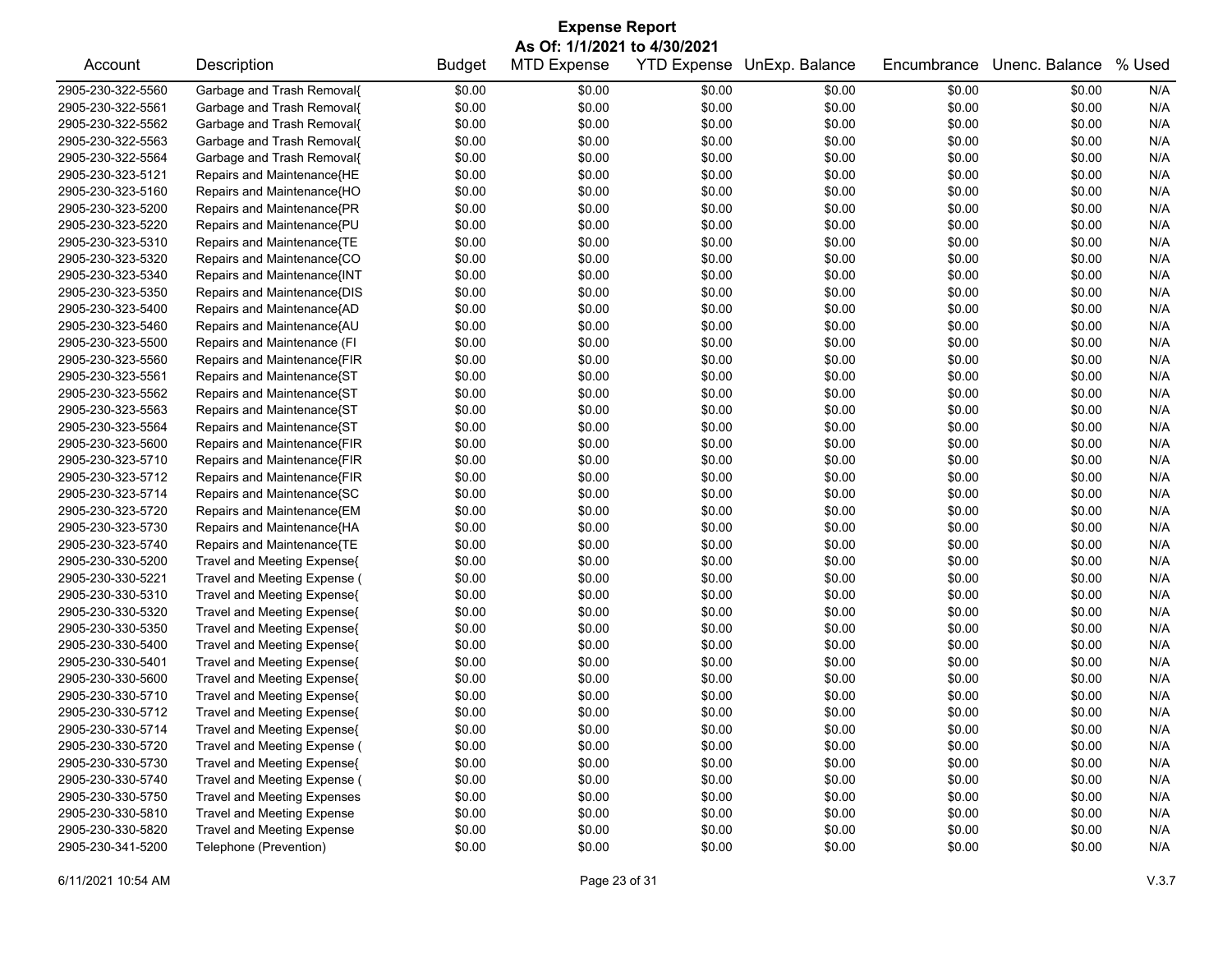|                   | <b>Expense Report</b>               |               |                    |                    |                |             |                |         |  |
|-------------------|-------------------------------------|---------------|--------------------|--------------------|----------------|-------------|----------------|---------|--|
|                   | As Of: 1/1/2021 to 4/30/2021        |               |                    |                    |                |             |                |         |  |
| Account           | Description                         | <b>Budget</b> | <b>MTD Expense</b> | <b>YTD Expense</b> | UnExp. Balance | Encumbrance | Unenc. Balance | % Used  |  |
| 2905-230-341-5320 | Telephone (COMMUNICATIO             | \$0.00        | \$0.00             | \$0.00             | \$0.00         | \$0.00      | \$0.00         | N/A     |  |
| 2905-230-341-5350 | Telephone{DISPATCH/PSISN            | \$0.00        | \$0.00             | \$0.00             | \$0.00         | \$0.00      | \$0.00         | N/A     |  |
| 2905-230-341-5500 | Telephone (FIRE FACILITIES          | \$0.00        | \$0.00             | \$0.00             | \$0.00         | \$0.00      | \$0.00         | N/A     |  |
| 2905-230-341-5560 | Telephone{FIRE ADMINISTR            | \$0.00        | \$0.00             | \$0.00             | \$0.00         | \$0.00      | \$0.00         | N/A     |  |
| 2905-230-341-5561 | Telephone{STATION 61}               | \$0.00        | \$0.00             | \$0.00             | \$0.00         | \$0.00      | \$0.00         | N/A     |  |
| 2905-230-341-5562 | Telephone{STATION 62}               | \$0.00        | \$0.00             | \$0.00             | \$0.00         | \$0.00      | \$0.00         | N/A     |  |
| 2905-230-341-5563 | Telephone{STATION 63}               | \$0.00        | \$0.00             | \$0.00             | \$0.00         | \$0.00      | \$0.00         | N/A     |  |
| 2905-230-341-5564 | Telephone{STATION 64}               | \$0.00        | \$0.00             | \$0.00             | \$0.00         | \$0.00      | \$0.00         | N/A     |  |
| 2905-230-341-5999 | Telephone (COST ALLOC/BU            | \$0.00        | \$0.00             | \$0.00             | \$0.00         | \$0.00      | \$0.00         | N/A     |  |
| 2905-230-342-5400 | Postage{ADMINISTRATION}             | \$0.00        | \$0.00             | \$0.00             | \$0.00         | \$0.00      | \$0.00         | N/A     |  |
| 2905-230-342-5710 | Postage (Fire Operations)           | \$0.00        | \$0.00             | \$0.00             | \$0.00         | \$0.00      | \$0.00         | N/A     |  |
| 2905-230-342-5714 | Postage{SCBA}                       | \$0.00        | \$0.00             | \$0.00             | \$0.00         | \$0.00      | \$0.00         | N/A     |  |
| 2905-230-342-5730 | Postage{HAZ MAT}                    | \$0.00        | \$0.00             | \$0.00             | \$0.00         | \$0.00      | \$0.00         | N/A     |  |
| 2905-230-343-5400 | Postage Machine Rental{AD           | \$0.00        | \$0.00             | \$0.00             | \$0.00         | \$0.00      | \$0.00         | N/A     |  |
| 2905-230-344-5220 | Printing{PUBLIC EDUCATIO            | \$0.00        | \$0.00             | \$0.00             | \$0.00         | \$0.00      | \$0.00         | N/A     |  |
| 2905-230-344-5221 | Printing (PUBLIC EDUCATIO           | \$0.00        | \$0.00             | \$0.00             | \$0.00         | \$0.00      | \$0.00         | N/A     |  |
| 2905-230-344-5400 | Printing{ADMINISTRATION}            | \$0.00        | \$0.00             | \$0.00             | \$0.00         | \$0.00      | \$0.00         | N/A     |  |
| 2905-230-344-5401 | Printing (ADMINISTRATION:           | \$0.00        | \$0.00             | \$0.00             | \$0.00         | \$0.00      | \$0.00         | N/A     |  |
| 2905-230-344-5460 | Printing (AUXILIARY)                | \$0.00        | \$0.00             | \$0.00             | \$0.00         | \$0.00      | \$0.00         | N/A     |  |
| 2905-230-344-5720 | Printing{EMS OPERATIONS}            | \$0.00        | \$0.00             | \$0.00             | \$0.00         | \$0.00      | \$0.00         | N/A     |  |
| 2905-230-344-5820 | Printing                            | \$0.00        | \$0.00             | \$0.00             | \$0.00         | \$0.00      | \$0.00         | N/A     |  |
| 2905-230-345-5130 | Advertising{FIRE: HUMAN R           | \$0.00        | \$0.00             | \$0.00             | \$0.00         | \$0.00      | \$0.00         | N/A     |  |
| 2905-230-345-5220 | Advertising{PUBLIC EDUCAT           | \$0.00        | \$0.00             | \$0.00             | \$0.00         | \$0.00      | \$0.00         | N/A     |  |
| 2905-230-351-5500 | Electricity (FIRE FACILITIES)       | \$0.00        | \$0.00             | \$0.00             | \$0.00         | \$0.00      | \$0.00         | N/A     |  |
| 2905-230-351-5560 | Electricity{FIRE ADMINISTRA         | \$0.00        | \$0.00             | \$0.00             | \$0.00         | \$0.00      | \$0.00         | N/A     |  |
| 2905-230-351-5561 | Electricity{STATION 61}             | \$0.00        | \$0.00             | \$0.00             | \$0.00         | \$0.00      | \$0.00         | N/A     |  |
| 2905-230-351-5562 | Electricity{STATION 62}             | \$0.00        | \$0.00             | \$0.00             | \$0.00         | \$0.00      | \$0.00         | N/A     |  |
| 2905-230-351-5563 | Electricity{STATION 63}             | \$0.00        | \$0.00             | \$0.00             | \$0.00         | \$0.00      | \$0.00         | N/A     |  |
| 2905-230-351-5564 | Electricity{STATION 64}             | \$0.00        | \$0.00             | \$0.00             | \$0.00         | \$0.00      | \$0.00         | N/A     |  |
| 2905-230-352-5500 | Water and Sewage (FIRE FA           | \$0.00        | \$0.00             | \$0.00             | \$0.00         | \$0.00      | \$0.00         | N/A     |  |
| 2905-230-352-5560 | Water and Sewage{FIRE AD            | \$0.00        | \$0.00             | \$0.00             | \$0.00         | \$0.00      | \$0.00         | N/A     |  |
| 2905-230-352-5561 | Water and Sewage{STATION            | \$0.00        | \$0.00             | \$0.00             | \$0.00         | \$0.00      | \$0.00         | N/A     |  |
| 2905-230-352-5562 | Water and Sewage{STATION            | \$0.00        | \$0.00             | \$0.00             | \$0.00         | \$0.00      | \$0.00         | N/A     |  |
| 2905-230-352-5563 | Water and Sewage{STATION            | \$0.00        | \$0.00             | \$0.00             | \$0.00         | \$0.00      | \$0.00         | N/A     |  |
| 2905-230-352-5564 | Water and Sewage{STATION            | \$0.00        | \$0.00             | \$0.00             | \$0.00         | \$0.00      | \$0.00         | N/A     |  |
| 2905-230-353-5500 | Natural Gas (FIRE FACILITIE         | \$0.00        | \$0.00             | \$0.00             | \$0.00         | \$0.00      | \$0.00         | N/A     |  |
| 2905-230-353-5560 | Natural Gas{FIRE ADMINIST           | \$0.00        | \$0.00             | \$0.00             | \$0.00         | \$0.00      | \$0.00         | N/A     |  |
| 2905-230-353-5561 | Natural Gas{STATION 61}             | \$0.00        | \$0.00             | \$0.00             | \$0.00         | \$0.00      | \$0.00         | N/A     |  |
| 2905-230-353-5562 | Natural Gas{STATION 62}             | \$0.00        | \$0.00             | \$0.00             | \$0.00         | \$0.00      | \$0.00         | N/A     |  |
| 2905-230-353-5563 | Natural Gas{STATION 63}             | \$0.00        | \$0.00             | \$0.00             | \$0.00         | \$0.00      | \$0.00         | N/A     |  |
| 2905-230-353-5564 | Natural Gas{STATION 64}             | \$0.00        | \$0.00             | \$0.00             | \$0.00         | \$0.00      | \$0.00         | N/A     |  |
| 2905-230-360-5000 | <b>Contracted Services (Operati</b> | \$4,800.00    | \$0.00             | \$4,800.00         | \$0.00         | \$0.00      | \$0.00         | 100.00% |  |
| 2905-230-360-5121 | Contracted Services{HEALTH          | \$0.00        | \$0.00             | \$0.00             | \$0.00         | \$0.00      | \$0.00         | N/A     |  |
| 2905-230-360-5130 | Contracted Services{FIRE: H         | \$0.00        | \$0.00             | \$0.00             | \$0.00         | \$0.00      | \$0.00         | N/A     |  |
| 2905-230-360-5200 | <b>Contracted Services (PREVE</b>   | \$0.00        | \$0.00             | \$0.00             | \$0.00         | \$0.00      | \$0.00         | N/A     |  |
| 2905-230-360-5310 | Contracted Services{TECHN           | \$36,470.00   | \$0.00             | \$2,695.00         | \$33,775.00    | \$33,775.00 | \$0.00         | 100.00% |  |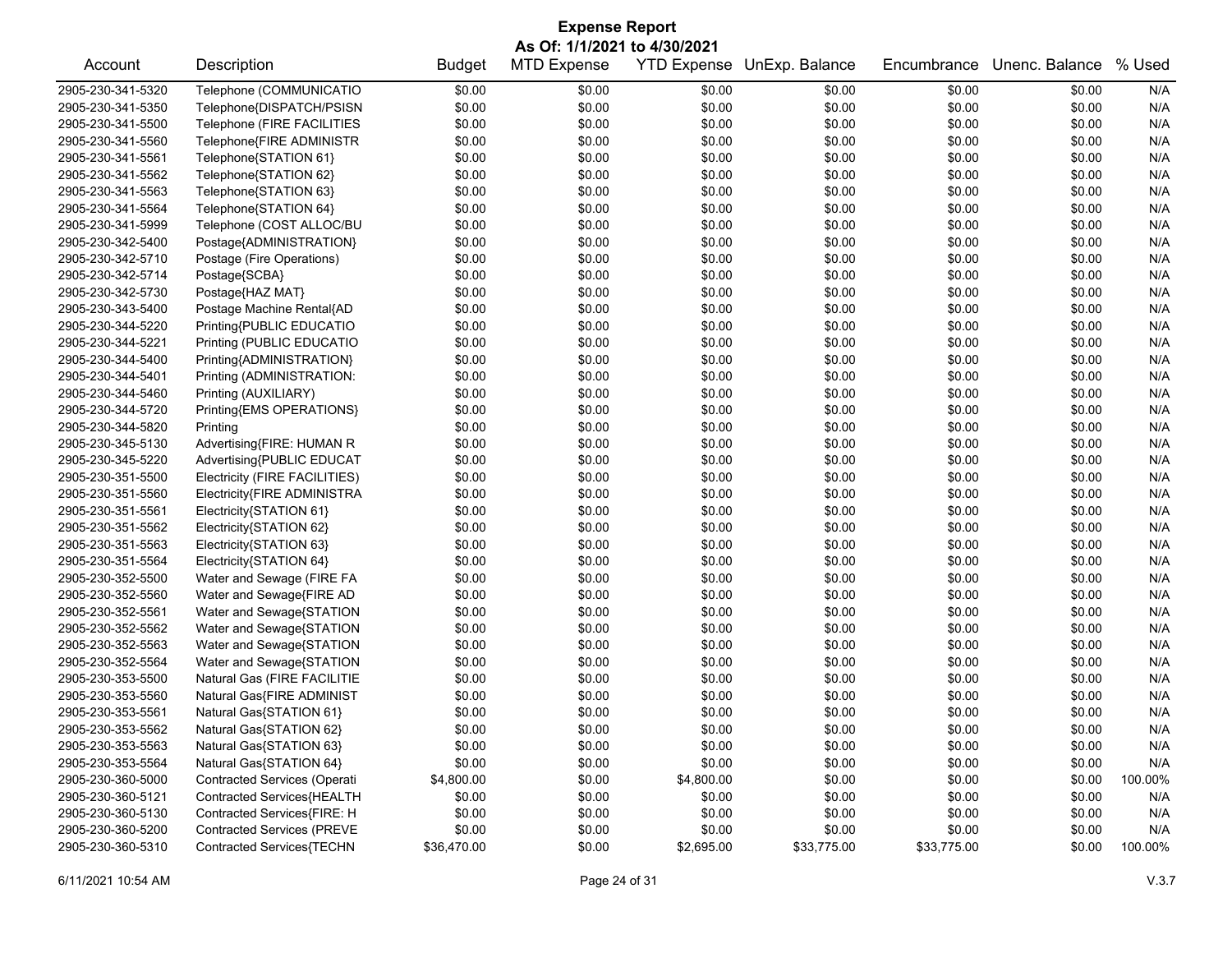| As Of: 1/1/2021 to 4/30/2021<br><b>MTD Expense</b><br><b>YTD Expense</b><br>Unenc. Balance<br>% Used<br>Account<br>Description<br><b>Budget</b><br>UnExp. Balance<br>Encumbrance<br>Contracted Services{COMMU<br>\$0.00<br>2905-230-360-5320<br>\$0.00<br>\$0.00<br>\$0.00<br>\$0.00<br>\$0.00<br>\$0.00<br>\$0.00<br>Contracted Services{INTERO<br>\$0.00<br>\$0.00<br>\$0.00<br>\$0.00<br>2905-230-360-5340<br>\$24,970.00<br>\$0.00<br>2905-230-360-5350<br>Contracted Services{DISPAT<br>\$0.00<br>\$24,970.00<br>\$0.00<br>\$0.00<br>\$0.00<br>\$0.00<br>2905-230-360-5400<br>Contracted Services{ADMINI<br>\$0.00<br>\$0.00<br>\$0.00<br>\$0.00<br>Contracted Services{ADMINI<br>\$0.00<br>\$0.00<br>\$0.00<br>\$0.00<br>2905-230-360-5401<br>\$0.00<br>\$0.00<br>Contracted Services{EMS BIL<br>\$0.00<br>\$0.00<br>\$0.00<br>2905-230-360-5451<br>\$0.00<br>\$0.00<br>\$0.00<br>\$0.00<br><b>Contracted Services (AUXILI</b><br>\$0.00<br>\$0.00<br>\$0.00<br>\$0.00<br>\$0.00<br>2905-230-360-5460<br>Contracted Services (FIRE F<br>\$0.00<br>\$0.00<br>\$0.00<br>2905-230-360-5500<br>\$0.00<br>\$0.00<br>\$0.00<br>Contracted Services (FIRE A<br>\$0.00<br>2905-230-360-5560<br>\$0.00<br>\$0.00<br>\$0.00<br>\$0.00<br>\$0.00<br>Contracted Services{STATIO<br>\$0.00<br>\$0.00<br>\$0.00<br>\$0.00<br>2905-230-360-5561<br>\$0.00<br>\$0.00 | <b>Expense Report</b>      |                  |         |  |  |  |  |  |
|------------------------------------------------------------------------------------------------------------------------------------------------------------------------------------------------------------------------------------------------------------------------------------------------------------------------------------------------------------------------------------------------------------------------------------------------------------------------------------------------------------------------------------------------------------------------------------------------------------------------------------------------------------------------------------------------------------------------------------------------------------------------------------------------------------------------------------------------------------------------------------------------------------------------------------------------------------------------------------------------------------------------------------------------------------------------------------------------------------------------------------------------------------------------------------------------------------------------------------------------------------------------------------------------------------------------------------------------------------|----------------------------|------------------|---------|--|--|--|--|--|
|                                                                                                                                                                                                                                                                                                                                                                                                                                                                                                                                                                                                                                                                                                                                                                                                                                                                                                                                                                                                                                                                                                                                                                                                                                                                                                                                                            |                            |                  |         |  |  |  |  |  |
|                                                                                                                                                                                                                                                                                                                                                                                                                                                                                                                                                                                                                                                                                                                                                                                                                                                                                                                                                                                                                                                                                                                                                                                                                                                                                                                                                            |                            |                  |         |  |  |  |  |  |
|                                                                                                                                                                                                                                                                                                                                                                                                                                                                                                                                                                                                                                                                                                                                                                                                                                                                                                                                                                                                                                                                                                                                                                                                                                                                                                                                                            |                            |                  | N/A     |  |  |  |  |  |
|                                                                                                                                                                                                                                                                                                                                                                                                                                                                                                                                                                                                                                                                                                                                                                                                                                                                                                                                                                                                                                                                                                                                                                                                                                                                                                                                                            |                            |                  | N/A     |  |  |  |  |  |
|                                                                                                                                                                                                                                                                                                                                                                                                                                                                                                                                                                                                                                                                                                                                                                                                                                                                                                                                                                                                                                                                                                                                                                                                                                                                                                                                                            |                            |                  | 100.00% |  |  |  |  |  |
|                                                                                                                                                                                                                                                                                                                                                                                                                                                                                                                                                                                                                                                                                                                                                                                                                                                                                                                                                                                                                                                                                                                                                                                                                                                                                                                                                            |                            |                  | N/A     |  |  |  |  |  |
|                                                                                                                                                                                                                                                                                                                                                                                                                                                                                                                                                                                                                                                                                                                                                                                                                                                                                                                                                                                                                                                                                                                                                                                                                                                                                                                                                            |                            |                  | N/A     |  |  |  |  |  |
|                                                                                                                                                                                                                                                                                                                                                                                                                                                                                                                                                                                                                                                                                                                                                                                                                                                                                                                                                                                                                                                                                                                                                                                                                                                                                                                                                            |                            |                  | N/A     |  |  |  |  |  |
|                                                                                                                                                                                                                                                                                                                                                                                                                                                                                                                                                                                                                                                                                                                                                                                                                                                                                                                                                                                                                                                                                                                                                                                                                                                                                                                                                            |                            |                  | N/A     |  |  |  |  |  |
|                                                                                                                                                                                                                                                                                                                                                                                                                                                                                                                                                                                                                                                                                                                                                                                                                                                                                                                                                                                                                                                                                                                                                                                                                                                                                                                                                            |                            |                  | N/A     |  |  |  |  |  |
|                                                                                                                                                                                                                                                                                                                                                                                                                                                                                                                                                                                                                                                                                                                                                                                                                                                                                                                                                                                                                                                                                                                                                                                                                                                                                                                                                            |                            |                  | N/A     |  |  |  |  |  |
|                                                                                                                                                                                                                                                                                                                                                                                                                                                                                                                                                                                                                                                                                                                                                                                                                                                                                                                                                                                                                                                                                                                                                                                                                                                                                                                                                            |                            |                  | N/A     |  |  |  |  |  |
| \$0.00<br>\$0.00<br>2905-230-360-5562<br>\$0.00<br>\$0.00                                                                                                                                                                                                                                                                                                                                                                                                                                                                                                                                                                                                                                                                                                                                                                                                                                                                                                                                                                                                                                                                                                                                                                                                                                                                                                  | Contracted Services{STATIO | \$0.00<br>\$0.00 | N/A     |  |  |  |  |  |
| Contracted Services{STATIO<br>\$0.00<br>\$0.00<br>\$0.00<br>\$0.00<br>\$0.00<br>\$0.00<br>2905-230-360-5563                                                                                                                                                                                                                                                                                                                                                                                                                                                                                                                                                                                                                                                                                                                                                                                                                                                                                                                                                                                                                                                                                                                                                                                                                                                |                            |                  | N/A     |  |  |  |  |  |
| \$0.00<br>\$0.00<br>2905-230-360-5564<br>Contracted Services{STATIO<br>\$0.00<br>\$0.00<br>\$0.00<br>\$0.00                                                                                                                                                                                                                                                                                                                                                                                                                                                                                                                                                                                                                                                                                                                                                                                                                                                                                                                                                                                                                                                                                                                                                                                                                                                |                            |                  | N/A     |  |  |  |  |  |
| \$0.00<br>2905-230-360-5600<br><b>Contracted Services (FIRE A</b><br>\$0.00<br>\$0.00<br>\$0.00<br>\$0.00<br>\$0.00                                                                                                                                                                                                                                                                                                                                                                                                                                                                                                                                                                                                                                                                                                                                                                                                                                                                                                                                                                                                                                                                                                                                                                                                                                        |                            |                  | N/A     |  |  |  |  |  |
| <b>Contracted Services (FIRE G</b><br>\$0.00<br>\$0.00<br>\$0.00<br>\$0.00<br>2905-230-360-5712<br>\$0.00<br>\$0.00                                                                                                                                                                                                                                                                                                                                                                                                                                                                                                                                                                                                                                                                                                                                                                                                                                                                                                                                                                                                                                                                                                                                                                                                                                        |                            |                  | N/A     |  |  |  |  |  |
| \$0.00<br>\$0.00<br>\$0.00<br>2905-230-360-5714<br>Contracted Services{SCBA}<br>\$0.00<br>\$0.00<br>\$0.00                                                                                                                                                                                                                                                                                                                                                                                                                                                                                                                                                                                                                                                                                                                                                                                                                                                                                                                                                                                                                                                                                                                                                                                                                                                 |                            |                  | N/A     |  |  |  |  |  |
| Contracted Services{EMS OP<br>\$0.00<br>\$0.00<br>\$0.00<br>\$0.00<br>\$0.00<br>\$0.00<br>2905-230-360-5720                                                                                                                                                                                                                                                                                                                                                                                                                                                                                                                                                                                                                                                                                                                                                                                                                                                                                                                                                                                                                                                                                                                                                                                                                                                |                            |                  | N/A     |  |  |  |  |  |
| Contracted Services{HAZ MA<br>\$0.00<br>\$0.00<br>\$0.00<br>2905-230-360-5730<br>\$0.00<br>\$0.00<br>\$0.00                                                                                                                                                                                                                                                                                                                                                                                                                                                                                                                                                                                                                                                                                                                                                                                                                                                                                                                                                                                                                                                                                                                                                                                                                                                |                            |                  | N/A     |  |  |  |  |  |
| Contracted Services{TECHNI<br>\$0.00<br>2905-230-360-5740<br>\$0.00<br>\$0.00<br>\$0.00<br>\$0.00<br>\$0.00                                                                                                                                                                                                                                                                                                                                                                                                                                                                                                                                                                                                                                                                                                                                                                                                                                                                                                                                                                                                                                                                                                                                                                                                                                                |                            |                  | N/A     |  |  |  |  |  |
| Contracted Services{EMS TR<br>\$0.00<br>\$0.00<br>\$0.00<br>2905-230-360-5820<br>\$0.00<br>\$0.00<br>\$0.00                                                                                                                                                                                                                                                                                                                                                                                                                                                                                                                                                                                                                                                                                                                                                                                                                                                                                                                                                                                                                                                                                                                                                                                                                                                |                            |                  | N/A     |  |  |  |  |  |
| Contracted Services{FIRE: C<br>\$0.00<br>\$0.00<br>2905-230-360-5999<br>\$0.00<br>\$0.00<br>\$0.00<br>\$0.00                                                                                                                                                                                                                                                                                                                                                                                                                                                                                                                                                                                                                                                                                                                                                                                                                                                                                                                                                                                                                                                                                                                                                                                                                                               |                            |                  | N/A     |  |  |  |  |  |
| Liability Insurance Premiums{<br>\$0.00<br>\$0.00<br>\$0.00<br>\$0.00<br>\$0.00<br>\$0.00<br>2905-230-382-5400                                                                                                                                                                                                                                                                                                                                                                                                                                                                                                                                                                                                                                                                                                                                                                                                                                                                                                                                                                                                                                                                                                                                                                                                                                             |                            |                  | N/A     |  |  |  |  |  |
| \$0.00<br>\$0.00<br>\$0.00<br>2905-230-410-5400<br>Office Supplies{ADMINISTRA<br>\$0.00<br>\$0.00<br>\$0.00                                                                                                                                                                                                                                                                                                                                                                                                                                                                                                                                                                                                                                                                                                                                                                                                                                                                                                                                                                                                                                                                                                                                                                                                                                                |                            |                  | N/A     |  |  |  |  |  |
| \$0.00<br>2905-230-420-5000<br><b>Operating Supplies (Operatio</b><br>\$0.00<br>\$0.00<br>\$0.00<br>\$0.00<br>\$0.00                                                                                                                                                                                                                                                                                                                                                                                                                                                                                                                                                                                                                                                                                                                                                                                                                                                                                                                                                                                                                                                                                                                                                                                                                                       |                            |                  | N/A     |  |  |  |  |  |
| \$0.00<br>\$0.00<br>\$0.00<br>2905-230-420-5130<br>Operating Supplies (Human R<br>\$0.00<br>\$0.00<br>\$0.00                                                                                                                                                                                                                                                                                                                                                                                                                                                                                                                                                                                                                                                                                                                                                                                                                                                                                                                                                                                                                                                                                                                                                                                                                                               |                            |                  | N/A     |  |  |  |  |  |
| \$0.00<br>\$0.00<br>\$0.00<br>2905-230-420-5170<br>Operating Supplies{UNIFOR<br>\$0.00<br>\$0.00<br>\$0.00                                                                                                                                                                                                                                                                                                                                                                                                                                                                                                                                                                                                                                                                                                                                                                                                                                                                                                                                                                                                                                                                                                                                                                                                                                                 |                            |                  | N/A     |  |  |  |  |  |
| <b>Operating Supplies{PREVEN</b><br>\$0.00<br>\$0.00<br>\$0.00<br>\$0.00<br>\$0.00<br>\$0.00<br>2905-230-420-5200                                                                                                                                                                                                                                                                                                                                                                                                                                                                                                                                                                                                                                                                                                                                                                                                                                                                                                                                                                                                                                                                                                                                                                                                                                          |                            |                  | N/A     |  |  |  |  |  |
| \$0.00<br>\$0.00<br>2905-230-420-5220<br>Operating Supplies{PUBLIC E<br>\$0.00<br>\$0.00<br>\$0.00<br>\$0.00                                                                                                                                                                                                                                                                                                                                                                                                                                                                                                                                                                                                                                                                                                                                                                                                                                                                                                                                                                                                                                                                                                                                                                                                                                               |                            |                  | N/A     |  |  |  |  |  |
| <b>Operating Supplies (PUBLIC</b><br>\$0.00<br>2905-230-420-5221<br>\$0.00<br>\$0.00<br>\$0.00<br>\$0.00<br>\$0.00                                                                                                                                                                                                                                                                                                                                                                                                                                                                                                                                                                                                                                                                                                                                                                                                                                                                                                                                                                                                                                                                                                                                                                                                                                         |                            |                  | N/A     |  |  |  |  |  |
| \$0.00<br>\$0.00<br>\$0.00<br>2905-230-420-5310<br>Operating Supplies{TECHNO<br>\$0.00<br>\$0.00<br>\$0.00                                                                                                                                                                                                                                                                                                                                                                                                                                                                                                                                                                                                                                                                                                                                                                                                                                                                                                                                                                                                                                                                                                                                                                                                                                                 |                            |                  | N/A     |  |  |  |  |  |
| \$0.00<br>2905-230-420-5400<br><b>Operating Supplies{ADMINIS</b><br>\$0.00<br>\$0.00<br>\$0.00<br>\$0.00<br>\$0.00                                                                                                                                                                                                                                                                                                                                                                                                                                                                                                                                                                                                                                                                                                                                                                                                                                                                                                                                                                                                                                                                                                                                                                                                                                         |                            |                  | N/A     |  |  |  |  |  |
| \$0.00<br>\$0.00<br>\$0.00<br>\$0.00<br>\$0.00<br>\$0.00<br>2905-230-420-5460<br>Operating Supplies{AUXILIAR                                                                                                                                                                                                                                                                                                                                                                                                                                                                                                                                                                                                                                                                                                                                                                                                                                                                                                                                                                                                                                                                                                                                                                                                                                               |                            |                  | N/A     |  |  |  |  |  |
| 2905-230-420-5500<br><b>Operating Supplies (FIRE FA</b><br>\$0.00<br>\$0.00<br>\$0.00<br>\$0.00<br>\$0.00<br>\$0.00                                                                                                                                                                                                                                                                                                                                                                                                                                                                                                                                                                                                                                                                                                                                                                                                                                                                                                                                                                                                                                                                                                                                                                                                                                        |                            |                  | N/A     |  |  |  |  |  |
| 2905-230-420-5560<br>Operating Supplies{FIRE AD<br>\$0.00<br>\$0.00<br>\$0.00<br>\$0.00<br>\$0.00<br>\$0.00                                                                                                                                                                                                                                                                                                                                                                                                                                                                                                                                                                                                                                                                                                                                                                                                                                                                                                                                                                                                                                                                                                                                                                                                                                                |                            |                  | N/A     |  |  |  |  |  |
| 2905-230-420-5561<br>Operating Supplies{STATION<br>\$0.00<br>\$0.00<br>\$0.00<br>\$0.00<br>\$0.00<br>\$0.00                                                                                                                                                                                                                                                                                                                                                                                                                                                                                                                                                                                                                                                                                                                                                                                                                                                                                                                                                                                                                                                                                                                                                                                                                                                |                            |                  | N/A     |  |  |  |  |  |
| \$0.00<br>\$0.00<br>2905-230-420-5562<br>Operating Supplies{STATION<br>\$0.00<br>\$0.00<br>\$0.00<br>\$0.00                                                                                                                                                                                                                                                                                                                                                                                                                                                                                                                                                                                                                                                                                                                                                                                                                                                                                                                                                                                                                                                                                                                                                                                                                                                |                            |                  | N/A     |  |  |  |  |  |
| \$0.00<br>\$0.00<br>\$0.00<br>2905-230-420-5563<br>\$0.00<br>\$0.00<br>\$0.00<br>Operating Supplies{STATION                                                                                                                                                                                                                                                                                                                                                                                                                                                                                                                                                                                                                                                                                                                                                                                                                                                                                                                                                                                                                                                                                                                                                                                                                                                |                            |                  | N/A     |  |  |  |  |  |
| \$0.00<br>\$0.00<br>\$0.00<br>\$0.00<br>2905-230-420-5564<br>Operating Supplies{STATION<br>\$0.00<br>\$0.00                                                                                                                                                                                                                                                                                                                                                                                                                                                                                                                                                                                                                                                                                                                                                                                                                                                                                                                                                                                                                                                                                                                                                                                                                                                |                            |                  | N/A     |  |  |  |  |  |
| 2905-230-420-5600<br>Operating Supplies{FIRE APP<br>\$0.00<br>\$0.00<br>\$0.00<br>\$0.00<br>\$0.00<br>\$0.00                                                                                                                                                                                                                                                                                                                                                                                                                                                                                                                                                                                                                                                                                                                                                                                                                                                                                                                                                                                                                                                                                                                                                                                                                                               |                            |                  | N/A     |  |  |  |  |  |
| Operating Supplies{FIRE OP<br>\$0.00<br>2905-230-420-5710<br>\$0.00<br>\$0.00<br>\$0.00<br>\$0.00<br>\$0.00                                                                                                                                                                                                                                                                                                                                                                                                                                                                                                                                                                                                                                                                                                                                                                                                                                                                                                                                                                                                                                                                                                                                                                                                                                                |                            |                  | N/A     |  |  |  |  |  |
| \$0.00<br>2905-230-420-5712<br>Operating Supplies{FIRE GE<br>\$0.00<br>\$0.00<br>\$0.00<br>\$0.00<br>\$0.00                                                                                                                                                                                                                                                                                                                                                                                                                                                                                                                                                                                                                                                                                                                                                                                                                                                                                                                                                                                                                                                                                                                                                                                                                                                |                            |                  | N/A     |  |  |  |  |  |
| 2905-230-420-5714<br>Operating Supplies{SCBA}<br>\$0.00<br>\$0.00<br>\$0.00<br>\$0.00<br>\$0.00<br>\$0.00                                                                                                                                                                                                                                                                                                                                                                                                                                                                                                                                                                                                                                                                                                                                                                                                                                                                                                                                                                                                                                                                                                                                                                                                                                                  |                            |                  | N/A     |  |  |  |  |  |
| 2905-230-420-5717<br><b>Operating Supplies{SAFETY</b><br>\$0.00<br>\$0.00<br>\$0.00<br>\$0.00<br>\$0.00<br>\$0.00                                                                                                                                                                                                                                                                                                                                                                                                                                                                                                                                                                                                                                                                                                                                                                                                                                                                                                                                                                                                                                                                                                                                                                                                                                          |                            |                  | N/A     |  |  |  |  |  |
| 2905-230-420-5720<br>Operating Supplies{EMS OPE<br>\$0.00<br>\$0.00<br>\$0.00<br>\$0.00<br>\$0.00<br>\$0.00                                                                                                                                                                                                                                                                                                                                                                                                                                                                                                                                                                                                                                                                                                                                                                                                                                                                                                                                                                                                                                                                                                                                                                                                                                                |                            |                  | N/A     |  |  |  |  |  |
| 2905-230-420-5730<br>Operating Supplies{HAZ MAT<br>\$0.00<br>\$0.00<br>\$0.00<br>\$0.00<br>\$0.00<br>\$0.00                                                                                                                                                                                                                                                                                                                                                                                                                                                                                                                                                                                                                                                                                                                                                                                                                                                                                                                                                                                                                                                                                                                                                                                                                                                |                            |                  | N/A     |  |  |  |  |  |
| 2905-230-420-5740<br><b>Operating Supplies{TECHNIC</b><br>\$0.00<br>\$0.00<br>\$0.00<br>\$0.00<br>\$0.00<br>\$0.00                                                                                                                                                                                                                                                                                                                                                                                                                                                                                                                                                                                                                                                                                                                                                                                                                                                                                                                                                                                                                                                                                                                                                                                                                                         |                            |                  | N/A     |  |  |  |  |  |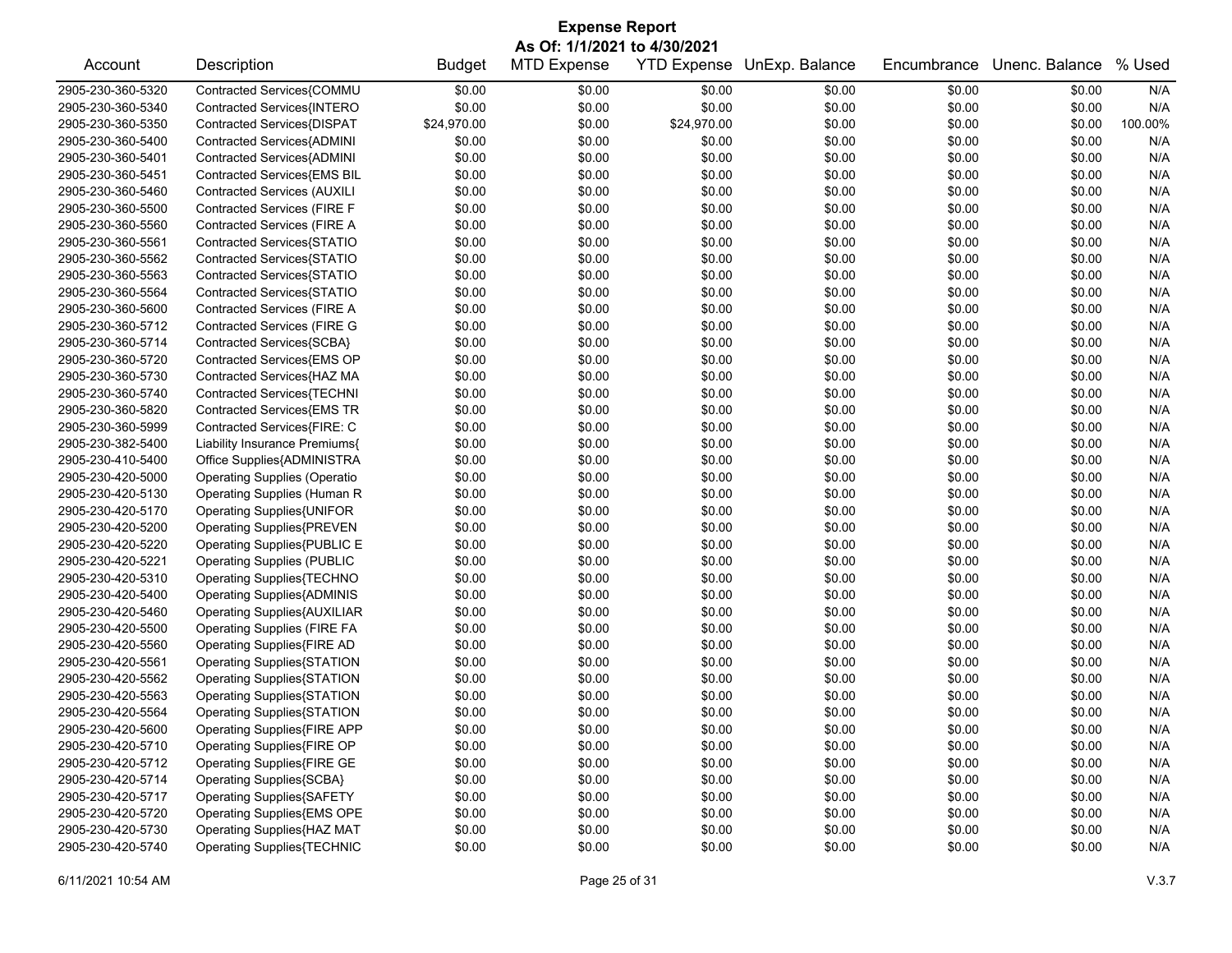| <b>Expense Report</b><br>As Of: 1/1/2021 to 4/30/2021 |                                  |        |        |        |        |        |        |     |  |
|-------------------------------------------------------|----------------------------------|--------|--------|--------|--------|--------|--------|-----|--|
|                                                       |                                  |        |        |        |        |        |        |     |  |
| 2905-230-420-5750                                     | <b>Operating Supplies{HONORS</b> | \$0.00 | \$0.00 | \$0.00 | \$0.00 | \$0.00 | \$0.00 | N/A |  |
| 2905-230-420-5810                                     | <b>Operating Supplies</b>        | \$0.00 | \$0.00 | \$0.00 | \$0.00 | \$0.00 | \$0.00 | N/A |  |
| 2905-230-420-5820                                     | <b>Operating Supplies</b>        | \$0.00 | \$0.00 | \$0.00 | \$0.00 | \$0.00 | \$0.00 | N/A |  |
| 2905-230-430-5121                                     | Small Tools and Minor Equip      | \$0.00 | \$0.00 | \$0.00 | \$0.00 | \$0.00 | \$0.00 | N/A |  |
| 2905-230-430-5160                                     | Small Tools and Minor Equip      | \$0.00 | \$0.00 | \$0.00 | \$0.00 | \$0.00 | \$0.00 | N/A |  |
| 2905-230-430-5200                                     | Small Tools and Minor Equip      | \$0.00 | \$0.00 | \$0.00 | \$0.00 | \$0.00 | \$0.00 | N/A |  |
| 2905-230-430-5220                                     | Small Tools and Minor Equip      | \$0.00 | \$0.00 | \$0.00 | \$0.00 | \$0.00 | \$0.00 | N/A |  |
| 2905-230-430-5310                                     | Small Tools and Minor Equip      | \$0.00 | \$0.00 | \$0.00 | \$0.00 | \$0.00 | \$0.00 | N/A |  |
| 2905-230-430-5320                                     | Small Tools and Minor Equip      | \$0.00 | \$0.00 | \$0.00 | \$0.00 | \$0.00 | \$0.00 | N/A |  |
| 2905-230-430-5340                                     | Small Tools and Minor Equip      | \$0.00 | \$0.00 | \$0.00 | \$0.00 | \$0.00 | \$0.00 | N/A |  |
| 2905-230-430-5350                                     | Small Tools and Minor Equip      | \$0.00 | \$0.00 | \$0.00 | \$0.00 | \$0.00 | \$0.00 | N/A |  |
| 2905-230-430-5400                                     | Small Tools and Minor Equip      | \$0.00 | \$0.00 | \$0.00 | \$0.00 | \$0.00 | \$0.00 | N/A |  |
| 2905-230-430-5460                                     | Small Tools and Minor Equip      | \$0.00 | \$0.00 | \$0.00 | \$0.00 | \$0.00 | \$0.00 | N/A |  |
| 2905-230-430-5600                                     | Small Tools and Minor Equip      | \$0.00 | \$0.00 | \$0.00 | \$0.00 | \$0.00 | \$0.00 | N/A |  |
| 2905-230-430-5710                                     | Small Tools and Minor Equip      | \$0.00 | \$0.00 | \$0.00 | \$0.00 | \$0.00 | \$0.00 | N/A |  |
| 2905-230-430-5712                                     | Small Tools and Minor Equip      | \$0.00 | \$0.00 | \$0.00 | \$0.00 | \$0.00 | \$0.00 | N/A |  |
| 2905-230-430-5714                                     | Small Tools and Minor Equip      | \$0.00 | \$0.00 | \$0.00 | \$0.00 | \$0.00 | \$0.00 | N/A |  |
| 2905-230-430-5720                                     | Small Tools and Minor Equip      | \$0.00 | \$0.00 | \$0.00 | \$0.00 | \$0.00 | \$0.00 | N/A |  |
| 2905-230-430-5730                                     | Small Tools and Minor Equip      | \$0.00 | \$0.00 | \$0.00 | \$0.00 | \$0.00 | \$0.00 | N/A |  |
| 2905-230-430-5740                                     | Small Tools and Minor Equip      | \$0.00 | \$0.00 | \$0.00 | \$0.00 | \$0.00 | \$0.00 | N/A |  |
| 2905-230-430-5810                                     | Small Tools and Minor Equip      | \$0.00 | \$0.00 | \$0.00 | \$0.00 | \$0.00 | \$0.00 | N/A |  |
| 2905-230-430-5820                                     | Small Tools and Minor Equip      | \$0.00 | \$0.00 | \$0.00 | \$0.00 | \$0.00 | \$0.00 | N/A |  |
| 2905-230-490-5710                                     | Other - Supplies and Material    | \$0.00 | \$0.00 | \$0.00 | \$0.00 | \$0.00 | \$0.00 | N/A |  |
| 2905-230-490-5712                                     | Other - Supplies and Material    | \$0.00 | \$0.00 | \$0.00 | \$0.00 | \$0.00 | \$0.00 | N/A |  |
| 2905-230-490-5720                                     | Other - Supplies and Material    | \$0.00 | \$0.00 | \$0.00 | \$0.00 | \$0.00 | \$0.00 | N/A |  |
| 2905-230-490-5750                                     | Other - Supplies and Material    | \$0.00 | \$0.00 | \$0.00 | \$0.00 | \$0.00 | \$0.00 | N/A |  |
| 2905-230-519-5200                                     | Other - Dues and Fees{PREV       | \$0.00 | \$0.00 | \$0.00 | \$0.00 | \$0.00 | \$0.00 | N/A |  |
| 2905-230-519-5350                                     | Other - Dues and Fees{DISP       | \$0.00 | \$0.00 | \$0.00 | \$0.00 | \$0.00 | \$0.00 | N/A |  |
| 2905-230-519-5400                                     | Other - Dues and Fees{ADMI       | \$0.00 | \$0.00 | \$0.00 | \$0.00 | \$0.00 | \$0.00 | N/A |  |
| 2905-230-519-5401                                     | Other - Dues and Fees (ADMI      | \$0.00 | \$0.00 | \$0.00 | \$0.00 | \$0.00 | \$0.00 | N/A |  |
| 2905-230-519-5460                                     | Other - Dues and Fees{AUXIL      | \$0.00 | \$0.00 | \$0.00 | \$0.00 | \$0.00 | \$0.00 | N/A |  |
| 2905-230-519-5600                                     | Other - Dues and Fees (FIRE      | \$0.00 | \$0.00 | \$0.00 | \$0.00 | \$0.00 | \$0.00 | N/A |  |
| 2905-230-519-5717                                     | Other - Dues and Fees (SAFE      | \$0.00 | \$0.00 | \$0.00 | \$0.00 | \$0.00 | \$0.00 | N/A |  |
| 2905-230-519-5720                                     | Other - Dues and Fees{EMS        | \$0.00 | \$0.00 | \$0.00 | \$0.00 | \$0.00 | \$0.00 | N/A |  |
| 2905-230-519-5730                                     | Other - Dues and Fees{HAZ        | \$0.00 | \$0.00 | \$0.00 | \$0.00 | \$0.00 | \$0.00 | N/A |  |
| 2905-230-599-5121                                     | Other - Other Expenses (Heal     | \$0.00 | \$0.00 | \$0.00 | \$0.00 | \$0.00 | \$0.00 | N/A |  |
| 2905-230-599-5200                                     | Other - Other Expenses{PRE       | \$0.00 | \$0.00 | \$0.00 | \$0.00 | \$0.00 | \$0.00 | N/A |  |
| 2905-230-599-5400                                     | Other - Other Expenses{ADMI      | \$0.00 | \$0.00 | \$0.00 | \$0.00 | \$0.00 | \$0.00 | N/A |  |
| 2905-230-599-5451                                     | Other - Other Expenses{EMS       | \$0.00 | \$0.00 | \$0.00 | \$0.00 | \$0.00 | \$0.00 | N/A |  |
| 2905-230-599-5710                                     | Other - Other Expenses (FIR      | \$0.00 | \$0.00 | \$0.00 | \$0.00 | \$0.00 | \$0.00 | N/A |  |
| 2905-230-599-5720                                     | Other - Other Expenses (EMS      | \$0.00 | \$0.00 | \$0.00 | \$0.00 | \$0.00 | \$0.00 | N/A |  |
| 2905-230-720-5560                                     | Buildings{FIRE ADMINISTRA        | \$0.00 | \$0.00 | \$0.00 | \$0.00 | \$0.00 | \$0.00 | N/A |  |
| 2905-230-720-5561                                     | Buildings{STATION 61}            | \$0.00 | \$0.00 | \$0.00 | \$0.00 | \$0.00 | \$0.00 | N/A |  |
| 2905-230-720-5563                                     | Buildings{STATION 63}            | \$0.00 | \$0.00 | \$0.00 | \$0.00 | \$0.00 | \$0.00 | N/A |  |
| 2905-230-730-5560                                     | Improvement of Sites{FIRE A      | \$0.00 | \$0.00 | \$0.00 | \$0.00 | \$0.00 | \$0.00 | N/A |  |
| 2905-230-730-5561                                     | Improvement of Sites{STATIO      | \$0.00 | \$0.00 | \$0.00 | \$0.00 | \$0.00 | \$0.00 | N/A |  |
|                                                       |                                  |        |        |        |        |        |        |     |  |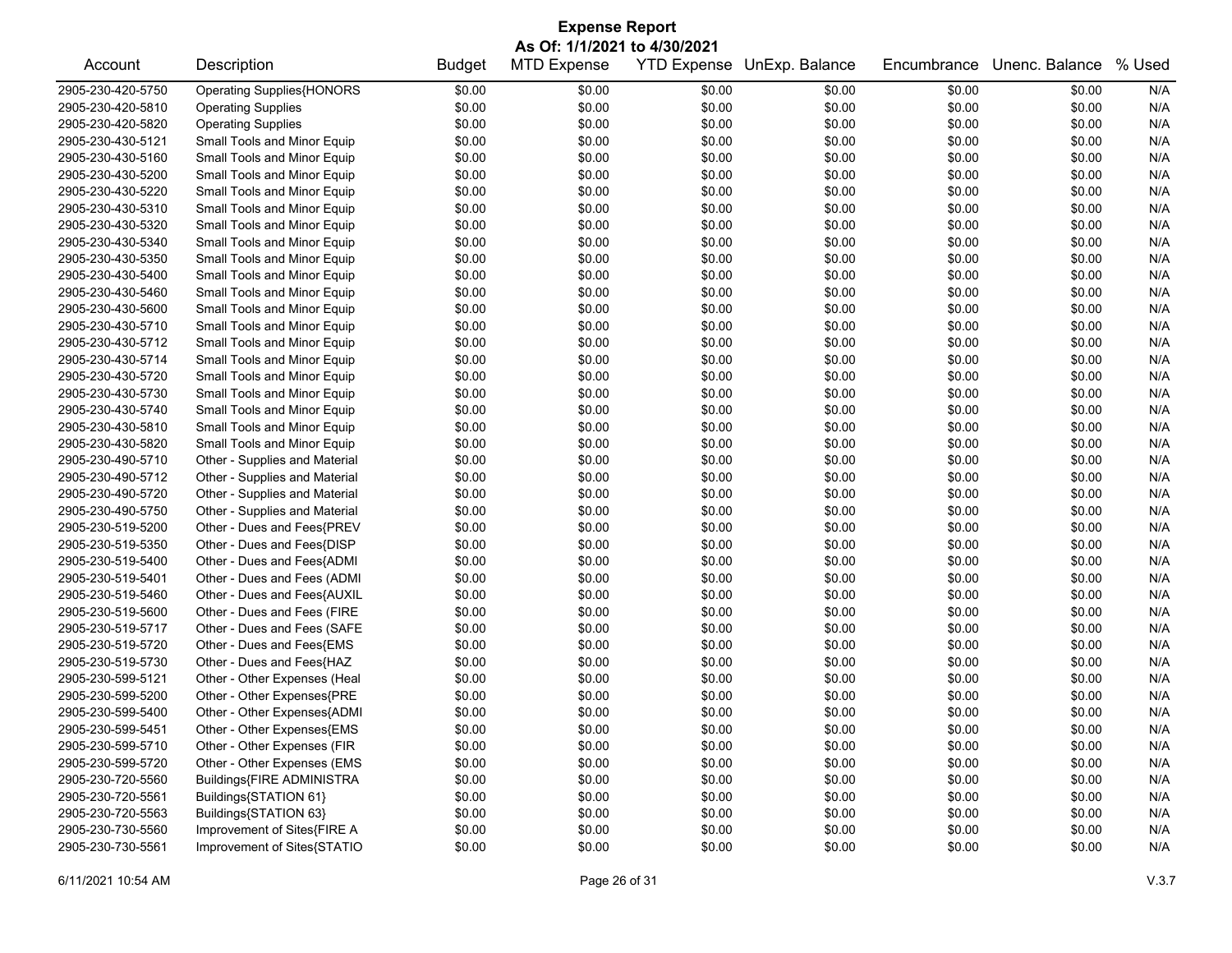| <b>Expense Report</b><br>As Of: 1/1/2021 to 4/30/2021 |                                               |               |                    |             |                            |                 |                      |         |
|-------------------------------------------------------|-----------------------------------------------|---------------|--------------------|-------------|----------------------------|-----------------|----------------------|---------|
| Account                                               | Description                                   | <b>Budget</b> | <b>MTD Expense</b> |             | YTD Expense UnExp. Balance | Encumbrance     | Unenc. Balance       | % Used  |
| 2905-230-730-5562                                     | Improvement of Sites{STATIO                   | \$0.00        | \$0.00             | \$0.00      | \$0.00                     | \$0.00          | \$0.00               | N/A     |
| 2905-230-730-5563                                     | Improvement of Sites{STATIO                   | \$0.00        | \$0.00             | \$0.00      | \$0.00                     | \$0.00          | \$0.00               | N/A     |
| 2905-230-730-5564                                     | Improvement of Sites{STATIO                   | \$0.00        | \$0.00             | \$0.00      | \$0.00                     | \$0.00          | \$0.00               | N/A     |
| 2905-230-740-5121                                     | Machinery, Equipment and Fu                   | \$0.00        | \$0.00             | \$0.00      | \$0.00                     | \$0.00          | \$0.00               | N/A     |
| 2905-230-740-5160                                     | Machinery, Equipment and Fu                   | \$0.00        | \$0.00             | \$0.00      | \$0.00                     | \$0.00          | \$0.00               | N/A     |
| 2905-230-740-5200                                     | Machinery, Equipment and Fu                   | \$0.00        | \$0.00             | \$0.00      | \$0.00                     | \$0.00          | \$0.00               | N/A     |
| 2905-230-740-5221                                     | Machinery, Equipment and Fu                   | \$0.00        | \$0.00             | \$0.00      | \$0.00                     | \$0.00          | \$0.00               | N/A     |
| 2905-230-740-5310                                     | Machinery, Equipment and Fu                   | \$27,996.00   | \$0.00             | \$27,996.00 | \$0.00                     | \$0.00          | \$0.00               | 100.00% |
| 2905-230-740-5320                                     | Machinery, Equipment and Fu                   | \$0.00        | \$0.00             | \$0.00      | \$0.00                     | \$0.00          | \$0.00               | N/A     |
| 2905-230-740-5340                                     | Machinery, Equipment and Fu                   | \$0.00        | \$0.00             | \$0.00      | \$0.00                     | \$0.00          | \$0.00               | N/A     |
| 2905-230-740-5350                                     | Machinery, Equipment and Fu                   | \$0.00        | \$0.00             | \$0.00      | \$0.00                     | \$0.00          | \$0.00               | N/A     |
| 2905-230-740-5400                                     | Machinery, Equipment and Fu                   | \$0.00        | \$0.00             | \$0.00      | \$0.00                     | \$0.00          | \$0.00               | N/A     |
| 2905-230-740-5460                                     | Machinery, Equipment and Fu                   | \$0.00        | \$0.00             | \$0.00      | \$0.00                     | \$0.00          | \$0.00               | N/A     |
| 2905-230-740-5500                                     | Machinery, Equipment and Fu                   | \$0.00        | \$0.00             | \$0.00      | \$0.00                     | \$0.00          | \$0.00               | N/A     |
| 2905-230-740-5561                                     | Machinery, Equipment and Fu                   | \$0.00        | \$0.00             | \$0.00      | \$0.00                     | \$0.00          | \$0.00               | N/A     |
| 2905-230-740-5600                                     | Machinery, Equipment and Fu                   | \$0.00        | \$0.00             | \$0.00      | \$0.00                     | \$0.00          | \$0.00               | N/A     |
| 2905-230-740-5710                                     | Machinery, Equipment and Fu                   | \$0.00        | \$0.00             | \$0.00      | \$0.00                     | \$0.00          | \$0.00               | N/A     |
| 2905-230-740-5712                                     | Machinery, Equipment and Fu                   | \$0.00        | \$0.00             | \$0.00      | \$0.00                     | \$0.00          | \$0.00               | N/A     |
| 2905-230-740-5720                                     | Machinery, Equipment and Fu                   | \$3,993.36    | \$0.00             | \$0.00      | \$3,993.36                 | \$3,993.36      | \$0.00               | 100.00% |
| 2905-230-740-5730                                     | Machinery, Equipment and Fu                   | \$0.00        | \$0.00             | \$0.00      | \$0.00                     | \$0.00          | \$0.00               | N/A     |
| 2905-230-740-5740                                     | Machinery, Equipment and Fu                   | \$0.00        | \$0.00             | \$0.00      | \$0.00                     | \$0.00          | \$0.00               | N/A     |
| 2905-230-750-5460                                     | Motor Vehicles{AUXILIARY}                     | \$0.00        | \$0.00             | \$0.00      | \$0.00                     | \$0.00          | \$0.00               | N/A     |
| 2905-230-750-5600                                     | Motor Vehicles{FIRE APPAR                     | \$0.00        | \$0.00             | \$0.00      | \$0.00                     | \$0.00          | \$0.00               | N/A     |
|                                                       | <b>EMS Totals:</b>                            | \$98,229.36   | \$0.00             | \$60,461.00 | \$37,768.36                | \$37,768.36     | \$0.00               | 100.00% |
| <b>Transfers</b>                                      |                                               |               |                    |             |                            |                 |                      |         |
| 2905-910-910-5000                                     | Transfers - Out                               | \$0.00        | \$0.00             | \$0.00      | \$0.00                     | \$0.00          | \$0.00               | N/A     |
| 2905-910-910-5999                                     | Transfers - Out (FIRE: COST                   | \$0.00        | \$0.00             | \$0.00      | \$0.00                     | \$0.00          | \$0.00               | N/A     |
|                                                       |                                               |               |                    |             |                            |                 |                      |         |
|                                                       | <b>Transfers Totals:</b>                      | \$0.00        | \$0.00             | \$0.00      | \$0.00                     | \$0.00          | \$0.00               | N/A     |
| <b>Contingencies</b>                                  |                                               |               |                    |             |                            |                 |                      |         |
| 2905-930-930-0000                                     | Contingencies                                 | \$706.11      | \$0.00             | \$0.00      | \$706.11                   | \$0.00          | \$706.11             | 0.00%   |
| 2905-930-930-5999                                     | Contingencies (FIRE: COST                     | \$0.00        | \$0.00             | \$0.00      | \$0.00                     | \$0.00          | \$0.00               | N/A     |
|                                                       | <b>Contingencies Totals:</b>                  | \$706.11      | \$0.00             | \$0.00      | \$706.11                   | \$0.00          | \$706.11             | 0.00%   |
| <b>Other Financing Uses</b>                           |                                               |               |                    |             |                            |                 |                      |         |
| 2905-990-990-0000                                     | Other - Other Financing Uses                  | \$0.00        | \$0.00             | \$0.00      | \$0.00                     | \$0.00          | \$0.00               | N/A     |
| 2905-990-990-5999                                     | Other - Other Financing Uses                  | \$0.00        | \$0.00             | \$0.00      | \$0.00                     | \$0.00          | \$0.00               | N/A     |
|                                                       | Other Financing Uses Totals:                  | \$0.00        | \$0.00             | \$0.00      | \$0.00                     | \$0.00          | \$0.00               | N/A     |
| 2905 Total:                                           |                                               | \$98,935.47   | \$0.00             | \$60,461.00 | \$38,474.47                | \$37,768.36     | $\overline{$}706.11$ | 99.29%  |
| 4101                                                  | <b>Bond</b>                                   |               |                    |             |                            | Target Percent: | 33.33%               |         |
| Debt Service - Bond Principal Payment                 |                                               |               |                    |             |                            |                 |                      |         |
| 4101-810-810-0000                                     | Principal Payments - Bonds                    | \$0.00        | \$0.00             | \$0.00      | \$0.00                     | \$0.00          | \$0.00               | N/A     |
|                                                       | Debt Service - Bond Principal Payment Totals: | \$0.00        | \$0.00             | \$0.00      | \$0.00                     | \$0.00          | \$0.00               | N/A     |
| <b>Debt Service - Interest</b><br>4101-830-830-0000   | <b>Interest Payments</b>                      | \$0.00        | \$0.00             | \$0.00      | \$0.00                     | \$0.00          | \$0.00               | N/A     |
|                                                       |                                               |               |                    |             |                            |                 |                      |         |
|                                                       | Debt Service - Interest Totals:               | \$0.00        | \$0.00             | \$0.00      | \$0.00                     | \$0.00          | \$0.00               | N/A     |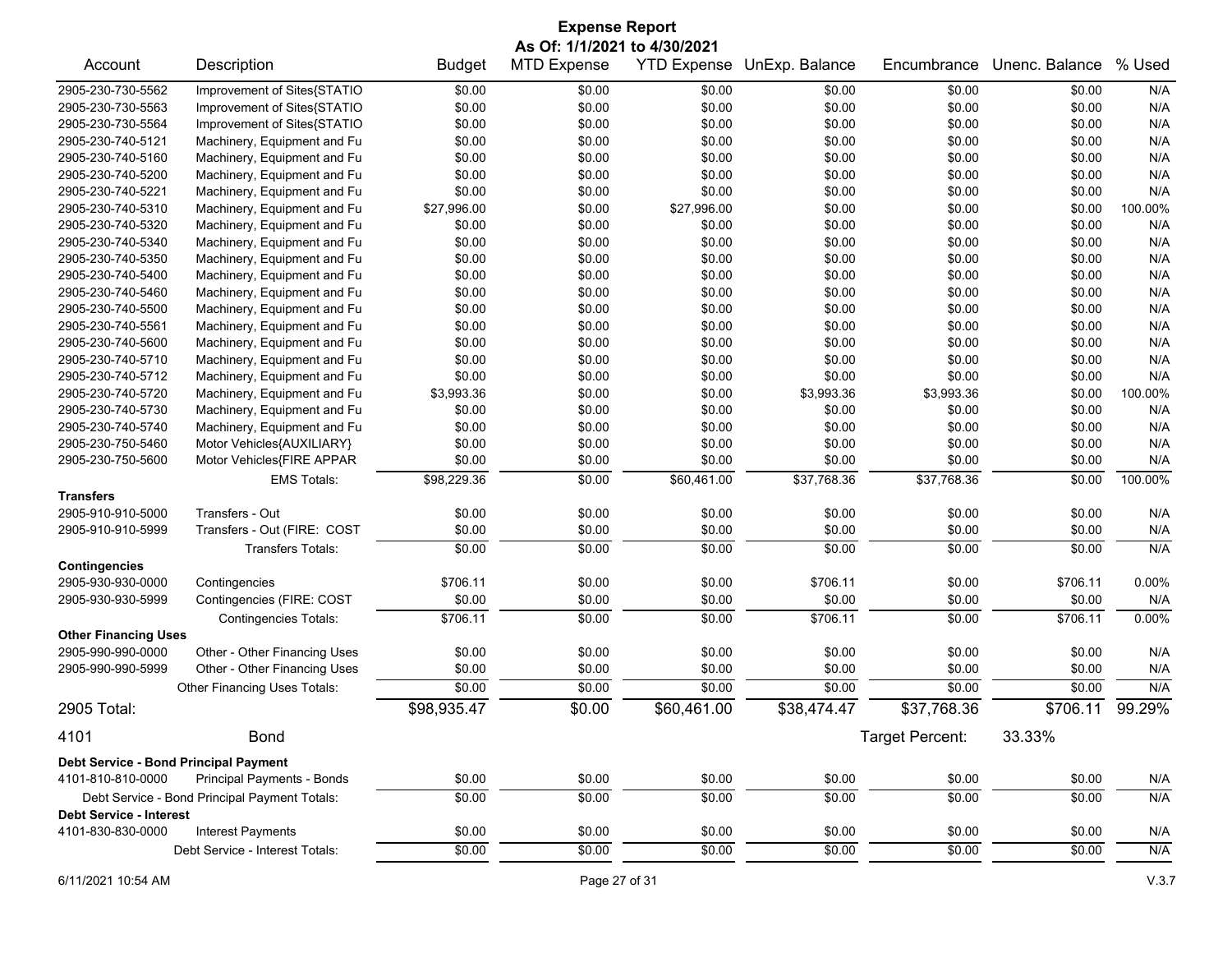|                                           |                                               |                  | <b>Expense Report</b>                              |                  |                            |                  |                  |            |
|-------------------------------------------|-----------------------------------------------|------------------|----------------------------------------------------|------------------|----------------------------|------------------|------------------|------------|
| Account                                   | Description                                   | <b>Budget</b>    | As Of: 1/1/2021 to 4/30/2021<br><b>MTD Expense</b> |                  | YTD Expense UnExp. Balance | Encumbrance      | Unenc. Balance   | % Used     |
| 4101 Total:                               |                                               | \$0.00           | \$0.00                                             | \$0.00           | \$0.00                     | \$0.00           | \$0.00           | N/A        |
| 4301                                      | Capital Improvement Fund                      |                  |                                                    |                  |                            | Target Percent:  | 33.33%           |            |
| <b>Capital Outlay</b>                     |                                               |                  |                                                    |                  |                            |                  |                  |            |
| 4301-760-790-0000                         | Capital Outlay                                | \$400,000.00     | \$0.00                                             | \$0.00           | \$400,000.00               | \$0.00           | \$400,000.00     | 0.00%      |
|                                           | Capital Outlay Totals:                        | \$400,000.00     | \$0.00                                             | \$0.00           | \$400,000.00               | \$0.00           | \$400,000.00     | 0.00%      |
| <b>Contingencies</b><br>4301-930-930-0000 |                                               | \$0.00           | \$0.00                                             | \$0.00           | \$0.00                     | \$0.00           | \$0.00           |            |
|                                           | Contengencies<br><b>Contingencies Totals:</b> | \$0.00           | \$0.00                                             | \$0.00           | \$0.00                     | \$0.00           | \$0.00           | N/A<br>N/A |
| 4301 Total:                               |                                               | \$400,000.00     | \$0.00                                             | \$0.00           | \$400,000.00               | \$0.00           | \$400,000.00     | 0.00%      |
|                                           |                                               |                  |                                                    |                  |                            |                  |                  |            |
| 4304                                      | Improvement of Parks                          |                  |                                                    |                  |                            | Target Percent:  | 33.33%           |            |
| <b>Capital Outlay</b>                     |                                               |                  |                                                    |                  |                            |                  |                  |            |
| 4304-760-730-0000                         | Improvement of Sites                          | \$0.00           | \$0.00                                             | \$0.00           | \$0.00                     | \$0.00           | \$0.00           | N/A        |
|                                           | Capital Outlay Totals:                        | \$0.00           | \$0.00                                             | \$0.00           | \$0.00                     | \$0.00           | \$0.00           | N/A        |
| 4304 Total:                               |                                               | \$0.00           | \$0.00                                             | \$0.00           | \$0.00                     | \$0.00           | \$0.00           | N/A        |
| 4901                                      | New Ambulance                                 |                  |                                                    |                  |                            | Target Percent:  | 33.33%           |            |
| Fire                                      |                                               |                  |                                                    |                  |                            |                  |                  |            |
| 4901-220-330-5600                         | Travel and Meeting Expense (                  | \$0.00           | \$0.00                                             | \$0.00           | \$0.00                     | \$0.00           | \$0.00           | N/A        |
| 4901-220-740-5600                         | Machinery, Equipment and Fu                   | \$0.00           | \$0.00                                             | \$0.00           | \$0.00                     | \$0.00           | \$0.00           | N/A        |
| 4901-220-750-5600                         | Motor Vehicles{FIRE APPAR                     | \$0.00           | \$0.00                                             | \$0.00           | \$0.00                     | \$0.00           | \$0.00           | N/A        |
| 4901-220-750-5900                         | Motor Vehicles{CAPITAL}                       | \$11,000.00      | \$0.00                                             | \$0.00           | \$11,000.00                | \$11,000.00      | \$0.00           | 100.00%    |
|                                           | Fire Totals:                                  | \$11,000.00      | \$0.00                                             | \$0.00           | \$11,000.00                | \$11,000.00      | \$0.00           | 100.00%    |
| <b>Transfers</b>                          |                                               |                  |                                                    |                  |                            |                  |                  |            |
| 4901-910-910-0000                         | Transfers - Out<br><b>Transfers Totals:</b>   | \$0.00<br>\$0.00 | \$0.00<br>\$0.00                                   | \$0.00<br>\$0.00 | \$0.00<br>\$0.00           | \$0.00<br>\$0.00 | \$0.00<br>\$0.00 | N/A<br>N/A |
| <b>Contingencies</b>                      |                                               |                  |                                                    |                  |                            |                  |                  |            |
| 4901-930-930-5999                         | Contingencies (FIRE: COST                     | \$9,596.72       | \$0.00                                             | \$0.00           | \$9,596.72                 | \$0.00           | \$9,596.72       | 0.00%      |
|                                           | <b>Contingencies Totals:</b>                  | \$9,596.72       | \$0.00                                             | \$0.00           | \$9,596.72                 | \$0.00           | \$9,596.72       | 0.00%      |
| <b>Other Financing Uses</b>               |                                               |                  |                                                    |                  |                            |                  |                  |            |
| 4901-990-990-5999                         | Other - Other Financing Uses                  | \$0.00           | \$0.00                                             | \$0.00           | \$0.00                     | \$0.00           | \$0.00           | N/A        |
|                                           | Other Financing Uses Totals:                  | \$0.00           | \$0.00                                             | \$0.00           | \$0.00                     | \$0.00           | \$0.00           | N/A        |
| 4901 Total:                               |                                               | \$20,596.72      | \$0.00                                             | \$0.00           | \$20,596.72                | \$11,000.00      | \$9,596.72       | 53.41%     |
| 4902                                      | Land Acquisition                              |                  |                                                    |                  |                            | Target Percent:  | 33.33%           |            |
| Administrative                            |                                               |                  |                                                    |                  |                            |                  |                  |            |
| 4902-110-360-0000                         | <b>Contracted Services</b>                    | \$0.00           | \$0.00                                             | \$0.00           | \$0.00                     | \$0.00           | \$0.00           | N/A        |
|                                           | <b>Administrative Totals:</b>                 | \$0.00           | \$0.00                                             | \$0.00           | \$0.00                     | \$0.00           | \$0.00           | N/A        |
| <b>Capital Outlay</b>                     | <b>Contracted Services</b>                    |                  |                                                    |                  |                            |                  |                  |            |
| 4902-760-360-0000<br>4902-760-710-0000    | Land                                          | \$0.00<br>\$0.00 | \$0.00<br>\$0.00                                   | \$0.00<br>\$0.00 | \$0.00<br>\$0.00           | \$0.00<br>\$0.00 | \$0.00<br>\$0.00 | N/A<br>N/A |
| 4902-760-730-0000                         | Improvement of Sites                          | \$0.00           | \$0.00                                             | \$0.00           | \$0.00                     | \$0.00           | \$0.00           | N/A        |
|                                           |                                               |                  |                                                    |                  |                            |                  |                  |            |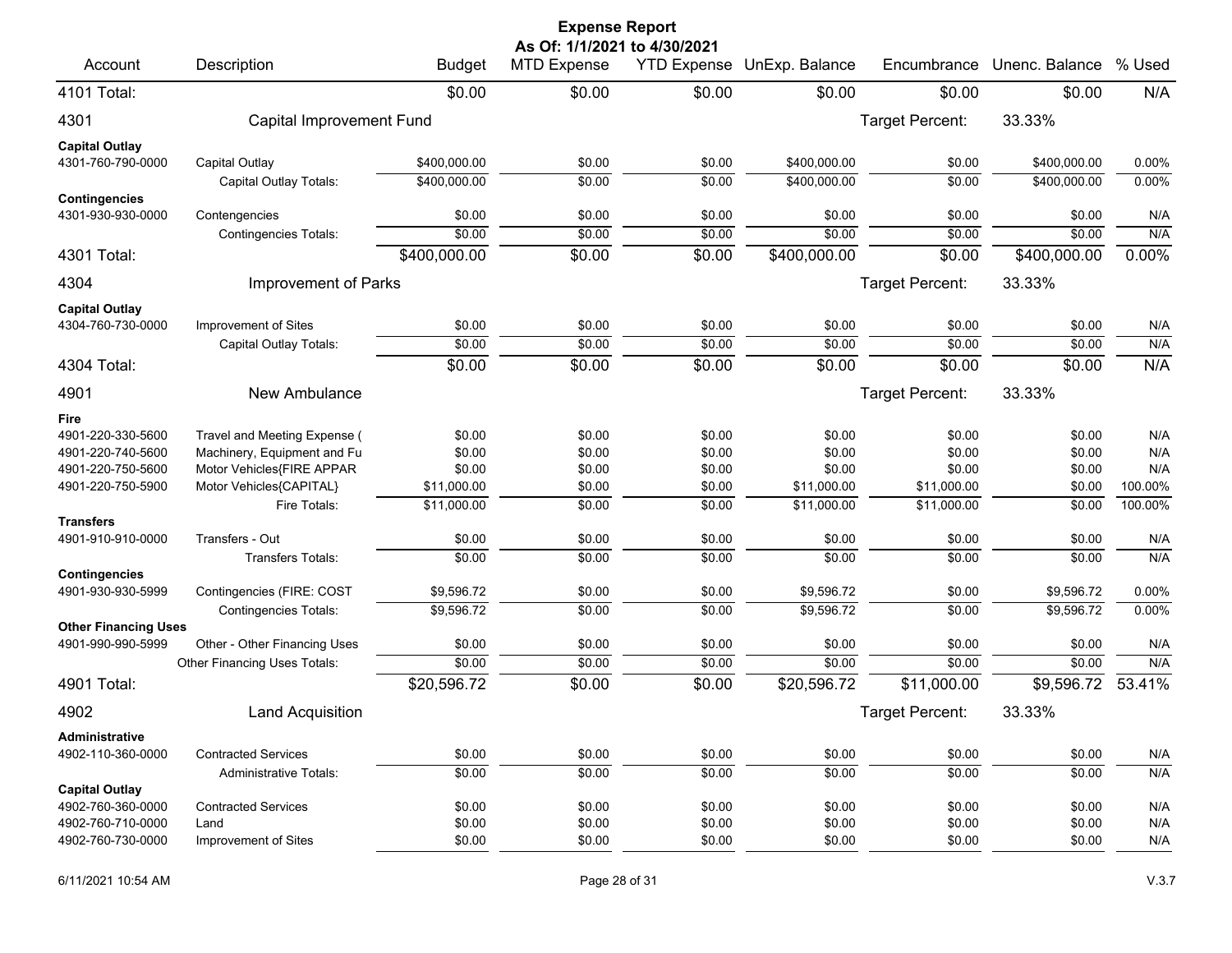|                                           |                                    |                | <b>Expense Report</b> |                    |                |                 |                |                |  |  |
|-------------------------------------------|------------------------------------|----------------|-----------------------|--------------------|----------------|-----------------|----------------|----------------|--|--|
|                                           | As Of: 1/1/2021 to 4/30/2021       |                |                       |                    |                |                 |                |                |  |  |
| Account                                   | Description                        | <b>Budget</b>  | <b>MTD Expense</b>    | <b>YTD Expense</b> | UnExp. Balance | Encumbrance     | Unenc. Balance | % Used         |  |  |
|                                           | Capital Outlay Totals:             | \$0.00         | \$0.00                | \$0.00             | \$0.00         | \$0.00          | \$0.00         | N/A            |  |  |
| <b>Transfers</b>                          |                                    |                |                       |                    |                |                 |                |                |  |  |
| 4902-910-910-0000                         | Transfers - Out                    | \$0.00         | \$0.00                | \$0.00             | \$0.00         | \$0.00          | \$0.00         | N/A            |  |  |
|                                           | <b>Transfers Totals:</b>           | \$0.00         | \$0.00                | \$0.00             | \$0.00         | \$0.00          | \$0.00         | N/A            |  |  |
| <b>Contingencies</b><br>4902-930-930-0000 | Contingencies                      | \$0.00         | \$0.00                | \$0.00             | \$0.00         | \$0.00          | \$0.00         | N/A            |  |  |
|                                           | <b>Contingencies Totals:</b>       | \$0.00         | \$0.00                | \$0.00             | \$0.00         | \$0.00          | \$0.00         | N/A            |  |  |
| <b>Other Financing Uses</b>               |                                    |                |                       |                    |                |                 |                |                |  |  |
| 4902-990-990-0000                         | Other - Other Financing Uses       | \$0.00         | \$0.00                | \$0.00             | \$0.00         | \$0.00          | \$0.00         | N/A            |  |  |
|                                           | Other Financing Uses Totals:       | \$0.00         | \$0.00                | \$0.00             | \$0.00         | \$0.00          | \$0.00         | N/A            |  |  |
| 4902 Total:                               |                                    | \$0.00         | \$0.00                | \$0.00             | \$0.00         | \$0.00          | \$0.00         | N/A            |  |  |
|                                           |                                    |                |                       |                    |                |                 |                |                |  |  |
| 4903                                      | <b>ALS Engine</b>                  |                |                       |                    |                | Target Percent: | 33.33%         |                |  |  |
| Fire                                      |                                    |                |                       |                    |                |                 |                |                |  |  |
| 4903-220-750-5600                         | Motor Vehicles{FIRE APPAR          | \$7,515.00     | \$0.00                | \$0.00             | \$7,515.00     | \$7,515.00      | \$0.00         | 100.00%        |  |  |
| 4903-220-750-5900                         | Motor Vehicles (CAPITAL)           | \$0.00         | \$0.00                | \$0.00             | \$0.00         | \$0.00          | \$0.00         | N/A            |  |  |
|                                           | Fire Totals:                       | \$7,515.00     | \$0.00                | \$0.00             | \$7,515.00     | \$7,515.00      | \$0.00         | 100.00%        |  |  |
| <b>Transfers</b>                          |                                    |                |                       |                    |                |                 |                |                |  |  |
| 4903-910-910-0000                         | Transfers - Out                    | \$0.00         | \$0.00                | \$0.00             | \$0.00         | \$0.00          | \$0.00         | N/A            |  |  |
|                                           | Transfers Totals:                  | \$0.00         | \$0.00                | \$0.00             | \$0.00         | \$0.00          | \$0.00         | N/A            |  |  |
| <b>Contingencies</b>                      |                                    |                |                       |                    |                |                 |                |                |  |  |
| 4903-930-930-0000                         | Contingencies                      | \$0.00         | \$0.00                | \$0.00             | \$0.00         | \$0.00          | \$0.00         | N/A            |  |  |
| 4903-930-930-5999                         | Contingencies (FIRE: COST          | \$0.00         | \$0.00                | \$0.00             | \$0.00         | \$0.00          | \$0.00         | N/A            |  |  |
|                                           | <b>Contingencies Totals:</b>       | \$0.00         | \$0.00                | \$0.00             | \$0.00         | \$0.00          | \$0.00         | N/A            |  |  |
| 4903 Total:                               |                                    | \$7,515.00     | \$0.00                | \$0.00             | \$7,515.00     | \$7,515.00      |                | \$0.00 100.00% |  |  |
| 4904                                      | <b>Fire Stations</b>               |                |                       |                    |                | Target Percent: | 33.33%         |                |  |  |
| Fire                                      |                                    |                |                       |                    |                |                 |                |                |  |  |
| 4904-220-311-5565                         | Accounting and Legal Fees{S        | \$12,500.00    | \$0.00                | \$3,981.25         | \$8,518.75     | \$0.00          | \$8,518.75     | 31.85%         |  |  |
| 4904-220-311-5566                         | Accounting and Legal Fees (S       | \$15,000.00    | \$0.00                | \$0.00             | \$15,000.00    | \$0.00          | \$15,000.00    | 0.00%          |  |  |
| 4904-220-316-5564                         | Engineering Services{STATIO        | \$0.00         | \$0.00                | \$0.00             | \$0.00         | \$0.00          | \$0.00         | N/A            |  |  |
| 4904-220-321-5600                         | Rents and Leases (FIRE APP         | \$0.00         | \$0.00                | \$0.00             | \$0.00         | \$0.00          | \$0.00         | N/A            |  |  |
| 4904-220-345-5564                         | Advertising (STATION 64)           | \$0.00         | \$0.00                | \$0.00             | \$0.00         | \$0.00          | \$0.00         | N/A            |  |  |
| 4904-220-345-5565                         | Advertising{STATION 65}            | \$0.00         | \$0.00                | \$0.00             | \$0.00         | \$0.00          | \$0.00         | N/A            |  |  |
| 4904-220-345-5566                         | Advertising (STATION 66)           | \$500.00       | \$0.00                | \$0.00             | \$500.00       | \$0.00          | \$500.00       | 0.00%          |  |  |
| 4904-220-351-5565                         | Electricity (STATION 65)           | \$0.00         | \$0.00                | \$0.00             | \$0.00         | \$0.00          | \$0.00         | N/A            |  |  |
| 4904-220-360-5564                         | Contracted Services (STATIO        | \$0.00         | \$0.00                | \$0.00             | \$0.00         | \$0.00          | \$0.00         | N/A            |  |  |
| 4904-220-360-5565                         | Contracted Services{STATIO         | \$482,412.16   | \$16,387.03           | \$47,083.96        | \$435,328.20   | \$184,215.40    | \$251,112.80   | 47.95%         |  |  |
| 4904-220-360-5566                         | <b>Contracted Services (STATIO</b> | \$281,000.00   | \$4,183.34            | \$20,928.86        | \$260,071.14   | \$182,533.64    | \$77,537.50    | 72.41%         |  |  |
| 4904-220-519-5564                         | Other - Dues and Fees (STAT        | \$0.00         | \$0.00                | \$0.00             | \$0.00         | \$0.00          | \$0.00         | N/A            |  |  |
| 4904-220-519-5565                         | Other - Dues and Fees (STAT        | \$150,000.00   | \$1,447.80            | \$1,447.80         | \$148,552.20   | \$0.00          | \$148,552.20   | 0.97%          |  |  |
| 4904-220-720-5564                         | Buildings{STATION 64}              | \$0.00         | \$0.00                | \$0.00             | \$0.00         | \$0.00          | \$0.00         | N/A            |  |  |
| 4904-220-720-5565                         | Buildings (STATION 65)             | \$3,248,052.76 | \$322,790.66          | \$1,009,325.06     | \$2,238,727.70 | \$2,182,610.34  | \$56,117.36    | 98.27%         |  |  |
| 4904-220-720-5566                         | Buildings (STATION 66)             | \$0.00         | \$0.00                | \$0.00             | \$0.00         | \$0.00          | \$0.00         | N/A            |  |  |
| 4904-220-740-5564                         | Machinery, Equipment and Fu        | \$0.00         | \$0.00                | \$0.00             | \$0.00         | \$0.00          | \$0.00         | N/A            |  |  |
| 6/11/2021 10:54 AM                        |                                    |                | Page 29 of 31         |                    |                |                 |                | V.3.7          |  |  |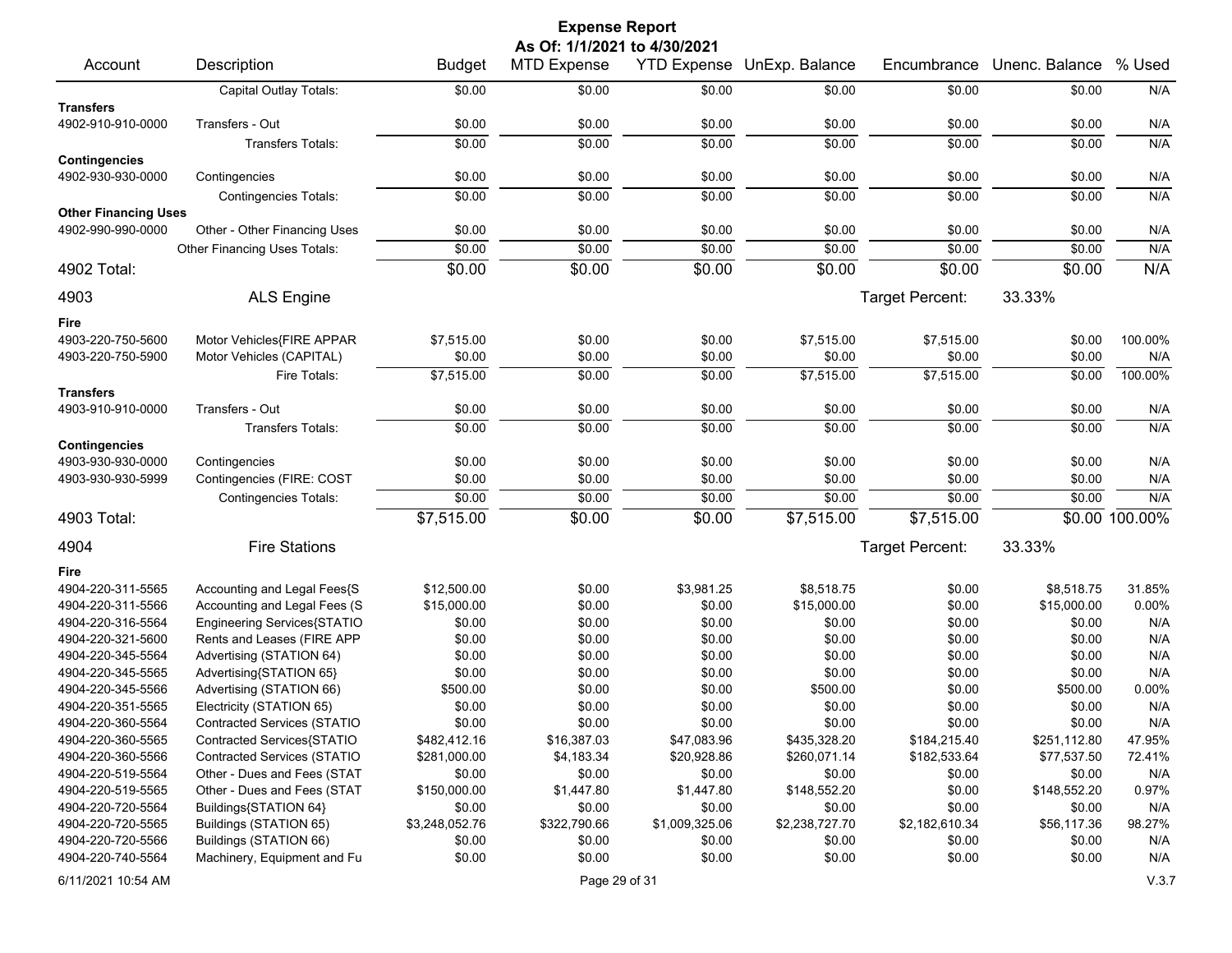|                                              |                                               |                  | <b>Expense Report</b>        |                  |                            |                        |                  |                    |
|----------------------------------------------|-----------------------------------------------|------------------|------------------------------|------------------|----------------------------|------------------------|------------------|--------------------|
|                                              |                                               |                  | As Of: 1/1/2021 to 4/30/2021 |                  |                            |                        |                  |                    |
| Account                                      | Description                                   | <b>Budget</b>    | <b>MTD Expense</b>           |                  | YTD Expense UnExp. Balance | Encumbrance            | Unenc. Balance   | % Used             |
| 4904-220-740-5565                            | Machinery, Equipment and Fu                   | \$154,129.41     | \$6,037.27                   | \$10,166.68      | \$143,962.73               | \$12,182.09            | \$131,780.64     | 14.50%             |
|                                              | Fire Totals:                                  | \$4,343,594.33   | \$350,846.10                 | \$1,092,933.61   | \$3,250,660.72             | \$2,561,541.47         | \$689,119.25     | 84.13%             |
| <b>Transfers</b><br>4904-910-910-0000        | Transfers - Out                               |                  |                              |                  |                            |                        |                  |                    |
|                                              | <b>Transfers Totals:</b>                      | \$0.00<br>\$0.00 | \$0.00<br>\$0.00             | \$0.00<br>\$0.00 | \$0.00<br>\$0.00           | \$0.00<br>\$0.00       | \$0.00<br>\$0.00 | N/A<br>N/A         |
| <b>Contingencies</b>                         |                                               |                  |                              |                  |                            |                        |                  |                    |
| 4904-930-930-5564                            | Contingencies (STATION 64)                    | \$0.00           | \$0.00                       | \$0.00           | \$0.00                     | \$0.00                 | \$0.00           | N/A                |
| 4904-930-930-5565                            | Contingencies (STATION 65)                    | \$0.00           | \$0.00                       | \$0.00           | \$0.00                     | \$0.00                 | \$0.00           | N/A                |
|                                              | <b>Contingencies Totals:</b>                  | \$0.00           | \$0.00                       | \$0.00           | \$0.00                     | \$0.00                 | \$0.00           | N/A                |
| 4904 Total:                                  |                                               | \$4,343,594.33   | \$350,846.10                 | \$1,092,933.61   | \$3,250,660.72             | \$2,561,541.47         | \$689,119.25     | 84.13%             |
| 4905                                         | <b>Land Mobile Radios</b>                     |                  |                              |                  |                            | <b>Target Percent:</b> | 33.33%           |                    |
| <b>Capital Outlay</b>                        |                                               |                  |                              |                  |                            |                        |                  |                    |
| 4905-760-740-5320                            | Machinery, Equipment and Fu                   | \$1,920.00       | \$0.00                       | \$1,920.00       | \$0.00                     | \$0.00                 | \$0.00           | 100.00%            |
|                                              | Capital Outlay Totals:                        | \$1,920.00       | \$0.00                       | \$1,920.00       | \$0.00                     | \$0.00                 | \$0.00           | 100.00%            |
| <b>Transfers</b>                             |                                               |                  |                              |                  |                            |                        |                  |                    |
| 4905-910-910-0000                            | Transfers - Out<br><b>Transfers Totals:</b>   | \$196,883.92     | \$1.00<br>\$1.00             | \$196,883.92     | \$0.00<br>\$0.00           | \$0.00<br>\$0.00       | \$0.00<br>\$0.00 | 100.00%<br>100.00% |
| <b>Contingencies</b>                         |                                               | \$196,883.92     |                              | \$196,883.92     |                            |                        |                  |                    |
| 4905-930-930-0000                            | Contingencies                                 | \$0.00           | \$0.00                       | \$0.00           | \$0.00                     | \$0.00                 | \$0.00           | N/A                |
|                                              | <b>Contingencies Totals:</b>                  | \$0.00           | \$0.00                       | \$0.00           | \$0.00                     | \$0.00                 | \$0.00           | N/A                |
| 4905 Total:                                  |                                               | \$198,803.92     | \$1.00                       | \$198,803.92     | \$0.00                     | \$0.00                 |                  | \$0.00 100.00%     |
| 9001                                         | <b>LGIF MARCS</b>                             |                  |                              |                  |                            | <b>Target Percent:</b> | 33.33%           |                    |
| <b>Administrative</b>                        |                                               |                  |                              |                  |                            |                        |                  |                    |
| 9001-110-370-0000                            | Payment to Another Political                  | \$0.00           | \$0.00                       | \$0.00           | \$0.00                     | \$0.00                 | \$0.00           | N/A                |
| 9001-110-599-0000                            | Other - Other Expenses                        | \$61,471.92      | \$0.00                       | \$0.00           | \$61,471.92                | \$0.00                 | \$61,471.92      | 0.00%              |
|                                              | <b>Administrative Totals:</b>                 | \$61,471.92      | \$0.00                       | \$0.00           | \$61,471.92                | $\overline{$0.00}$     | \$61,471.92      | 0.00%              |
| <b>Debt Service - Note Principal Payment</b> |                                               |                  |                              |                  |                            |                        |                  |                    |
| 9001-820-820-0000                            | <b>Principal Payments - Notes</b>             | \$69,750.00      | \$0.00                       | \$34,875.00      | \$34,875.00                | \$34,875.00            | \$0.00           | 100.00%            |
|                                              | Debt Service - Note Principal Payment Totals: | \$69,750.00      | \$0.00                       | \$34,875.00      | \$34,875.00                | \$34,875.00            | \$0.00           | 100.00%            |
| 9001 Total:                                  |                                               | \$131,221.92     | \$0.00                       | \$34,875.00      | \$96,346.92                | \$34,875.00            | \$61,471.92      | 53.15%             |
| 9751                                         | Private-purpose Trust                         |                  |                              |                  |                            | Target Percent:        | 33.33%           |                    |
| <b>Cemeteries</b>                            |                                               |                  |                              |                  |                            |                        |                  |                    |
| 9751-410-360-0000                            | <b>Contracted Services</b>                    | \$0.00           | \$0.00                       | \$0.00           | \$0.00                     | \$0.00                 | \$0.00           | N/A                |
| 9751-410-420-0000                            | <b>Operating Supplies</b>                     | \$0.00           | \$0.00                       | \$0.00           | \$0.00                     | \$0.00                 | \$0.00           | N/A                |
| <b>Contingencies</b>                         | <b>Cemeteries Totals:</b>                     | \$0.00           | \$0.00                       | \$0.00           | \$0.00                     | \$0.00                 | \$0.00           | N/A                |
| 9751-930-930-0000                            | Contingencies                                 | \$6,188.93       | \$0.00                       | \$0.00           | \$6,188.93                 | \$0.00                 | \$6,188.93       | 0.00%              |
|                                              | <b>Contingencies Totals:</b>                  | \$6,188.93       | \$0.00                       | \$0.00           | \$6,188.93                 | \$0.00                 | \$6,188.93       | 0.00%              |
| 9751 Total:                                  |                                               | \$6,188.93       | \$0.00                       | \$0.00           | \$6,188.93                 | \$0.00                 | \$6,188.93       | 0.00%              |